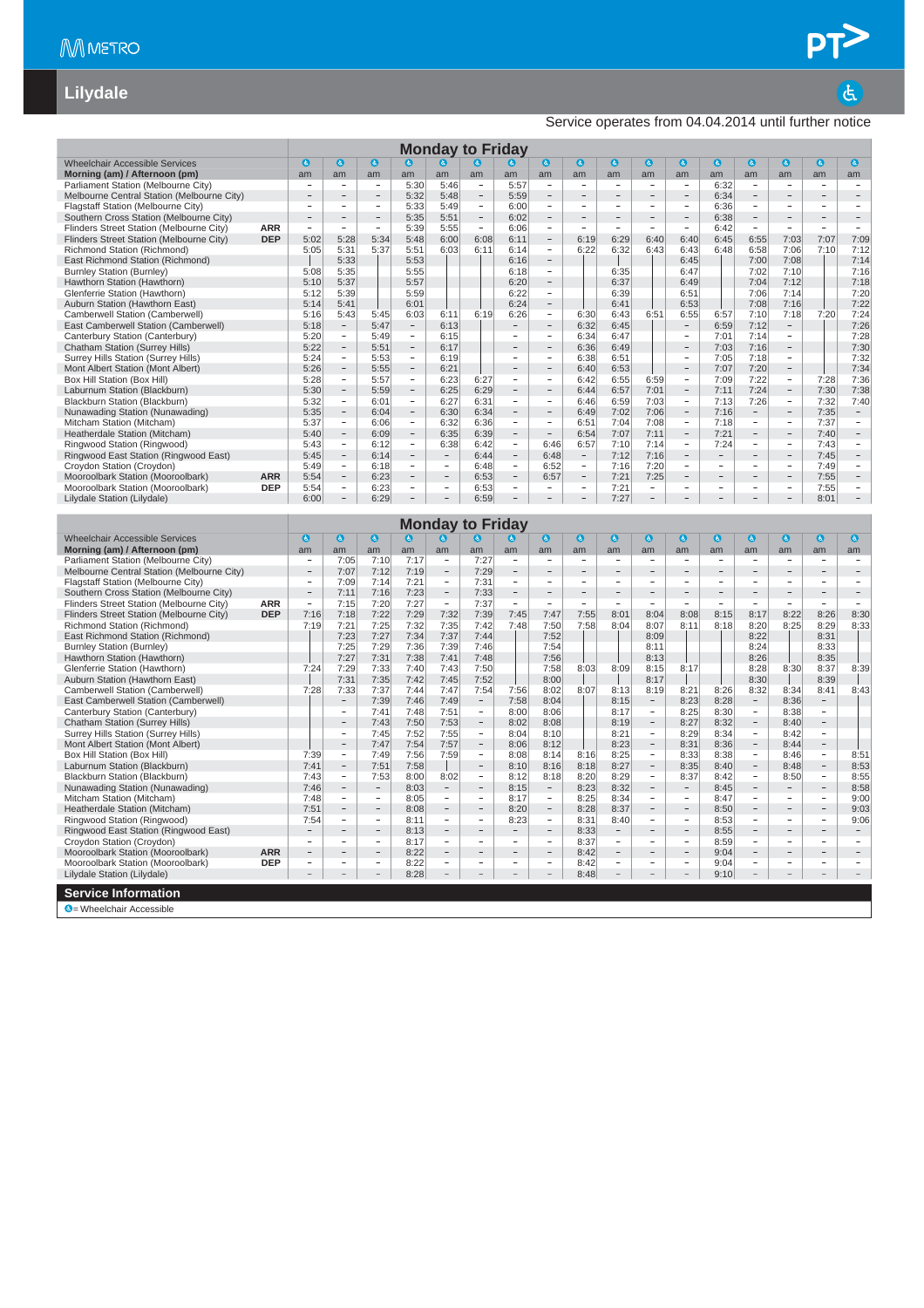$\overline{d}$ 

#### **Lilydale**

|                                            |            |                          |                          |                          |                          |                          | <b>Monday to Friday</b>  |                          |                          |                          |                          |                          |                          |                          |                          |           |                          |            |
|--------------------------------------------|------------|--------------------------|--------------------------|--------------------------|--------------------------|--------------------------|--------------------------|--------------------------|--------------------------|--------------------------|--------------------------|--------------------------|--------------------------|--------------------------|--------------------------|-----------|--------------------------|------------|
| <b>Wheelchair Accessible Services</b>      |            | $\mathbf{G}$             | $\epsilon$               | $\mathbf{a}$             | $\mathbf{a}$             | $\mathbf{a}$             | Q                        | G                        | $\bullet$                | $\bullet$                | $\mathbf{G}$             | $\mathbf a$              | $\mathbf a$              | $\bullet$                | <b>G</b>                 | $\bullet$ | $\bullet$                | $\epsilon$ |
| Morning (am) / Afternoon (pm)              |            | am                       | am                       | am                       | am                       | am                       | am                       | am                       | am                       | am                       | am                       | am                       | am                       | am                       | am                       | am        | am                       | am         |
| Parliament Station (Melbourne City)        |            | ۰                        | $\sim$                   | ۰                        | $\overline{\phantom{a}}$ | 8:35                     | 8:42                     | $\overline{\phantom{a}}$ |                          | ۰                        | $\sim$                   | 9:02                     | $\overline{\phantom{a}}$ | $\overline{\phantom{a}}$ | 9:18                     | 9:25      | $\sim$                   |            |
| Melbourne Central Station (Melbourne City) |            |                          |                          |                          | $\overline{\phantom{a}}$ | 8:37                     | 8:44                     |                          |                          | $\qquad \qquad$          | $\overline{\phantom{0}}$ | 9:04                     |                          |                          | 9:20                     | 9:27      | $\overline{\phantom{a}}$ |            |
| Flagstaff Station (Melbourne City)         |            | ٠                        | $\overline{\phantom{a}}$ | -                        | $\overline{\phantom{a}}$ | 8:39                     | 8:46                     | $\overline{\phantom{a}}$ | ٠                        | $\overline{\phantom{a}}$ | Ξ.                       | 9:06                     | $\overline{\phantom{0}}$ | $\overline{\phantom{a}}$ | 9:21                     | 9:29      | $\overline{\phantom{a}}$ |            |
| Southern Cross Station (Melbourne City)    |            |                          | $\overline{\phantom{a}}$ | $\overline{\phantom{0}}$ | $\overline{\phantom{a}}$ | 8:41                     | 8:48                     | $\overline{\phantom{0}}$ | $\qquad \qquad$          | $\overline{\phantom{m}}$ | $\qquad \qquad -$        | 9:08                     | $\overline{\phantom{0}}$ | $\overline{\phantom{0}}$ | 9:23                     | 9:31      | $\overline{\phantom{a}}$ |            |
| Flinders Street Station (Melbourne City)   | <b>ARR</b> | $\overline{\phantom{a}}$ | $\overline{\phantom{a}}$ | Ξ.                       | $\overline{\phantom{a}}$ | 8:46                     | 8:54                     | $\overline{\phantom{0}}$ | $\sim$                   | $\overline{\phantom{a}}$ | Ξ.                       | 9:12                     | Ξ.                       | $\sim$                   | 9:28                     | 9:35      | $\sim$                   |            |
| Flinders Street Station (Melbourne City)   | <b>DEP</b> | 8:32                     | 8:40                     | 8:45                     | 8:45                     | 8:50                     | 8:56                     | 8:59                     | 8:59                     | 9:07                     | 9:08                     | 9:16                     | 9:17                     | 9:26                     | 9:31                     | 9:40      | 9:44                     | 9:56       |
| Richmond Station (Richmond)                |            | 8:35                     | 8:43                     | 8:48                     | 8:48                     | 8:53                     | 8:59                     | 9:02                     | 9:02                     | 9:10                     | 9:11                     | 9:19                     | 9:20                     | 9:29                     | 9:34                     | 9:43      | 9:47                     | 9:59       |
| East Richmond Station (Richmond)           |            | 8:37                     |                          |                          | 8:50                     |                          |                          |                          | 9:04                     |                          | 9:13                     |                          |                          |                          | 9:36                     |           | 9:49                     |            |
| <b>Burnley Station (Burnley)</b>           |            | 8:39                     |                          |                          | 8:52                     | 8:56                     |                          |                          | 9:06                     |                          | 9:15                     |                          | 9:23                     |                          | 9:38                     |           | 9:51                     |            |
| Hawthorn Station (Hawthorn)                |            | 8:41                     |                          |                          | 8:54                     | 8:58                     |                          |                          | 9:08                     |                          | 9:17                     |                          | 9:25                     |                          | 9:40                     |           | 9:53                     |            |
| Glenferrie Station (Hawthorn)              |            | 8:43                     |                          | 8:53                     | 8:56                     | 9:00                     | 9:04                     | 9:07                     | 9:10                     | 9:15                     | 9:19                     | 9:24                     | 9:27                     | 9:34                     | 9:42                     | 9:48      | 9:55                     | 10:04      |
| Auburn Station (Hawthorn East)             |            | 8:45                     |                          |                          | 8:58                     | 9:02                     |                          |                          | 9:12                     |                          | 9:21                     |                          | 9:29                     |                          | 9:44                     |           | 9:57                     |            |
| Camberwell Station (Camberwell)            |            | 8:47                     | 8:51                     | 8:57                     | 9:00                     | 9:04                     | 9:08                     | 9:11                     | 9:14                     | 9:19                     | 9:23                     | 9:28                     | 9:31                     | 9:38                     | 9:46                     | 9:52      | 9:59                     | 10:08      |
| East Camberwell Station (Camberwell)       |            | 8:49                     | $\overline{\phantom{a}}$ |                          | 9:02                     | $\overline{\phantom{a}}$ |                          | $\overline{\phantom{m}}$ | 9:16                     | 9:21                     | 9:25                     |                          | 9:33                     |                          | 9:48                     |           | 10:01                    |            |
| Canterbury Station (Canterbury)            |            | 8:51                     | $\overline{\phantom{a}}$ |                          | 9:04                     | $\overline{\phantom{a}}$ |                          | $\overline{\phantom{a}}$ | 9:18                     | 9:23                     | 9:27                     |                          | 9:35                     |                          | 9:50                     |           | 10:03                    |            |
| <b>Chatham Station (Surrey Hills)</b>      |            | 8:53                     | $\overline{\phantom{a}}$ |                          | 9:06                     | $\overline{\phantom{a}}$ |                          |                          | 9:20                     | 9:25                     | 9:29                     |                          | 9:37                     |                          | 9:52                     |           | 10:05                    |            |
| Surrey Hills Station (Surrey Hills)        |            | 8:55                     | $\equiv$                 |                          | 9:08                     | $\overline{\phantom{a}}$ |                          | $\overline{\phantom{a}}$ | 9:22                     | 9:27                     | 9:31                     | 9:33                     | 9:39                     |                          | 9:54                     | 9:57      | 10:07                    |            |
| Mont Albert Station (Mont Albert)          |            | 8:57                     | $\overline{\phantom{a}}$ |                          | 9:10                     | $\overline{\phantom{m}}$ |                          | $\overline{\phantom{a}}$ | 9:24                     | 9:29                     | 9:33                     |                          | 9:41                     |                          | 9:56                     |           | 10:09                    |            |
| Box Hill Station (Box Hill)                |            | 8:59                     | $\overline{\phantom{a}}$ | 9:05                     | 9:12                     | $\overline{\phantom{a}}$ | 9:16                     | $\overline{\phantom{a}}$ | 9:26                     | 9:31                     | 9:35                     | 9:37                     | 9:43                     | 9:46                     | 9:58                     | 10:01     | 10:11                    | 10:16      |
| Laburnum Station (Blackburn)               |            | 9:01                     | $\overline{\phantom{a}}$ | 9:07                     | 9:14                     | $\overline{\phantom{a}}$ | 9:18                     | $\overline{\phantom{a}}$ | 9:28                     | 9:33                     | 9:37                     |                          | 9:45                     | 9:48                     | 10:00                    | 10:03     | 10:13                    |            |
| Blackburn Station (Blackburn)              |            | 9:03                     | $\sim$                   | 9:09                     | 9:16                     | $\overline{\phantom{a}}$ | 9:20                     | $\sim$                   | 9:30                     | 9:35                     | 9:39                     | 9:41                     | 9:48                     | 9:50                     | 10:02                    | 10:05     | 10:15                    | 10:20      |
| Nunawading Station (Nunawading)            |            |                          | $\overline{\phantom{a}}$ | 9:12                     | $\equiv$                 | $\overline{\phantom{m}}$ | 9:23                     | $\sim$                   | $\qquad \qquad -$        | 9:38                     | $\sim$                   |                          | -                        | 9:53                     | $\overline{\phantom{a}}$ | 10:08     | $\overline{\phantom{a}}$ | 10:23      |
| Mitcham Station (Mitcham)                  |            |                          | $\overline{\phantom{a}}$ | 9:14                     | $\sim$                   | $\sim$                   | 9:25                     | -                        | $\sim$                   | 9:40                     | $\sim$                   | 9:45                     | $\sim$                   | 9:55                     | $\overline{\phantom{a}}$ | 10:10     | $\sim$                   | 10:25      |
| Heatherdale Station (Mitcham)              |            |                          | $\overline{\phantom{a}}$ | 9:17                     | $\overline{\phantom{a}}$ | $\overline{\phantom{a}}$ | 9:28                     | $-$                      | $\overline{\phantom{m}}$ | 9:43                     | $\overline{\phantom{a}}$ |                          | $-$                      | 9:58                     | $\overline{\phantom{a}}$ | 10:13     | $\overline{\phantom{a}}$ | 10:28      |
| Ringwood Station (Ringwood)                |            | $\overline{\phantom{a}}$ | $\equiv$                 | 9:20                     | $\overline{\phantom{0}}$ | $\overline{\phantom{a}}$ | 9:31                     | ٠                        | $\overline{\phantom{a}}$ | 9:46                     | $\overline{\phantom{a}}$ | 9:50                     | $\overline{\phantom{a}}$ | 10:01                    | $\overline{\phantom{a}}$ | 10:16     | $\sim$                   | 10:31      |
| Ringwood East Station (Ringwood East)      |            | -                        | $\qquad \qquad -$        | 9:22                     | $\qquad \qquad -$        | $\overline{\phantom{a}}$ |                          | $\overline{\phantom{0}}$ | $\overline{\phantom{a}}$ | 9:48                     | $\overline{\phantom{a}}$ | $\qquad \qquad -$        |                          | $-$                      | $\overline{\phantom{m}}$ | 10:18     | $\overline{\phantom{a}}$ |            |
| Croydon Station (Croydon)                  |            | $\overline{\phantom{0}}$ | $\overline{\phantom{a}}$ | 9:26                     | $\overline{\phantom{a}}$ |                          | $\overline{\phantom{a}}$ | $\overline{\phantom{a}}$ | $\sim$                   | 9:52                     | $\overline{\phantom{a}}$ | $\overline{\phantom{a}}$ | $\overline{\phantom{0}}$ | -                        | $\overline{a}$           | 10:22     | $\sim$                   |            |
| Mooroolbark Station (Mooroolbark)          | <b>ARR</b> | $\overline{\phantom{0}}$ | $\overline{\phantom{a}}$ | 9:31                     | $\overline{\phantom{a}}$ | $\sim$                   |                          | $\overline{\phantom{0}}$ | $\overline{\phantom{a}}$ | 9:57                     | $-$                      | $\overline{\phantom{a}}$ |                          |                          | $\overline{\phantom{a}}$ | 10:27     | $\overline{\phantom{a}}$ |            |
| Mooroolbark Station (Mooroolbark)          | <b>DEP</b> | $\overline{\phantom{0}}$ | $\qquad \qquad -$        | 9:31                     | Ξ.                       | $\sim$                   | ۰                        | $\equiv$                 | $\overline{\phantom{a}}$ | 9:57                     | $\sim$                   | $\overline{\phantom{a}}$ | -                        | ۰                        | $\overline{\phantom{m}}$ | 10:27     | $\sim$                   |            |
| Lilydale Station (Lilydale)                |            |                          |                          | 9:37                     | $\overline{\phantom{a}}$ |                          |                          |                          |                          | 10:03                    |                          |                          |                          |                          |                          | 10:33     |                          |            |

|                                            |            |                          |                          |                          |                          |                          | <b>Monday to Friday</b>  |                          |                                                                                                                                                                                                                                                                                                                                                                                                                                                                            |                          |                          |                          |                          |                          |          |                          |                          |              |
|--------------------------------------------|------------|--------------------------|--------------------------|--------------------------|--------------------------|--------------------------|--------------------------|--------------------------|----------------------------------------------------------------------------------------------------------------------------------------------------------------------------------------------------------------------------------------------------------------------------------------------------------------------------------------------------------------------------------------------------------------------------------------------------------------------------|--------------------------|--------------------------|--------------------------|--------------------------|--------------------------|----------|--------------------------|--------------------------|--------------|
| Wheelchair Accessible Services             |            | $\epsilon$               | $\mathbf{G}$             | $\mathbf{a}$             | $\bullet$                | k.                       | k.                       | l al                     | $\bullet$                                                                                                                                                                                                                                                                                                                                                                                                                                                                  | <b>(d)</b>               | $\mathbf{G}$             | $\mathbf{G}$             | $\mathbf{a}$             | $\mathbf{c}$             | <b>G</b> | G)                       | 0                        | $\mathbf{G}$ |
| Morning (am) / Afternoon (pm)              |            | am                       | am                       | am                       | am                       | am                       | am                       | am                       | am                                                                                                                                                                                                                                                                                                                                                                                                                                                                         | am                       | am                       | am                       | am                       | am                       | am       | am                       | am                       | am           |
| Parliament Station (Melbourne City)        |            | $\overline{a}$           |                          |                          | $\overline{\phantom{0}}$ |                          |                          | $\overline{\phantom{0}}$ | 10:40                                                                                                                                                                                                                                                                                                                                                                                                                                                                      | $\overline{\phantom{a}}$ | $\overline{\phantom{0}}$ | $\overline{\phantom{a}}$ | 11:12                    | $\overline{\phantom{a}}$ | 11:27    | $\overline{\phantom{a}}$ | $\overline{\phantom{a}}$ |              |
| Melbourne Central Station (Melbourne City) |            |                          |                          |                          | $\overline{\phantom{a}}$ |                          |                          | $\overline{\phantom{a}}$ | 10:42                                                                                                                                                                                                                                                                                                                                                                                                                                                                      | $\qquad \qquad -$        | $-$                      | $\qquad \qquad$          | 11:14                    | $\overline{\phantom{0}}$ | 11:29    |                          | $\overline{\phantom{a}}$ |              |
| Flagstaff Station (Melbourne City)         |            |                          | $\equiv$                 |                          | ۰                        |                          |                          | $\overline{\phantom{a}}$ | 10:43                                                                                                                                                                                                                                                                                                                                                                                                                                                                      | $\overline{\phantom{0}}$ | $\overline{\phantom{0}}$ | $\overline{\phantom{a}}$ | 11:15                    | ۰                        | 11:30    | $\overline{\phantom{a}}$ | $\overline{\phantom{a}}$ |              |
| Southern Cross Station (Melbourne City)    |            | $\overline{\phantom{a}}$ | $\overline{\phantom{a}}$ | $\overline{\phantom{a}}$ | $\overline{\phantom{0}}$ |                          |                          | $\overline{\phantom{a}}$ | 10:45                                                                                                                                                                                                                                                                                                                                                                                                                                                                      | $\overline{\phantom{m}}$ | $\overline{\phantom{0}}$ | $\overline{a}$           | 11:17                    | $\overline{\phantom{0}}$ | 11:32    | $\overline{\phantom{a}}$ | $\overline{\phantom{a}}$ |              |
| Flinders Street Station (Melbourne City)   | <b>ARR</b> | ÷                        | ÷,                       | $\equiv$                 | ÷.                       |                          | $\overline{\phantom{0}}$ | ÷.                       | 10:49                                                                                                                                                                                                                                                                                                                                                                                                                                                                      | $\overline{\phantom{a}}$ | $\equiv$                 |                          | 11:21                    | $\overline{\phantom{0}}$ | 11:36    | $\overline{\phantom{a}}$ | $\equiv$                 |              |
| Flinders Street Station (Melbourne City)   | <b>DEP</b> | 9:58                     | 10:11                    | 10:13                    | 10:26                    | 10:28                    | 10:41                    | 10:43                    | 10:56                                                                                                                                                                                                                                                                                                                                                                                                                                                                      | 10:58                    | 11:11                    | 11:13                    | 11:26                    | 11:28                    | 11:41    | 11:43                    | 11:56                    | 11:58        |
| Richmond Station (Richmond)                |            | 10:01                    | 10:14                    | 10:16                    | 10:29                    | 10:31                    | 10:44                    | 10:46                    | 10:59                                                                                                                                                                                                                                                                                                                                                                                                                                                                      | 11:01                    | 11:14                    | 11:16                    | 11:29                    | 11:31                    | 11:44    | 11:46                    | 11:59                    | 12:01        |
| East Richmond Station (Richmond)           |            | 10:03                    |                          | 10:18                    |                          | 10:33                    |                          | 10:48                    |                                                                                                                                                                                                                                                                                                                                                                                                                                                                            | 11:03                    |                          | 11:18                    |                          | 11:33                    |          | 11:48                    |                          | 12:03        |
| <b>Burnley Station (Burnley)</b>           |            | 10:05                    |                          | 10:20                    |                          | 10:35                    |                          | 10:50                    |                                                                                                                                                                                                                                                                                                                                                                                                                                                                            | 11:05                    |                          | 11:20                    |                          | 11:35                    |          | 11:50                    |                          | 12:05        |
| Hawthorn Station (Hawthorn)                |            | 10:07                    |                          | 10:22                    |                          | 10:37                    |                          | 10:52                    |                                                                                                                                                                                                                                                                                                                                                                                                                                                                            | 11:07                    |                          | 11:22                    |                          | 11:37                    |          | 11:52                    |                          | 12:07        |
| Glenferrie Station (Hawthorn)              |            | 10:09                    | 10:19                    | 10:24                    | 10:34                    | 10:39                    | 10:49                    | 10:54                    | 11:04                                                                                                                                                                                                                                                                                                                                                                                                                                                                      | 11:09                    | 11:19                    | 11:24                    | 11:34                    | 11:39                    | 11:49    | 11:54                    | 12:04                    | 12:09        |
| Auburn Station (Hawthorn East)             |            | 10:11                    |                          | 10:26                    |                          | 10:41                    |                          | 10:56                    |                                                                                                                                                                                                                                                                                                                                                                                                                                                                            | 11:11                    |                          | 11:26                    |                          | 11:41                    |          | 11:56                    |                          | 12:11        |
| Camberwell Station (Camberwell)            |            | 10:13                    | 10:23                    | 10:28                    | 10:38                    | 10:43                    | 10:53                    | 10:58                    | 11:08                                                                                                                                                                                                                                                                                                                                                                                                                                                                      | 11:13                    | 11:23                    | 11:28                    | 11:38                    | 11:43                    | 11:53    | 11:58                    | 12:08                    | 12:13        |
| East Camberwell Station (Camberwell)       |            | 10:15                    |                          | 10:30                    |                          | 10:45                    |                          | 11:00                    |                                                                                                                                                                                                                                                                                                                                                                                                                                                                            | 11:15                    |                          | 11:30                    |                          | 11:45                    |          | 12:00                    |                          | 12:15        |
| Canterbury Station (Canterbury)            |            | 10:17                    |                          | 10:32                    |                          | 10:47                    |                          | 11:02                    |                                                                                                                                                                                                                                                                                                                                                                                                                                                                            | 11:17                    |                          | 11:32                    |                          | 11:47                    |          | 12:02                    |                          | 12:17        |
| <b>Chatham Station (Surrey Hills)</b>      |            | 10:19                    |                          | 10:34                    |                          | 10:49                    |                          | 11:04                    |                                                                                                                                                                                                                                                                                                                                                                                                                                                                            | 11:19                    |                          | 11:34                    |                          | 11:49                    |          | 12:04                    |                          | 12:19        |
| Surrey Hills Station (Surrey Hills)        |            | 10:21                    |                          | 10:36                    |                          | 10:51                    |                          | 11:06                    |                                                                                                                                                                                                                                                                                                                                                                                                                                                                            | 11:21                    |                          | 11:36                    |                          | 11:51                    |          | 12:06                    |                          | 12:21        |
| Mont Albert Station (Mont Albert)          |            | 10:23                    |                          | 10:38                    |                          | 10:53                    |                          | 11:08                    |                                                                                                                                                                                                                                                                                                                                                                                                                                                                            | 11:23                    |                          | 11:38                    |                          | 11:53                    |          | 12:08                    |                          | 12:23        |
| Box Hill Station (Box Hill)                |            | 10:25                    | 10:31                    | 10:40                    | 10:46                    | 10:55                    | 11:01                    | 11:10                    | 11:16                                                                                                                                                                                                                                                                                                                                                                                                                                                                      | 11:25                    | 11:31                    | 11:40                    | 11:46                    | 11:55                    | 12:01    | 12:10                    | 12:16                    | 12:25        |
| Laburnum Station (Blackburn)               |            | 10:27                    |                          | 10:42                    |                          | 10:57                    |                          | 11:12                    |                                                                                                                                                                                                                                                                                                                                                                                                                                                                            | 11:27                    |                          | 11:42                    |                          | 11:57                    |          | 12:12                    |                          | 12:27        |
| Blackburn Station (Blackburn)              |            | 10:29                    | 10:35                    | 10:44                    | 10:50                    | 10:59                    | 11:05                    | 11:14                    | 11:20                                                                                                                                                                                                                                                                                                                                                                                                                                                                      | 11:29                    | 11:35                    | 11:44                    | 11:50                    | 11:59                    | 12:05    | 12:14                    | 12:20                    | 12:29        |
| Nunawading Station (Nunawading)            |            | $\qquad \qquad =$        | 10:38                    | $\overline{\phantom{a}}$ | 10:53                    | $\overline{\phantom{a}}$ | 11:08                    | $\overline{\phantom{a}}$ | 11:23                                                                                                                                                                                                                                                                                                                                                                                                                                                                      | $\overline{\phantom{a}}$ | 11:38                    | $\overline{\phantom{a}}$ | 11:53                    | $\sim$                   | 12:08    | $\overline{\phantom{a}}$ | 12:23                    | 12:32        |
| Mitcham Station (Mitcham)                  |            | $\overline{\phantom{0}}$ | 10:40                    | $\overline{\phantom{a}}$ | 10:55                    | $\overline{\phantom{a}}$ | 11:10                    | $\overline{\phantom{a}}$ | 11:25                                                                                                                                                                                                                                                                                                                                                                                                                                                                      | $\overline{\phantom{a}}$ | 11:40                    | $\overline{\phantom{a}}$ | 11:55                    | ۰                        | 12:10    | $\overline{\phantom{a}}$ | 12:25                    | 12:34        |
| Heatherdale Station (Mitcham)              |            | $\overline{\phantom{a}}$ | 10:43                    | $\overline{\phantom{a}}$ | 10:58                    | $\overline{\phantom{a}}$ | 11:13                    | $\overline{\phantom{a}}$ | 11:28                                                                                                                                                                                                                                                                                                                                                                                                                                                                      | $\overline{\phantom{a}}$ | 11:43                    | $\overline{\phantom{a}}$ | 11:58                    | $\overline{\phantom{a}}$ | 12:13    | $\overline{\phantom{a}}$ | 12:28                    | 12:37        |
| Ringwood Station (Ringwood)                |            | -                        | 10:46                    | $\overline{\phantom{a}}$ | 11:01                    | $\overline{\phantom{a}}$ | 11:16                    | $\overline{\phantom{a}}$ | 11:31                                                                                                                                                                                                                                                                                                                                                                                                                                                                      | $\overline{\phantom{a}}$ | 11:46                    | $\overline{\phantom{a}}$ | 12:01                    | $\overline{\phantom{a}}$ | 12:16    | $\overline{\phantom{a}}$ | 12:31                    | 12:40        |
| Ringwood East Station (Ringwood East)      |            | $\overline{\phantom{a}}$ | 10:48                    | $\overline{\phantom{a}}$ | $\overline{\phantom{m}}$ | $\qquad \qquad -$        | 11:18                    | $\overline{\phantom{a}}$ | $\frac{1}{2} \left( \frac{1}{2} \right) \left( \frac{1}{2} \right) \left( \frac{1}{2} \right) \left( \frac{1}{2} \right) \left( \frac{1}{2} \right) \left( \frac{1}{2} \right) \left( \frac{1}{2} \right) \left( \frac{1}{2} \right) \left( \frac{1}{2} \right) \left( \frac{1}{2} \right) \left( \frac{1}{2} \right) \left( \frac{1}{2} \right) \left( \frac{1}{2} \right) \left( \frac{1}{2} \right) \left( \frac{1}{2} \right) \left( \frac{1}{2} \right) \left( \frac$ | $\overline{\phantom{a}}$ | 11:48                    | $\overline{\phantom{a}}$ | $\overline{\phantom{0}}$ | $\overline{\phantom{a}}$ | 12:18    | $\overline{\phantom{a}}$ | $\overline{\phantom{a}}$ |              |
| Croydon Station (Croydon)                  |            | $\overline{\phantom{a}}$ | 10:52                    | $\sim$                   | $\sim$                   | $\sim$                   | 11:22                    | $\sim$                   | $\sim$                                                                                                                                                                                                                                                                                                                                                                                                                                                                     | $\sim$                   | 11:52                    | $\sim$                   | $\sim$                   | ÷                        | 12:22    | $\sim$                   | $\sim$                   |              |
| Mooroolbark Station (Mooroolbark)          | <b>ARR</b> | $\overline{\phantom{a}}$ | 10:57                    | $\qquad \qquad =$        | $\qquad \qquad =$        | $\sim$                   | 11:27                    | $\qquad \qquad -$        | $\overline{\phantom{a}}$                                                                                                                                                                                                                                                                                                                                                                                                                                                   | $\overline{\phantom{a}}$ | 11:57                    | $\overline{\phantom{0}}$ | $\overline{\phantom{a}}$ | $-$                      | 12:27    | $\overline{\phantom{m}}$ | $\sim$                   |              |
| Mooroolbark Station (Mooroolbark)          | <b>DEP</b> | $\sim$                   | 10:57                    | $\overline{\phantom{a}}$ | -                        | ÷                        | 11:27                    | $\sim$                   | $\sim$                                                                                                                                                                                                                                                                                                                                                                                                                                                                     | $\overline{\phantom{a}}$ | 11:57                    | $\overline{\phantom{a}}$ | $\sim$                   | $\overline{\phantom{a}}$ | 12:27    | $\sim$                   | $\sim$                   |              |
| Lilvdale Station (Lilvdale)                |            | -                        | 11:03                    |                          | $\qquad \qquad -$        |                          | 11:33                    | $\overline{\phantom{0}}$ |                                                                                                                                                                                                                                                                                                                                                                                                                                                                            | $\qquad \qquad -$        | 12:03                    |                          |                          | $\overline{\phantom{0}}$ | 12:33    |                          | $\qquad \qquad -$        |              |

|                                                                                                                                                                                                                                                                    |            |       |                          |                          |           |                          | <b>Monday to Friday</b> |                          |              |                          |           |                          |                          |          |                          |                          |                          |                          |
|--------------------------------------------------------------------------------------------------------------------------------------------------------------------------------------------------------------------------------------------------------------------|------------|-------|--------------------------|--------------------------|-----------|--------------------------|-------------------------|--------------------------|--------------|--------------------------|-----------|--------------------------|--------------------------|----------|--------------------------|--------------------------|--------------------------|--------------------------|
| <b>Wheelchair Accessible Services</b>                                                                                                                                                                                                                              |            | G     | $\mathbf{d}$             | $\bullet$                | $\bullet$ | k.                       | $\bullet$               | G.                       | $\mathbf{G}$ | $\bullet$                | $\bullet$ | $\bullet$                | $\mathbf{a}$             | $\bf{a}$ | $\bullet$                | $\bullet$                | $\bullet$                | $\mathbf{G}$             |
| Morning (am) / Afternoon (pm)                                                                                                                                                                                                                                      |            | pm    | pm                       | pm                       | pm        | pm                       | pm                      | pm                       | pm           | pm                       | pm        | pm                       | pm                       | pm       | pm                       | pm                       | pm                       | pm                       |
| Flinders Street Station (Melbourne City)                                                                                                                                                                                                                           | <b>DEP</b> | 12:11 | 12:13                    | 12:26                    | 12:35     | 12:50                    | 12:57                   | 1:12                     | 1:27         | 1:42                     | 1:57      | 2:12                     | 2:23                     | 2:30     | 2:38                     | 2:45                     | 2:59                     | 2:53                     |
| Southern Cross Station (Melbourne City)                                                                                                                                                                                                                            |            |       |                          |                          |           |                          | 1:00                    | 1:15                     | 1:30         | 1:45                     | 2:00      | 2:15                     | 2:26                     | 2:33     | 2:41                     | 2:48                     |                          | 2:56                     |
| Flagstaff Station (Melbourne City)                                                                                                                                                                                                                                 |            |       |                          |                          |           |                          | 1:02                    | 1:17                     | 1:32         | 1:47                     | 2:02      | 2:17                     | 2:28                     | 2:35     | 2:43                     | 2:50                     |                          | 2:58                     |
| Melbourne Central Station (Melbourne City)                                                                                                                                                                                                                         |            |       |                          |                          |           |                          | 1:03                    | 1:18                     | 1:33         | 1:48                     | 2:03      | 2:18                     | 2:29                     | 2:36     | 2:44                     | 2:51                     |                          | 2:59                     |
| Parliament Station (Melbourne City)                                                                                                                                                                                                                                |            |       |                          |                          |           |                          | 1:05                    | 1:20                     | 1:35         | 1:50                     | 2:05      | 2:20                     | 2:31                     | 2:38     | 2:46                     | 2:53                     |                          | 3:01                     |
| Richmond Station (Richmond)                                                                                                                                                                                                                                        |            | 12:14 | 12:16                    | 12:29                    | 12:38     | 12:53                    | 1:08                    | 1:23                     | 1:38         | 1:53                     | 2:08      | 2:23                     | 2:34                     | 2:41     | 2:49                     | 2:56                     | 3:02                     | 3:04                     |
| East Richmond Station (Richmond)                                                                                                                                                                                                                                   |            |       | 12:18                    |                          |           |                          |                         |                          |              |                          |           |                          | 2:36                     |          | 2:51                     |                          | 3:04                     | 3:06                     |
| <b>Burnley Station (Burnley)</b>                                                                                                                                                                                                                                   |            |       | 12:20                    |                          | 12:41     | 12:56                    | 1:11                    | 1:26                     | 1:41         | 1:56                     | 2:11      | 2:26                     | 2:38                     |          | 2:53                     |                          | 3:06                     | 3:08                     |
| 12:22<br>1:28<br>1:58<br>2:13<br>2:28<br>2:40<br>Hawthorn Station (Hawthorn)<br>12:43<br>12:58<br>1:13<br>1:43<br>2:55<br>3:08<br>12:24<br>2:15<br>2:30<br>2:42<br>2:57<br>12:34<br>12:45<br>1:00<br>1:15<br>1:30<br>1:45<br>2:00<br>3:00<br>3:10<br>12:19<br>2:45 |            |       |                          |                          |           |                          |                         |                          |              |                          |           |                          |                          |          | 3:10                     |                          |                          |                          |
| Glenferrie Station (Hawthorn)                                                                                                                                                                                                                                      |            |       |                          |                          |           |                          |                         |                          |              |                          |           |                          |                          |          | 3:12                     |                          |                          |                          |
| Auburn Station (Hawthorn East)                                                                                                                                                                                                                                     |            |       | 12:26                    |                          | 12:47     | 1:02                     | 1:17                    | 1:32                     | 1:47         | 2:02                     | 2:17      | 2:32                     | 2:44                     |          | 2:59                     |                          | 3:12                     | 3:14                     |
| Camberwell Station (Camberwell)                                                                                                                                                                                                                                    |            | 12:23 | 12:28                    | 12:38                    | 12:49     | 1:04                     | 1:19                    | 1:34                     | 1:49         | 2:04                     | 2:19      | 2:34                     | 2:47                     | 2:49     | 3:02                     | 3:04                     | 3:14                     | 3:17                     |
| East Camberwell Station (Camberwell)                                                                                                                                                                                                                               |            |       | 12:30                    |                          | 12:51     | 1:06                     | 1:21                    | 1:36                     | 1:51         | 2:06                     | 2:21      | 2:36                     | $\overline{\phantom{0}}$ | 2:51     | $\overline{\phantom{a}}$ | 3:06                     | 3:16                     | $\overline{\phantom{a}}$ |
| Canterbury Station (Canterbury)                                                                                                                                                                                                                                    |            |       | 12:32                    |                          | 12:53     | 1:08                     | 1:23                    | 1:38                     | 1:53         | 2:08                     | 2:23      | 2:38                     | $\overline{\phantom{0}}$ | 2:53     | $\overline{\phantom{a}}$ | 3:08                     | 3:18                     | $\sim$                   |
| Chatham Station (Surrey Hills)                                                                                                                                                                                                                                     |            |       | 12:34                    |                          | 12:55     | 1:10                     | 1:25                    | 1:40                     | 1:55         | 2:10                     | 2:25      | 2:40                     | $\sim$                   | 2:55     | $\overline{\phantom{a}}$ | 3:10                     | 3:20                     | $\overline{\phantom{a}}$ |
| Surrey Hills Station (Surrey Hills)                                                                                                                                                                                                                                |            |       | 12:36                    |                          | 12:57     | 1:12                     | 1:27                    | 1:42                     | 1:57         | 2:12                     | 2:27      | 2:42                     | $-$                      | 2:57     | $\overline{\phantom{a}}$ | 3:12                     | 3:22                     |                          |
| Mont Albert Station (Mont Albert)                                                                                                                                                                                                                                  |            |       | 12:38                    |                          | 12:59     | 1:14                     | 1:29                    | 1:44                     | 1:59         | 2:14                     | 2:29      | 2:44                     | -                        | 2:59     | $\sim$                   | 3:14                     | 3:24                     | ٠                        |
| Box Hill Station (Box Hill)                                                                                                                                                                                                                                        |            | 12:31 | 12:40                    | 12:46                    | 1:01      | 1:16                     | 1:31                    | 1:46                     | 2:01         | 2:16                     | 2:31      | 2:46                     | $-$                      | 3:01     | $\overline{\phantom{a}}$ | 3:16                     | 3:26                     |                          |
| Laburnum Station (Blackburn)                                                                                                                                                                                                                                       |            |       | 12:42                    |                          | 1:03      | 1:18                     | 1:33                    | 1:48                     | 2:03         | 2:18                     | 2:33      | 2:48                     | $\overline{\phantom{a}}$ | 3:03     | $\sim$                   | 3:18                     | 3:28                     |                          |
| <b>Blackburn Station (Blackburn)</b>                                                                                                                                                                                                                               |            | 12:35 | 12:44                    | 12:50                    | 1:05      | 1:20                     | 1:35                    | 1:50                     | 2:05         | 2:20                     | 2:35      | 2:50                     |                          | 3:05     | $\overline{\phantom{a}}$ | 3:20                     | 3:30                     |                          |
| Nunawading Station (Nunawading)                                                                                                                                                                                                                                    |            | 12:38 | 12:47                    | 12:53                    | 1:08      | 1:23                     | 1:38                    | 1:53                     | 2:08         | 2:23                     | 2:38      | 2:53                     | $\overline{\phantom{0}}$ | 3:08     | $\overline{\phantom{a}}$ | 3:23                     | $\overline{\phantom{0}}$ |                          |
| Mitcham Station (Mitcham)                                                                                                                                                                                                                                          |            | 12:40 | 12:49                    | 12:55                    | 1:10      | 1:25                     | 1:40                    | 1:55                     | 2:10         | 2:25                     | 2:40      | 2:55                     | $\overline{\phantom{0}}$ | 3:10     | $\overline{\phantom{a}}$ | 3:25                     | $\overline{\phantom{a}}$ |                          |
| Heatherdale Station (Mitcham)                                                                                                                                                                                                                                      |            | 12:43 | 12:52                    | 12:58                    | 1:13      | 1:28                     | 1:43                    | 1:58                     | 2:13         | 2:28                     | 2:43      | 2:58                     | -                        | 3:13     | $\sim$                   | 3:28                     | -                        |                          |
| Ringwood Station (Ringwood)                                                                                                                                                                                                                                        |            | 12:46 | 12:55                    | 1:01                     | 1:16      | 1:31                     | 1:46                    | 2:01                     | 2:16         | 2:31                     | 2:46      | 3:01                     | $\qquad \qquad -$        | 3:16     | $\overline{\phantom{a}}$ | 3:31                     | $\overline{\phantom{a}}$ |                          |
| Ringwood East Station (Ringwood East)                                                                                                                                                                                                                              |            | 12:48 | $\overline{\phantom{a}}$ | $\equiv$                 | 1:18      | $\equiv$                 | 1:48                    | $\sim$                   | 2:18         | $\overline{\phantom{a}}$ | 2:48      | $\equiv$                 | $\equiv$                 | 3:18     | $\overline{\phantom{a}}$ |                          | ۰                        |                          |
| Croydon Station (Croydon)                                                                                                                                                                                                                                          |            | 12:52 | $\overline{\phantom{a}}$ | $\sim$                   | 1:22      | $\overline{\phantom{m}}$ | 1:52                    | $\overline{\phantom{a}}$ | 2:22         | $\overline{\phantom{a}}$ | 2:52      | $\overline{\phantom{m}}$ |                          | 3:22     | $\overline{\phantom{a}}$ | $\sim$                   | $\sim$                   |                          |
| Mooroolbark Station (Mooroolbark)                                                                                                                                                                                                                                  | <b>ARR</b> | 12:57 | $\overline{\phantom{a}}$ | $\overline{\phantom{a}}$ | 1:27      | $\overline{\phantom{a}}$ | 1:57                    | $\overline{\phantom{a}}$ | 2:27         | $\overline{\phantom{a}}$ | 2:57      | $\overline{\phantom{a}}$ | -                        | 3:27     | $\overline{\phantom{a}}$ | $\sim$                   | $\overline{\phantom{a}}$ |                          |
| Mooroolbark Station (Mooroolbark)                                                                                                                                                                                                                                  | <b>DEP</b> | 12:57 | $\overline{\phantom{a}}$ | $\overline{\phantom{a}}$ | 1:27      | $\overline{\phantom{a}}$ | 1:57                    | $\overline{\phantom{a}}$ | 2:27         | $\overline{\phantom{a}}$ | 2:57      | $\overline{\phantom{m}}$ | $\overline{\phantom{0}}$ | 3:27     | $\overline{\phantom{a}}$ | $\overline{\phantom{a}}$ | $\overline{\phantom{a}}$ |                          |
| Lilydale Station (Lilydale)                                                                                                                                                                                                                                        |            | 1:03  | -                        | -                        | 1:33      | $\overline{\phantom{a}}$ | 2:03                    | $\overline{\phantom{0}}$ | 2:33         | -                        | 3:03      | $\overline{\phantom{a}}$ | $\overline{\phantom{0}}$ | 3:33     | $\overline{\phantom{m}}$ | $\overline{\phantom{m}}$ | -                        |                          |
| <b>Service Information</b>                                                                                                                                                                                                                                         |            |       |                          |                          |           |                          |                         |                          |              |                          |           |                          |                          |          |                          |                          |                          |                          |

 $\bullet$  = Wheelchair Accessible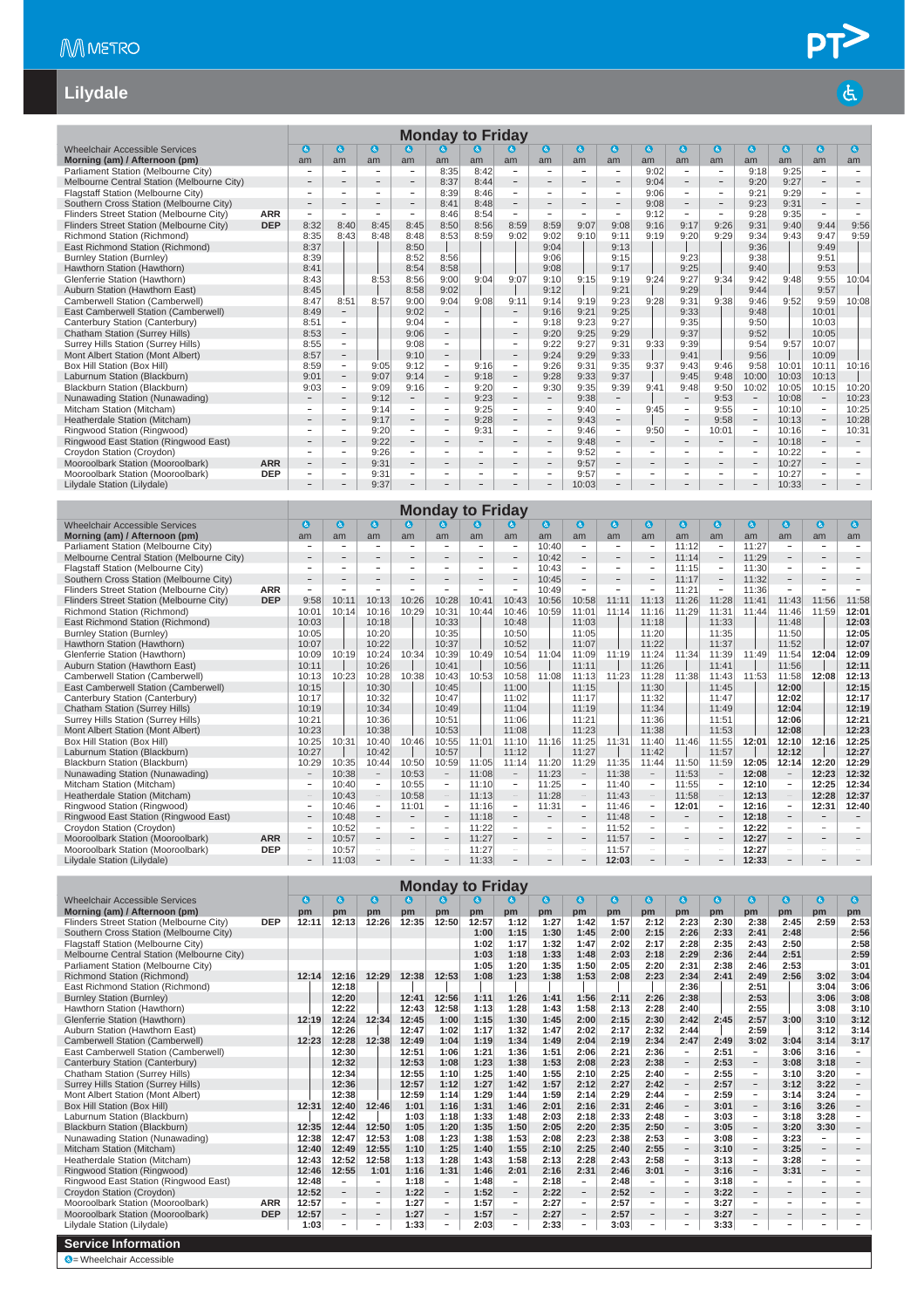$\overline{d}$ 

#### **Lilydale**

|                                            |            |                                                                                                                                                                      |                          |                          |                          |                              | <b>Monday to Friday</b>  |                          |                          |           |                          |                          |                          |           |                          |                          |                          |           |
|--------------------------------------------|------------|----------------------------------------------------------------------------------------------------------------------------------------------------------------------|--------------------------|--------------------------|--------------------------|------------------------------|--------------------------|--------------------------|--------------------------|-----------|--------------------------|--------------------------|--------------------------|-----------|--------------------------|--------------------------|--------------------------|-----------|
|                                            |            |                                                                                                                                                                      |                          |                          |                          |                              | Q                        |                          |                          |           |                          |                          |                          |           |                          |                          |                          |           |
| Wheelchair Accessible Services             |            | G                                                                                                                                                                    | $\bullet$                | $\bullet$                | $\bullet$                | <b>a</b>                     |                          | G)                       | $\bullet$                | $\bullet$ | $\bullet$                | $\mathbf{G}$             | $\bullet$                | $\bullet$ | $\bullet$                | Θ                        | $\bullet$                | $\bullet$ |
| Morning (am) / Afternoon (pm)              | <b>DEP</b> | pm                                                                                                                                                                   | pm                       | pm                       | pm                       | pm                           | pm                       | pm                       | pm                       | pm        | pm                       | pm                       | pm                       | pm        | pm                       | pm                       | pm                       | pm        |
| Flinders Street Station (Melbourne City)   |            | 3:02                                                                                                                                                                 | 3:08                     | 3:13                     | 3:15                     | 3:21                         | 3:23                     | 3:28                     | 3:32                     | 3:36      | 3:38                     | 3:44                     | 3:46                     | 3:51      | 3:53                     | 3:59                     | 4:01                     | 4:07      |
| Southern Cross Station (Melbourne City)    |            | 3:05                                                                                                                                                                 | 3:11                     | 3:16                     | 3:18                     | 3:24                         | 3:26                     | 3:31                     | 3:35                     | 3:39      | 3:41                     | 3:47                     | 3:49                     | 3:54      | 3:56                     | 4:02                     | 4:04                     | 4:10      |
| Flagstaff Station (Melbourne City)         |            | 3:07                                                                                                                                                                 | 3:13                     | 3:18                     | 3:20                     | 3:26                         | 3:28                     | 3:33                     | 3:37                     | 3:41      | 3:43                     | 3:49                     | 3:51                     | 3:56      | 3:58                     | 4:04                     | 4:06                     | 4:12      |
| Melbourne Central Station (Melbourne City) |            | 3:08                                                                                                                                                                 | 3:14                     | 3:19                     | 3:21                     | 3:27                         | 3:29                     | 3:35                     | 3:39                     | 3:43      | 3:45                     | 3:51                     | 3:53                     | 3:58      | 4:00                     | 4:06                     | 4:08                     | 4:14      |
| Parliament Station (Melbourne City)        |            | 3:10                                                                                                                                                                 | 3:16                     | 3:21                     | 3:23                     | 3:29                         | 3:31                     | 3:37                     | 3:41                     | 3:45      | 3:47                     | 3:53                     | 3:55                     | 4:00      | 4:02                     | 4:08                     | 4:10                     | 4:16      |
| Richmond Station (Richmond)                |            | 3:13                                                                                                                                                                 | 3:19                     | 3:24                     | 3:26                     | 3:32                         | 3:34                     | 3:40                     | 3:44                     | 3:48      | 3:50                     | 3:56                     | 3:58                     | 4:03      | 4:05                     | 4:11                     | 4:13                     | 4:19      |
| East Richmond Station (Richmond)           |            | 3:52<br>3:26<br>3:36<br>4:00<br>4:07<br>3:21<br>3:46<br>3:28<br>3:54<br>3:38<br>3:48<br>4:02<br>3:23<br>4:09<br>3:56<br>3:25<br>3:30<br>3:40<br>3:50<br>4:04<br>4:11 |                          |                          |                          |                              |                          |                          |                          |           |                          |                          |                          |           |                          |                          | 4:15                     |           |
| <b>Burnley Station (Burnley)</b>           |            |                                                                                                                                                                      |                          |                          |                          |                              |                          |                          |                          |           |                          |                          |                          |           |                          |                          | 4:17                     |           |
| Hawthorn Station (Hawthorn)                |            | 3:52<br>3:58<br>3:32<br>3:30<br>3:42<br>4:06<br>4:13<br>3:17<br>3:27<br>3:36<br>3:44<br>3:52<br>4:00<br>4:07<br>4:15                                                 |                          |                          |                          |                              |                          |                          |                          |           |                          |                          |                          |           |                          |                          | 4:19                     |           |
| Glenferrie Station (Hawthorn)              |            |                                                                                                                                                                      |                          |                          |                          |                              |                          |                          |                          |           |                          |                          |                          |           |                          |                          | 4:21                     |           |
| Auburn Station (Hawthorn East)             |            |                                                                                                                                                                      | 3:29                     | 3:34                     |                          |                              | 3:44                     |                          | 3:54                     |           | 4:00                     |                          | 4:08                     |           | 4:15                     |                          | 4:23                     |           |
| Camberwell Station (Camberwell)            |            | 3:21                                                                                                                                                                 | 3:31                     | 3:37                     | 3:34                     | 3:40                         | 3:46                     | 3:48                     | 3:56                     | 3:56      | 4:02                     | 4:04                     | 4:10                     | 4:11      | 4:17                     | 4:19                     | 4:25                     | 4:26      |
| East Camberwell Station (Camberwell)       |            |                                                                                                                                                                      | 3:33                     | ÷                        |                          |                              | 3:48                     |                          | $\overline{\phantom{a}}$ |           | 4:04                     |                          |                          |           | 4:19                     |                          |                          |           |
| Canterbury Station (Canterbury)            |            |                                                                                                                                                                      | 3:35                     |                          |                          |                              | 3:50                     |                          |                          |           | 4:06                     |                          |                          |           | 4:21                     |                          |                          |           |
| Chatham Station (Surrey Hills)             |            |                                                                                                                                                                      | 3:37                     | ÷.                       |                          |                              | 3:52                     |                          | $\overline{\phantom{a}}$ |           | 4:08                     |                          |                          |           | 4:23                     |                          | $\overline{\phantom{a}}$ |           |
| Surrey Hills Station (Surrey Hills)        |            |                                                                                                                                                                      | 3:39                     | $\overline{\phantom{0}}$ |                          |                              | 3:54                     |                          | $\overline{\phantom{a}}$ |           | 4:10                     |                          |                          |           | 4:25                     |                          | $\overline{\phantom{a}}$ |           |
| Mont Albert Station (Mont Albert)          |            |                                                                                                                                                                      | 3:41                     | $\overline{\phantom{0}}$ |                          |                              | 3:56                     |                          | $\overline{\phantom{a}}$ |           | 4:12                     |                          | $\overline{\phantom{0}}$ |           | 4:27                     |                          | $\overline{\phantom{a}}$ |           |
| Box Hill Station (Box Hill)                |            | 3:28                                                                                                                                                                 | 3:43                     | $\overline{\phantom{0}}$ | 3:41                     | 3:48                         | 3:58                     | 3:55                     | $\overline{\phantom{a}}$ | 4:03      | 4:14                     | 4:11                     | $\overline{\phantom{a}}$ | 4:18      | 4:29                     | 4:26                     | $\overline{\phantom{a}}$ | 4:33      |
| Laburnum Station (Blackburn)               |            | 3:30                                                                                                                                                                 | 3:45                     | $\overline{\phantom{a}}$ |                          | 3:50                         | 4:00                     | 3:57                     | $\overline{\phantom{a}}$ | 4:05      | 4:16                     | 4:13                     | $\overline{\phantom{a}}$ | 4:20      | 4:31                     | 4:28                     | $\overline{\phantom{a}}$ | 4:35      |
| Blackburn Station (Blackburn)              |            | 3:32                                                                                                                                                                 | 3:47                     | $-$                      | 3:45                     | 3:52                         | 4:02                     | 3:59                     | $\overline{\phantom{a}}$ | 4:07      | 4:18                     | 4:15                     | $\overline{\phantom{0}}$ | 4:22      | 4:33                     | 4:30                     | $\overline{\phantom{a}}$ | 4:37      |
| Nunawading Station (Nunawading)            |            | 3:35                                                                                                                                                                 | $\overline{\phantom{a}}$ | $\overline{\phantom{a}}$ | 3:48                     | 3:55                         | $\overline{\phantom{a}}$ | 4:02                     | $\overline{\phantom{a}}$ | 4:10      | $\sim$                   | 4:18                     | $\overline{\phantom{a}}$ | 4:25      | $\overline{\phantom{a}}$ | 4:33                     | $\sim$                   | 4:40      |
| Mitcham Station (Mitcham)                  |            | 3:37                                                                                                                                                                 | $\overline{\phantom{a}}$ | $-$                      | 3:50                     | 3:57                         | $\overline{\phantom{0}}$ | 4:04                     | $\overline{\phantom{a}}$ | 4:12      | $\overline{\phantom{a}}$ | 4:20                     | $\qquad \qquad -$        | 4:27      | $\overline{\phantom{a}}$ | 4:35                     | $\overline{\phantom{a}}$ | 4:42      |
| Heatherdale Station (Mitcham)              |            | 3:40                                                                                                                                                                 | $\sim$                   | Ξ.                       | 3:53                     | 4:00                         | -                        | 4:07                     | $\sim$                   | 4:15      | $\sim$                   | 4:23                     | $\sim$                   | 4:30      | $\sim$                   | 4:38                     | $\overline{\phantom{a}}$ | 4:45      |
| Ringwood Station (Ringwood)                |            | 3:43                                                                                                                                                                 | $\overline{\phantom{a}}$ | $-$                      | 3:56                     | 4:03                         | $\overline{\phantom{0}}$ | 4:10                     | $\overline{\phantom{a}}$ | 4:18      | $\overline{\phantom{a}}$ | 4:26                     | $\overline{\phantom{m}}$ | 4:33      | $\overline{\phantom{a}}$ | 4:41                     | $\overline{\phantom{a}}$ | 4:48      |
| Ringwood East Station (Ringwood East)      |            | 3:45                                                                                                                                                                 | $\overline{\phantom{a}}$ | $\overline{\phantom{a}}$ | $\overline{\phantom{a}}$ | 4:05                         | $\overline{\phantom{0}}$ | a.                       | $\sim$                   | 4:20      | $\overline{\phantom{a}}$ | $\overline{\phantom{a}}$ | $\overline{\phantom{0}}$ | 4:35      | $\overline{\phantom{a}}$ | $\sim$                   | $\sim$                   | 4:50      |
| Croydon Station (Croydon)                  |            | 3:49                                                                                                                                                                 | $\overline{\phantom{a}}$ | $-$                      | $\overline{\phantom{a}}$ | 4:09                         | $\overline{\phantom{0}}$ | $-$                      | $\overline{\phantom{a}}$ | 4:24      | $\overline{\phantom{a}}$ | $\overline{\phantom{a}}$ | $\overline{\phantom{0}}$ | 4:39      | $\overline{\phantom{a}}$ | $\overline{\phantom{0}}$ | $\overline{\phantom{a}}$ | 4:54      |
| Mooroolbark Station (Mooroolbark)          | <b>ARR</b> | 3:54                                                                                                                                                                 | $\overline{\phantom{a}}$ | $\overline{\phantom{0}}$ | $\sim$                   | 4:14                         | $\overline{\phantom{0}}$ | $\overline{\phantom{a}}$ | $\overline{\phantom{a}}$ | 4:29      | $\sim$                   | $\overline{\phantom{a}}$ | $\overline{\phantom{a}}$ | 4:44      | $\overline{a}$           | $\overline{\phantom{a}}$ | $\sim$                   | 4:59      |
| Mooroolbark Station (Mooroolbark)          | <b>DEP</b> | 3:54                                                                                                                                                                 | $\overline{\phantom{a}}$ | $\overline{\phantom{0}}$ | $\overline{\phantom{a}}$ | 4:14                         |                          | $\overline{\phantom{0}}$ | $\overline{\phantom{a}}$ | 4:29      | $\sim$                   | $\overline{\phantom{a}}$ | $\overline{\phantom{a}}$ | 4:44      | $\overline{\phantom{a}}$ | $\overline{\phantom{a}}$ | $\overline{\phantom{a}}$ | 4:59      |
| Lilvdale Station (Lilvdale)                |            | 4:00                                                                                                                                                                 | $\overline{\phantom{a}}$ |                          | $\equiv$                 | 4:20                         |                          | $\equiv$                 | ÷                        | 4:35      | $\overline{a}$           | ۰                        | $\overline{\phantom{m}}$ | 4:50      | $\overline{\phantom{m}}$ | $\overline{\phantom{0}}$ | $\overline{\phantom{a}}$ | 5:05      |
|                                            |            |                                                                                                                                                                      |                          |                          |                          | <b>Billian Andrew Artist</b> | アーバー けいし                 |                          |                          |           |                          |                          |                          |           |                          |                          |                          |           |

|                                            |            |            |                          |                          |      | <b>Monday to Friday</b>  |      |                          |           |                          |                          |                          |      |                          |                          |                          |      |           |
|--------------------------------------------|------------|------------|--------------------------|--------------------------|------|--------------------------|------|--------------------------|-----------|--------------------------|--------------------------|--------------------------|------|--------------------------|--------------------------|--------------------------|------|-----------|
| Wheelchair Accessible Services             |            | $\epsilon$ | $\bullet$                | G)                       | G)   | G)                       | G.   | l G                      | $\bullet$ | $\mathbf{d}$             | $\mathbf{G}$             | $\mathbf{G}$             | Œ    | $\bullet$                | $\bullet$                | $\bullet$                | O    | $\bullet$ |
| Morning (am) / Afternoon (pm)              |            | pm         | pm                       | pm                       | pm   | pm                       | pm   | pm                       | pm        | pm                       | pm                       | pm                       | pm   | pm                       | pm                       | pm                       | pm   | pm        |
| Flinders Street Station (Melbourne City)   | <b>DEP</b> | 4:14       | 4:17                     | 4:24                     | 4:21 | 4:30                     | 4:31 | 4:38                     | 4:36      | 4:42                     | 4:43                     | 4:49                     | 4:46 | 4:53                     | 4:56                     | 4:57                     | 4:58 | 5:05      |
| Southern Cross Station (Melbourne City)    |            | 4:17       |                          |                          | 4:24 | 4:33                     |      |                          | 4:39      | 4:45                     |                          |                          | 4:49 | 4:56                     | 4:59                     |                          | 5:01 |           |
| Flagstaff Station (Melbourne City)         |            | 4:19       |                          |                          | 4:26 | 4:35                     |      |                          | 4:41      | 4:47                     |                          |                          | 4:51 | 4:58                     | 5:01                     |                          | 5:03 |           |
| Melbourne Central Station (Melbourne City) |            | 4:21       |                          |                          | 4:28 | 4:37                     |      |                          | 4:43      | 4:49                     |                          |                          | 4:53 | 5:00                     | 5:03                     |                          | 5:05 |           |
| Parliament Station (Melbourne City)        |            | 4:23       |                          |                          | 4:30 | 4:39                     |      |                          | 4:45      | 4:51                     |                          |                          | 4:55 | 5:02                     | 5:05                     |                          | 5:07 |           |
| Richmond Station (Richmond)                |            | 4:26       | 4:20                     | 4:27                     | 4:33 | 4:42                     | 4:34 | 4:41                     | 4:48      | 4:54                     | 4:46                     | 4:52                     | 4:58 | 5:05                     | 5:08                     | 5:00                     | 5:10 | 5:08      |
| East Richmond Station (Richmond)           |            |            |                          | 4:29                     |      |                          | 4:36 | 4:43                     |           |                          | 4:48                     | 4:54                     |      |                          |                          | 5:02                     |      | 5:10      |
| <b>Burnley Station (Burnley)</b>           |            |            | 4:23                     | 4:31                     |      |                          | 4:38 | 4:45                     |           |                          | 4:50                     | 4:56                     |      |                          |                          | 5:04                     |      | 5:12      |
| Hawthorn Station (Hawthorn)                |            |            | 4:25                     | 4:33                     |      |                          | 4:40 | 4:47                     |           |                          | 4:52                     | 4:58                     |      |                          |                          | 5:06                     |      | 5:14      |
| Glenferrie Station (Hawthorn)              |            |            | 4:27                     | 4:35                     | 4:37 |                          | 4:42 | 4:49                     | 4:52      |                          | 4:54                     | 5:00                     | 5:02 |                          |                          | 5:08                     | 5:14 | 5:16      |
| Auburn Station (Hawthorn East)             |            |            | 4:29                     | 4:37                     |      |                          | 4:44 | 4:51                     |           |                          | 4:56                     | 5:02                     |      |                          |                          | 5:10                     |      | 5:18      |
| Camberwell Station (Camberwell)            |            | 4:33       | 4:31                     | 4:39                     | 4:41 | 4:49                     | 4:46 | 4:53                     | 4:56      |                          | 4:58                     | 5:04                     | 5:06 |                          |                          | 5:12                     | 5:18 | 5:20      |
| East Camberwell Station (Camberwell)       |            |            | 4:33                     | $\overline{\phantom{a}}$ |      |                          | 4:48 | ÷                        |           |                          | 5:00                     |                          |      |                          |                          | 5:14                     |      |           |
| Canterbury Station (Canterbury)            |            |            | 4:35                     |                          |      |                          | 4:50 | $\overline{\phantom{0}}$ |           |                          | 5:02                     |                          |      |                          |                          | 5:16                     |      |           |
| Chatham Station (Surrey Hills)             |            |            | 4:37                     | $\equiv$                 |      |                          | 4:52 | ÷.                       |           |                          | 5:04                     |                          |      |                          |                          | 5:18                     |      |           |
| Surrey Hills Station (Surrey Hills)        |            |            | 4:39                     | Ξ.                       |      |                          | 4:54 | $\overline{\phantom{a}}$ |           | 5:05                     | 5:06                     | $\overline{\phantom{a}}$ |      |                          |                          | 5:20                     | 5:23 |           |
| Mont Albert Station (Mont Albert)          |            |            | 4:41                     | $\overline{\phantom{a}}$ |      |                          | 4:56 | $\overline{\phantom{a}}$ |           |                          | 5:08                     | $\overline{\phantom{a}}$ |      |                          |                          | 5:22                     |      |           |
| Box Hill Station (Box Hill)                |            | 4:40       | 4:43                     | $\overline{\phantom{a}}$ | 4:48 | 4:56                     | 4:58 | $\overline{\phantom{a}}$ | 5:03      | 5:08                     | 5:10                     | $\overline{\phantom{a}}$ | 5:13 | 5:18                     | 5:21                     | 5:24                     | 5:26 |           |
| Laburnum Station (Blackburn)               |            | 4:42       | 4:45                     | $\sim$                   | 4:50 | 4:58                     | 5:00 | $\overline{\phantom{a}}$ | 5:05      | 5:10                     | 5:12                     | $\overline{\phantom{a}}$ | 5:15 |                          | 5:23                     | 5:26                     |      |           |
| Blackburn Station (Blackburn)              |            | 4:44       | 4:47                     | $\qquad \qquad -$        | 4:52 | 5:00                     | 5:02 | $\overline{\phantom{a}}$ | 5:07      | 5:12                     | 5:14                     | $\overline{\phantom{m}}$ | 5:17 | 5:22                     | 5:25                     | 5:28                     | 5:30 |           |
| Nunawading Station (Nunawading)            |            | 4:47       | $\sim$                   | $\overline{\phantom{a}}$ | 4:55 | 5:03                     |      | $\sim$                   | 5:10      | 5:15                     | -                        | $\sim$                   | 5:20 |                          | 5:28                     |                          |      |           |
| Mitcham Station (Mitcham)                  |            | 4:49       | $\overline{\phantom{a}}$ | $\qquad \qquad -$        | 4:57 | 5:05                     |      | $\qquad \qquad -$        | 5:12      | 5:17                     | $\qquad \qquad -$        | $\qquad \qquad -$        | 5:22 | 5:26                     | 5:30                     | $\overline{\phantom{m}}$ | 5:34 |           |
| Heatherdale Station (Mitcham)              |            | 4:52       | $\equiv$                 | $\overline{\phantom{a}}$ | 5:00 | 5:08                     |      | $\overline{\phantom{a}}$ | 5:15      | 5:20                     | $\overline{\phantom{a}}$ | $\overline{\phantom{a}}$ | 5:25 |                          | 5:33                     | $\overline{\phantom{a}}$ |      |           |
| Ringwood Station (Ringwood)                |            | 4:55       | $\overline{\phantom{a}}$ | $\overline{\phantom{a}}$ | 5:03 | 5:11                     |      | $\overline{\phantom{a}}$ | 5:18      | 5:23                     | $\overline{\phantom{a}}$ | $\overline{\phantom{a}}$ | 5:28 | 5:31                     | 5:36                     | $\overline{\phantom{a}}$ | 5:38 |           |
| Ringwood East Station (Ringwood East)      |            |            | $\equiv$                 | $\overline{\phantom{a}}$ | 5:05 | $\overline{\phantom{a}}$ |      | $\overline{\phantom{a}}$ | 5:20      | $\overline{\phantom{a}}$ | $\overline{\phantom{0}}$ | $\overline{\phantom{a}}$ | 5:30 | $\overline{a}$           | $\overline{\phantom{a}}$ | $\overline{\phantom{a}}$ | 5:40 |           |
| Croydon Station (Croydon)                  |            | $-$        | $\qquad \qquad -$        | $\qquad \qquad -$        | 5:09 | $\overline{\phantom{a}}$ |      | $\overline{\phantom{a}}$ | 5:24      | $\overline{\phantom{0}}$ | $\qquad \qquad -$        | $\overline{\phantom{a}}$ | 5:34 | $\overline{\phantom{0}}$ | $\overline{\phantom{a}}$ | $\overline{\phantom{m}}$ | 5:44 |           |
| Mooroolbark Station (Mooroolbark)          | <b>ARR</b> | ÷          | ۰                        | $\overline{\phantom{a}}$ | 5:14 | $\overline{\phantom{a}}$ |      | $\overline{\phantom{a}}$ | 5:29      | $\overline{\phantom{a}}$ | ÷                        | $\overline{\phantom{a}}$ | 5:39 | ÷.                       | $\overline{\phantom{a}}$ | $\overline{\phantom{a}}$ | 5:49 |           |
| Mooroolbark Station (Mooroolbark)          | <b>DEP</b> |            | $\overline{\phantom{a}}$ |                          | 5:14 |                          |      | $\overline{\phantom{a}}$ | 5:29      | $\overline{\phantom{a}}$ | $\overline{\phantom{a}}$ | $\qquad \qquad =$        | 5:39 |                          | $\overline{\phantom{a}}$ |                          | 5:52 |           |
| Lilydale Station (Lilydale)                |            |            |                          |                          | 5:20 |                          |      | ۰                        | 5:35      | $\overline{\phantom{a}}$ | $\overline{\phantom{0}}$ | $\overline{\phantom{a}}$ | 5:45 |                          | $\sim$                   |                          | 5:58 |           |

|                                            |            |                          |              |                          |                          | <b>Monday to Friday</b> |                          |                          |           |                          |                          |           |                          |                          |      |                          |                          |                          |
|--------------------------------------------|------------|--------------------------|--------------|--------------------------|--------------------------|-------------------------|--------------------------|--------------------------|-----------|--------------------------|--------------------------|-----------|--------------------------|--------------------------|------|--------------------------|--------------------------|--------------------------|
| <b>Wheelchair Accessible Services</b>      |            | a                        | $\mathbf{G}$ | $\bullet$                | $\mathbf{a}$             | G.                      | a                        | <b>G)</b>                | $\bullet$ | $\bullet$                | $\mathbf{G}$             | $\bullet$ | $\bullet$                | $\bullet$                | ◎    | $\bullet$                | $\bullet$                | $\epsilon$               |
| Morning (am) / Afternoon (pm)              |            | pm                       | pm           | pm                       | pm                       | pm                      | pm                       | pm                       | pm        | pm                       | pm                       | pm        | pm                       | pm                       | pm   | pm                       | pm                       | pm                       |
| Flinders Street Station (Melbourne City)   | <b>DEP</b> | 5:01                     | 5:07         | 5:10                     | 5:11                     | 5:13                    | 5:18                     | 5:17                     | 5:20      | 5:26                     | 5:27                     | 5:31      | 5:34                     | 5:33                     | 5:36 | 5:41                     | 5:43                     | 5:47                     |
| Southern Cross Station (Melbourne City)    |            | 5:04                     | 5:10         | 5:13                     |                          | 5:16                    |                          | 5:20                     | 5:23      | 5:29                     |                          | 5:34      |                          | 5:36                     | 5:39 |                          | 5:46                     |                          |
| Flagstaff Station (Melbourne City)         |            | 5:06                     | 5:12         | 5:15                     |                          | 5:18                    |                          | 5:22                     | 5:25      | 5:31                     |                          | 5:36      |                          | 5:38                     | 5:41 |                          | 5:48                     |                          |
| Melbourne Central Station (Melbourne City) |            | 5:08                     | 5:14         | 5:17                     |                          | 5:20                    |                          | 5:24                     | 5:27      | 5:33                     |                          | 5:38      |                          | 5:40                     | 5:43 |                          | 5:50                     |                          |
| Parliament Station (Melbourne City)        |            | 5:10                     | 5:16         | 5:19                     |                          | 5:22                    |                          | 5:26                     | 5:29      | 5:35                     |                          | 5:40      |                          | 5:42                     | 5:45 |                          | 5:52                     |                          |
| Richmond Station (Richmond)                |            | 5:13                     | 5:19         | 5:22                     | 5:14                     | 5:25                    | 5:21                     | 5:29                     | 5:32      | 5:38                     | 5:30                     | 5:43      | 5:37                     | 5:45                     | 5:48 | 5:44                     | 5:55                     | 5:50                     |
| East Richmond Station (Richmond)           |            |                          |              |                          | 5:16                     |                         | 5:23                     |                          |           |                          | 5:32                     |           | 5:39                     |                          |      | 5:46                     |                          | 5:52                     |
| <b>Burnley Station (Burnley)</b>           |            |                          |              |                          | 5:18                     |                         | 5:25                     |                          |           |                          | 5:34                     |           | 5:41                     |                          |      | 5:48                     |                          | 5:54                     |
| Hawthorn Station (Hawthorn)                |            |                          |              |                          | 5:20                     |                         | 5:27                     |                          |           |                          | 5:36                     |           | 5:43                     |                          |      | 5:50                     |                          | 5:56                     |
| Glenferrie Station (Hawthorn)              |            | 5:17                     |              |                          | 5:22                     | 5:29                    | 5:29                     | 5:33                     | 5:36      |                          | 5:38                     |           | 5:45                     | 5:49                     | 5:52 | 5:52                     |                          | 5:58                     |
| Auburn Station (Hawthorn East)             |            |                          |              |                          | 5:24                     |                         | 5:31                     |                          |           |                          | 5:40                     |           | 5:47                     |                          |      | 5:54                     |                          | 6:00                     |
| Camberwell Station (Camberwell)            |            | 5:21                     | 5:26         |                          | 5:26                     | 5:33                    | 5:33                     | 5:37                     | 5:40      | 5:45                     | 5:42                     |           | 5:49                     | 5:53                     | 5:56 | 5:56                     | 6:02                     | 6:02                     |
| East Camberwell Station (Camberwell)       |            |                          |              |                          | 5:28                     |                         |                          |                          |           |                          | 5:44                     |           |                          |                          |      | 5:58                     |                          |                          |
| Canterbury Station (Canterbury)            |            |                          |              |                          | 5:30                     |                         |                          |                          |           |                          | 5:46                     |           |                          |                          |      | 6:00                     |                          |                          |
| Chatham Station (Surrey Hills)             |            |                          |              |                          | 5:32                     |                         | ٠                        |                          |           |                          | 5:48                     |           |                          |                          |      | 6:02                     |                          |                          |
| <b>Surrey Hills Station (Surrey Hills)</b> |            |                          |              | 5:33                     | 5:34                     |                         | $\overline{\phantom{a}}$ |                          | 5:45      |                          | 5:50                     |           |                          |                          | 6:01 | 6:04                     | 6:07                     |                          |
| Mont Albert Station (Mont Albert)          |            |                          |              |                          | 5:36                     |                         | ÷.                       |                          |           |                          | 5:52                     |           | ۰                        |                          |      | 6:06                     |                          |                          |
| Box Hill Station (Box Hill)                |            | 5:28                     | 5:33         | 5:36                     | 5:38                     | 5:40                    | $-$                      | 5:44                     | 5:48      | 5:52                     | 5:54                     | 5:56      | $\overline{\phantom{m}}$ | 6:00                     | 6:04 | 6:08                     | 6:10                     |                          |
| Laburnum Station (Blackburn)               |            | 5:30                     | 5:35         | 5:38                     | 5:40                     | 5:42                    | $\sim$                   | 5:46                     | 5:50      | 5:54                     | 5:56                     | 5:58      | $\sim$                   | 6:02                     | 6:06 | 6:10                     | 6:12                     |                          |
| Blackburn Station (Blackburn)              |            | 5:32                     | 5:37         | 5:40                     | 5:42                     | 5:44                    | $\overline{\phantom{a}}$ | 5:48                     | 5:52      | 5:56                     | 5:58                     | 6:00      | $\qquad \qquad -$        | 6:04                     | 6:08 | 6:12                     | 6:14                     |                          |
| Nunawading Station (Nunawading)            |            | 5:35                     | 5:40         | 5:43                     | $\overline{\phantom{a}}$ | 5:47                    | $\overline{\phantom{a}}$ | 5:51                     | 5:55      | 5:59                     | $\sim$                   | 6:03      | $\sim$                   | 6:07                     | 6:11 | $\overline{\phantom{a}}$ | 6:17                     | $\overline{\phantom{a}}$ |
| Mitcham Station (Mitcham)                  |            | 5:37                     | 5:42         | 5:45                     | $\overline{\phantom{a}}$ | 5:49                    | $\overline{\phantom{a}}$ | 5:53                     | 5:57      | 6:01                     | $\overline{\phantom{a}}$ | 6:05      | $\overline{\phantom{a}}$ | 6:09                     | 6:13 | $\overline{\phantom{a}}$ | 6:19                     |                          |
| Heatherdale Station (Mitcham)              |            | 5:40                     | 5:45         | 5:48                     | $\overline{\phantom{a}}$ | 5:52                    | $\overline{\phantom{a}}$ | 5:56                     | 6:00      | 6:04                     | $\overline{\phantom{a}}$ | 6:08      | $\sim$                   | 6:12                     | 6:16 | $\overline{\phantom{a}}$ | 6:22                     |                          |
| Ringwood Station (Ringwood)                |            | 5:43                     | 5:48         | 5:51                     | $\overline{\phantom{a}}$ | 5:55                    | $\overline{\phantom{a}}$ | 5:59                     | 6:03      | 6:07                     | $\overline{\phantom{a}}$ | 6:11      | $\qquad \qquad -$        | 6:15                     | 6:19 | $\overline{\phantom{a}}$ | 6:25                     |                          |
| Ringwood East Station (Ringwood East)      |            | $\overline{\phantom{a}}$ | 5:50         | $\sim$                   | $\overline{\phantom{m}}$ | 5:57                    | $\sim$                   | $\overline{\phantom{a}}$ | 6:05      | $\sim$                   | $\overline{\phantom{a}}$ | 6:13      | $\equiv$                 | $\overline{\phantom{m}}$ | 6:21 | $\overline{\phantom{0}}$ |                          |                          |
| Croydon Station (Croydon)                  |            | $\overline{\phantom{a}}$ | 5:54         | $ \,$                    | $\overline{\phantom{a}}$ | 6:01                    | $\overline{\phantom{a}}$ | $\overline{\phantom{a}}$ | 6:09      | $\overline{\phantom{a}}$ | $\qquad \qquad -$        | 6:17      | $\qquad \qquad -$        | $\overline{\phantom{a}}$ | 6:25 | $\overline{\phantom{a}}$ | $\qquad \qquad$          |                          |
| Mooroolbark Station (Mooroolbark)          | <b>ARR</b> | $\overline{\phantom{a}}$ | 5:59         | $\sim$                   | $\overline{a}$           | 6:06                    | $\sim$                   | $\equiv$                 | 6:14      | $\sim$                   | $\equiv$                 | 6:22      | $\sim$                   | $\overline{\phantom{m}}$ | 6:30 | $\sim$                   | $\overline{\phantom{a}}$ |                          |
| Mooroolbark Station (Mooroolbark)          | <b>DEP</b> | $\overline{\phantom{a}}$ | 5:59         | $\overline{\phantom{a}}$ | $\qquad \qquad -$        | $\qquad \qquad$         | $\overline{\phantom{a}}$ | $\overline{\phantom{a}}$ | 6:14      | $\overline{\phantom{a}}$ | $\overline{\phantom{a}}$ | 6:22      | $\sim$                   | $\overline{\phantom{a}}$ | 6:30 | $\overline{\phantom{a}}$ | $\qquad \qquad$          |                          |
| Lilvdale Station (Lilvdale)                |            | $\overline{\phantom{a}}$ | 6:05         | $\overline{\phantom{0}}$ | ٠                        | $\qquad \qquad =$       |                          | $\overline{\phantom{a}}$ | 6:20      | $\overline{\phantom{a}}$ | $\overline{\phantom{a}}$ | 6:28      |                          | ٠                        | 6:36 | -                        | $\overline{\phantom{a}}$ |                          |
| <b>Service Information</b>                 |            |                          |              |                          |                          |                         |                          |                          |           |                          |                          |           |                          |                          |      |                          |                          |                          |
| <b>G</b> = Wheelchair Accessible           |            |                          |              |                          |                          |                         |                          |                          |           |                          |                          |           |                          |                          |      |                          |                          |                          |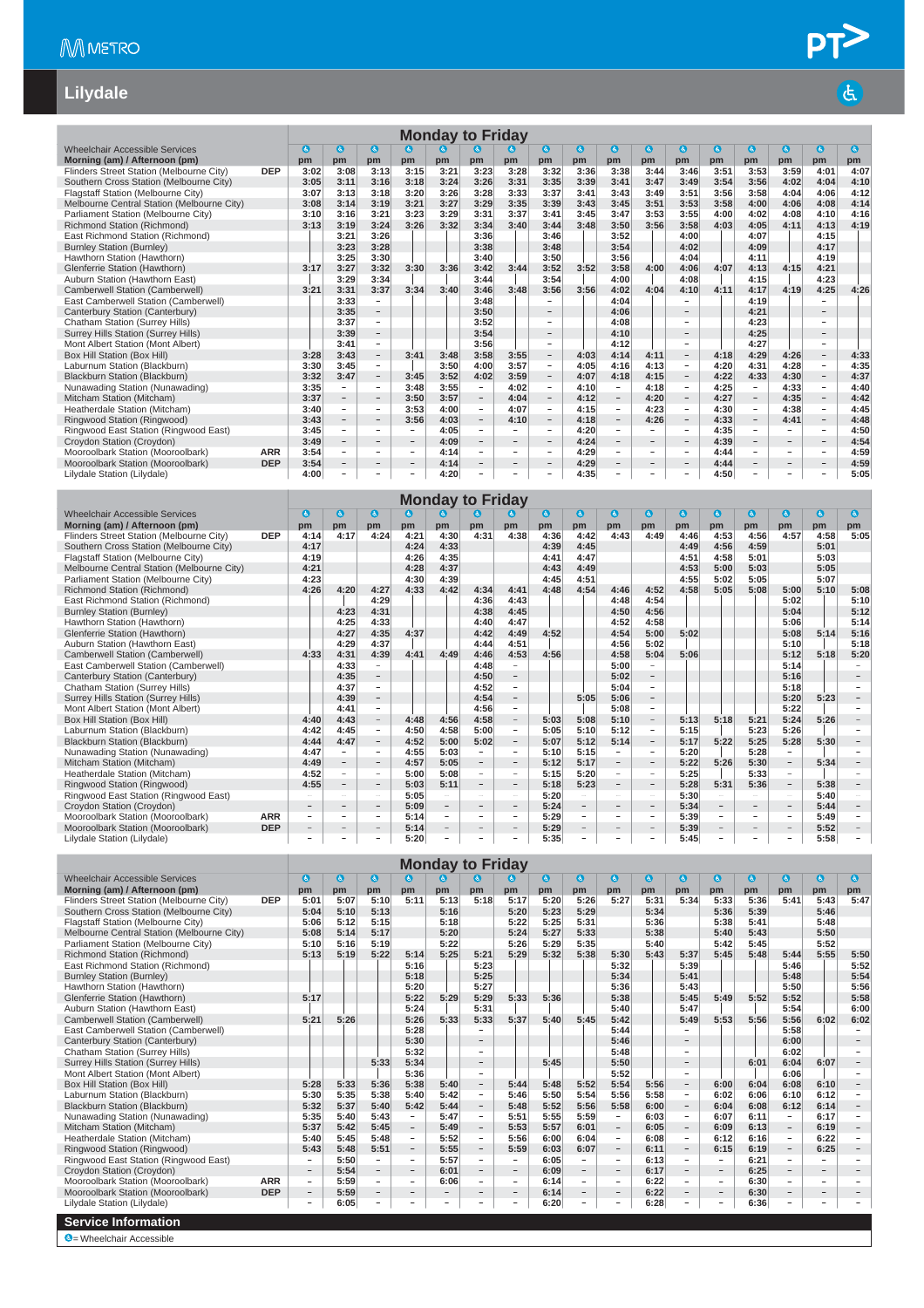# PT<sup>></sup>

 $\mathbf{d}$ 

#### **Lilydale**

|                                            |            |           |                                |                          |           | <b>Monday to Friday</b>  |                          |                          |           |                          |                          |                          |           |                          |                          |           |                          |                          |
|--------------------------------------------|------------|-----------|--------------------------------|--------------------------|-----------|--------------------------|--------------------------|--------------------------|-----------|--------------------------|--------------------------|--------------------------|-----------|--------------------------|--------------------------|-----------|--------------------------|--------------------------|
| <b>Wheelchair Accessible Services</b>      |            | $\bullet$ | $\left( \mathbf{d}_{i}\right)$ | $\mathbf{G}$             | $\bullet$ | a)                       | $\bullet$                | $\bullet$                | $\bullet$ | $\bullet$                | $\mathbf{G}$             | $\bullet$                | $\bullet$ | $\bullet$                | $\bullet$                | $\bullet$ | 0                        | $\bullet$                |
| Morning (am) / Afternoon (pm)              |            | pm        | pm                             | pm                       | pm        | pm                       | pm                       | pm                       | pm        | pm                       | pm                       | pm                       | pm        | pm                       | pm                       | pm        | pm                       | pm                       |
| Flinders Street Station (Melbourne City)   | <b>DEP</b> | 5:48      | 5:55                           | 5:56                     | 6:01      | 6:07                     | 6:09                     | 6:10                     | 6:18      | 6:21                     | 6:24                     | 6:29                     | 6:33      | 6:35                     | 6:49                     | 6:49      | 6:58                     | 7:01                     |
| Southern Cross Station (Melbourne City)    |            | 5:51      |                                | 5:59                     | 6:04      |                          |                          | 6:13                     | 6:21      |                          | 6:27                     |                          | 6:36      | 6:38                     |                          | 6:52      | 7:01                     | 7:04                     |
| Flagstaff Station (Melbourne City)         |            | 5:53      |                                | 6:01                     | 6:06      |                          |                          | 6:15                     | 6:23      |                          | 6:29                     |                          | 6:38      | 6:40                     |                          | 6:54      | 7:03                     | 7:06                     |
| Melbourne Central Station (Melbourne City) |            | 5:55      |                                | 6:03                     | 6:08      |                          |                          | 6:17                     | 6:25      |                          | 6:31                     |                          | 6:39      | 6:41                     |                          | 6:55      | 7:04                     | 7:07                     |
| Parliament Station (Melbourne City)        |            | 5:57      |                                | 6:05                     | 6:10      |                          |                          | 6:19                     | 6:27      |                          | 6:33                     |                          | 6:41      | 6:43                     |                          | 6:57      | 7:06                     | 7:09                     |
| Richmond Station (Richmond)                |            | 6:00      | 5:58                           | 6:08                     | 6:13      | 6:10                     | 6:12                     | 6:22                     | 6:30      | 6:24                     | 6:36                     | 6:32                     | 6:44      | 6:46                     | 6:52                     | 7:00      | 7:09                     | 7:12                     |
| East Richmond Station (Richmond)           |            |           |                                |                          |           | 6:12                     | 6:14                     |                          |           | 6:26                     |                          | 6:34                     |           |                          | 6:54                     |           |                          |                          |
| <b>Burnley Station (Burnley)</b>           |            |           |                                |                          |           | 6:14                     | 6:16                     |                          |           | 6:28                     |                          | 6:36                     |           |                          | 6:56                     |           |                          | 7:15                     |
| Hawthorn Station (Hawthorn)                |            |           |                                |                          |           | 6:16                     | 6:18                     |                          |           | 6:30                     |                          | 6:38                     |           |                          | 6:58                     |           |                          | 7:17                     |
| Glenferrie Station (Hawthorn)              |            | 6:04      |                                |                          | 6:17      | 6:18                     | 6:20                     | 6:26                     |           | 6:32                     | 6:40                     | 6:40                     | 6:48      | 6:50                     | 7:00                     | 7:04      | 7:13                     | 7:19                     |
| Auburn Station (Hawthorn East)             |            |           |                                |                          |           | 6:20                     | 6:22                     |                          |           | 6:34                     |                          | 6:42                     |           |                          | 7:02                     |           |                          | 7:21                     |
| Camberwell Station (Camberwell)            |            | 6:08      | 6:07                           | 6:15                     | 6:21      | 6:22                     | 6:24                     | 6:30                     | 6:37      | 6:36                     | 6:44                     | 6:44                     | 6:52      | 6:54                     | 7:04                     | 7:08      | 7:17                     | 7:23                     |
| East Camberwell Station (Camberwell)       |            |           | 6:09                           |                          |           | 6:24                     | $\overline{\phantom{a}}$ |                          |           | 6:38                     |                          | $\equiv$                 |           | 6:56                     | $\sim$                   | 7:10      |                          | 7:25                     |
| Canterbury Station (Canterbury)            |            |           | 6:11                           |                          |           | 6:26                     |                          |                          |           | 6:40                     |                          | $\qquad \qquad -$        |           | 6:58                     | $\overline{\phantom{a}}$ | 7:12      |                          | 7:27                     |
| Chatham Station (Surrey Hills)             |            |           | 6:13                           |                          |           | 6:28                     | $\overline{\phantom{a}}$ |                          |           | 6:42                     |                          | $\overline{\phantom{a}}$ |           | 7:00                     | $\overline{\phantom{a}}$ | 7:14      |                          | 7:29                     |
| <b>Surrey Hills Station (Surrey Hills)</b> |            |           | 6:15                           |                          | 6:26      | 6:30                     | $\overline{\phantom{a}}$ |                          |           | 6:44                     |                          | $\overline{\phantom{a}}$ | 6:58      | 7:02                     | $\overline{\phantom{a}}$ | 7:16      |                          | 7:31                     |
| Mont Albert Station (Mont Albert)          |            |           | 6:17                           |                          |           | 6:32                     | $\overline{\phantom{a}}$ |                          |           | 6:46                     |                          | ÷                        |           | 7:04                     | $\overline{\phantom{a}}$ | 7:18      |                          | 7:33                     |
| Box Hill Station (Box Hill)                |            | 6:15      | 6:19                           | 6:22                     | 6:29      | 6:34                     | $\overline{\phantom{a}}$ | 6:37                     | 6:44      | 6:48                     | 6:51                     | $\overline{\phantom{a}}$ | 7:01      | 7:06                     | $\overline{\phantom{0}}$ | 7:20      | 7:24                     | 7:35                     |
| Laburnum Station (Blackburn)               |            | 6:17      | 6:21                           | 6:24                     | 6:31      | 6:36                     | $\overline{\phantom{a}}$ | 6:39                     | 6:46      | 6:50                     | 6:53                     | $\overline{\phantom{a}}$ | 7:03      | 7:08                     | $\overline{\phantom{a}}$ | 7:22      | 7:26                     | 7:37                     |
| Blackburn Station (Blackburn)              |            | 6:19      | 6:23                           | 6:26                     | 6:33      | 6:38                     | $\overline{\phantom{a}}$ | 6:41                     | 6:48      | 6:52                     | 6:55                     | $\overline{\phantom{a}}$ | 7:05      | 7:10                     | $\overline{\phantom{a}}$ | 7:24      | 7:28                     | 7:39                     |
| Nunawading Station (Nunawading)            |            | 6:22      | 6:26                           | 6:29                     | 6:36      | 6:41                     | $\overline{\phantom{a}}$ | 6:44                     | 6:51      | 6:55                     | 6:58                     | $\overline{\phantom{a}}$ | 7:08      | 7:13                     | $\overline{\phantom{a}}$ | 7:27      | 7:31                     | 7:42                     |
| Mitcham Station (Mitcham)                  |            | 6:24      | 6:28                           | 6:31                     | 6:38      | 6:43                     | $\overline{\phantom{a}}$ | 6:46                     | 6:53      | 6:57                     | 7:00                     | $\overline{\phantom{a}}$ | 7:10      | 7:15                     | $\overline{\phantom{a}}$ | 7:29      | 7:33                     | 7:44                     |
| Heatherdale Station (Mitcham)              |            | 6:27      | 6:31                           | 6:34                     | 6:41      | 6:46                     | $\sim$                   | 6:49                     | 6:56      | 7:00                     | 7:03                     | $\overline{\phantom{a}}$ | 7:13      | 7:18                     | $\overline{\phantom{a}}$ | 7:32      | 7:36                     | 7:47                     |
| Ringwood Station (Ringwood)                |            | 6:30      | 6:34                           | 6:37                     | 6:44      | 6:49                     | $\overline{\phantom{a}}$ | 6:52                     | 6:59      | 7:03                     | 7:06                     | $\overline{\phantom{a}}$ | 7:16      | 7:21                     | $\qquad \qquad -$        | 7:35      | 7:39                     | 7:50                     |
| Ringwood East Station (Ringwood East)      |            | 6:32      | 6:36                           | $\overline{\phantom{a}}$ | 6:46      | $\overline{\phantom{a}}$ | $\overline{\phantom{a}}$ | $\overline{\phantom{a}}$ | 7:01      | $\sim$                   | $\overline{\phantom{a}}$ | $\overline{\phantom{a}}$ | 7:18      | $\overline{\phantom{a}}$ | $\sim$                   | 7:37      | $\overline{\phantom{a}}$ | $\sim$                   |
| Croydon Station (Croydon)                  |            | 6:36      | 6:40                           | $\overline{\phantom{a}}$ | 6:50      | $\overline{\phantom{a}}$ | $\qquad \qquad -$        | $\overline{\phantom{0}}$ | 7:05      | $\overline{\phantom{a}}$ | $-$                      | $\overline{\phantom{a}}$ | 7:22      | $\overline{\phantom{m}}$ | $\overline{\phantom{a}}$ | 7:41      | $\overline{\phantom{a}}$ | $\overline{\phantom{a}}$ |
| Mooroolbark Station (Mooroolbark)          | <b>ARR</b> | 6:41      | 6:47                           | $\overline{\phantom{a}}$ | 6:55      | $\overline{\phantom{0}}$ | $\overline{\phantom{a}}$ | $\overline{\phantom{a}}$ | 7:10      | $\sim$                   | $\sim$                   | $\overline{\phantom{a}}$ | 7:28      | $\overline{\phantom{a}}$ | $\overline{\phantom{a}}$ | 7:46      | $\overline{\phantom{a}}$ | $\overline{\phantom{a}}$ |
| Mooroolbark Station (Mooroolbark)          | <b>DEP</b> | 6:43      | 6:47                           | $\overline{\phantom{a}}$ | 6:55      | $\overline{\phantom{a}}$ | $\overline{\phantom{a}}$ | $\overline{\phantom{a}}$ | 7:10      | $\overline{\phantom{a}}$ | $\qquad \qquad -$        | $\overline{\phantom{a}}$ | 7:28      | $\overline{\phantom{a}}$ | $\overline{\phantom{a}}$ | 7:46      | $\overline{\phantom{a}}$ | $\overline{\phantom{a}}$ |
| Lilydale Station (Lilydale)                |            | 6:49      | 6:53                           | ÷                        | 7:01      | $\overline{\phantom{m}}$ | $\overline{\phantom{a}}$ | $\overline{a}$           | 7:16      | -                        | $\overline{\phantom{0}}$ | $\qquad \qquad -$        | 7:34      | $\overline{\phantom{0}}$ | $\qquad \qquad -$        | 7:52      | $\overline{\phantom{a}}$ |                          |
|                                            |            |           |                                |                          |           | <b>Monday to Friday</b>  |                          |                          |           |                          |                          |                          |           |                          |                          |           |                          |                          |
| <b>Wheelchair Accessible Services</b>      |            | a         | a                              | $\bullet$                | $\bullet$ | a                        | a                        | $\bullet$                | a         | $\mathbf{a}$             | 0                        | $\mathbf{a}$             | $\bullet$ | $\bullet$                | O                        | $\bullet$ | $\bullet$                | $\bullet$                |
| Morning (am) / Afternoon (pm)              |            | pm        | pm                             | pm                       | pm        | pm                       | pm                       | pm                       | pm        | pm                       | pm                       | pm                       | pm        | pm                       | pm                       | pm        | pm                       | pm                       |
| Flinders Street Station (Melhourne City)   | <b>DEP</b> | 7.11      | 7.13                           | 7.18                     | 7.20      | 7.35                     | 7.50                     | 8.05                     |           | 8.20                     | 8.35                     | $8 - 50$                 | 9.05      | ٠                        | 9.20                     | 9.35      | $9 - 50$                 | 10:05                    |

| Morning (am) / Afternoon (pm)              |            | pm   | pm                       | pm   | pm                       | pm   | pm                       | pm                       | pm                       | pm                       | pm   | pm                       | pm                       | pm                       | pm                       | pm    | pm                       | pm    |
|--------------------------------------------|------------|------|--------------------------|------|--------------------------|------|--------------------------|--------------------------|--------------------------|--------------------------|------|--------------------------|--------------------------|--------------------------|--------------------------|-------|--------------------------|-------|
| Flinders Street Station (Melbourne City)   | <b>DEP</b> | 7:11 | 7:13                     | 7:18 | 7:20                     | 7:35 | 7:50                     | 8:05                     | $\overline{\phantom{m}}$ | 8:20                     | 8:35 | 8:50                     | 9:05                     |                          | 9:20                     | 9:35  | 9:50                     | 10:05 |
| Southern Cross Station (Melbourne City)    |            | 7:14 | 7:16                     | 7:21 | 7:23                     | 7:38 | 7:53                     | 8:08                     | $\overline{\phantom{a}}$ | 8:23                     | 8:38 | 8:53                     | 9:08                     | $\overline{\phantom{0}}$ | 9:23                     | 9:38  | 9:53                     | 10:08 |
| Flagstaff Station (Melbourne City)         |            | 7:16 | 7:18                     | 7:23 | 7:25                     | 7:40 | 7:55                     | 8:10                     | $\overline{\phantom{a}}$ | 8:25                     | 8:40 | 8:55                     | 9:10                     | $\overline{\phantom{a}}$ | 9:25                     | 9:40  | 9:55                     | 10:10 |
| Melbourne Central Station (Melbourne City) |            | 7:17 | 7:19                     | 7:24 | 7:26                     | 7:41 | 7:56                     | 8:11                     | $\overline{\phantom{a}}$ | 8:26                     | 8:41 | 8:56                     | 9:11                     | $\overline{\phantom{0}}$ | 9:26                     | 9:41  | 9:56                     | 10:11 |
| Parliament Station (Melbourne City)        |            | 7:19 | 7:21                     | 7:26 | 7:28                     | 7:43 | 7:58                     | 8:13                     | $\sim$                   | 8:28                     | 8:43 | 8:58                     | 9:13                     | $\sim$                   | 9:28                     | 9:43  | 9:58                     | 10:13 |
| Richmond Station (Richmond)                |            | 7:22 | 7:24                     | 7:29 | 7:31                     | 7:46 | 8:01                     | 8:16                     | $\overline{\phantom{a}}$ | 8:31                     | 8:46 | 9:01                     | 9:16                     |                          | 9:31                     | 9:46  | 10:01                    | 10:16 |
| East Richmond Station (Richmond)           |            |      | 7:26                     |      |                          |      |                          |                          |                          |                          |      |                          |                          |                          |                          |       |                          |       |
| <b>Burnley Station (Burnley)</b>           |            |      | 7:28                     |      | 7:34                     | 7:49 | 8:04                     | 8:19                     | $\overline{\phantom{a}}$ | 8:34                     | 8:49 | 9:04                     | 9:19                     | $-$                      | 9:34                     | 9:49  | 10:04                    | 10:19 |
| Hawthorn Station (Hawthorn)                |            |      | 7:30                     |      | 7:36                     | 7:51 | 8:06                     | 8:21                     | $\overline{\phantom{a}}$ | 8:36                     | 8:51 | 9:06                     | 9:21                     | $\overline{a}$           | 9:36                     | 9:51  | 10:06                    | 10:21 |
| Glenferrie Station (Hawthorn)              |            | 7:26 | 7:32                     | 7:33 | 7:38                     | 7:53 | 8:08                     | 8:23                     | $\overline{\phantom{a}}$ | 8:38                     | 8:53 | 9:08                     | 9:23                     | $\overline{\phantom{0}}$ | 9:38                     | 9:53  | 10:08                    | 10:23 |
| Auburn Station (Hawthorn East)             |            |      | 7:34                     |      | 7:40                     | 7:55 | 8:10                     | 8:25                     | $\overline{\phantom{a}}$ | 8:40                     | 8:55 | 9:10                     | 9:25                     |                          | 9:40                     | 9:55  | 10:10                    | 10:25 |
| Camberwell Station (Camberwell)            |            | 7:30 | 7:36                     | 7:37 | 7:42                     | 7:57 | 8:12                     | 8:27                     | $\overline{\phantom{a}}$ | 8:42                     | 8:57 | 9:12                     | 9:27                     | $\overline{\phantom{m}}$ | 9:42                     | 9:57  | 10:12                    | 10:27 |
| East Camberwell Station (Camberwell)       |            |      |                          |      | 7:44                     | 7:59 | 8:14                     | 8:29                     | $\overline{\phantom{a}}$ | 8:44                     | 8:59 | 9:14                     | 9:29                     |                          | 9:44                     | 9:59  | 10:14                    | 10:29 |
| Canterbury Station (Canterbury)            |            |      | $\overline{\phantom{a}}$ |      | 7:46                     | 8:01 | 8:16                     | 8:31                     | $\overline{\phantom{a}}$ | 8:46                     | 9:01 | 9:16                     | 9:31                     | $\overline{\phantom{m}}$ | 9:46                     | 10:01 | 10:16                    | 10:31 |
| Chatham Station (Surrey Hills)             |            |      |                          |      | 7:48                     | 8:03 | 8:18                     | 8:33                     | $\overline{\phantom{a}}$ | 8:48                     | 9:03 | 9:18                     | 9:33                     | ÷                        | 9:48                     | 10:03 | 10:18                    | 10:33 |
| <b>Surrey Hills Station (Surrey Hills)</b> |            |      |                          |      | 7:50                     | 8:05 | 8:20                     | 8:35                     | $\overline{\phantom{a}}$ | 8:50                     | 9:05 | 9:20                     | 9:35                     | $\overline{\phantom{a}}$ | 9:50                     | 10:05 | 10:20                    | 10:35 |
| Mont Albert Station (Mont Albert)          |            |      | ۰                        |      | 7:52                     | 8:07 | 8:22                     | 8:37                     | $\overline{\phantom{a}}$ | 8:52                     | 9:07 | 9:22                     | 9:37                     | ÷.                       | 9:52                     | 10:07 | 10:22                    | 10:37 |
| Box Hill Station (Box Hill)                |            | 7:38 | $\overline{\phantom{m}}$ | 7:44 | 7:54                     | 8:09 | 8:24                     | 8:39                     | $\overline{\phantom{a}}$ | 8:54                     | 9:09 | 9:24                     | 9:39                     |                          | 9:54                     | 10:09 | 10:24                    | 10:39 |
| Laburnum Station (Blackburn)               |            | 7:40 | $\overline{\phantom{a}}$ | 7:46 | 7:56                     | 8:11 | 8:26                     | 8:41                     | $\sim$                   | 8:56                     | 9:11 | 9:26                     | 9:41                     |                          | 9:56                     | 10:11 | 10:26                    | 10:41 |
| Blackburn Station (Blackburn)              |            | 7:42 | $\qquad \qquad -$        | 7:48 | 7:58                     | 8:13 | 8:28                     | 8:43                     | $\overline{\phantom{a}}$ | 8:58                     | 9:13 | 9:28                     | 9:43                     |                          | 9:58                     | 10:13 | 10:28                    | 10:43 |
| Nunawading Station (Nunawading)            |            | 7:45 | -                        | 7:51 | 8:01                     | 8:16 | 8:31                     | 8:46                     | $\sim$                   | 9:01                     | 9:16 | 9:31                     | 9:46                     |                          | 10:01                    | 10:16 | 10:31                    | 10:46 |
| Mitcham Station (Mitcham)                  |            | 7:47 | $\qquad \qquad -$        | 7:53 | 8:03                     | 8:18 | 8:33                     | 8:48                     | $\overline{\phantom{m}}$ | 9:03                     | 9:18 | 9:33                     | 9:48                     |                          | 10:03                    | 10:18 | 10:33                    | 10:48 |
| Heatherdale Station (Mitcham)              |            | 7:50 | $\overline{\phantom{a}}$ | 7:56 | 8:06                     | 8:21 | 8:36                     | 8:51                     | $\sim$                   | 9:06                     | 9:21 | 9:36                     | 9:51                     |                          | 10:06                    | 10:21 | 10:36                    | 10:51 |
| Ringwood Station (Ringwood)                |            | 7:53 | $\overline{\phantom{m}}$ | 7:59 | 8:09                     | 8:24 | 8:39                     | 8:54                     | 8:56                     | 9:09                     | 9:24 | 9:39                     | 9:54                     | 9:56                     | 10:09                    | 10:24 | 10:39                    | 10:54 |
| Ringwood East Station (Ringwood East)      |            |      | $\overline{\phantom{a}}$ | 8:01 | $\overline{\phantom{0}}$ | 8:26 |                          | $\overline{\phantom{0}}$ | 8:58                     | $\overline{\phantom{a}}$ | 9:26 |                          | $\overline{\phantom{a}}$ | 9:58                     | $\overline{a}$           | 10:26 | $\sim$                   |       |
| Croydon Station (Croydon)                  |            |      | $\overline{\phantom{a}}$ | 8:05 | $\overline{\phantom{a}}$ | 8:30 | $\qquad \qquad$          |                          | 9:02                     | -                        | 9:30 | $\qquad \qquad -$        | $\qquad \qquad -$        | 10:02                    | $\overline{\phantom{a}}$ | 10:30 | $\overline{\phantom{a}}$ |       |
| Mooroolbark Station (Mooroolbark)          | <b>ARR</b> |      | $\qquad \qquad =$        | 8:10 | -                        | 8:35 | $\overline{\phantom{0}}$ | -                        | 9:07                     | $\overline{\phantom{0}}$ | 9:35 | $\overline{\phantom{a}}$ | $\overline{\phantom{0}}$ | 10:07                    | $\overline{\phantom{a}}$ | 10:35 | $\overline{\phantom{a}}$ |       |
| Mooroolbark Station (Mooroolbark)          | <b>DEP</b> |      | $\qquad \qquad =$        | 8:10 |                          | 8:35 |                          |                          | 9:07                     | $\qquad \qquad -$        | 9:35 | $\qquad \qquad$          |                          | 10:07                    |                          | 10:35 |                          |       |
| Lilydale Station (Lilydale)                |            |      |                          | 8:16 |                          | 8:41 |                          |                          | 9:13                     |                          | 9:41 |                          |                          | 10:13                    |                          | 10:41 |                          |       |

|                                                                                                                                                                                                                                                                                                                                                                                                    |            |                          |              |                          |                          | <b>Monday to Friday</b> |                          |                          |           |                          |                          |  |  |  |  |  |
|----------------------------------------------------------------------------------------------------------------------------------------------------------------------------------------------------------------------------------------------------------------------------------------------------------------------------------------------------------------------------------------------------|------------|--------------------------|--------------|--------------------------|--------------------------|-------------------------|--------------------------|--------------------------|-----------|--------------------------|--------------------------|--|--|--|--|--|
| Wheelchair Accessible Services                                                                                                                                                                                                                                                                                                                                                                     |            | $\mathbf{G}$             | $\mathbf{G}$ | $\bullet$                | G)                       | G.                      | G                        |                          | $\bullet$ | $\mathbf{G}$             | $\mathbf{G}$             |  |  |  |  |  |
| Day Restrictions                                                                                                                                                                                                                                                                                                                                                                                   |            |                          |              |                          |                          |                         |                          |                          | Fr        | Fr                       | Fr                       |  |  |  |  |  |
| Morning (am) / Afternoon (pm)                                                                                                                                                                                                                                                                                                                                                                      |            | pm                       | pm           | pm                       | pm                       | pm                      | am                       | am                       | am        | am                       | am                       |  |  |  |  |  |
| Flinders Street Station (Melbourne City)                                                                                                                                                                                                                                                                                                                                                           | <b>DEP</b> | ۰                        | 10:35        | 11:05                    | $\overline{\phantom{a}}$ | 11:35                   | 12:05                    | $\overline{a}$           | 12:39     | 1:09                     | ÷                        |  |  |  |  |  |
| Southern Cross Station (Melbourne City)                                                                                                                                                                                                                                                                                                                                                            |            | $\overline{\phantom{0}}$ | 10:38        | 11:08                    | $\overline{\phantom{a}}$ | 11:38                   | 12:08                    | $\overline{\phantom{a}}$ |           |                          | $\qquad \qquad -$        |  |  |  |  |  |
| Flagstaff Station (Melbourne City)                                                                                                                                                                                                                                                                                                                                                                 |            | $\overline{\phantom{a}}$ | 10:40        | 11:10                    | $\overline{\phantom{a}}$ | 11:40                   | 12:10                    | $\overline{\phantom{0}}$ |           |                          | $\overline{\phantom{a}}$ |  |  |  |  |  |
| Melbourne Central Station (Melbourne City)                                                                                                                                                                                                                                                                                                                                                         |            |                          | 10:41        | 11:11                    | $\overline{\phantom{a}}$ | 11:41                   | 12:11                    | $\overline{\phantom{m}}$ |           |                          | $\overline{\phantom{a}}$ |  |  |  |  |  |
| Parliament Station (Melbourne City)                                                                                                                                                                                                                                                                                                                                                                |            | $\overline{\phantom{a}}$ | 10:43        | 11:13                    | $\overline{\phantom{a}}$ | 11:43                   | 12:13                    | $\overline{\phantom{a}}$ |           |                          | $\overline{\phantom{0}}$ |  |  |  |  |  |
| Richmond Station (Richmond)                                                                                                                                                                                                                                                                                                                                                                        |            | $\overline{\phantom{m}}$ | 10:46        | 11:16                    | $\overline{\phantom{a}}$ | 11:46                   | 12:16                    | $\overline{\phantom{a}}$ | 12:42     | 1:12                     | $\overline{\phantom{0}}$ |  |  |  |  |  |
| <b>Burnley Station (Burnley)</b>                                                                                                                                                                                                                                                                                                                                                                   |            | $\overline{\phantom{0}}$ | 10:49        | 11:19                    | $\overline{\phantom{a}}$ | 11:49                   | 12:19                    | $\overline{\phantom{a}}$ | 12:45     | 1:15                     | $\equiv$                 |  |  |  |  |  |
| Hawthorn Station (Hawthorn)                                                                                                                                                                                                                                                                                                                                                                        |            | $\overline{\phantom{a}}$ | 10:51        | 11:21                    | $\overline{\phantom{a}}$ | 11:51                   | 12:21                    | $\overline{\phantom{a}}$ | 12:47     | 1:17                     | $\overline{\phantom{a}}$ |  |  |  |  |  |
| 1:19<br>Glenferrie Station (Hawthorn)<br>10:53<br>11:23<br>11:53<br>12:23<br>12:49<br>$\overline{\phantom{a}}$<br>$\overline{\phantom{a}}$<br>$\overline{\phantom{a}}$<br>$\overline{\phantom{a}}$<br>1:21<br>Auburn Station (Hawthorn East)<br>10:55<br>11:25<br>11:55<br>12:25<br>12:51<br>$\overline{\phantom{a}}$<br>$\overline{\phantom{a}}$<br>$\overline{\phantom{m}}$<br>$\qquad \qquad -$ |            |                          |              |                          |                          |                         |                          |                          |           |                          |                          |  |  |  |  |  |
| $\overline{\phantom{a}}$<br>$\sim$<br>$\overline{\phantom{a}}$<br>$\overline{\phantom{a}}$                                                                                                                                                                                                                                                                                                         |            |                          |              |                          |                          |                         |                          |                          |           |                          |                          |  |  |  |  |  |
| Camberwell Station (Camberwell)                                                                                                                                                                                                                                                                                                                                                                    |            |                          | 10:57        | 11:27                    |                          | 11:57                   | 12:27                    |                          | 12:53     | 1:23                     |                          |  |  |  |  |  |
| East Camberwell Station (Camberwell)                                                                                                                                                                                                                                                                                                                                                               |            | $\qquad \qquad =$        | 10:59        | 11:29                    | $\overline{\phantom{a}}$ | 11:59                   | 12:29                    | $\overline{\phantom{a}}$ | 12:55     | 1:25                     | $\qquad \qquad -$        |  |  |  |  |  |
| Canterbury Station (Canterbury)                                                                                                                                                                                                                                                                                                                                                                    |            | ۰                        | 11:01        | 11:31                    | $\overline{\phantom{a}}$ | 12:01                   | 12:31                    | $\overline{\phantom{a}}$ | 12:57     | 1:27                     | $\overline{\phantom{a}}$ |  |  |  |  |  |
| <b>Chatham Station (Surrey Hills)</b>                                                                                                                                                                                                                                                                                                                                                              |            | $\qquad \qquad =$        | 11:03        | 11:33                    | $\overline{\phantom{a}}$ | 12:03                   | 12:33                    | $\overline{\phantom{a}}$ | 12:59     | 1:29                     | $\overline{\phantom{a}}$ |  |  |  |  |  |
| Surrey Hills Station (Surrey Hills)                                                                                                                                                                                                                                                                                                                                                                |            | $\overline{\phantom{a}}$ | 11:05        | 11:35                    | $\overline{\phantom{a}}$ | 12:05                   | 12:35                    | $\overline{\phantom{a}}$ | 1:01      | 1:31                     | $\overline{\phantom{a}}$ |  |  |  |  |  |
| Mont Albert Station (Mont Albert)                                                                                                                                                                                                                                                                                                                                                                  |            |                          | 11:07        | 11:37                    | $\overline{\phantom{a}}$ | 12:07                   | 12:37                    | $\qquad \qquad -$        | 1:03      | 1:33                     | $\qquad \qquad -$        |  |  |  |  |  |
| Box Hill Station (Box Hill)                                                                                                                                                                                                                                                                                                                                                                        |            | ۰                        | 11:09        | 11:39                    | $\overline{\phantom{a}}$ | 12:09                   | 12:39                    | $\overline{\phantom{a}}$ | 1:05      | 1:35                     | $\overline{\phantom{a}}$ |  |  |  |  |  |
| Laburnum Station (Blackburn)                                                                                                                                                                                                                                                                                                                                                                       |            | $\overline{\phantom{a}}$ | 11:11        | 11:41                    | $\overline{\phantom{a}}$ | 12:11                   | 12:41                    | $\overline{\phantom{a}}$ | 1:07      | 1:37                     | $\overline{\phantom{a}}$ |  |  |  |  |  |
| Blackburn Station (Blackburn)                                                                                                                                                                                                                                                                                                                                                                      |            | $\overline{\phantom{a}}$ | 11:13        | 11:43                    | $\equiv$                 | 12:13                   | 12:43                    | $\overline{\phantom{a}}$ | 1:09      | 1:39                     | $\equiv$                 |  |  |  |  |  |
| Nunawading Station (Nunawading)                                                                                                                                                                                                                                                                                                                                                                    |            | $\qquad \qquad -$        | 11:16        | 11:46                    | $\overline{\phantom{a}}$ | 12:16                   | 12:46                    | $\overline{\phantom{a}}$ | 1:12      | 1:42                     | $\overline{\phantom{a}}$ |  |  |  |  |  |
| Mitcham Station (Mitcham)                                                                                                                                                                                                                                                                                                                                                                          |            | $\overline{\phantom{a}}$ | 11:18        | 11:48                    | $\overline{\phantom{a}}$ | 12:18                   | 12:48                    | $\overline{\phantom{a}}$ | 1:14      | 1:44                     | $\overline{\phantom{a}}$ |  |  |  |  |  |
| Heatherdale Station (Mitcham)                                                                                                                                                                                                                                                                                                                                                                      |            |                          | 11:21        | 11:51                    | $\overline{\phantom{a}}$ | 12:21                   | 12:51                    | $\overline{\phantom{a}}$ | 1:17      | 1:47                     | $\overline{\phantom{a}}$ |  |  |  |  |  |
| Ringwood Station (Ringwood)                                                                                                                                                                                                                                                                                                                                                                        |            | 10:56                    | 11:24        | 11:54                    | 11:56                    | 12:24                   | 12:54                    | 12:56                    | 1:20      | 1:50                     | 1:52                     |  |  |  |  |  |
| Ringwood East Station (Ringwood East)                                                                                                                                                                                                                                                                                                                                                              |            | 10:58                    | 11:26        | $\overline{\phantom{a}}$ | 11:58                    | 12:26                   | $ \,$                    | 12:58                    | 1:22      | $\overline{\phantom{a}}$ | 1:54                     |  |  |  |  |  |
| Croydon Station (Croydon)                                                                                                                                                                                                                                                                                                                                                                          |            | 11:02                    | 11:30        | $\overline{\phantom{a}}$ | 12:02                    | 12:30                   | $\sim$                   | 1:02                     | 1:26      | $\overline{\phantom{a}}$ | 1:58                     |  |  |  |  |  |
| Mooroolbark Station (Mooroolbark)                                                                                                                                                                                                                                                                                                                                                                  | <b>ARR</b> | 11:07                    | 11:35        | $\overline{\phantom{a}}$ | 12:07                    | 12:35                   | $\overline{\phantom{a}}$ | 1:07                     | 1:31      | $\overline{\phantom{0}}$ | 2:03                     |  |  |  |  |  |
| Mooroolbark Station (Mooroolbark)                                                                                                                                                                                                                                                                                                                                                                  | <b>DEP</b> | 11:07                    | 11:35        | $\overline{\phantom{a}}$ | 12:07                    | 12:35                   | ۰.                       | 1:07                     | 1:31      | $\overline{\phantom{a}}$ | 2:03                     |  |  |  |  |  |
| Lilydale Station (Lilydale)                                                                                                                                                                                                                                                                                                                                                                        |            | 11:13                    | 11:41        |                          | 12:13                    | 12:41                   |                          | 1:13                     | 1:37      |                          | 2:09                     |  |  |  |  |  |
| <b>Service Information</b>                                                                                                                                                                                                                                                                                                                                                                         |            |                          |              |                          |                          |                         |                          |                          |           |                          |                          |  |  |  |  |  |

**Fr** = Operates on Friday only **C** = Wheelchair Accessible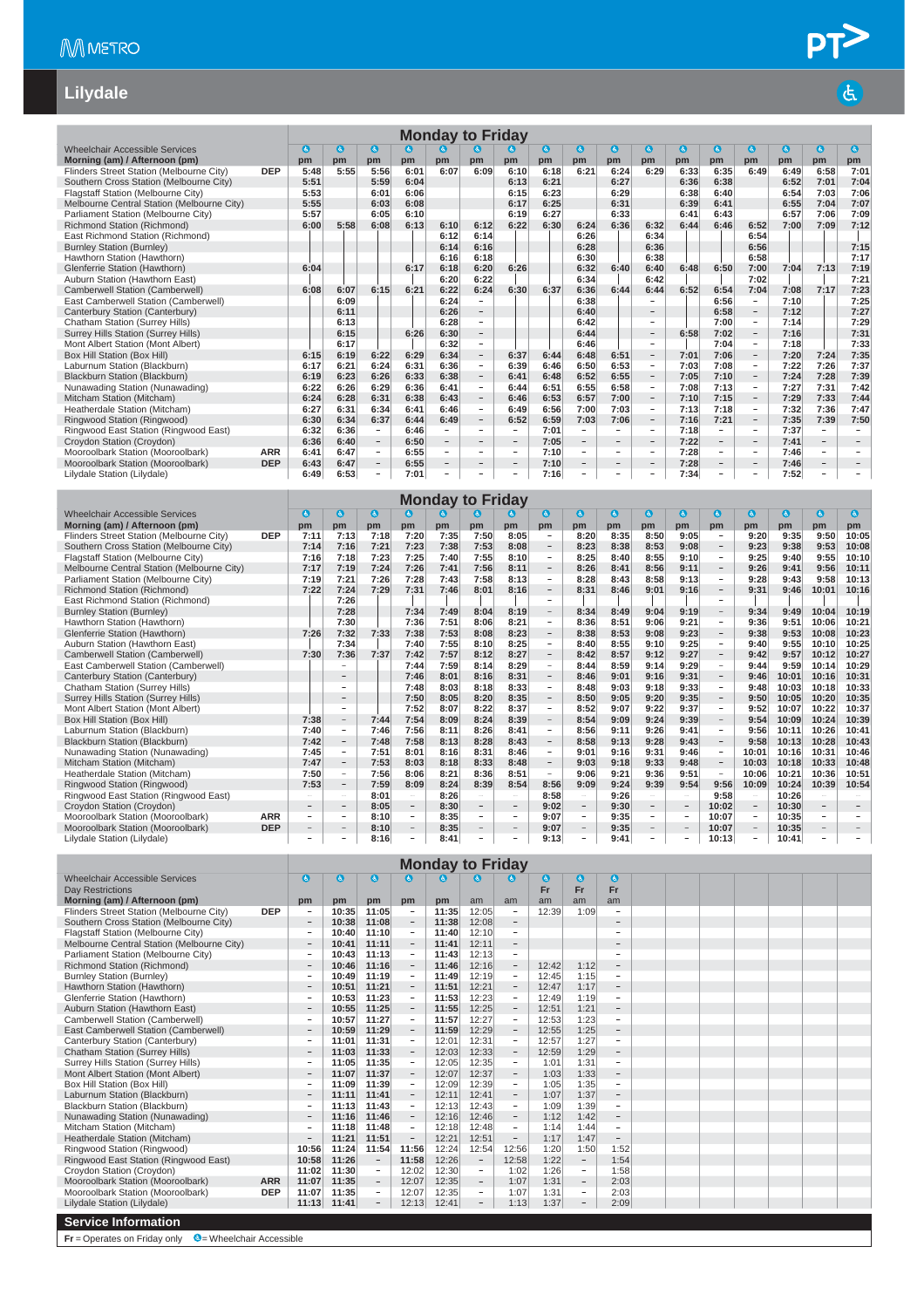# $\frac{\mathsf{PT}}{\mathsf{B}}$

#### **Lilydale**

|                                            |            |                          |            |                          |                                |            | <b>Saturday</b>          |                                |            |                          |                                |              |                          |                                |                  |                          |                                |            |
|--------------------------------------------|------------|--------------------------|------------|--------------------------|--------------------------------|------------|--------------------------|--------------------------------|------------|--------------------------|--------------------------------|--------------|--------------------------|--------------------------------|------------------|--------------------------|--------------------------------|------------|
| <b>Wheelchair Accessible Services</b>      |            | a                        | G          | G.                       | $\bullet$                      | æ          | G)                       | O                              | $\epsilon$ | $\mathbf{G}$             | $\bullet$                      | $\mathbf{a}$ | $\bullet$                | $\bullet$                      | $\boldsymbol{a}$ | $\bullet$                | Θ                              | $\epsilon$ |
| Morning (am) / Afternoon (pm)              |            |                          |            |                          |                                |            |                          |                                |            |                          |                                |              |                          |                                |                  |                          |                                |            |
| Flinders Street Station (Melbourne City)   | <b>DEP</b> | am                       | am<br>5:29 | am<br>5:59               | am<br>$\overline{\phantom{a}}$ | am<br>6:27 | am<br>6:47               | am<br>$\overline{\phantom{a}}$ | am<br>7:07 | am<br>7:27               | am<br>$\overline{\phantom{a}}$ | am<br>7:47   | am<br>8:07               | am<br>$\overline{\phantom{a}}$ | am<br>8:27       | am<br>8:47               | am<br>$\overline{\phantom{a}}$ | am<br>9:07 |
| Southern Cross Station (Melbourne City)    |            | $\overline{\phantom{a}}$ | 5:32       | 6:02                     | $\overline{\phantom{a}}$       | 6:30       | 6:50                     | $\overline{\phantom{a}}$       | 7:10       | 7:30                     | $\overline{\phantom{a}}$       | 7:50         | 8:10                     | $\sim$                         | 8:30             | 8:50                     | $\overline{\phantom{a}}$       | 9:10       |
| Melbourne Central Station (Melbourne City) |            | ٠                        | 5:35       | 6:05                     | $\overline{\phantom{0}}$       | 6:33       | 6:53                     | $\overline{\phantom{a}}$       | 7:13       | 7:33                     | $\overline{\phantom{a}}$       | 7:53         | 8:13                     | $\overline{\phantom{0}}$       | 8:33             | 8:53                     | $\overline{\phantom{a}}$       | 9:13       |
| Parliament Station (Melbourne City)        |            | $\overline{\phantom{0}}$ | 5:38       | 6:08                     | $\overline{\phantom{a}}$       | 6:36       | 6:56                     | $\overline{\phantom{a}}$       | 7:16       | 7:36                     | $\overline{\phantom{a}}$       | 7:56         | 8:16                     | $\sim$                         | 8:36             | 8:56                     | $\overline{\phantom{a}}$       | 9:16       |
| Richmond Station (Richmond)                |            | -                        | 5:41       | 6:11                     | -                              | 6:39       | 6:59                     | $\overline{\phantom{a}}$       | 7:19       | 7:39                     | $\overline{\phantom{a}}$       | 7:59         | 8:19                     | -                              | 8:39             | 8:59                     | $\overline{\phantom{a}}$       | 9:19       |
| <b>Burnley Station (Burnley)</b>           |            |                          | 5:44       | 6:14                     | $\overline{\phantom{a}}$       | 6:42       | 7:02                     | $\overline{\phantom{0}}$       | 7:22       | 7:42                     | $\overline{\phantom{a}}$       | 8:02         | 8:22                     |                                | 8:42             | 9:02                     | $\overline{\phantom{a}}$       | 9:22       |
| Hawthorn Station (Hawthorn)                |            | ٠                        | 5:46       | 6:16                     | $\overline{\phantom{a}}$       | 6:44       | 7:04                     | $\sim$                         | 7:24       | 7:44                     | $\sim$                         | 8:04         | 8:24                     | $\sim$                         | 8:44             | 9:04                     | $\overline{\phantom{a}}$       | 9:24       |
| Glenferrie Station (Hawthorn)              |            |                          | 5:48       | 6:18                     | $\overline{\phantom{a}}$       | 6:46       | 7:06                     | $\sim$                         | 7:26       | 7:46                     | $\overline{\phantom{a}}$       | 8:06         | 8:26                     | $\sim$                         | 8:46             | 9:06                     | $\overline{\phantom{a}}$       | 9:26       |
| Auburn Station (Hawthorn East)             |            | $\overline{\phantom{a}}$ | 5:50       | 6:20                     | $\sim$                         | 6:48       | 7:08                     | $\sim$                         | 7:28       | 7:48                     | $\sim$                         | 8:08         | 8:28                     | -                              | 8:48             | 9:08                     | $\sim$                         | 9:28       |
| Camberwell Station (Camberwell)            |            | $\overline{\phantom{m}}$ | 5:52       | 6:22                     | $\overline{\phantom{a}}$       | 6:51       | 7:11                     | $-$                            | 7:31       | 7:51                     | $\overline{\phantom{a}}$       | 8:11         | 8:31                     | $\overline{\phantom{a}}$       | 8:51             | 9:11                     | $\overline{\phantom{a}}$       | 9:31       |
| East Camberwell Station (Camberwell)       |            | $\overline{\phantom{0}}$ | 5:54       | 6:24                     | $\overline{\phantom{a}}$       | 6:53       | 7:13                     | $\overline{\phantom{a}}$       | 7:33       | 7:53                     | $\overline{\phantom{a}}$       | 8:13         | 8:33                     | $\overline{a}$                 | 8:53             | 9:13                     | $\sim$                         | 9:33       |
| Canterbury Station (Canterbury)            |            |                          | 5:56       | 6:26                     | $\overline{\phantom{a}}$       | 6:55       | 7:15                     | $\overline{\phantom{m}}$       | 7:35       | 7:55                     | $\qquad \qquad -$              | 8:15         | 8:35                     |                                | 8:55             | 9:15                     | $\overline{\phantom{a}}$       | 9:35       |
| Chatham Station (Surrey Hills)             |            | ۰                        | 5:57       | 6:27                     | -                              | 6:56       | 7:16                     | $\overline{\phantom{a}}$       | 7:36       | 7:56                     | $\sim$                         | 8:16         | 8:36                     | $\sim$                         | 8:56             | 9:16                     | $\overline{\phantom{a}}$       | 9:36       |
| Surrey Hills Station (Surrey Hills)        |            | $\overline{\phantom{0}}$ | 5:59       | 6:29                     | $\overline{\phantom{a}}$       | 6:58       | 7:18                     | $\overline{\phantom{a}}$       | 7:38       | 7:58                     | $\overline{\phantom{a}}$       | 8:18         | 8:38                     | $\overline{\phantom{m}}$       | 8:58             | 9:18                     | $\overline{\phantom{a}}$       | 9:38       |
| Mont Albert Station (Mont Albert)          |            | $\equiv$                 | 6:01       | 6:31                     | $\sim$                         | 7:00       | 7:20                     | $\sim$                         | 7:40       | 8:00                     | $\sim$                         | 8:20         | 8:40                     | $\sim$                         | 9:00             | 9:20                     | $\sim$                         | 9:40       |
| Box Hill Station (Box Hill)                |            | $\overline{\phantom{a}}$ | 6:03       | 6:33                     | $\overline{\phantom{a}}$       | 7:02       | 7:22                     | $\overline{\phantom{m}}$       | 7:42       | 8:02                     | $\overline{\phantom{a}}$       | 8:22         | 8:42                     | $\overline{\phantom{a}}$       | 9:02             | 9:22                     | $\overline{\phantom{a}}$       | 9:42       |
| Laburnum Station (Blackburn)               |            | ÷                        | 6:06       | 6:36                     | $\overline{\phantom{a}}$       | 7:05       | 7:25                     | $\overline{\phantom{a}}$       | 7:45       | 8:05                     | $\overline{\phantom{a}}$       | 8:25         | 8:45                     | $\overline{\phantom{a}}$       | 9:05             | 9:25                     | $\overline{\phantom{a}}$       | 9:45       |
| Blackburn Station (Blackburn)              |            | $\overline{\phantom{a}}$ | 6:08       | 6:38                     | $\overline{\phantom{a}}$       | 7:07       | 7:27                     | $\overline{\phantom{a}}$       | 7:47       | 8:07                     | $\overline{\phantom{a}}$       | 8:27         | 8:47                     | $\sim$                         | 9:07             | 9:27                     | $\overline{\phantom{a}}$       | 9:47       |
| Nunawading Station (Nunawading)            |            | ٠                        | 6:11       | 6:41                     | $\overline{\phantom{a}}$       | 7:10       | 7:30                     | $\overline{\phantom{a}}$       | 7:50       | 8:10                     | $\overline{\phantom{a}}$       | 8:30         | 8:50                     | $\overline{\phantom{0}}$       | 9:10             | 9:30                     | $\overline{\phantom{a}}$       | 9:50       |
| Mitcham Station (Mitcham)                  |            | $\qquad \qquad -$        | 6:13       | 6:43                     | $\overline{\phantom{a}}$       | 7:12       | 7:32                     | $-$                            | 7:52       | 8:12                     | $\overline{\phantom{a}}$       | 8:32         | 8:52                     | $-$                            | 9:12             | 9:32                     | $\overline{\phantom{a}}$       | 9:52       |
| Heatherdale Station (Mitcham)              |            | $\overline{\phantom{a}}$ | 6:16       | 6:46                     | $\sim$                         | 7:15       | 7:35                     | $\sim$                         | 7:55       | 8:15                     | $\sim$                         | 8:35         | 8:55                     | $\sim$                         | 9:15             | 9:35                     | $\sim$                         | 9:55       |
| Ringwood Station (Ringwood)                |            | 5:56                     | 6:18       | 6:48                     | 6:51                           | 7:18       | 7:38                     | 7:40                           | 7:58       | 8:18                     | 8:20                           | 8:38         | 8:58                     | 9:00                           | 9:18             | 9:38                     | 9:40                           | 9:58       |
| Ringwood East Station (Ringwood East)      |            | 5:59                     | 6:21       | ۰.                       | 6:54                           | 7:21       | $\sim$                   | 7:43                           | 8:01       | $\sim$                   | 8:23                           | 8:41         | $\overline{\phantom{a}}$ | 9:03                           | 9:21             | $\sim$                   | 9:43                           | 10:01      |
| Croydon Station (Croydon)                  |            | 6:03                     | 6:25       | $\overline{\phantom{a}}$ | 6:58                           | 7:25       | $-$                      | 7:47                           | 8:05       | Ξ.                       | 8:27                           | 8:45         | $\overline{\phantom{m}}$ | 9:07                           | 9:25             | $\overline{\phantom{a}}$ | 9:47                           | 10:05      |
| Mooroolbark Station (Mooroolbark)          | <b>ARR</b> | 6:07                     | 6:29       | -                        | 7:02                           | 7:29       | $\overline{\phantom{a}}$ | 7:51                           | 8:09       | $\overline{\phantom{a}}$ | 8:31                           | 8:49         | $\overline{\phantom{a}}$ | 9:11                           | 9:29             | $\overline{\phantom{a}}$ | 9:51                           | 10:09      |
| Mooroolbark Station (Mooroolbark)          | <b>DEP</b> | 6:07                     | 6:34       | $\overline{\phantom{a}}$ | 7:02                           | 7:29       | $\qquad \qquad -$        | 7:51                           | 8:09       | $\overline{\phantom{a}}$ | 8:31                           | 8:49         | $\overline{\phantom{a}}$ | 9:11                           | 9:29             | $\overline{\phantom{a}}$ | 9:51                           | 10:09      |
| Lilydale Station (Lilydale)                |            | 6:13                     | 6:40       |                          | 7:08                           | 7:35       | $\overline{\phantom{0}}$ | 7:57                           | 8:15       | Ξ.                       | 8:37                           | 8:55         |                          | 9:17                           | 9:35             |                          | 9:57                           | 10:15      |

|                                            |            |                          |                          |              |                          |       | <b>Saturday</b>          |           |                          |           |                          |              |                          |           |                          |           |                          |           |
|--------------------------------------------|------------|--------------------------|--------------------------|--------------|--------------------------|-------|--------------------------|-----------|--------------------------|-----------|--------------------------|--------------|--------------------------|-----------|--------------------------|-----------|--------------------------|-----------|
| <b>Wheelchair Accessible Services</b>      |            | $\mathbf{G}$             | $\mathbf{G}$             | $\mathbf{G}$ | $\boldsymbol{a}$         | a     | $\bullet$                | $\bullet$ | $\bullet$                | $\bullet$ | $\mathbf{G}$             | $\mathbf{G}$ | $\bullet$                | $\bullet$ | O                        | $\bullet$ | Θ                        | $\bullet$ |
| Morning (am) / Afternoon (pm)              |            | am                       | am                       | am           | am                       | am    | am                       | am        | am                       | am        | am                       | am           | am                       | am        | am                       | pm        | pm                       | pm        |
| Flinders Street Station (Melbourne City)   | <b>DEP</b> | 9:27                     | -                        | 9:47         | 10:07                    | 10:23 | 10:33                    | 10:43     | 10:53                    | 11:03     | 11:13                    | 11:23        | 11:33                    | 11:43     | 11:53                    | 12:03     | 12:13                    | 12:23     |
| Southern Cross Station (Melbourne City)    |            | 9:30                     | $\qquad \qquad -$        | 9:50         | 10:10                    | 10:26 | 10:36                    | 10:46     | 10:56                    | 11:06     | 11:16                    | 11:26        | 11:36                    | 11:46     | 11:56                    | 12:06     | 12:16                    | 12:26     |
| Melbourne Central Station (Melbourne City) |            | 9:33                     | $\overline{\phantom{0}}$ | 9:53         | 10:13                    | 10:29 | 10:39                    | 10:49     | 10:59                    | 11:09     | 11:19                    | 11:29        | 11:39                    | 11:49     | 11:59                    | 12:09     | 12:19                    | 12:29     |
| Parliament Station (Melbourne City)        |            | 9:36                     | $\overline{\phantom{0}}$ | 9:56         | 10:16                    | 10:32 | 10:42                    | 10:52     | 11:02                    | 11:12     | 11:22                    | 11:32        | 11:42                    | 11:52     | 12:02                    | 12:12     | 12:22                    | 12:32     |
| Richmond Station (Richmond)                |            | 9:39                     | $\equiv$                 | 9:59         | 10:19                    | 10:35 | 10:45                    | 10:55     | 11:05                    | 11:15     | 11:25                    | 11:35        | 11:45                    | 11:55     | 12:05                    | 12:15     | 12:25                    | 12:35     |
| <b>Burnley Station (Burnley)</b>           |            | 9:42                     | $\overline{\phantom{0}}$ | 10:02        | 10:22                    | 10:38 | 10:48                    | 10:58     | 11:08                    | 11:18     | 11:28                    | 11:38        | 11:48                    | 11:58     | 12:08                    | 12:18     | 12:28                    | 12:38     |
| Hawthorn Station (Hawthorn)                |            | 9:44                     | Ξ.                       | 10:04        | 10:24                    | 10:40 | 10:50                    | 11:00     | 11:10                    | 11:20     | 11:30                    | 11:40        | 11:50                    | 12:00     | 12:10                    | 12:20     | 12:30                    | 12:40     |
| Glenferrie Station (Hawthorn)              |            | 9:46                     | $\overline{\phantom{0}}$ | 10:06        | 10:26                    | 10:42 | 10:52                    | 11:02     | 11:12                    | 11:22     | 11:32                    | 11:42        | 11:52                    | 12:02     | 12:12                    | 12:22     | 12:32                    | 12:42     |
| Auburn Station (Hawthorn East)             |            | 9:48                     | $\overline{\phantom{a}}$ | 10:08        | 10:28                    | 10:44 | 10:54                    | 11:04     | 11:14                    | 11:24     | 11:34                    | 11:44        | 11:54                    | 12:04     | 12:14                    | 12:24     | 12:34                    | 12:44     |
| Camberwell Station (Camberwell)            |            | 9:51                     | $\qquad \qquad -$        | 10:11        | 10:31                    | 10:47 | 10:57                    | 11:07     | 11:17                    | 11:27     | 11:37                    | 11:47        | 11:57                    | 12:07     | 12:17                    | 12:27     | 12:37                    | 12:47     |
| East Camberwell Station (Camberwell)       |            | 9:53                     | -                        | 10:13        | 10:33                    | 10:49 | 10:59                    | 11:09     | 11:19                    | 11:29     | 11:39                    | 11:49        | 11:59                    | 12:09     | 12:19                    | 12:29     | 12:39                    | 12:49     |
| Canterbury Station (Canterbury)            |            | 9:55                     | $\overline{\phantom{0}}$ | 10:15        | 10:35                    | 10:51 | 11:01                    | 11:11     | 11:21                    | 11:31     | 11:41                    | 11:51        | 12:01                    | 12:11     | 12:21                    | 12:31     | 12:41                    | 12:51     |
| Chatham Station (Surrey Hills)             |            | 9:56                     | -                        | 10:16        | 10:36                    | 10:52 | 11:02                    | 11:12     | 11:22                    | 11:32     | 11:42                    | 11:52        | 12:02                    | 12:12     | 12:22                    | 12:32     | 12:42                    | 12:52     |
| Surrey Hills Station (Surrey Hills)        |            | 9:58                     | $\overline{\phantom{0}}$ | 10:18        | 10:38                    | 10:54 | 11:04                    | 11:14     | 11:24                    | 11:34     | 11:44                    | 11:54        | 12:04                    | 12:14     | 12:24                    | 12:34     | 12:44                    | 12:54     |
| Mont Albert Station (Mont Albert)          |            | 10:00                    | $\equiv$                 | 10:20        | 10:40                    | 10:56 | 11:06                    | 11:16     | 11:26                    | 11:36     | 11:46                    | 11:56        | 12:06                    | 12:16     | 12:26                    | 12:36     | 12:46                    | 12:56     |
| Box Hill Station (Box Hill)                |            | 10:02                    | $-$                      | 10:22        | 10:42                    | 10:58 | 11:08                    | 11:18     | 11:28                    | 11:38     | 11:48                    | 11:58        | 12:08                    | 12:18     | 12:28                    | 12:38     | 12:48                    | 12:58     |
| Laburnum Station (Blackburn)               |            | 10:05                    | $\overline{\phantom{m}}$ | 10:25        | 10:45                    | 11:01 | 11:11                    | 11:21     | 11:31                    | 11:41     | 11:51                    | 12:01        | 12:11                    | 12:21     | 12:31                    | 12:41     | 12:51                    | 1:01      |
| Blackburn Station (Blackburn)              |            | 10:07                    | $\overline{\phantom{0}}$ | 10:27        | 10:47                    | 11:03 | 11:13                    | 11:23     | 11:33                    | 11:43     | 11:53                    | 12:03        | 12:13                    | 12:23     | 12:33                    | 12:43     | 12:53                    | 1:03      |
| Nunawading Station (Nunawading)            |            | 10:10                    | $\overline{\phantom{0}}$ | 10:30        | 10:50                    | 11:06 | 11:16                    | 11:26     | 11:36                    | 11:46     | 11:56                    | 12:06        | 12:16                    | 12:26     | 12:36                    | 12:46     | 12:56                    | 1:06      |
| Mitcham Station (Mitcham)                  |            | 10:12                    | $\overline{\phantom{a}}$ | 10:32        | 10:52                    | 11:08 | 11:18                    | 11:28     | 11:38                    | 11:48     | 11:58                    | 12:08        | 12:18                    | 12:28     | 12:38                    | 12:48     | 12:58                    | 1:08      |
| Heatherdale Station (Mitcham)              |            | 10:15                    | $\overline{\phantom{0}}$ | 10:35        | 10:55                    | 11:11 | 11:21                    | 11:31     | 11:4                     | 11:51     | 12:01                    | 12:11        | 12:21                    | 12:31     | 12:41                    | 12:51     | 1:01                     | 1:11      |
| Ringwood Station (Ringwood)                |            | 10:18                    | 10:20                    | 10:38        | 10:58                    | 11:13 | 11:23                    | 11:33     | 11:43                    | 11:53     | 12:03                    | 12:13        | 12:23                    | 12:33     | 12:43                    | 12:53     | 1:03                     | 1:13      |
| Ringwood East Station (Ringwood East)      |            |                          | 10:23                    | 10:41        | $\sim$                   | 11:16 | $\sim$                   | 11:36     | $\overline{\phantom{a}}$ | 11:56     | -                        | 12:16        | $\overline{\phantom{a}}$ | 12:36     | $\overline{\phantom{a}}$ | 12:56     | $\sim$                   | 1:16      |
| Croydon Station (Croydon)                  |            |                          | 10:27                    | 10:45        | $\overline{\phantom{a}}$ | 11:20 |                          | 11:40     | $\overline{\phantom{m}}$ | 12:00     | $\overline{\phantom{a}}$ | 12:20        |                          | 12:40     | $\qquad \qquad -$        | 1:00      | $\overline{\phantom{a}}$ | 1:20      |
| Mooroolbark Station (Mooroolbark)          | <b>ARR</b> | $\overline{\phantom{a}}$ | 10:3                     | 10:49        | $\overline{\phantom{a}}$ | 11:24 | $\overline{\phantom{a}}$ | 11:44     | $\overline{\phantom{a}}$ | 12:04     | $\overline{\phantom{a}}$ | 12:24        | $\overline{\phantom{a}}$ | 12:44     | $\overline{\phantom{a}}$ | 1:04      | $\overline{\phantom{a}}$ | 1:24      |
| Mooroolbark Station (Mooroolbark)          | <b>DEP</b> |                          | 10:3                     | 10:49        | $\overline{\phantom{a}}$ | 11:24 |                          | 11:44     | $\overline{\phantom{a}}$ | 12:04     | $\overline{\phantom{a}}$ | 12:24        |                          | 12:44     | $\overline{\phantom{a}}$ | 1:04      | $\overline{\phantom{a}}$ | 1:24      |
| Lilvdale Station (Lilvdale)                |            |                          | 10:37                    | 10:55        | $\overline{a}$           | 11:30 |                          | 11:50     |                          | 12:10     |                          | 12:30        |                          | 12:50     |                          | 1:10      | -                        | 1:30      |

|                                            |            |                          |            |                          |           |                          | Saturday |                          |           |                          |           |                          |             |                          |                  |                          |           |                          |
|--------------------------------------------|------------|--------------------------|------------|--------------------------|-----------|--------------------------|----------|--------------------------|-----------|--------------------------|-----------|--------------------------|-------------|--------------------------|------------------|--------------------------|-----------|--------------------------|
| <b>Wheelchair Accessible Services</b>      |            | a                        | $\epsilon$ | $\mathbf{c}$             | $\bullet$ | $\mathbf{a}$             | G.       | $\bullet$                | $\bullet$ | $\mathbf{G}$             | $\bullet$ | $\bullet$                | $\mathbf a$ | $\bullet$                | $\boldsymbol{a}$ | 0                        | $\bullet$ | $\bullet$                |
| Morning (am) / Afternoon (pm)              |            | pm                       | pm         | pm                       | pm        | pm                       | pm       | pm                       | pm        | pm                       | pm        | pm                       | pm          | pm                       | pm               | pm                       | pm        | pm                       |
| Flinders Street Station (Melbourne City)   | <b>DEP</b> | 12:33                    | 12:43      | 12:53                    | 1:03      | 1:13                     | 1:23     | 1:33                     | 1:43      | 1:53                     | 2:03      | 2:13                     | 2:23        | 2:33                     | 2:43             | 2:53                     | 3:03      | 3:13                     |
| Southern Cross Station (Melbourne City)    |            | 12:36                    | 12:46      | 12:56                    | 1:06      | 1:16                     | 1:26     | 1:36                     | 1:46      | 1:56                     | 2:06      | 2:16                     | 2:26        | 2:36                     | 2:46             | 2:56                     | 3:06      | 3:16                     |
| Melbourne Central Station (Melbourne City) |            | 12:39                    | 12:49      | 12:59                    | 1:09      | 1:19                     | 1:29     | 1:39                     | 1:49      | 1:59                     | 2:09      | 2:19                     | 2:29        | 2:39                     | 2:49             | 2:59                     | 3:09      | 3:19                     |
| Parliament Station (Melbourne City)        |            | 12:42                    | 12:52      | 1:02                     | 1:12      | 1:22                     | 1:32     | 1:42                     | 1:52      | 2:02                     | 2:12      | 2:22                     | 2:32        | 2:42                     | 2:52             | 3:02                     | 3:12      | 3:22                     |
| Richmond Station (Richmond)                |            | 12:45                    | 12:55      | 1:05                     | 1:15      | 1:25                     | 1:35     | 1:45                     | 1:55      | 2:05                     | 2:15      | 2:25                     | 2:35        | 2:45                     | 2:55             | 3:05                     | 3:15      | 3:25                     |
| <b>Burnley Station (Burnley)</b>           |            | 12:48                    | 12:58      | 1:08                     | 1:18      | 1:28                     | 1:38     | 1:48                     | 1:58      | 2:08                     | 2:18      | 2:28                     | 2:38        | 2:48                     | 2:58             | 3:08                     | 3:18      | 3:28                     |
| Hawthorn Station (Hawthorn)                |            | 12:50                    | 1:00       | 1:10                     | 1:20      | 1:30                     | 1:40     | 1:50                     | 2:00      | 2:10                     | 2:20      | 2:30                     | 2:40        | 2:50                     | 3:00             | 3:10                     | 3:20      | 3:30                     |
| Glenferrie Station (Hawthorn)              |            | 12:52                    | 1:02       | 1:12                     | 1:22      | 1:32                     | 1:42     | 1:52                     | 2:02      | 2:12                     | 2:22      | 2:32                     | 2:42        | 2:52                     | 3:02             | 3:12                     | 3:22      | 3:32                     |
| Auburn Station (Hawthorn East)             |            | 12:54                    | 1:04       | 1:14                     | 1:24      | 1:34                     | 1:44     | 1:54                     | 2:04      | 2:14                     | 2:24      | 2:34                     | 2:44        | 2:54                     | 3:04             | 3:14                     | 3:24      | 3:34                     |
| <b>Camberwell Station (Camberwell)</b>     |            | 12:57                    | 1:07       | 1:17                     | 1:27      | 1:37                     | 1:47     | 1:57                     | 2:07      | 2:17                     | 2:27      | 2:37                     | 2:47        | 2:57                     | 3:07             | 3:17                     | 3:27      | 3:37                     |
| East Camberwell Station (Camberwell)       |            | 12:59                    | 1:09       | 1:19                     | 1:29      | 1:39                     | 1:49     | 1:59                     | 2:09      | 2:19                     | 2:29      | 2:39                     | 2:49        | 2:59                     | 3:09             | 3:19                     | 3:29      | 3:39                     |
| Canterbury Station (Canterbury)            |            | 1:01                     | 1:11       | 1:21                     | 1:31      | 1:41                     | 1:51     | 2:01                     | 2:11      | 2:21                     | 2:31      | 2:41                     | 2:51        | 3:01                     | 3:11             | 3:21                     | 3:31      | 3:41                     |
| Chatham Station (Surrey Hills)             |            | 1:02                     | 1:12       | 1:22                     | 1:32      | 1:42                     | 1:52     | 2:02                     | 2:12      | 2:22                     | 2:32      | 2:42                     | 2:52        | 3:02                     | 3:12             | 3:22                     | 3:32      | 3:42                     |
| <b>Surrey Hills Station (Surrey Hills)</b> |            | 1:04                     | 1:14       | 1:24                     | 1:34      | 1:44                     | 1:54     | 2:04                     | 2:14      | 2:24                     | 2:34      | 2:44                     | 2:54        | 3:04                     | 3:14             | 3:24                     | 3:34      | 3:44                     |
| Mont Albert Station (Mont Albert)          |            | 1:06                     | 1:16       | 1:26                     | 1:36      | 1:46                     | 1:56     | 2:06                     | 2:16      | 2:26                     | 2:36      | 2:46                     | 2:56        | 3:06                     | 3:16             | 3:26                     | 3:36      | 3:46                     |
| Box Hill Station (Box Hill)                |            | 1:08                     | 1:18       | 1:28                     | 1:38      | 1:48                     | 1:58     | 2:08                     | 2:18      | 2:28                     | 2:38      | 2:48                     | 2:58        | 3:08                     | 3:18             | 3:28                     | 3:38      | 3:48                     |
| Laburnum Station (Blackburn)               |            | 1:11                     | 1:21       | 1:31                     | 1:41      | 1:51                     | 2:01     | 2:11                     | 2:21      | 2:31                     | 2:41      | 2:51                     | 3:01        | 3:11                     | 3:21             | 3:31                     | 3:41      | 3:51                     |
| <b>Blackburn Station (Blackburn)</b>       |            | 1:13                     | 1:23       | 1:33                     | 1:43      | 1:53                     | 2:03     | 2:13                     | 2:23      | 2:33                     | 2:43      | 2:53                     | 3:03        | 3:13                     | 3:23             | 3:33                     | 3:43      | 3:53                     |
| Nunawading Station (Nunawading)            |            | 1:16                     | 1:26       | 1:36                     | 1:46      | 1:56                     | 2:06     | 2:16                     | 2:26      | 2:36                     | 2:46      | 2:56                     | 3:06        | 3:16                     | 3:26             | 3:36                     | 3:46      | 3:56                     |
| Mitcham Station (Mitcham)                  |            | 1:18                     | 1:28       | 1:38                     | 1:48      | 1:58                     | 2:08     | 2:18                     | 2:28      | 2:38                     | 2:48      | 2:58                     | 3:08        | 3:18                     | 3:28             | 3:38                     | 3:48      | 3:58                     |
| Heatherdale Station (Mitcham)              |            | 1:21                     | 1:31       | 1:41                     | 1:51      | 2:01                     | 2:11     | 2:21                     | 2:31      | 2:41                     | 2:51      | 3:01                     | 3:11        | 3:21                     | 3:31             | 3:41                     | 3:51      | 4:01                     |
| Ringwood Station (Ringwood)                |            | 1:23                     | 1:33       | 1:43                     | 1:53      | 2:03                     | 2:13     | 2:23                     | 2:33      | 2:43                     | 2:53      | 3:03                     | 3:13        | 3:23                     | 3:33             | 3:43                     | 3:53      | 4:03                     |
| Ringwood East Station (Ringwood East)      |            | $\overline{\phantom{a}}$ | 1:36       | ٠.                       | 1:56      | $\sim$                   | 2:16     | $\overline{\phantom{a}}$ | 2:36      | $\sim$                   | 2:56      | $\sim$                   | 3:16        | -                        | 3:36             | -                        | 3:56      | $\sim$                   |
| Croydon Station (Croydon)                  |            | $\qquad \qquad =$        | 1:40       | $\overline{\phantom{a}}$ | 2:00      | $\qquad \qquad -$        | 2:20     | $\overline{\phantom{a}}$ | 2:40      | $\overline{\phantom{a}}$ | 3:00      | $\overline{\phantom{a}}$ | 3:20        | $-$                      | 3:40             | $\overline{\phantom{a}}$ | 4:00      | $\overline{\phantom{a}}$ |
| Mooroolbark Station (Mooroolbark)          | <b>ARR</b> | $\overline{\phantom{a}}$ | 1:44       | $\sim$                   | 2:04      | $\sim$                   | 2:24     | $\overline{\phantom{a}}$ | 2:44      | $\sim$                   | 3:04      | $\overline{\phantom{a}}$ | 3:24        | -                        | 3:44             | $\overline{\phantom{0}}$ | 4:04      | ۰                        |
| Mooroolbark Station (Mooroolbark)          | <b>DEP</b> | $\qquad \qquad =$        | 1:44       | $\overline{\phantom{m}}$ | 2:04      | $\overline{\phantom{a}}$ | 2:24     | $-$                      | 2:44      | $\overline{\phantom{0}}$ | 3:04      | $\overline{\phantom{a}}$ | 3:24        | $\overline{\phantom{0}}$ | 3:44             | $\qquad \qquad =$        | 4:04      |                          |
| Lilydale Station (Lilydale)                |            | $\overline{\phantom{a}}$ | 1:50       | $\overline{\phantom{a}}$ | 2:10      | $\overline{\phantom{a}}$ | 2:30     | $\overline{\phantom{a}}$ | 2:50      | $\overline{\phantom{a}}$ | 3:10      | $\overline{\phantom{a}}$ | 3:30        | $\overline{\phantom{0}}$ | 3:50             | $\overline{\phantom{0}}$ | 4:10      |                          |
| <b>Service Information</b>                 |            |                          |            |                          |           |                          |          |                          |           |                          |           |                          |             |                          |                  |                          |           |                          |
| <b>A</b> - Wheelchair Accessible           |            |                          |            |                          |           |                          |          |                          |           |                          |           |                          |             |                          |                  |                          |           |                          |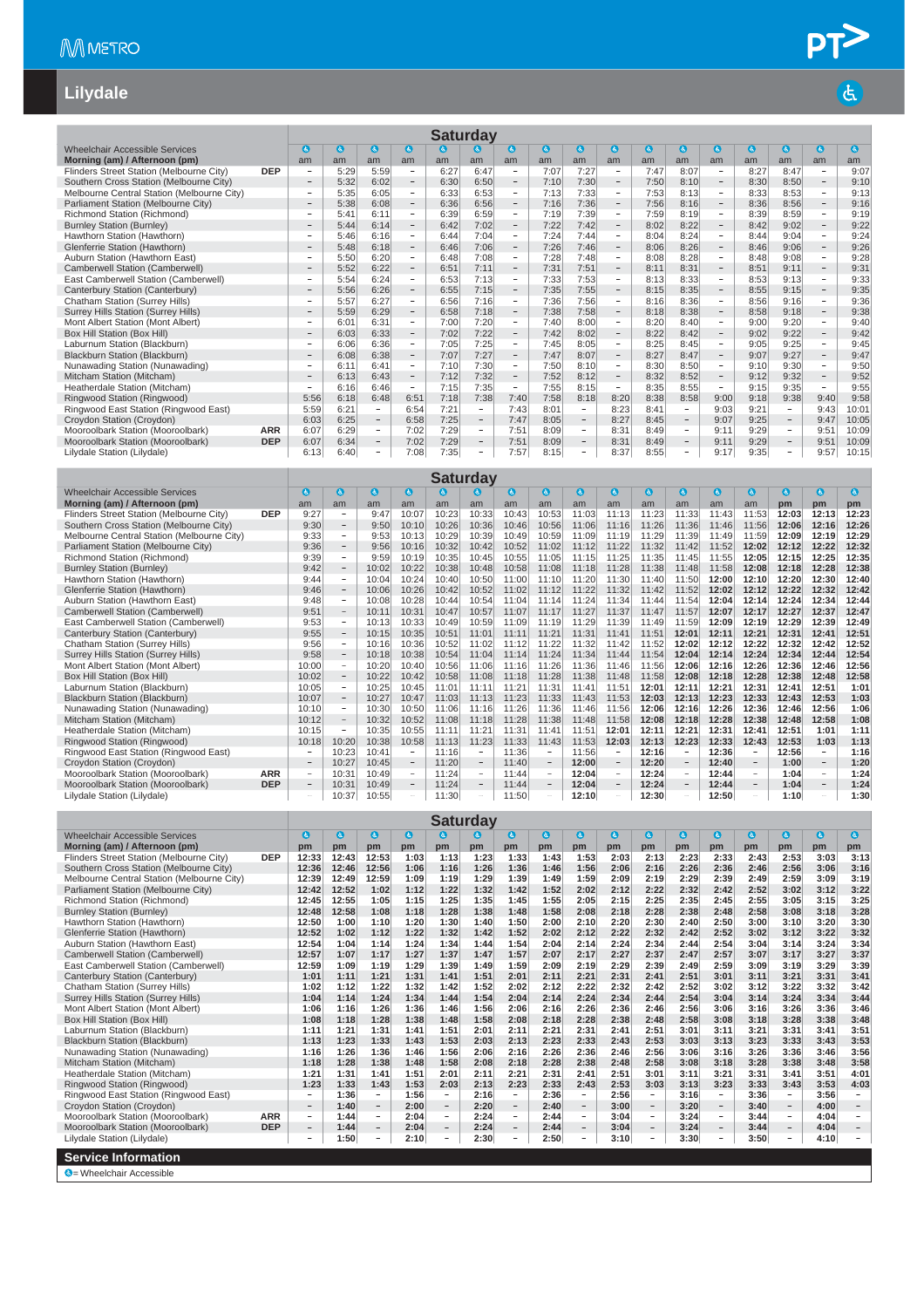#### **Lilydale**

|                                            |            |      |                          |              |                          |          | <b>Saturday</b>          |      |                          |           |                   |           |                          |           |                          |      |                          |            |
|--------------------------------------------|------------|------|--------------------------|--------------|--------------------------|----------|--------------------------|------|--------------------------|-----------|-------------------|-----------|--------------------------|-----------|--------------------------|------|--------------------------|------------|
| Wheelchair Accessible Services             |            | a    | <b>G</b>                 | $\mathbf{a}$ | $\mathbf a$              | <b>a</b> | G.                       | O    | $\bullet$                | $\bullet$ | $\mathbf{G}$      | $\bullet$ | $\mathbf{a}$             | $\bullet$ | $\bullet$                | Θ    | o                        | $\epsilon$ |
| Morning (am) / Afternoon (pm)              |            | pm   | pm                       | pm           | pm                       | pm       | pm                       | pm   | pm                       | pm        | pm                | pm        | pm                       | pm        | pm                       | pm   | pm                       | pm         |
| Flinders Street Station (Melbourne City)   | <b>DEP</b> | 3:23 | 3:33                     | 3:43         | 3:53                     | 4:03     | 4:13                     | 4:23 | 4:33                     | 4:43      | 4:53              | 5:03      | 5:13                     | 5:23      | 5:33                     | 5:43 | 5:53                     | 6:03       |
| Southern Cross Station (Melbourne City)    |            | 3:26 | 3:36                     | 3:46         | 3:56                     | 4:06     | 4:16                     | 4:26 | 4:36                     | 4:46      | 4:56              | 5:06      | 5:16                     | 5:26      | 5:36                     | 5:46 | 5:56                     | 6:06       |
| Melbourne Central Station (Melbourne City) |            | 3:29 | 3:39                     | 3:49         | 3:59                     | 4:09     | 4:19                     | 4:29 | 4:39                     | 4:49      | 4:59              | 5:09      | 5:19                     | 5:29      | 5:39                     | 5:49 | 5:59                     | 6:09       |
| Parliament Station (Melbourne City)        |            | 3:32 | 3:42                     | 3:52         | 4:02                     | 4:12     | 4:22                     | 4:32 | 4:42                     | 4:52      | 5:02              | 5:12      | 5:22                     | 5:32      | 5:42                     | 5:52 | 6:02                     | 6:12       |
| Richmond Station (Richmond)                |            | 3:35 | 3:45                     | 3:55         | 4:05                     | 4:15     | 4:25                     | 4:35 | 4:45                     | 4:55      | 5:05              | 5:15      | 5:25                     | 5:35      | 5:45                     | 5:55 | 6:05                     | 6:15       |
| <b>Burnley Station (Burnley)</b>           |            | 3:38 | 3:48                     | 3:58         | 4:08                     | 4:18     | 4:28                     | 4:38 | 4:48                     | 4:58      | 5:08              | 5:18      | 5:28                     | 5:38      | 5:48                     | 5:58 | 6:08                     | 6:18       |
| Hawthorn Station (Hawthorn)                |            | 3:40 | 3:50                     | 4:00         | 4:10                     | 4:20     | 4:30                     | 4:40 | 4:50                     | 5:00      | 5:10              | 5:20      | 5:30                     | 5:40      | 5:50                     | 6:00 | 6:10                     | 6:20       |
| Glenferrie Station (Hawthorn)              |            | 3:42 | 3:52                     | 4:02         | 4:12                     | 4:22     | 4:32                     | 4:42 | 4:52                     | 5:02      | 5:12              | 5:22      | 5:32                     | 5:42      | 5:52                     | 6:02 | 6:12                     | 6:22       |
| Auburn Station (Hawthorn East)             |            | 3:44 | 3:54                     | 4:04         | 4:14                     | 4:24     | 4:34                     | 4:44 | 4:54                     | 5:04      | 5:14              | 5:24      | 5:34                     | 5:44      | 5:54                     | 6:04 | 6:14                     | 6:24       |
| Camberwell Station (Camberwell)            |            | 3:47 | 3:57                     | 4:07         | 4:17                     | 4:27     | 4:37                     | 4:47 | 4:57                     | 5:07      | 5:17              | 5:27      | 5:37                     | 5:47      | 5:57                     | 6:07 | 6:17                     | 6:27       |
| East Camberwell Station (Camberwell)       |            | 3:49 | 3:59                     | 4:09         | 4:19                     | 4:29     | 4:39                     | 4:49 | 4:59                     | 5:09      | 5:19              | 5:29      | 5:39                     | 5:49      | 5:59                     | 6:09 | 6:19                     | 6:29       |
| Canterbury Station (Canterbury)            |            | 3:51 | 4:01                     | 4:11         | 4:21                     | 4:31     | 4:41                     | 4:51 | 5:01                     | 5:11      | 5:21              | 5:31      | 5:41                     | 5:51      | 6:01                     | 6:11 | 6:21                     | 6:31       |
| Chatham Station (Surrey Hills)             |            | 3:52 | 4:02                     | 4:12         | 4:22                     | 4:32     | 4:42                     | 4:52 | 5:02                     | 5:12      | 5:22              | 5:32      | 5:42                     | 5:52      | 6:02                     | 6:12 | 6:22                     | 6:32       |
| Surrey Hills Station (Surrey Hills)        |            | 3:54 | 4:04                     | 4:14         | 4:24                     | 4:34     | 4:44                     | 4:54 | 5:04                     | 5:14      | 5:24              | 5:34      | 5:44                     | 5:54      | 6:04                     | 6:14 | 6:24                     | 6:34       |
| Mont Albert Station (Mont Albert)          |            | 3:56 | 4:06                     | 4:16         | 4:26                     | 4:36     | 4:46                     | 4:56 | 5:06                     | 5:16      | 5:26              | 5:36      | 5:46                     | 5:56      | 6:06                     | 6:16 | 6:26                     | 6:36       |
| Box Hill Station (Box Hill)                |            | 3:58 | 4:08                     | 4:18         | 4:28                     | 4:38     | 4:48                     | 4:58 | 5:08                     | 5:18      | 5:28              | 5:38      | 5:48                     | 5:58      | 6:08                     | 6:18 | 6:28                     | 6:38       |
| Laburnum Station (Blackburn)               |            | 4:01 | 4:11                     | 4:21         | 4:31                     | 4:41     | 4:51                     | 5:01 | 5:11                     | 5:21      | 5:31              | 5:41      | 5:51                     | 6:01      | 6:11                     | 6:21 | 6:31                     | 6:41       |
| Blackburn Station (Blackburn)              |            | 4:03 | 4:13                     | 4:23         | 4:33                     | 4:43     | 4:53                     | 5:03 | 5:13                     | 5:23      | 5:33              | 5:43      | 5:53                     | 6:03      | 6:13                     | 6:23 | 6:33                     | 6:43       |
| Nunawading Station (Nunawading)            |            | 4:06 | 4:16                     | 4:26         | 4:36                     | 4:46     | 4:56                     | 5:06 | 5:16                     | 5:26      | 5:36              | 5:46      | 5:56                     | 6:06      | 6:16                     | 6:26 | 6:36                     | 6:46       |
| Mitcham Station (Mitcham)                  |            | 4:08 | 4:18                     | 4:28         | 4:38                     | 4:48     | 4:58                     | 5:08 | 5:18                     | 5:28      | 5:38              | 5:48      | 5:58                     | 6:08      | 6:18                     | 6:28 | 6:38                     | 6:48       |
| Heatherdale Station (Mitcham)              |            | 4:11 | 4:21                     | 4:31         | 4:41                     | 4:51     | 5:01                     | 5:11 | 5:21                     | 5:31      | 5:41              | 5:51      | 6:01                     | 6:11      | 6:21                     | 6:31 | 6:41                     | 6:51       |
| Ringwood Station (Ringwood)                |            | 4:13 | 4:23                     | 4:33         | 4:43                     | 4:53     | 5:03                     | 5:13 | 5:23                     | 5:33      | 5:43              | 5:53      | 6:03                     | 6:13      | 6:23                     | 6:33 | 6:43                     | 6:53       |
| Ringwood East Station (Ringwood East)      |            | 4:16 | $\sim$                   | 4:36         | $\overline{\phantom{a}}$ | 4:56     | $\sim$                   | 5:16 | $\sim$                   | 5:36      | $\sim$            | 5:56      | $\sim$                   | 6:16      | $\sim$                   | 6:36 | $\sim$                   | 6:56       |
| Croydon Station (Croydon)                  |            | 4:20 | $\overline{\phantom{a}}$ | 4:40         | $\qquad \qquad -$        | 5:00     | $\overline{\phantom{m}}$ | 5:20 | $\overline{\phantom{a}}$ | 5:40      | $\qquad \qquad -$ | 6:00      | $\qquad \qquad -$        | 6:20      | $\overline{\phantom{a}}$ | 6:40 | $\overline{\phantom{a}}$ | 7:00       |
| Mooroolbark Station (Mooroolbark)          | <b>ARR</b> | 4:24 | $\overline{\phantom{a}}$ | 4:44         | -                        | 5:04     | $\overline{\phantom{a}}$ | 5:24 | $\overline{\phantom{a}}$ | 5:44      | -                 | 6:04      | $\overline{\phantom{a}}$ | 6:24      | $\sim$                   | 6:44 | $\overline{\phantom{a}}$ | 7:04       |
| Mooroolbark Station (Mooroolbark)          | <b>DEP</b> | 4:24 | $\overline{\phantom{a}}$ | 4:44         | $-$                      | 5:04     |                          | 5:24 | $\overline{\phantom{a}}$ | 5:44      | $\qquad \qquad -$ | 6:04      |                          | 6:24      | $\overline{\phantom{a}}$ | 6:44 | $\overline{\phantom{a}}$ | 7:04       |
| Lilydale Station (Lilydale)                |            | 4:30 | $\overline{\phantom{0}}$ | 4:50         | $\overline{\phantom{0}}$ | 5:10     |                          | 5:30 | $\overline{a}$           | 5:50      | Ξ.                | 6:10      |                          | 6:30      | $\overline{\phantom{a}}$ | 6:50 | $\overline{\phantom{a}}$ | 7:10       |

|                                            |            |                          |      |                          |           | vatul ua y               |                          |           |      |           |                          |              |                          |                                                                                                                                                                                                                                                                                                                                                                                                                                                                            |             |                   |                          |           |
|--------------------------------------------|------------|--------------------------|------|--------------------------|-----------|--------------------------|--------------------------|-----------|------|-----------|--------------------------|--------------|--------------------------|----------------------------------------------------------------------------------------------------------------------------------------------------------------------------------------------------------------------------------------------------------------------------------------------------------------------------------------------------------------------------------------------------------------------------------------------------------------------------|-------------|-------------------|--------------------------|-----------|
| <b>Wheelchair Accessible Services</b>      |            | $\bullet$                | G.   | $\mathbf{a}$             | $\bullet$ | $\mathbf{a}$             | $\bullet$                | $\bullet$ | G.   | $\bullet$ | $\mathbf{G}$             | $\mathbf{G}$ | $\mathbf a$              | $\bullet$                                                                                                                                                                                                                                                                                                                                                                                                                                                                  | $\mathbf a$ | $\bullet$         | $\bullet$                | $\bullet$ |
| Morning (am) / Afternoon (pm)              |            | pm                       | pm   | pm                       | pm        | pm                       | pm                       | pm        | pm   | pm        | pm                       | pm           | pm                       | pm                                                                                                                                                                                                                                                                                                                                                                                                                                                                         | pm          | pm                | pm                       | pm        |
| Flinders Street Station (Melbourne City)   | <b>DEP</b> | 6:13                     | 6:23 | 6:33                     | 6:43      | 6:53                     | $\overline{\phantom{0}}$ | 7:10      | 7:36 | 8:06      | $\overline{\phantom{a}}$ | 8:36         | 9:06                     |                                                                                                                                                                                                                                                                                                                                                                                                                                                                            | 9:36        | 10:06             | $\overline{\phantom{a}}$ | 10:36     |
| Southern Cross Station (Melbourne City)    |            | 6:16                     | 6:26 | 6:36                     | 6:46      | 6:56                     | $\overline{\phantom{a}}$ | 7:13      | 7:39 | 8:09      | $\overline{\phantom{a}}$ | 8:39         | 9:09                     | $\frac{1}{2} \left( \frac{1}{2} \right) \left( \frac{1}{2} \right) \left( \frac{1}{2} \right) \left( \frac{1}{2} \right) \left( \frac{1}{2} \right) \left( \frac{1}{2} \right) \left( \frac{1}{2} \right) \left( \frac{1}{2} \right) \left( \frac{1}{2} \right) \left( \frac{1}{2} \right) \left( \frac{1}{2} \right) \left( \frac{1}{2} \right) \left( \frac{1}{2} \right) \left( \frac{1}{2} \right) \left( \frac{1}{2} \right) \left( \frac{1}{2} \right) \left( \frac$ | 9:39        | 10:09             | $\overline{\phantom{a}}$ | 10:39     |
| Melbourne Central Station (Melbourne City) |            | 6:19                     | 6:29 | 6:39                     | 6:49      | 6:59                     | $\overline{\phantom{a}}$ | 7:16      | 7:42 | 8:12      | $\overline{\phantom{a}}$ | 8:42         | 9:12                     | ÷                                                                                                                                                                                                                                                                                                                                                                                                                                                                          | 9:42        | 10:12             | $\overline{\phantom{a}}$ | 10:42     |
| Parliament Station (Melbourne City)        |            | 6:22                     | 6:32 | 6:42                     | 6:52      | 7:02                     | $\overline{\phantom{a}}$ | 7:19      | 7:45 | 8:15      | $\overline{\phantom{a}}$ | 8:45         | 9:15                     | $\overline{\phantom{0}}$                                                                                                                                                                                                                                                                                                                                                                                                                                                   | 9:45        | 10:15             | $\overline{\phantom{a}}$ | 10:45     |
| Richmond Station (Richmond)                |            | 6:25                     | 6:35 | 6:45                     | 6:55      | 7:05                     | $\overline{\phantom{a}}$ | 7:22      | 7:48 | 8:18      | $\overline{\phantom{a}}$ | 8:48         | 9:18                     |                                                                                                                                                                                                                                                                                                                                                                                                                                                                            | 9:48        | 10:18             | $\overline{\phantom{a}}$ | 10:48     |
| <b>Burnley Station (Burnley)</b>           |            | 6:28                     | 6:38 | 6:48                     | 6:58      | 7:08                     | $\overline{\phantom{a}}$ | 7:25      | 7:51 | 8:21      | $-$                      | 8:51         | 9:21                     | $\overline{\phantom{0}}$                                                                                                                                                                                                                                                                                                                                                                                                                                                   | 9:51        | 10:21             | $\overline{\phantom{a}}$ | 10:51     |
| Hawthorn Station (Hawthorn)                |            | 6:30                     | 6:40 | 6:50                     | 7:00      | 7:10                     | $\overline{\phantom{a}}$ | 7:27      | 7:53 | 8:23      | $\sim$                   | 8:53         | 9:23                     | $\sim$                                                                                                                                                                                                                                                                                                                                                                                                                                                                     | 9:53        | 10:23             | $\overline{\phantom{a}}$ | 10:53     |
| Glenferrie Station (Hawthorn)              |            | 6:32                     | 6:42 | 6:52                     | 7:02      | 7:12                     | $\qquad \qquad -$        | 7:29      | 7:55 | 8:25      | $\equiv$                 | 8:55         | 9:25                     | $\overline{\phantom{a}}$                                                                                                                                                                                                                                                                                                                                                                                                                                                   | 9:55        | 10:25             | $\overline{\phantom{a}}$ | 10:55     |
| Auburn Station (Hawthorn East)             |            | 6:34                     | 6:44 | 6:54                     | 7:04      | 7:14                     | $\overline{\phantom{a}}$ | 7:31      | 7:57 | 8:27      | Ξ.                       | 8:57         | 9:27                     | ÷                                                                                                                                                                                                                                                                                                                                                                                                                                                                          | 9:57        | 10:27             | $\overline{\phantom{a}}$ | 10:57     |
| Camberwell Station (Camberwell)            |            | 6:37                     | 6:47 | 6:57                     | 7:07      | 7:17                     | $\overline{\phantom{m}}$ | 7:33      | 7:59 | 8:29      | $\overline{\phantom{a}}$ | 8:59         | 9:29                     | $\overline{\phantom{0}}$                                                                                                                                                                                                                                                                                                                                                                                                                                                   | 9:59        | 10:29             | $\overline{\phantom{a}}$ | 10:59     |
| East Camberwell Station (Camberwell)       |            | 6:39                     | 6:49 | 6:59                     | 7:09      | 7:19                     | -                        | 7:35      | 8:01 | 8:31      | Ξ.                       | 9:01         | 9:31                     |                                                                                                                                                                                                                                                                                                                                                                                                                                                                            | 10:01       | 10:31             | $\overline{\phantom{a}}$ | 11:01     |
| Canterbury Station (Canterbury)            |            | 6:41                     | 6:51 | 7:01                     | 7:11      | 7:21                     | $\overline{\phantom{m}}$ | 7:37      | 8:03 | 8:33      | $\qquad \qquad -$        | 9:03         | 9:33                     |                                                                                                                                                                                                                                                                                                                                                                                                                                                                            | 10:03       | 10:33             | $\overline{\phantom{a}}$ | 11:03     |
| Chatham Station (Surrey Hills)             |            | 6:42                     | 6:52 | 7:02                     | 7:12      | 7:22                     | $\overline{\phantom{0}}$ | 7:38      | 8:04 | 8:34      | $\overline{\phantom{0}}$ | 9:04         | 9:34                     |                                                                                                                                                                                                                                                                                                                                                                                                                                                                            | 10:04       | 10:34             | $\overline{\phantom{a}}$ | 11:04     |
| Surrey Hills Station (Surrey Hills)        |            | 6:44                     | 6:54 | 7:04                     | 7:14      | 7:24                     | $\overline{\phantom{a}}$ | 7:40      | 8:06 | 8:36      | $\qquad \qquad -$        | 9:06         | 9:36                     |                                                                                                                                                                                                                                                                                                                                                                                                                                                                            | 10:06       | 10:36             | $\overline{\phantom{a}}$ | 11:06     |
| Mont Albert Station (Mont Albert)          |            | 6:46                     | 6:56 | 7:06                     | 7:16      | 7:26                     | $\equiv$                 | 7:42      | 8:08 | 8:38      | $\overline{\phantom{a}}$ | 9:08         | 9:38                     |                                                                                                                                                                                                                                                                                                                                                                                                                                                                            | 10:08       | 10:38             | $\sim$                   | 11:08     |
| Box Hill Station (Box Hill)                |            | 6:48                     | 6:58 | 7:08                     | 7:18      | 7:28                     | $\sim$                   | 7:44      | 8:10 | 8:40      | $\overline{\phantom{a}}$ | 9:10         | 9:40                     |                                                                                                                                                                                                                                                                                                                                                                                                                                                                            | 10:10       | 10:40             | $\overline{\phantom{a}}$ | 11:10     |
| Laburnum Station (Blackburn)               |            | 6:51                     | 7:01 | 7:11                     | 7:21      | 7:31                     | $\overline{\phantom{0}}$ | 7:47      | 8:13 | 8:43      | $\overline{\phantom{a}}$ | 9:13         | 9:43                     |                                                                                                                                                                                                                                                                                                                                                                                                                                                                            | 10:13       | 10:43             | $\overline{\phantom{a}}$ | 11:13     |
| Blackburn Station (Blackburn)              |            | 6:53                     | 7:03 | 7:13                     | 7:23      | 7:33                     | $\overline{\phantom{0}}$ | 7:49      | 8:15 | 8:45      | $\overline{\phantom{a}}$ | 9:15         | 9:45                     |                                                                                                                                                                                                                                                                                                                                                                                                                                                                            | 10:15       | 10:45             | $\overline{\phantom{a}}$ | 11:15     |
| Nunawading Station (Nunawading)            |            | 6:56                     | 7:06 | 7:16                     | 7:26      | 7:36                     | $\overline{\phantom{0}}$ | 7:52      | 8:18 | 8:48      | $\overline{\phantom{a}}$ | 9:18         | 9:48                     |                                                                                                                                                                                                                                                                                                                                                                                                                                                                            | 10:18       | 10:48             | $\overline{\phantom{a}}$ | 11:18     |
| Mitcham Station (Mitcham)                  |            | 6:58                     | 7:08 | 7:18                     | 7:28      | 7:38                     |                          | 7:54      | 8:20 | 8:50      | $\overline{\phantom{0}}$ | 9:20         | 9:50                     |                                                                                                                                                                                                                                                                                                                                                                                                                                                                            | 10:20       | 10:50             | $\overline{\phantom{a}}$ | 11:20     |
| Heatherdale Station (Mitcham)              |            | 7:01                     | 7:11 | 7:21                     | 7:31      | 7:41                     | $\overline{\phantom{a}}$ | 7:57      | 8:23 | 8:53      | $\overline{\phantom{a}}$ | 9:23         | 9:53                     |                                                                                                                                                                                                                                                                                                                                                                                                                                                                            | 10:23       | 10:53             | $\overline{\phantom{a}}$ | 11:23     |
| Ringwood Station (Ringwood)                |            | 7:03                     | 7:13 | 7:23                     | 7:33      | 7:43                     | 7:45                     | 7:59      | 8:25 | 8:55      | 8:57                     | 9:25         | 9:55                     | 9:57                                                                                                                                                                                                                                                                                                                                                                                                                                                                       | 10:25       | 10:55             | 10:57                    | 11:25     |
| Ringwood East Station (Ringwood East)      |            |                          | 7:16 | $\overline{\phantom{a}}$ | 7:36      | $\overline{\phantom{a}}$ | 7:48                     | 8:02      | 8:28 | ۰.        | 9:00                     | 9:28         | $\sim$                   | 10:00                                                                                                                                                                                                                                                                                                                                                                                                                                                                      | 10:28       | -                 | 11:00                    | 11:28     |
| Croydon Station (Croydon)                  |            |                          | 7:20 | $\qquad \qquad -$        | 7:40      | $\overline{\phantom{m}}$ | 7:52                     | 8:06      | 8:32 | -         | 9:04                     | 9:32         | $\qquad \qquad -$        | 10:04                                                                                                                                                                                                                                                                                                                                                                                                                                                                      | 10:32       | $\qquad \qquad -$ | 11:04                    | 11:32     |
| Mooroolbark Station (Mooroolbark)          | <b>ARR</b> | $\overline{\phantom{a}}$ | 7:24 | $\overline{\phantom{0}}$ | 7:44      | $\overline{\phantom{a}}$ | 7:56                     | 8:10      | 8:36 | $\sim$    | 9:08                     | 9:36         | $\overline{\phantom{a}}$ | 10:08                                                                                                                                                                                                                                                                                                                                                                                                                                                                      | 10:36       | $\sim$            | 11:08                    | 11:36     |
| Mooroolbark Station (Mooroolbark)          | <b>DEP</b> | $-$                      | 7:28 |                          | 7:44      |                          | 7:58                     | 8:10      | 8:36 | -         | 9:08                     | 9:36         |                          | 10:08                                                                                                                                                                                                                                                                                                                                                                                                                                                                      | 10:36       | $\qquad \qquad -$ | 11:08                    | 11:36     |
| Lilydale Station (Lilydale)                |            |                          | 7:34 |                          | 7:50      |                          | 8:04                     | 8:16      | 8:42 |           | 9:14                     | 9:42         |                          | 10:14                                                                                                                                                                                                                                                                                                                                                                                                                                                                      | 10:42       |                   | 11:14                    | 11:42     |

**Saturday**

|                                            |            |                          |                          |              |                          |                          | <b>Saturday</b> |                          |                          |  |  |  |  |
|--------------------------------------------|------------|--------------------------|--------------------------|--------------|--------------------------|--------------------------|-----------------|--------------------------|--------------------------|--|--|--|--|
| Wheelchair Accessible Services             |            | a                        | $\bullet$                | $\mathbf{c}$ | $\bullet$                | $\mathbf{a}$             | a               | G                        | $\bullet$                |  |  |  |  |
| Morning (am) / Afternoon (pm)              |            | pm                       | pm                       | pm           | am                       | am                       | am              | am                       | am                       |  |  |  |  |
| Flinders Street Station (Melbourne City)   | <b>DEP</b> | 11:06                    | $\overline{\phantom{a}}$ | 11:36        | 12:06                    | $\overline{\phantom{0}}$ | 12:39           | 1:09                     | $\overline{\phantom{a}}$ |  |  |  |  |
| Southern Cross Station (Melbourne City)    |            | 11:09                    | $\overline{\phantom{a}}$ | 11:39        | 12:09                    |                          |                 |                          |                          |  |  |  |  |
| Melbourne Central Station (Melbourne City) |            | 11:12                    | $\overline{\phantom{a}}$ | 11:42        | 12:12                    | $\overline{\phantom{a}}$ |                 |                          | ٠                        |  |  |  |  |
| Parliament Station (Melbourne City)        |            | 11:15                    | $\overline{\phantom{a}}$ | 11:45        | 12:15                    | $\overline{\phantom{a}}$ |                 |                          | $\overline{\phantom{a}}$ |  |  |  |  |
| Richmond Station (Richmond)                |            | 11:18                    | $\overline{\phantom{a}}$ | 11:48        | 12:18                    | $\overline{\phantom{a}}$ | 12:42           | 1:12                     | $\sim$                   |  |  |  |  |
| <b>Burnley Station (Burnley)</b>           |            | 11:21                    | $\overline{\phantom{a}}$ | 11:51        | 12:21                    |                          | 12:45           | 1:15                     | $\overline{\phantom{a}}$ |  |  |  |  |
| Hawthorn Station (Hawthorn)                |            | 11:23                    | $\sim$                   | 11:53        | 12:23                    | $\sim$                   | 12:47           | 1:17                     | $\sim$                   |  |  |  |  |
| Glenferrie Station (Hawthorn)              |            | 11:25                    | $\overline{\phantom{a}}$ | 11:55        | 12:25                    | $\overline{\phantom{a}}$ | 12:49           | 1:19                     | $\overline{\phantom{a}}$ |  |  |  |  |
| Auburn Station (Hawthorn East)             |            | 11:27                    | $\sim$                   | 11:57        | 12:27                    | $\overline{\phantom{a}}$ | 12:51           | 1:21                     | ٠                        |  |  |  |  |
| Camberwell Station (Camberwell)            |            | 11:29                    | $\overline{\phantom{m}}$ | 11:59        | 12:29                    |                          | 12:53           | 1:23                     | $\overline{\phantom{a}}$ |  |  |  |  |
| East Camberwell Station (Camberwell)       |            | 11:31                    | $\sim$                   | 12:01        | 12:31                    | $\overline{\phantom{a}}$ | 12:55           | 1:25                     | $\overline{\phantom{a}}$ |  |  |  |  |
| Canterbury Station (Canterbury)            |            | 11:33                    | $\overline{\phantom{a}}$ | 12:03        | 12:33                    | $\overline{\phantom{a}}$ | 12:57           | 1:27                     | $\overline{\phantom{a}}$ |  |  |  |  |
| Chatham Station (Surrey Hills)             |            | 11:34                    | $\overline{\phantom{a}}$ | 12:04        | 12:34                    | $\overline{\phantom{a}}$ | 12:58           | 1:28                     | $\overline{a}$           |  |  |  |  |
| Surrey Hills Station (Surrey Hills)        |            | 11:36                    | $\overline{\phantom{a}}$ | 12:06        | 12:36                    |                          | 1:00            | 1:30                     | $\overline{\phantom{a}}$ |  |  |  |  |
| Mont Albert Station (Mont Albert)          |            | 11:38                    | $\sim$                   | 12:08        | 12:38                    | $\overline{\phantom{a}}$ | 1:02            | 1:32                     | $\sim$                   |  |  |  |  |
| Box Hill Station (Box Hill)                |            | 11:40                    | $\overline{\phantom{a}}$ | 12:10        | 12:40                    | $\overline{\phantom{a}}$ | 1:04            | 1:34                     | $\overline{\phantom{a}}$ |  |  |  |  |
| Laburnum Station (Blackburn)               |            | 11:43                    | $\overline{\phantom{a}}$ | 12:13        | 12:43                    | $\overline{\phantom{a}}$ | 1:07            | 1:37                     | $\equiv$                 |  |  |  |  |
| Blackburn Station (Blackburn)              |            | 11:45                    | $\qquad \qquad -$        | 12:15        | 12:45                    |                          | 1:09            | 1:39                     | $\overline{\phantom{a}}$ |  |  |  |  |
| Nunawading Station (Nunawading)            |            | 11:48                    | $\sim$                   | 12:18        | 12:48                    | $\overline{\phantom{a}}$ | 1:12            | 1:42                     | $\sim$                   |  |  |  |  |
| Mitcham Station (Mitcham)                  |            | 11:50                    | $\overline{\phantom{a}}$ | 12:20        | 12:50                    | $\overline{\phantom{a}}$ | 1:14            | 1:44                     | $\overline{\phantom{a}}$ |  |  |  |  |
| Heatherdale Station (Mitcham)              |            | 11:53                    | $\overline{\phantom{a}}$ | 12:23        | 12:53                    | $\overline{\phantom{a}}$ | 1:17            | 1:47                     | $\sim$                   |  |  |  |  |
| Ringwood Station (Ringwood)                |            | 11:55                    | 11:57                    | 12:25        | 12:55                    | 12:57                    | 1:19            | 1:49                     | 1:51                     |  |  |  |  |
| Ringwood East Station (Ringwood East)      |            | $\overline{\phantom{a}}$ | 12:00                    | 12:28        | $\overline{\phantom{a}}$ | 1:00                     | 1:22            | $\sim$                   | 1:54                     |  |  |  |  |
| Croydon Station (Croydon)                  |            | $\overline{\phantom{m}}$ | 12:04                    | 12:32        | $\overline{\phantom{a}}$ | 1:04                     | 1:26            | $\equiv$                 | 1:58                     |  |  |  |  |
| Mooroolbark Station (Mooroolbark)          | <b>ARR</b> | $\overline{\phantom{a}}$ | 12:08                    | 12:36        | $\overline{\phantom{a}}$ | 1:08                     | 1:30            | $\sim$                   | 2:02                     |  |  |  |  |
| Mooroolbark Station (Mooroolbark)          | <b>DEP</b> | $\qquad \qquad -$        | 12:08                    | 12:36        | $\overline{\phantom{a}}$ | 1:08                     | 1:30            | $\overline{\phantom{a}}$ | 2:02                     |  |  |  |  |
| Lilydale Station (Lilydale)                |            | $\overline{\phantom{a}}$ | 12:14                    | 12:42        | $\overline{\phantom{0}}$ | 1:14                     | 1:36            | $\overline{\phantom{a}}$ | 2:08                     |  |  |  |  |
| <b>Service Information</b>                 |            |                          |                          |              |                          |                          |                 |                          |                          |  |  |  |  |
| A Whooloboir Accoocible                    |            |                          |                          |              |                          |                          |                 |                          |                          |  |  |  |  |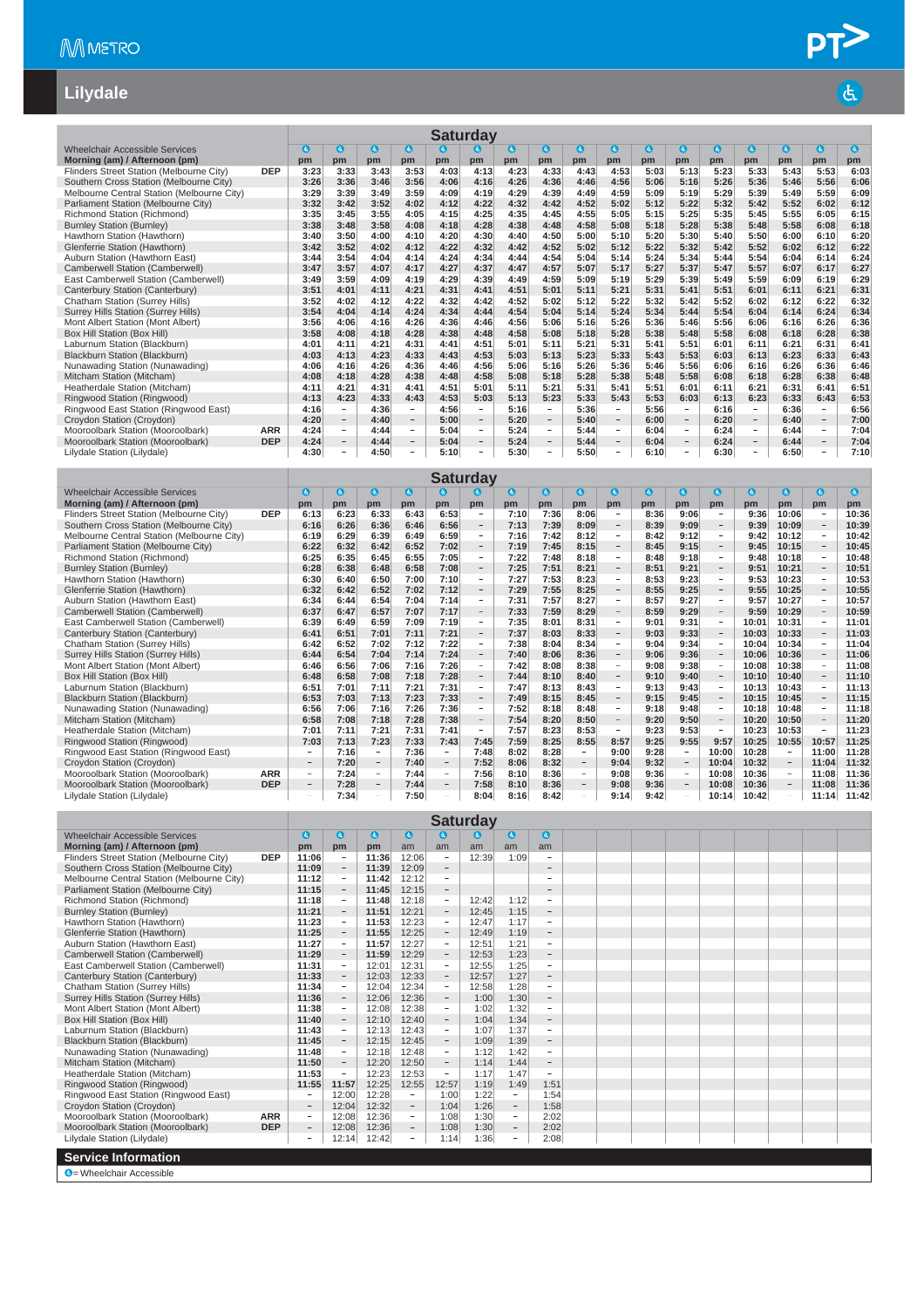#### **Lilydale**

|                                            |            |              |              |                            |           |                          | <b>Sunday</b>            |       |                          |           |                          |              |                          |           |                          |           |                          |           |
|--------------------------------------------|------------|--------------|--------------|----------------------------|-----------|--------------------------|--------------------------|-------|--------------------------|-----------|--------------------------|--------------|--------------------------|-----------|--------------------------|-----------|--------------------------|-----------|
| <b>Wheelchair Accessible Services</b>      |            | $\mathbf{G}$ | $\mathbf{G}$ | $\left( \mathbf{d}\right)$ | $\bullet$ | $\bullet$                | $\bullet$                | O     | $\bullet$                | $\bullet$ | $\bullet$                | $\mathbf{G}$ | $\bullet$                | $\bullet$ | $\boldsymbol{a}$         | $\bullet$ | o                        | $\bullet$ |
| Morning (am) / Afternoon (pm)              |            | am           | am           | am                         | am        | am                       | am                       | am    | am                       | am        | am                       | am           | am                       | am        | am                       | am        | am                       | am        |
| Flinders Street Station (Melbourne City)   | <b>DEP</b> | 7:37         | 8:07         | 8:37                       | 9:07      | 9:27                     | $\overline{\phantom{a}}$ | 9:47  | 10:07                    | 10:23     | 10:33                    | 10:43        | 10:53                    | 11:03     | 11:13                    | 11:23     | 11:33                    | 11:43     |
| Southern Cross Station (Melbourne City)    |            | 7:40         | 8:10         | 8:40                       | 9:10      | 9:30                     | $\qquad \qquad$          | 9:50  | 10:10                    | 10:26     | 10:36                    | 10:46        | 10:56                    | 11:06     | 11:16                    | 11:26     | 11:36                    | 11:46     |
| Melbourne Central Station (Melbourne City) |            | 7:43         | 8:13         | 8:43                       | 9:13      | 9:33                     | $\overline{\phantom{0}}$ | 9:53  | 10:13                    | 10:29     | 10:39                    | 10:49        | 10:59                    | 11:09     | 11:19                    | 11:29     | 11:39                    | 11:49     |
| Parliament Station (Melbourne City)        |            | 7:46         | 8:16         | 8:46                       | 9:16      | 9:36                     | $\qquad \qquad -$        | 9:56  | 10:16                    | 10:32     | 10:42                    | 10:52        | 11:02                    | 11:12     | 11:22                    | 11:32     | 11:42                    | 11:52     |
| Richmond Station (Richmond)                |            | 7:49         | 8:19         | 8:49                       | 9:19      | 9:39                     | $\overline{\phantom{a}}$ | 9:59  | 10:19                    | 10:35     | 10:45                    | 10:55        | 11:05                    | 11:15     | 11:25                    | 11:35     | 11:45                    | 11:55     |
| <b>Burnley Station (Burnley)</b>           |            | 7:52         | 8:22         | 8:52                       | 9:22      | 9:42                     | $\overline{\phantom{0}}$ | 10:02 | 10:22                    | 10:38     | 10:48                    | 10:58        | 11:08                    | 11:18     | 11:28                    | 11:38     | 11:48                    | 11:58     |
| Hawthorn Station (Hawthorn)                |            | 7:54         | 8:24         | 8:54                       | 9:24      | 9:44                     | $\overline{\phantom{a}}$ | 10:04 | 10:24                    | 10:40     | 10:50                    | 11:00        | 11:10                    | 11:20     | 11:30                    | 11:40     | 11:50                    | 12:00     |
| Glenferrie Station (Hawthorn)              |            | 7:56         | 8:26         | 8:56                       | 9:26      | 9:46                     | $\overline{\phantom{a}}$ | 10:06 | 10:26                    | 10:42     | 10:52                    | 11:02        | 11:12                    | 11:22     | 11:32                    | 11:42     | 11:52                    | 12:02     |
| Auburn Station (Hawthorn East)             |            | 7:58         | 8:28         | 8:58                       | 9:28      | 9:48                     | $\overline{\phantom{a}}$ | 10:08 | 10:28                    | 10:44     | 10:54                    | 11:04        | 11:14                    | 11:24     | 11:34                    | 11:44     | 11:54                    | 12:04     |
| Camberwell Station (Camberwell)            |            | 8:01         | 8:31         | 9:01                       | 9:31      | 9:51                     | $\qquad \qquad -$        | 10:11 | 10:31                    | 10:47     | 10:57                    | 11:07        | 11:17                    | 11:27     | 11:37                    | 11:47     | 11:57                    | 12:07     |
| East Camberwell Station (Camberwell)       |            | 8:03         | 8:33         | 9:03                       | 9:33      | 9:53                     | $\overline{\phantom{0}}$ | 10:13 | 10:33                    | 10:49     | 10:59                    | 11:09        | 11:19                    | 11:29     | 11:39                    | 11:49     | 11:59                    | 12:09     |
| Canterbury Station (Canterbury)            |            | 8:05         | 8:35         | 9:05                       | 9:35      | 9:55                     | $\overline{\phantom{a}}$ | 10:15 | 10:35                    | 10:51     | 11:01                    | 11:11        | 11:21                    | 11:31     | 11:41                    | 11:51     | 12:01                    | 12:11     |
| Chatham Station (Surrey Hills)             |            | 8:06         | 8:36         | 9:06                       | 9:36      | 9:56                     | $\overline{\phantom{a}}$ | 10:16 | 10:36                    | 10:52     | 11:02                    | 11:12        | 11:22                    | 11:32     | 11:42                    | 11:52     | 12:02                    | 12:12     |
| Surrey Hills Station (Surrey Hills)        |            | 8:08         | 8:38         | 9:08                       | 9:38      | 9:58                     | $\overline{\phantom{a}}$ | 10:18 | 10:38                    | 10:54     | 11:04                    | 11:14        | 11:24                    | 11:34     | 11:44                    | 11:54     | 12:04                    | 12:14     |
| Mont Albert Station (Mont Albert)          |            | 8:10         | 8:40         | 9:10                       | 9:40      | 10:00                    | $\qquad \qquad -$        | 10:20 | 10:40                    | 10:56     | 11:06                    | 11:16        | 11:26                    | 11:36     | 11:46                    | 11:56     | 12:06                    | 12:16     |
| Box Hill Station (Box Hill)                |            | 8:12         | 8:42         | 9:12                       | 9:42      | 10:02                    |                          | 10:22 | 10:42                    | 10:58     | 11:08                    | 11:18        | 11:28                    | 11:38     | 11:48                    | 11:58     | 12:08                    | 12:18     |
| Laburnum Station (Blackburn)               |            | 8:15         | 8:45         | 9:15                       | 9:45      | 10:05                    | $\overline{\phantom{a}}$ | 10:25 | 10:45                    | 11:01     | 11:11                    | 11:21        | 11:31                    | 11:41     | 11:51                    | 12:01     | 12:11                    | 12:21     |
| Blackburn Station (Blackburn)              |            | 8:17         | 8:47         | 9:17                       | 9:47      | 10:07                    | $\overline{\phantom{0}}$ | 10:27 | 10:47                    | 11:03     | 11:13                    | 11:23        | 11:33                    | 11:43     | 11:53                    | 12:03     | 12:13                    | 12:23     |
| Nunawading Station (Nunawading)            |            | 8:20         | 8:50         | 9:20                       | 9:50      | 10:10                    | $\overline{\phantom{m}}$ | 10:30 | 10:50                    | 11:06     | 11:16                    | 11:26        | 11:36                    | 11:46     | 11:56                    | 12:06     | 12:16                    | 12:26     |
| Mitcham Station (Mitcham)                  |            | 8:22         | 8:52         | 9:22                       | 9:52      | 10:12                    | $\overline{\phantom{a}}$ | 10:32 | 10:52                    | 11:08     | 11:18                    | 11:28        | 11:38                    | 11:48     | 11:58                    | 12:08     | 12:18                    | 12:28     |
| Heatherdale Station (Mitcham)              |            | 8:25         | 8:55         | 9:25                       | 9:55      | 10:15                    | $\overline{\phantom{a}}$ | 10:35 | 10:55                    | 11:11     | 11:21                    | 11:31        | 11:41                    | 11:51     | 12:01                    | 12:11     | 12:21                    | 12:31     |
| Ringwood Station (Ringwood)                |            | 8:27         | 8:57         | 9:27                       | 9:58      | 10:18                    | 10:20                    | 10:38 | 10:58                    | 11:13     | 11:23                    | 11:33        | 11:43                    | 11:53     | 12:03                    | 12:13     | 12:23                    | 12:33     |
| Ringwood East Station (Ringwood East)      |            | 8:30         | 9:00         | 9:30                       | 10:01     | $\overline{\phantom{a}}$ | 10:23                    | 10:41 | $\sim$                   | 11:16     | -                        | 11:36        | -                        | 11:56     | $\sim$                   | 12:16     | $\overline{\phantom{a}}$ | 12:36     |
| Croydon Station (Croydon)                  |            | 8:34         | 9:04         | 9:34                       | 10:05     | $\overline{\phantom{m}}$ | 10:27                    | 10:45 | $\overline{\phantom{a}}$ | 11:20     | $\overline{\phantom{a}}$ | 11:40        | $\qquad \qquad -$        | 12:00     | $\overline{\phantom{a}}$ | 12:20     | $\overline{\phantom{a}}$ | 12:40     |
| Mooroolbark Station (Mooroolbark)          | <b>ARR</b> | 8:38         | 9:08         | 9:38                       | 10:09     | $\overline{\phantom{a}}$ | 10:31                    | 10:49 | $\overline{\phantom{a}}$ | 11:24     | $\overline{\phantom{a}}$ | 11:44        | $\overline{a}$           | 12:04     | $\overline{\phantom{a}}$ | 12:24     | $\overline{\phantom{a}}$ | 12:44     |
| Mooroolbark Station (Mooroolbark)          | <b>DEP</b> | 8:38         | 9:08         | 9:44                       | 10:09     | $\overline{\phantom{a}}$ | 10:31                    | 10:49 | $\overline{\phantom{a}}$ | 11:24     | $\overline{\phantom{a}}$ | 11:44        | $\overline{\phantom{m}}$ | 12:04     | $\overline{\phantom{a}}$ | 12:24     | $\overline{\phantom{a}}$ | 12:44     |
| Lilydale Station (Lilydale)                |            | 8:44         | 9:14         | 9:50                       | 10:15     | $\overline{\phantom{a}}$ | 10:37                    | 10:55 | $\overline{a}$           | 11:30     | $\qquad \qquad -$        | 11:50        | $\overline{\phantom{0}}$ | 12:10     | $\overline{\phantom{a}}$ | 12:30     | $\overline{\phantom{0}}$ | 12:50     |

|                                            |            |                          |              |                          |           |                          | <b>Sunday</b>    |                          |           |                          |              |                          |           |                          |           |                          |           |           |
|--------------------------------------------|------------|--------------------------|--------------|--------------------------|-----------|--------------------------|------------------|--------------------------|-----------|--------------------------|--------------|--------------------------|-----------|--------------------------|-----------|--------------------------|-----------|-----------|
| <b>Wheelchair Accessible Services</b>      |            | $\epsilon$               | $\mathbf{G}$ | $\mathbf a$              | $\bullet$ | G.                       | $\boldsymbol{c}$ | $\bullet$                | $\bullet$ | $\bullet$                | $\mathbf{G}$ | $\mathbf{G}$             | $\bullet$ | $\bullet$                | $\bullet$ | $\bullet$                | $\bullet$ | $\bullet$ |
| Morning (am) / Afternoon (pm)              |            | am                       | pm           | pm                       | pm        | pm                       | pm               | pm                       | pm        | pm                       | pm           | pm                       | pm        | pm                       | pm        | pm                       | pm        | pm        |
| Flinders Street Station (Melbourne City)   | <b>DEP</b> | 11:53                    | 12:03        | 12:13                    | 12:23     | 12:33                    | 12:43            | 12:53                    | 1:03      | 1:13                     | 1:23         | 1:33                     | 1:43      | 1:53                     | 2:03      | 2:13                     | 2:23      | 2:33      |
| Southern Cross Station (Melbourne City)    |            | 11:56                    | 12:06        | 12:16                    | 12:26     | 12:36                    | 12:46            | 12:56                    | 1:06      | 1:16                     | 1:26         | 1:36                     | 1:46      | 1:56                     | 2:06      | 2:16                     | 2:26      | 2:36      |
| Melbourne Central Station (Melbourne City) |            | 11:59                    | 12:09        | 12:19                    | 12:29     | 12:39                    | 12:49            | 12:59                    | 1:09      | 1:19                     | 1:29         | 1:39                     | 1:49      | 1:59                     | 2:09      | 2:19                     | 2:29      | 2:39      |
| Parliament Station (Melbourne City)        |            | 12:02                    | 12:12        | 12:22                    | 12:32     | 12:42                    | 12:52            | 1:02                     | 1:12      | 1:22                     | 1:32         | 1:42                     | 1:52      | 2:02                     | 2:12      | 2:22                     | 2:32      | 2:42      |
| Richmond Station (Richmond)                |            | 12:05                    | 12:15        | 12:25                    | 12:35     | 12:45                    | 12:55            | 1:05                     | 1:15      | 1:25                     | 1:35         | 1:45                     | 1:55      | 2:05                     | 2:15      | 2:25                     | 2:35      | 2:45      |
| <b>Burnley Station (Burnley)</b>           |            | 12:08                    | 12:18        | 12:28                    | 12:38     | 12:48                    | 12:58            | 1:08                     | 1:18      | 1:28                     | 1:38         | 1:48                     | 1:58      | 2:08                     | 2:18      | 2:28                     | 2:38      | 2:48      |
| Hawthorn Station (Hawthorn)                |            | 12:10                    | 12:20        | 12:30                    | 12:40     | 12:50                    | 1:00             | 1:10                     | 1:20      | 1:30                     | 1:40         | 1:50                     | 2:00      | 2:10                     | 2:20      | 2:30                     | 2:40      | 2:50      |
| Glenferrie Station (Hawthorn)              |            | 12:12                    | 12:22        | 12:32                    | 12:42     | 12:52                    | 1:02             | 1:12                     | 1:22      | 1:32                     | 1:42         | 1:52                     | 2:02      | 2:12                     | 2:22      | 2:32                     | 2:42      | 2:52      |
| Auburn Station (Hawthorn East)             |            | 12:14                    | 12:24        | 12:34                    | 12:44     | 12:54                    | 1:04             | 1:14                     | 1:24      | 1:34                     | 1:44         | 1:54                     | 2:04      | 2:14                     | 2:24      | 2:34                     | 2:44      | 2:54      |
| Camberwell Station (Camberwell)            |            | 12:17                    | 12:27        | 12:37                    | 12:47     | 12:57                    | 1:07             | 1:17                     | 1:27      | 1:37                     | 1:47         | 1:57                     | 2:07      | 2:17                     | 2:27      | 2:37                     | 2:47      | 2:57      |
| East Camberwell Station (Camberwell)       |            | 12:19                    | 12:29        | 12:39                    | 12:49     | 12:59                    | 1:09             | 1:19                     | 1:29      | 1:39                     | 1:49         | 1:59                     | 2:09      | 2:19                     | 2:29      | 2:39                     | 2:49      | 2:59      |
| Canterbury Station (Canterbury)            |            | 12:21                    | 12:31        | 12:41                    | 12:51     | 1:01                     | 1:11             | 1:21                     | 1:31      | 1:41                     | 1:51         | 2:01                     | 2:11      | 2:21                     | 2:31      | 2:41                     | 2:51      | 3:01      |
| Chatham Station (Surrey Hills)             |            | 12:22                    | 12:32        | 12:42                    | 12:52     | 1:02                     | 1:12             | 1:22                     | 1:32      | 1:42                     | 1:52         | 2:02                     | 2:12      | 2:22                     | 2:32      | 2:42                     | 2:52      | 3:02      |
| Surrey Hills Station (Surrey Hills)        |            | 12:24                    | 12:34        | 12:44                    | 12:54     | 1:04                     | 1:14             | 1:24                     | 1:34      | 1:44                     | 1:54         | 2:04                     | 2:14      | 2:24                     | 2:34      | 2:44                     | 2:54      | 3:04      |
| Mont Albert Station (Mont Albert)          |            | 12:26                    | 12:36        | 12:46                    | 12:56     | 1:06                     | 1:16             | 1:26                     | 1:36      | 1:46                     | 1:56         | 2:06                     | 2:16      | 2:26                     | 2:36      | 2:46                     | 2:56      | 3:06      |
| Box Hill Station (Box Hill)                |            | 12:28                    | 12:38        | 12:48                    | 12:58     | 1:08                     | 1:18             | 1:28                     | 1:38      | 1:48                     | 1:58         | 2:08                     | 2:18      | 2:28                     | 2:38      | 2:48                     | 2:58      | 3:08      |
| Laburnum Station (Blackburn)               |            | 12:31                    | 12:41        | 12:51                    | 1:01      | 1:11                     | 1:21             | 1:31                     | 1:41      | 1:51                     | 2:01         | 2:11                     | 2:21      | 2:31                     | 2:41      | 2:51                     | 3:01      | 3:11      |
| Blackburn Station (Blackburn)              |            | 12:33                    | 12:43        | 12:53                    | 1:03      | 1:13                     | 1:23             | 1:33                     | 1:43      | 1:53                     | 2:03         | 2:13                     | 2:23      | 2:33                     | 2:43      | 2:53                     | 3:03      | 3:13      |
| Nunawading Station (Nunawading)            |            | 12:36                    | 12:46        | 12:56                    | 1:06      | 1:16                     | 1:26             | 1:36                     | 1:46      | 1:56                     | 2:06         | 2:16                     | 2:26      | 2:36                     | 2:46      | 2:56                     | 3:06      | 3:16      |
| Mitcham Station (Mitcham)                  |            | 12:38                    | 12:48        | 12:58                    | 1:08      | 1:18                     | 1:28             | 1:38                     | 1:48      | 1:58                     | 2:08         | 2:18                     | 2:28      | 2:38                     | 2:48      | 2:58                     | 3:08      | 3:18      |
| Heatherdale Station (Mitcham)              |            | 12:41                    | 12:51        | 1:01                     | 1:11      | 1:21                     | 1:31             | 1:41                     | 1:51      | 2:01                     | 2:11         | 2:21                     | 2:31      | 2:41                     | 2:51      | 3:01                     | 3:11      | 3:21      |
| Ringwood Station (Ringwood)                |            | 12:43                    | 12:53        | 1:03                     | 1:13      | 1:23                     | 1:33             | 1:43                     | 1:53      | 2:03                     | 2:13         | 2:23                     | 2:33      | 2:43                     | 2:53      | 3:03                     | 3:13      | 3:23      |
| Ringwood East Station (Ringwood East)      |            |                          | 12:56        | ٠.                       | 1:16      | $\sim$                   | 1:36             | $\sim$                   | 1:56      | $\sim$                   | 2:16         | $\overline{\phantom{a}}$ | 2:36      | $\overline{\phantom{a}}$ | 2:56      | $\sim$                   | 3:16      |           |
| Croydon Station (Croydon)                  |            |                          | 1:00         | $\qquad \qquad -$        | 1:20      | $\qquad \qquad -$        | 1:40             | $\overline{\phantom{a}}$ | 2:00      | $\overline{\phantom{a}}$ | 2:20         | $\qquad \qquad -$        | 2:40      |                          | 3:00      | $\qquad \qquad -$        | 3:20      |           |
| Mooroolbark Station (Mooroolbark)          | <b>ARR</b> | $\overline{\phantom{a}}$ | 1:04         | ۰.                       | 1:24      | $\overline{\phantom{a}}$ | 1:44             | $\overline{\phantom{a}}$ | 2:04      | $\sim$                   | 2:24         | $\qquad \qquad =$        | 2:44      | $\overline{\phantom{a}}$ | 3:04      | $\overline{\phantom{a}}$ | 3:24      |           |
| Mooroolbark Station (Mooroolbark)          | <b>DEP</b> |                          | 1:04         | $\qquad \qquad -$        | 1:24      |                          | 1:44             |                          | 2:04      | $\qquad \qquad -$        | 2:24         |                          | 2:44      |                          | 3:04      | $\overline{\phantom{a}}$ | 3:24      |           |
| Lilvdale Station (Lilvdale)                |            |                          | 1:10         | $\overline{\phantom{0}}$ | 1:30      |                          | 1:50             |                          | 2:10      | $\overline{a}$           | 2:30         |                          | 2:50      |                          | 3:10      |                          | 3:30      |           |

|                                            |            |      |                          |           |                          |              | <b>Sunday</b>            |           |                          |           |                          |           |                          |           |                          |      |                          |           |
|--------------------------------------------|------------|------|--------------------------|-----------|--------------------------|--------------|--------------------------|-----------|--------------------------|-----------|--------------------------|-----------|--------------------------|-----------|--------------------------|------|--------------------------|-----------|
| <b>Wheelchair Accessible Services</b>      |            | G    | $\bullet$                | $\bullet$ | $\bullet$                | $\mathbf{a}$ | G.                       | $\bullet$ | $\bullet$                | $\bullet$ | $\bullet$                | $\bullet$ | $\mathbf a$              | $\bullet$ | $\bullet$                | 0    | $\bullet$                | $\bullet$ |
| Morning (am) / Afternoon (pm)              |            | pm   | pm                       | pm        | pm                       | pm           | pm                       | pm        | pm                       | pm        | pm                       | pm        | pm                       | pm        | pm                       | pm   | pm                       | pm        |
| Flinders Street Station (Melbourne City)   | <b>DEP</b> | 2:43 | 2:53                     | 3:03      | 3:13                     | 3:23         | 3:33                     | 3:43      | 3:53                     | 4:03      | 4:13                     | 4:23      | 4:33                     | 4:43      | 4:53                     | 5:03 | 5:13                     | 5:23      |
| Southern Cross Station (Melbourne City)    |            | 2:46 | 2:56                     | 3:06      | 3:16                     | 3:26         | 3:36                     | 3:46      | 3:56                     | 4:06      | 4:16                     | 4:26      | 4:36                     | 4:46      | 4:56                     | 5:06 | 5:16                     | 5:26      |
| Melbourne Central Station (Melbourne City) |            | 2:49 | 2:59                     | 3:09      | 3:19                     | 3:29         | 3:39                     | 3:49      | 3:59                     | 4:09      | 4:19                     | 4:29      | 4:39                     | 4:49      | 4:59                     | 5:09 | 5:19                     | 5:29      |
| Parliament Station (Melbourne City)        |            | 2:52 | 3:02                     | 3:12      | 3:22                     | 3:32         | 3:42                     | 3:52      | 4:02                     | 4:12      | 4:22                     | 4:32      | 4:42                     | 4:52      | 5:02                     | 5:12 | 5:22                     | 5:32      |
| Richmond Station (Richmond)                |            | 2:55 | 3:05                     | 3:15      | 3:25                     | 3:35         | 3:45                     | 3:55      | 4:05                     | 4:15      | 4:25                     | 4:35      | 4:45                     | 4:55      | 5:05                     | 5:15 | 5:25                     | 5:35      |
| <b>Burnley Station (Burnley)</b>           |            | 2:58 | 3:08                     | 3:18      | 3:28                     | 3:38         | 3:48                     | 3:58      | 4:08                     | 4:18      | 4:28                     | 4:38      | 4:48                     | 4:58      | 5:08                     | 5:18 | 5:28                     | 5:38      |
| Hawthorn Station (Hawthorn)                |            | 3:00 | 3:10                     | 3:20      | 3:30                     | 3:40         | 3:50                     | 4:00      | 4:10                     | 4:20      | 4:30                     | 4:40      | 4:50                     | 5:00      | 5:10                     | 5:20 | 5:30                     | 5:40      |
| Glenferrie Station (Hawthorn)              |            | 3:02 | 3:12                     | 3:22      | 3:32                     | 3:42         | 3:52                     | 4:02      | 4:12                     | 4:22      | 4:32                     | 4:42      | 4:52                     | 5:02      | 5:12                     | 5:22 | 5:32                     | 5:42      |
| Auburn Station (Hawthorn East)             |            | 3:04 | 3:14                     | 3:24      | 3:34                     | 3:44         | 3:54                     | 4:04      | 4:14                     | 4:24      | 4:34                     | 4:44      | 4:54                     | 5:04      | 5:14                     | 5:24 | 5:34                     | 5:44      |
| Camberwell Station (Camberwell)            |            | 3:07 | 3:17                     | 3:27      | 3:37                     | 3:47         | 3:57                     | 4:07      | 4:17                     | 4:27      | 4:37                     | 4:47      | 4:57                     | 5:07      | 5:17                     | 5:27 | 5:37                     | 5:47      |
| East Camberwell Station (Camberwell)       |            | 3:09 | 3:19                     | 3:29      | 3:39                     | 3:49         | 3:59                     | 4:09      | 4:19                     | 4:29      | 4:39                     | 4:49      | 4:59                     | 5:09      | 5:19                     | 5:29 | 5:39                     | 5:49      |
| Canterbury Station (Canterbury)            |            | 3:11 | 3:21                     | 3:31      | 3:41                     | 3:51         | 4:01                     | 4:11      | 4:21                     | 4:31      | 4:41                     | 4:51      | 5:01                     | 5:11      | 5:21                     | 5:31 | 5:41                     | 5:51      |
| Chatham Station (Surrey Hills)             |            | 3:12 | 3:22                     | 3:32      | 3:42                     | 3:52         | 4:02                     | 4:12      | 4:22                     | 4:32      | 4:42                     | 4:52      | 5:02                     | 5:12      | 5:22                     | 5:32 | 5:42                     | 5:52      |
| <b>Surrey Hills Station (Surrey Hills)</b> |            | 3:14 | 3:24                     | 3:34      | 3:44                     | 3:54         | 4:04                     | 4:14      | 4:24                     | 4:34      | 4:44                     | 4:54      | 5:04                     | 5:14      | 5:24                     | 5:34 | 5:44                     | 5:54      |
| Mont Albert Station (Mont Albert)          |            | 3:16 | 3:26                     | 3:36      | 3:46                     | 3:56         | 4:06                     | 4:16      | 4:26                     | 4:36      | 4:46                     | 4:56      | 5:06                     | 5:16      | 5:26                     | 5:36 | 5:46                     | 5:56      |
| Box Hill Station (Box Hill)                |            | 3:18 | 3:28                     | 3:38      | 3:48                     | 3:58         | 4:08                     | 4:18      | 4:28                     | 4:38      | 4:48                     | 4:58      | 5:08                     | 5:18      | 5:28                     | 5:38 | 5:48                     | 5:58      |
| Laburnum Station (Blackburn)               |            | 3:21 | 3:31                     | 3:41      | 3:51                     | 4:01         | 4:11                     | 4:21      | 4:31                     | 4:41      | 4:51                     | 5:01      | 5:11                     | 5:21      | 5:31                     | 5:41 | 5:51                     | 6:01      |
| <b>Blackburn Station (Blackburn)</b>       |            | 3:23 | 3:33                     | 3:43      | 3:53                     | 4:03         | 4:13                     | 4:23      | 4:33                     | 4:43      | 4:53                     | 5:03      | 5:13                     | 5:23      | 5:33                     | 5:43 | 5:53                     | 6:03      |
| Nunawading Station (Nunawading)            |            | 3:26 | 3:36                     | 3:46      | 3:56                     | 4:06         | 4:16                     | 4:26      | 4:36                     | 4:46      | 4:56                     | 5:06      | 5:16                     | 5:26      | 5:36                     | 5:46 | 5:56                     | 6:06      |
| Mitcham Station (Mitcham)                  |            | 3:28 | 3:38                     | 3:48      | 3:58                     | 4:08         | 4:18                     | 4:28      | 4:38                     | 4:48      | 4:58                     | 5:08      | 5:18                     | 5:28      | 5:38                     | 5:48 | 5:58                     | 6:08      |
| Heatherdale Station (Mitcham)              |            | 3:31 | 3:41                     | 3:51      | 4:01                     | 4:11         | 4:21                     | 4:31      | 4:41                     | 4:51      | 5:01                     | 5:11      | 5:21                     | 5:31      | 5:41                     | 5:51 | 6:01                     | 6:11      |
| Ringwood Station (Ringwood)                |            | 3:33 | 3:43                     | 3:53      | 4:03                     | 4:13         | 4:23                     | 4:33      | 4:43                     | 4:53      | 5:03                     | 5:13      | 5:23                     | 5:33      | 5:43                     | 5:53 | 6:03                     | 6:13      |
| Ringwood East Station (Ringwood East)      |            | 3:36 | $\sim$                   | 3:56      | $\overline{\phantom{a}}$ | 4:16         | $\sim$                   | 4:36      | $\sim$                   | 4:56      | -                        | 5:16      | -                        | 5:36      | $\sim$                   | 5:56 | $\sim$                   | 6:16      |
| Croydon Station (Croydon)                  |            | 3:40 | $\qquad \qquad =$        | 4:00      | $\overline{\phantom{a}}$ | 4:20         | $\overline{\phantom{a}}$ | 4:40      | $\overline{\phantom{a}}$ | 5:00      | $\overline{\phantom{a}}$ | 5:20      | $-$                      | 5:40      | $\overline{\phantom{a}}$ | 6:00 | $\overline{\phantom{a}}$ | 6:20      |
| Mooroolbark Station (Mooroolbark)          | <b>ARR</b> | 3:44 | $\sim$                   | 4:04      | $\overline{a}$           | 4:24         | $\sim$                   | 4:44      | $\sim$                   | 5:04      | $\overline{\phantom{a}}$ | 5:24      | $\overline{\phantom{0}}$ | 5:44      | $\sim$                   | 6:04 | $\overline{\phantom{a}}$ | 6:24      |
| Mooroolbark Station (Mooroolbark)          | <b>DEP</b> | 3:44 | $\overline{\phantom{a}}$ | 4:04      | $\qquad \qquad -$        | 4:24         | $\overline{\phantom{m}}$ | 4:44      | $\overline{\phantom{a}}$ | 5:04      | $\overline{\phantom{0}}$ | 5:24      | $\overline{\phantom{0}}$ | 5:44      | $\overline{\phantom{a}}$ | 6:04 | $\overline{\phantom{a}}$ | 6:24      |
| Lilydale Station (Lilydale)                |            | 3:50 | $\overline{\phantom{0}}$ | 4:10      | $\overline{\phantom{0}}$ | 4:30         | $\overline{\phantom{a}}$ | 4:50      | $\overline{\phantom{a}}$ | 5:10      | $\overline{\phantom{a}}$ | 5:30      | $\overline{\phantom{0}}$ | 5:50      | $\overline{\phantom{a}}$ | 6:10 | $\overline{\phantom{a}}$ | 6:30      |
| <b>Service Information</b>                 |            |      |                          |           |                          |              |                          |           |                          |           |                          |           |                          |           |                          |      |                          |           |
| <b>A</b> - Wheelchair Accessible           |            |      |                          |           |                          |              |                          |           |                          |           |                          |           |                          |           |                          |      |                          |           |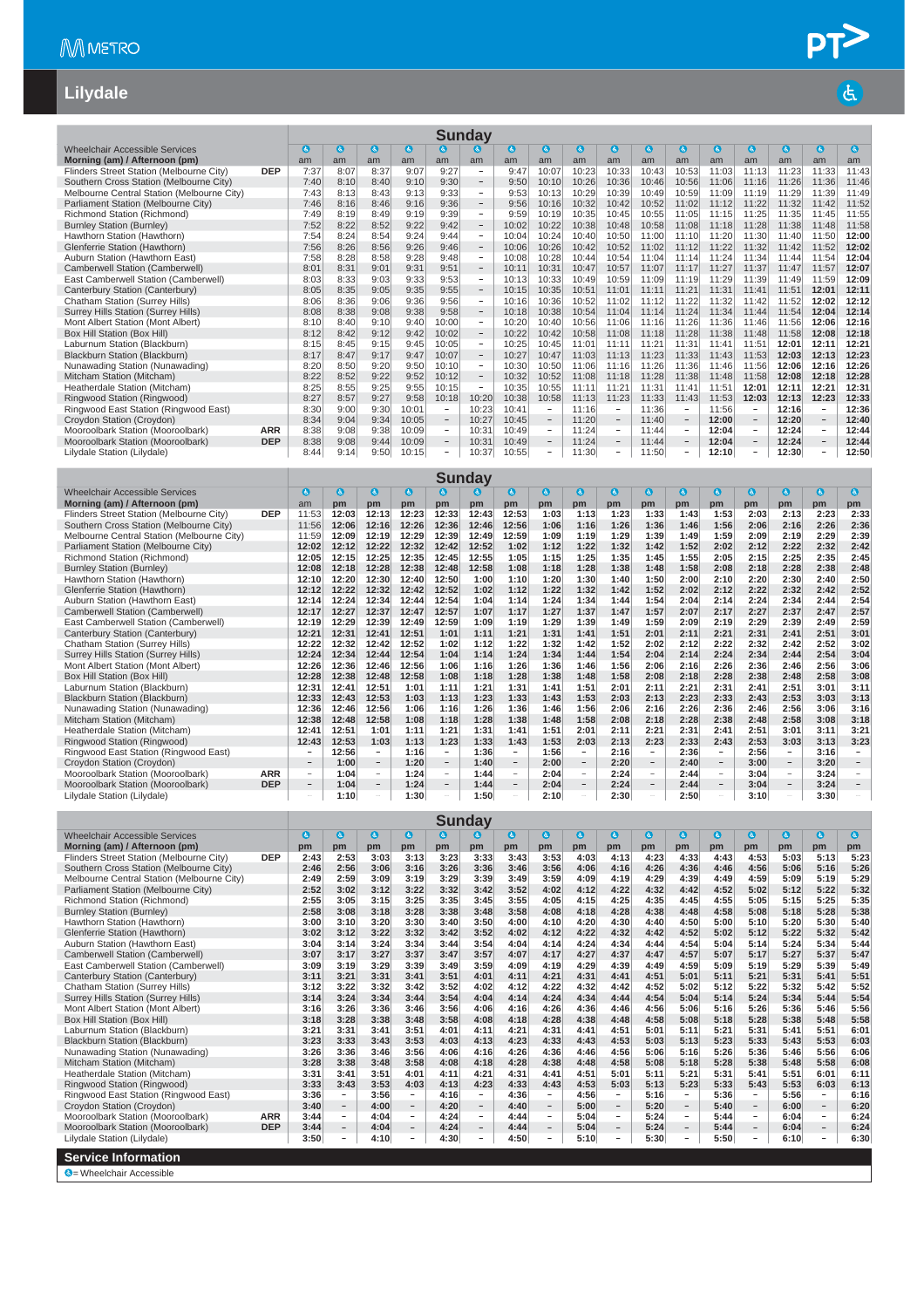#### **Lilydale**

|                                            |            |                          |              |                          |           |                          | <b>Sunday</b> |                          |           |                          |                          |           |           |                          |                          |      |                          |                          |
|--------------------------------------------|------------|--------------------------|--------------|--------------------------|-----------|--------------------------|---------------|--------------------------|-----------|--------------------------|--------------------------|-----------|-----------|--------------------------|--------------------------|------|--------------------------|--------------------------|
| Wheelchair Accessible Services             |            | a                        | $\mathbf{a}$ | $\mathbf{a}$             | $\bullet$ | $\mathbf{a}$             | G             | $\bullet$                | $\bullet$ | $\bullet$                | $\bullet$                | $\bullet$ | $\bullet$ | $\bullet$                | $\bullet$                | Θ    | $\bullet$                | $\epsilon$               |
| Morning (am) / Afternoon (pm)              |            | pm                       | pm           | pm                       | pm        | pm                       | pm            | pm                       | pm        | pm                       | pm                       | pm        | pm        | pm                       | pm                       | pm   | pm                       | pm                       |
| Flinders Street Station (Melbourne City)   | <b>DEP</b> | 5:33                     | 5:43         | 5:53                     | 6:03      | 6:13                     | 6:23          | 6:33                     | 6:43      | 6:53                     | $\overline{\phantom{m}}$ | 7:10      | 7:36      | 8:06                     | $\qquad \qquad -$        | 8:36 | 9:06                     | $\overline{\phantom{a}}$ |
| Southern Cross Station (Melbourne City)    |            | 5:36                     | 5:46         | 5:56                     | 6:06      | 6:16                     | 6:26          | 6:36                     | 6:46      | 6:56                     | $\overline{\phantom{a}}$ | 7:13      | 7:39      | 8:09                     | $\overline{\phantom{a}}$ | 8:39 | 9:09                     |                          |
| Melbourne Central Station (Melbourne City) |            | 5:39                     | 5:49         | 5:59                     | 6:09      | 6:19                     | 6:29          | 6:39                     | 6:49      | 6:59                     | $\overline{\phantom{0}}$ | 7:16      | 7:42      | 8:12                     | $\overline{\phantom{a}}$ | 8:42 | 9:12                     |                          |
| Parliament Station (Melbourne City)        |            | 5:42                     | 5:52         | 6:02                     | 6:12      | 6:22                     | 6:32          | 6:42                     | 6:52      | 7:02                     | $\overline{\phantom{a}}$ | 7:19      | 7:45      | 8:15                     | $\overline{\phantom{a}}$ | 8:45 | 9:15                     |                          |
| Richmond Station (Richmond)                |            | 5:45                     | 5:55         | 6:05                     | 6:15      | 6:25                     | 6:35          | 6:45                     | 6:55      | 7:05                     | $\overline{\phantom{a}}$ | 7:22      | 7:48      | 8:18                     | $\sim$                   | 8:48 | 9:18                     | ٠                        |
| <b>Burnley Station (Burnley)</b>           |            | 5:48                     | 5:58         | 6:08                     | 6:18      | 6:28                     | 6:38          | 6:48                     | 6:58      | 7:08                     | $\qquad \qquad -$        | 7:25      | 7:51      | 8:21                     | $\overline{\phantom{a}}$ | 8:51 | 9:21                     |                          |
| Hawthorn Station (Hawthorn)                |            | 5:50                     | 6:00         | 6:10                     | 6:20      | 6:30                     | 6:40          | 6:50                     | 7:00      | 7:10                     | $\sim$                   | 7:27      | 7:53      | 8:23                     | $\sim$                   | 8:53 | 9:23                     |                          |
| Glenferrie Station (Hawthorn)              |            | 5:52                     | 6:02         | 6:12                     | 6:22      | 6:32                     | 6:42          | 6:52                     | 7:02      | 7:12                     | $\overline{\phantom{a}}$ | 7:29      | 7:55      | 8:25                     | $\equiv$                 | 8:55 | 9:25                     |                          |
| Auburn Station (Hawthorn East)             |            | 5:54                     | 6:04         | 6:14                     | 6:24      | 6:34                     | 6:44          | 6:54                     | 7:04      | 7:14                     | $\overline{\phantom{a}}$ | 7:31      | 7:57      | 8:27                     | $\sim$                   | 8:57 | 9:27                     |                          |
| Camberwell Station (Camberwell)            |            | 5:57                     | 6:07         | 6:17                     | 6:27      | 6:37                     | 6:47          | 6:57                     | 7:07      | 7:17                     | $\overline{\phantom{a}}$ | 7:33      | 7:59      | 8:29                     | $\overline{\phantom{a}}$ | 8:59 | 9:29                     |                          |
| East Camberwell Station (Camberwell)       |            | 5:59                     | 6:09         | 6:19                     | 6:29      | 6:39                     | 6:49          | 6:59                     | 7:09      | 7:19                     | $\overline{\phantom{a}}$ | 7:35      | 8:01      | 8:31                     | $\overline{\phantom{a}}$ | 9:01 | 9:31                     | $\sim$                   |
| Canterbury Station (Canterbury)            |            | 6:01                     | 6:11         | 6:21                     | 6:31      | 6:41                     | 6:51          | 7:01                     | 7:11      | 7:21                     | $\overline{\phantom{a}}$ | 7:37      | 8:03      | 8:33                     | $\overline{\phantom{a}}$ | 9:03 | 9:33                     |                          |
| Chatham Station (Surrey Hills)             |            | 6:02                     | 6:12         | 6:22                     | 6:32      | 6:42                     | 6:52          | 7:02                     | 7:12      | 7:22                     | $\overline{\phantom{0}}$ | 7:38      | 8:04      | 8:34                     | $\overline{\phantom{a}}$ | 9:04 | 9:34                     |                          |
| Surrey Hills Station (Surrey Hills)        |            | 6:04                     | 6:14         | 6:24                     | 6:34      | 6:44                     | 6:54          | 7:04                     | 7:14      | 7:24                     | $\overline{\phantom{a}}$ | 7:40      | 8:06      | 8:36                     | $\overline{\phantom{a}}$ | 9:06 | 9:36                     |                          |
| Mont Albert Station (Mont Albert)          |            | 6:06                     | 6:16         | 6:26                     | 6:36      | 6:46                     | 6:56          | 7:06                     | 7:16      | 7:26                     | $\equiv$                 | 7:42      | 8:08      | 8:38                     | $\equiv$                 | 9:08 | 9:38                     |                          |
| Box Hill Station (Box Hill)                |            | 6:08                     | 6:18         | 6:28                     | 6:38      | 6:48                     | 6:58          | 7:08                     | 7:18      | 7:28                     | $\overline{\phantom{a}}$ | 7:44      | 8:10      | 8:40                     | $\overline{\phantom{a}}$ | 9:10 | 9:40                     |                          |
| Laburnum Station (Blackburn)               |            | 6:11                     | 6:21         | 6:31                     | 6:41      | 6:51                     | 7:01          | 7:11                     | 7:21      | 7:31                     | $\overline{\phantom{0}}$ | 7:47      | 8:13      | 8:43                     | $\sim$                   | 9:13 | 9:43                     | $\overline{\phantom{a}}$ |
| Blackburn Station (Blackburn)              |            | 6:13                     | 6:23         | 6:33                     | 6:43      | 6:53                     | 7:03          | 7:13                     | 7:23      | 7:33                     | $\overline{\phantom{a}}$ | 7:49      | 8:15      | 8:45                     | $\overline{\phantom{a}}$ | 9:15 | 9:45                     |                          |
| Nunawading Station (Nunawading)            |            | 6:16                     | 6:26         | 6:36                     | 6:46      | 6:56                     | 7:06          | 7:16                     | 7:26      | 7:36                     | $\overline{\phantom{a}}$ | 7:52      | 8:18      | 8:48                     | $\overline{\phantom{a}}$ | 9:18 | 9:48                     |                          |
| Mitcham Station (Mitcham)                  |            | 6:18                     | 6:28         | 6:38                     | 6:48      | 6:58                     | 7:08          | 7:18                     | 7:28      | 7:38                     | $\overline{\phantom{a}}$ | 7:54      | 8:20      | 8:50                     | $\overline{\phantom{a}}$ | 9:20 | 9:50                     |                          |
| Heatherdale Station (Mitcham)              |            | 6:21                     | 6:31         | 6:41                     | 6:51      | 7:01                     | 7:11          | 7:21                     | 7:31      | 7:41                     | $\overline{\phantom{a}}$ | 7:57      | 8:23      | 8:53                     | $\sim$                   | 9:23 | 9:53                     |                          |
| Ringwood Station (Ringwood)                |            | 6:23                     | 6:33         | 6:43                     | 6:53      | 7:03                     | 7:13          | 7:23                     | 7:33      | 7:43                     | 7:45                     | 7:59      | 8:25      | 8:55                     | 8:57                     | 9:25 | 9:55                     | 9:57                     |
| Ringwood East Station (Ringwood East)      |            | -                        | 6:36         | ۰.                       | 6:56      | $\sim$                   | 7:16          | $\overline{\phantom{a}}$ | 7:36      | $\overline{\phantom{a}}$ | 7:48                     | 8:02      | 8:28      | ۰.                       | 9:00                     | 9:28 | $\overline{\phantom{a}}$ | 10:00                    |
| Croydon Station (Croydon)                  |            | $\qquad \qquad -$        | 6:40         | $\overline{\phantom{a}}$ | 7:00      | $\overline{\phantom{a}}$ | 7:20          | $\overline{\phantom{a}}$ | 7:40      | $\overline{\phantom{a}}$ | 7:52                     | 8:06      | 8:32      | $-$                      | 9:04                     | 9:32 | $\overline{\phantom{a}}$ | 10:04                    |
| Mooroolbark Station (Mooroolbark)          | <b>ARR</b> | $\overline{\phantom{a}}$ | 6:44         | $\sim$                   | 7:04      | $\sim$                   | 7:24          | $\sim$                   | 7:44      | $\sim$                   | 7:56                     | 8:10      | 8:36      | $\sim$                   | 9:08                     | 9:36 | $\overline{\phantom{a}}$ | 10:08                    |
| Mooroolbark Station (Mooroolbark)          | <b>DEP</b> | $\qquad \qquad -$        | 6:44         | $\overline{\phantom{a}}$ | 7:04      | $\overline{\phantom{a}}$ | 7:28          | $-$                      | 7:44      | $\qquad \qquad -$        | 7:58                     | 8:10      | 8:36      | $\overline{\phantom{0}}$ | 9:08                     | 9:36 | $\overline{\phantom{a}}$ | 10:08                    |
| Lilvdale Station (Lilvdale)                |            | $\overline{\phantom{0}}$ | 6:50         |                          | 7:10      | $\overline{\phantom{a}}$ | 7:34          | $\overline{\phantom{a}}$ | 7:50      | $\overline{\phantom{a}}$ | 8:04                     | 8:16      | 8:42      |                          | 9:14                     | 9:42 | $\overline{\phantom{a}}$ | 10:14                    |

|                                                                                                                                                                                                                                                                                                                                                                                                                         |            |           |                          |                          |           |                          | <b>Sunday</b>            |           |                          |                          |  |  |  |  |  |
|-------------------------------------------------------------------------------------------------------------------------------------------------------------------------------------------------------------------------------------------------------------------------------------------------------------------------------------------------------------------------------------------------------------------------|------------|-----------|--------------------------|--------------------------|-----------|--------------------------|--------------------------|-----------|--------------------------|--------------------------|--|--|--|--|--|
| Wheelchair Accessible Services                                                                                                                                                                                                                                                                                                                                                                                          |            | $\bullet$ | $\bullet$                | $\mathbf{c}$             | $\bullet$ | $\mathbf{a}$             | $\bullet$                | $\bullet$ | G                        | $\bullet$                |  |  |  |  |  |
| Morning (am) / Afternoon (pm)                                                                                                                                                                                                                                                                                                                                                                                           |            | pm        | pm                       | pm                       | pm        | pm                       | pm                       | pm        | am                       | am                       |  |  |  |  |  |
| Flinders Street Station (Melbourne City)                                                                                                                                                                                                                                                                                                                                                                                | <b>DEP</b> | 9:36      | 10:06                    | $\overline{\phantom{a}}$ | 10:36     | 11:06                    | $\overline{\phantom{a}}$ | 11:36     | 12:06                    | -                        |  |  |  |  |  |
| Southern Cross Station (Melbourne City)                                                                                                                                                                                                                                                                                                                                                                                 |            | 9:39      | 10:09                    | $\overline{\phantom{a}}$ | 10:39     | 11:09                    |                          | 11:39     | 12:09                    | $\overline{\phantom{a}}$ |  |  |  |  |  |
| Melbourne Central Station (Melbourne City)                                                                                                                                                                                                                                                                                                                                                                              |            | 9:42      | 10:12                    | $\overline{\phantom{0}}$ | 10:42     | 11:12                    | $\overline{\phantom{a}}$ | 11:42     | 12:12                    | $\overline{\phantom{a}}$ |  |  |  |  |  |
| Parliament Station (Melbourne City)                                                                                                                                                                                                                                                                                                                                                                                     |            | 9:45      | 10:15                    | $\overline{\phantom{0}}$ | 10:45     | 11:15                    | $\overline{\phantom{a}}$ | 11:45     | 12:15                    | $\overline{\phantom{a}}$ |  |  |  |  |  |
| Richmond Station (Richmond)                                                                                                                                                                                                                                                                                                                                                                                             |            | 9:48      | 10:18                    | $\overline{\phantom{0}}$ | 10:48     | 11:18                    | $\overline{\phantom{a}}$ | 11:48     | 12:18                    | $\overline{\phantom{a}}$ |  |  |  |  |  |
| <b>Burnley Station (Burnley)</b>                                                                                                                                                                                                                                                                                                                                                                                        |            | 9:51      | 10:21                    | $\overline{\phantom{a}}$ | 10:51     | 11:21                    |                          | 11:51     | 12:21                    | $\overline{\phantom{a}}$ |  |  |  |  |  |
| Hawthorn Station (Hawthorn)                                                                                                                                                                                                                                                                                                                                                                                             |            | 9:53      | 10:23                    | -                        | 10:53     | 11:23                    | $\sim$                   | 11:53     | 12:23                    | $\sim$                   |  |  |  |  |  |
| Glenferrie Station (Hawthorn)                                                                                                                                                                                                                                                                                                                                                                                           |            | 9:55      | 10:25                    | $\overline{\phantom{0}}$ | 10:55     | 11:25                    | $\overline{\phantom{a}}$ | 11:55     | 12:25                    | $\overline{\phantom{a}}$ |  |  |  |  |  |
| 9:57<br>11:27<br>11:57<br>12:27<br>Auburn Station (Hawthorn East)<br>10:27<br>10:57<br>$\overline{\phantom{0}}$<br>$\overline{\phantom{a}}$<br>$\overline{\phantom{a}}$<br>9:59<br>10:29<br>11:29<br>12:29<br>10:59<br>11:59<br>$\overline{\phantom{a}}$<br>$\qquad \qquad -$<br>12:31<br>10:01<br>10:31<br>11:01<br>11:31<br>12:01<br>$\overline{\phantom{a}}$<br>$\overline{\phantom{0}}$<br>$\overline{\phantom{a}}$ |            |           |                          |                          |           |                          |                          |           |                          |                          |  |  |  |  |  |
| Camberwell Station (Camberwell)                                                                                                                                                                                                                                                                                                                                                                                         |            |           |                          |                          |           |                          |                          |           |                          |                          |  |  |  |  |  |
| East Camberwell Station (Camberwell)                                                                                                                                                                                                                                                                                                                                                                                    |            |           |                          |                          |           |                          |                          |           |                          |                          |  |  |  |  |  |
| Canterbury Station (Canterbury)                                                                                                                                                                                                                                                                                                                                                                                         |            | 10:03     | 10:33                    | $\overline{\phantom{0}}$ | 11:03     | 11:33                    | $\overline{\phantom{a}}$ | 12:03     | 12:33                    | $\overline{\phantom{a}}$ |  |  |  |  |  |
| Chatham Station (Surrey Hills)                                                                                                                                                                                                                                                                                                                                                                                          |            | 10:04     | 10:34                    | $\overline{\phantom{0}}$ | 11:04     | 11:34                    | $\overline{\phantom{a}}$ | 12:04     | 12:34                    | $\overline{\phantom{0}}$ |  |  |  |  |  |
| Surrey Hills Station (Surrey Hills)                                                                                                                                                                                                                                                                                                                                                                                     |            | 10:06     | 10:36                    | $\qquad \qquad -$        | 11:06     | 11:36                    |                          | 12:06     | 12:36                    | $\overline{\phantom{a}}$ |  |  |  |  |  |
| Mont Albert Station (Mont Albert)                                                                                                                                                                                                                                                                                                                                                                                       |            | 10:08     | 10:38                    | $\overline{\phantom{a}}$ | 11:08     | 11:38                    | $\sim$                   | 12:08     | 12:38                    | $\overline{\phantom{a}}$ |  |  |  |  |  |
| Box Hill Station (Box Hill)                                                                                                                                                                                                                                                                                                                                                                                             |            | 10:10     | 10:40                    | $\overline{\phantom{0}}$ | 11:10     | 11:40                    |                          | 12:10     | 12:40                    | $\qquad \qquad -$        |  |  |  |  |  |
| Laburnum Station (Blackburn)                                                                                                                                                                                                                                                                                                                                                                                            |            | 10:13     | 10:43                    | $\overline{\phantom{0}}$ | 11:13     | 11:43                    | $\overline{\phantom{m}}$ | 12:13     | 12:43                    | $\overline{\phantom{a}}$ |  |  |  |  |  |
| Blackburn Station (Blackburn)                                                                                                                                                                                                                                                                                                                                                                                           |            | 10:15     | 10:45                    | $\overline{\phantom{a}}$ | 11:15     | 11:45                    |                          | 12:15     | 12:45                    | $\overline{\phantom{a}}$ |  |  |  |  |  |
| Nunawading Station (Nunawading)                                                                                                                                                                                                                                                                                                                                                                                         |            | 10:18     | 10:48                    | $\overline{\phantom{0}}$ | 11:18     | 11:48                    | $\overline{\phantom{a}}$ | 12:18     | 12:48                    | $\overline{\phantom{a}}$ |  |  |  |  |  |
| Mitcham Station (Mitcham)                                                                                                                                                                                                                                                                                                                                                                                               |            | 10:20     | 10:50                    | $\overline{\phantom{0}}$ | 11:20     | 11:50                    | $\overline{\phantom{a}}$ | 12:20     | 12:50                    | $\overline{\phantom{a}}$ |  |  |  |  |  |
| Heatherdale Station (Mitcham)                                                                                                                                                                                                                                                                                                                                                                                           |            | 10:23     | 10:53                    | $\qquad \qquad -$        | 11:23     | 11:53                    | $\overline{\phantom{a}}$ | 12:23     | 12:53                    | $\overline{\phantom{a}}$ |  |  |  |  |  |
| Ringwood Station (Ringwood)                                                                                                                                                                                                                                                                                                                                                                                             |            | 10:25     | 10:55                    | 10:57                    | 11:25     | 11:55                    | 11:57                    | 12:25     | 12:55                    | 12:57                    |  |  |  |  |  |
| Ringwood East Station (Ringwood East)                                                                                                                                                                                                                                                                                                                                                                                   |            | 10:28     | $\overline{\phantom{a}}$ | 11:00                    | 11:28     | $\overline{\phantom{a}}$ | 12:00                    | 12:28     | $\overline{\phantom{a}}$ | 1:00                     |  |  |  |  |  |
| Croydon Station (Croydon)                                                                                                                                                                                                                                                                                                                                                                                               |            | 10:32     | $\overline{\phantom{a}}$ | 11:04                    | 11:32     | $\overline{\phantom{a}}$ | 12:04                    | 12:32     | $\overline{\phantom{a}}$ | 1:04                     |  |  |  |  |  |
| Mooroolbark Station (Mooroolbark)                                                                                                                                                                                                                                                                                                                                                                                       | <b>ARR</b> | 10:36     | $\overline{\phantom{a}}$ | 11:08                    | 11:36     | $\overline{\phantom{a}}$ | 12:08                    | 12:36     | $\overline{\phantom{a}}$ | 1:08                     |  |  |  |  |  |
| Mooroolbark Station (Mooroolbark)                                                                                                                                                                                                                                                                                                                                                                                       | <b>DEP</b> | 10:36     | $\overline{\phantom{a}}$ | 11:08                    | 11:36     | $\overline{\phantom{a}}$ | 12:08                    | 12:36     | $\overline{\phantom{a}}$ | 1:08                     |  |  |  |  |  |
| Lilydale Station (Lilydale)                                                                                                                                                                                                                                                                                                                                                                                             |            | 10:42     | $\overline{\phantom{a}}$ | 11:14                    | 11:42     | $\overline{\phantom{a}}$ | 12:14                    | 12:42     | $\overline{\phantom{a}}$ | 1:14                     |  |  |  |  |  |
| <b>Service Information</b>                                                                                                                                                                                                                                                                                                                                                                                              |            |           |                          |                          |           |                          |                          |           |                          |                          |  |  |  |  |  |
| A Whooloboir Accoooible                                                                                                                                                                                                                                                                                                                                                                                                 |            |           |                          |                          |           |                          |                          |           |                          |                          |  |  |  |  |  |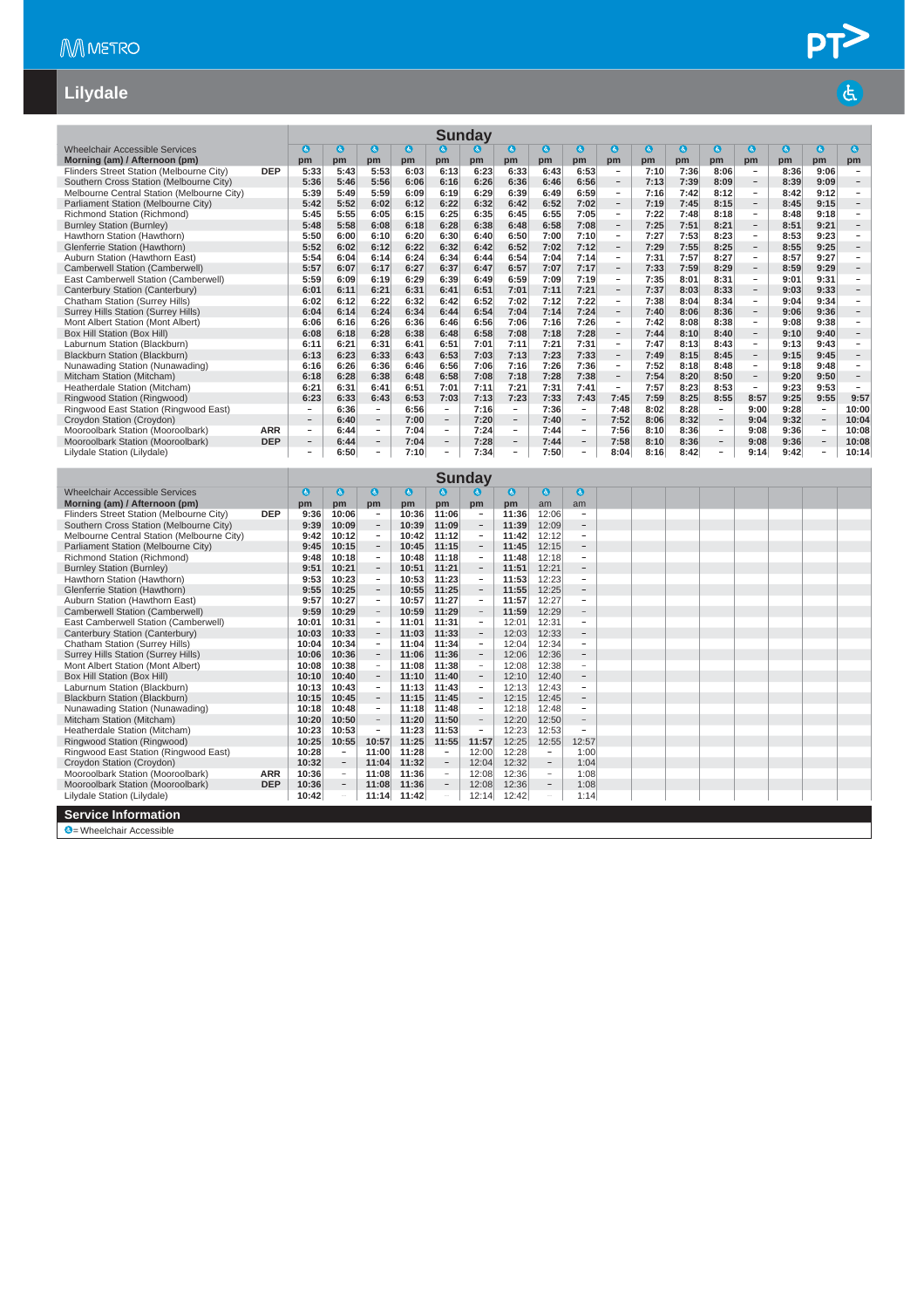#### Service operates from 04.04.2014 until further notice

|                                            |            |                          |                          |                          |      |                          | <b>Monday to Friday</b>         |      |                              |                          |                          |              |                          |                          |           |                          |                          |          |
|--------------------------------------------|------------|--------------------------|--------------------------|--------------------------|------|--------------------------|---------------------------------|------|------------------------------|--------------------------|--------------------------|--------------|--------------------------|--------------------------|-----------|--------------------------|--------------------------|----------|
| <b>Wheelchair Accessible Services</b>      |            | G                        | G                        | $\mathbf{a}$             | G    | ίđ.                      | a                               | [&]  | a                            | $\bullet$                | G)                       | $\mathbf{a}$ | $\mathbf{a}$             | $\mathbf a$              | $\bullet$ | $\mathbf{c}$             | $\bullet$                | <b>a</b> |
| Morning (am) / Afternoon (pm)              |            | am                       | am                       | am                       | am   | am                       | am                              | am   | am                           | am                       | am                       | am           | am                       | am                       | am        | am                       | am                       | am       |
| Lilydale Station (Lilydale)                |            | 4:32                     | $\overline{\phantom{a}}$ | $\overline{\phantom{0}}$ | 5:04 | $\overline{\phantom{a}}$ |                                 | 5:34 | $\overline{\phantom{a}}$     | $\overline{\phantom{a}}$ | $\overline{\phantom{0}}$ | 6:02         | $\overline{\phantom{a}}$ | -                        | 6:18      | $\overline{\phantom{a}}$ | $\overline{\phantom{a}}$ | 6:32     |
| Mooroolbark Station (Mooroolbark)          |            | 4:37                     | $-$                      | $\qquad \qquad -$        | 5:09 | $\qquad \qquad =$        | $\hspace{0.1mm}-\hspace{0.1mm}$ | 5:39 | $\qquad \qquad \blacksquare$ | $\overline{\phantom{a}}$ | $\qquad \qquad$          | 6:07         | $\qquad \qquad -$        | $\overline{\phantom{a}}$ | 6:23      | $\overline{\phantom{a}}$ | $\overline{\phantom{a}}$ | 6:37     |
| Croydon Station (Croydon)                  |            | 4:41                     | ۰                        | $\overline{\phantom{0}}$ | 5:13 | $\qquad \qquad -$        | $\overline{\phantom{a}}$        | 5:43 | Ξ.                           | $\overline{\phantom{0}}$ | $\overline{\phantom{0}}$ | 6:11         | $\overline{\phantom{a}}$ | -                        | 6:27      | $\overline{\phantom{a}}$ | ۰                        | 6:41     |
| Ringwood East Station (Ringwood East)      |            | 4:45                     | $-$                      | $\qquad \qquad =$        | 5:17 | $\overline{\phantom{m}}$ | $\overline{\phantom{m}}$        | 5:47 | $\overline{\phantom{0}}$     | $\overline{\phantom{a}}$ | $\overline{\phantom{a}}$ | 6:15         | $\overline{\phantom{a}}$ | $\overline{\phantom{m}}$ | 6:31      | $\overline{\phantom{a}}$ | $\overline{\phantom{a}}$ | 6:45     |
| Ringwood Station (Ringwood)                |            | 4:48                     | 4:50                     | 5:05                     | 5:20 | $\overline{\phantom{a}}$ | 5:35                            | 5:50 | $\overline{\phantom{a}}$     | 6:05                     | -                        | 6:18         | 6:21                     | 6:27                     | 6:34      | $\overline{\phantom{a}}$ | 6:37                     | 6:49     |
| Heatherdale Station (Mitcham)              |            |                          | 4:52                     | 5:07                     | 5:22 | $\qquad \qquad -$        | 5:37                            | 5:52 | $\overline{\phantom{a}}$     | 6:07                     | $\qquad \qquad -$        | 6:20         | 6:23                     | 6:29                     | 6:36      | $\overline{\phantom{a}}$ | 6:39                     | 6:51     |
| Mitcham Station (Mitcham)                  |            |                          | 4:54                     | 5:09                     | 5:24 | $\overline{\phantom{m}}$ | 5:39                            | 5:54 | ٠                            | 6:09                     | $\qquad \qquad -$        | 6:22         | 6:25                     | 6:31                     | 6:38      | $\overline{\phantom{a}}$ | 6:41                     | 6:53     |
| Nunawading Station (Nunawading)            |            | $\overline{\phantom{a}}$ | 4:57                     | 5:12                     | 5:27 | $\overline{\phantom{a}}$ | 5:42                            | 5:57 | $\overline{\phantom{a}}$     | 6:12                     | $\overline{\phantom{a}}$ | 6:25         | 6:28                     | 6:34                     | 6:41      | $\overline{\phantom{a}}$ | 6:44                     | 6:56     |
| Blackburn Station (Blackburn)              |            | $\overline{\phantom{0}}$ | 5:00                     | 5:15                     | 5:30 | -                        | 5:45                            | 6:00 | $\overline{\phantom{a}}$     | 6:15                     | $\overline{\phantom{0}}$ | 6:28         | 6:31                     | 6:37                     | 6:44      | $\overline{\phantom{a}}$ | 6:47                     | 6:59     |
| Laburnum Station (Blackburn)               |            |                          | 5:02                     | 5:17                     | 5:32 | $\qquad \qquad -$        | 5:47                            | 6:02 | Ξ.                           | 6:17                     | $\qquad \qquad -$        |              | 6:33                     | 6:39                     | 6:46      | $\overline{\phantom{a}}$ | 6:49                     |          |
| Box Hill Station (Box Hill)                |            | $\overline{\phantom{a}}$ | 5:05                     | 5:20                     | 5:35 | $\overline{\phantom{a}}$ | 5:50                            | 6:05 | $\sim$                       | 6:20                     | $\overline{\phantom{a}}$ | 6:32         | 6:36                     | 6:42                     | 6:49      | $\overline{\phantom{a}}$ | 6:52                     | 7:03     |
| Mont Albert Station (Mont Albert)          |            | $\qquad \qquad =$        | 5:07                     | 5:22                     | 5:37 | $\overline{\phantom{a}}$ | 5:52                            | 6:07 | $\overline{\phantom{m}}$     | 6:22                     | $\overline{\phantom{0}}$ |              | 6:38                     | 6:44                     |           | $\overline{\phantom{a}}$ | 6:54                     |          |
| Surrey Hills Station (Surrey Hills)        |            | $\sim$                   | 5:08                     | 5:23                     | 5:38 | ÷                        | 5:53                            | 6:08 | ÷.                           | 6:23                     | $\overline{\phantom{a}}$ |              | 6:39                     | 6:45                     |           | $\sim$                   | 6:55                     |          |
| Chatham Station (Surrey Hills)             |            | $\qquad \qquad -$        | 5:10                     | 5:25                     | 5:40 | $\qquad \qquad -$        | 5:55                            | 6:10 | $\overline{\phantom{m}}$     | 6:25                     | $\overline{\phantom{0}}$ |              | 6:41                     | 6:47                     |           | $\overline{\phantom{a}}$ | 6:57                     |          |
| Canterbury Station (Canterbury)            |            |                          | 5:12                     | 5:27                     | 5:42 | $\overline{\phantom{a}}$ | 5:57                            | 6:12 | $\overline{\phantom{a}}$     | 6:27                     | $\overline{\phantom{a}}$ |              | 6:43                     | 6:49                     |           | $\overline{\phantom{a}}$ | 6:59                     |          |
| East Camberwell Station (Camberwell)       |            | $\qquad \qquad -$        | 5:14                     | 5:29                     | 5:44 | $\qquad \qquad -$        | 5:59                            | 6:14 | $\overline{\phantom{a}}$     | 6:29                     | $\overline{\phantom{0}}$ |              | 6:45                     | 6:51                     |           | $\overline{\phantom{a}}$ | 7:01                     |          |
| Camberwell Station (Camberwell)            |            | ÷                        | 5:16                     | 5:31                     | 5:46 | 5:50                     | 6:01                            | 6:16 | 6:18                         | 6:31                     | 6:34                     | 6:39         | 6:47                     | 6:53                     | 6:55      | 6:56                     | 7:03                     | 7:09     |
| Auburn Station (Hawthorn East)             |            | $\qquad \qquad -$        | 5:18                     | 5:33                     |      | 5:52                     | 6:03                            |      | 6:20                         |                          | 6:36                     |              |                          |                          |           | 6:58                     | 7:05                     |          |
| Glenferrie Station (Hawthorn)              |            | -                        | 5:20                     | 5:35                     |      | 5:54                     | 6:05                            |      | 6:22                         |                          | 6:38                     |              | 6:50                     | 6:56                     | 6:58      | 7:00                     | 7:07                     |          |
| Hawthorn Station (Hawthorn)                |            |                          | 5:22                     | 5:37                     |      | 5:56                     | 6:07                            |      | 6:24                         |                          | 6:40                     |              |                          |                          |           | 7:02                     | 7:09                     |          |
| <b>Burnley Station (Burnley)</b>           |            |                          | 5:24                     | 5:39                     |      | 5:58                     | 6:09                            |      | 6:26                         |                          | 6:42                     |              |                          |                          |           | 7:04                     | 7:11                     |          |
| East Richmond Station (Richmond)           |            | $\qquad \qquad =$        |                          | 5:41                     |      |                          | 6:11                            |      |                              |                          |                          |              |                          |                          |           |                          |                          |          |
| Richmond Station (Richmond)                |            | -                        | 5:27                     | 5:43                     | 5:54 | 6:01                     | 6:13                            | 6:24 | 6:29                         | 6:39                     | 6:45                     | 6:47         | 6:56                     | 7:02                     | 7:04      | 7:07                     | 7:14                     | 7:17     |
| Parliament Station (Melbourne City)        |            |                          | 5:30                     | 5:46                     | 5:57 | 6:04                     | 6:16                            | 6:27 | 6:32                         | 6:42                     | 6:48                     | 6:50         | 6:59                     | 7:05                     | 7:07      | 7:10                     | 7:17                     | 7:20     |
| Melbourne Central Station (Melbourne City) |            | $\overline{\phantom{a}}$ | 5:32                     | 5:48                     | 5:59 | 6:06                     | 6:18                            | 6:29 | 6:34                         | 6:44                     | 6:50                     | 6:52         | 7:01                     | 7:07                     | 7:09      | 7:12                     | 7:19                     | 7:22     |
| Flagstaff Station (Melbourne City)         |            |                          | 5:33                     | 5:49                     | 6:00 | 6:07                     | 6:19                            | 6:30 | 6:36                         | 6:46                     | 6:52                     | 6:54         | 7:03                     | 7:09                     | 7:11      | 7:14                     | 7:21                     | 7:24     |
| Southern Cross Station (Melbourne City)    |            | $\overline{\phantom{a}}$ | 5:35                     | 5:51                     | 6:02 | 6:09                     | 6:21                            | 6:32 | 6:38                         | 6:48                     | 6:54                     | 6:56         | 7:05                     | 7:11                     | 7:13      | 7:16                     | 7:23                     | 7:26     |
| Flinders Street Station (Melbourne City)   | <b>ARR</b> | $\qquad \qquad =$        | 5:39                     | 5:55                     | 6:06 | 6:13                     | 6:25                            | 6:36 | 6:42                         | 6:52                     | 6:58                     | 7:01         | 7:09                     | 7:15                     | 7:17      | 7:20                     | 7:27                     | 7:31     |

|                                            |            |      |                          |                          |                   | <b>Monday to Friday</b> |                          |                          |                          |                          |                          |                   |           |                          |                          |           |                          |                          |
|--------------------------------------------|------------|------|--------------------------|--------------------------|-------------------|-------------------------|--------------------------|--------------------------|--------------------------|--------------------------|--------------------------|-------------------|-----------|--------------------------|--------------------------|-----------|--------------------------|--------------------------|
| Wheelchair Accessible Services             |            | a    | a                        | $\mathbf{a}$             | $\bullet$         | ld.                     | a                        | G                        | a                        | $\epsilon$               | $\mathbf{G}$             | $\mathbf{G}$      | $\bullet$ | $\bullet$                | $\bullet$                | $\bullet$ | $\bullet$                | $\epsilon$               |
| Morning (am) / Afternoon (pm)              |            | am   | am                       | am                       | am                | am                      | am                       | am                       | am                       | am                       | am                       | am                | am        | am                       | am                       | am        | am                       | am                       |
| Lilydale Station (Lilydale)                |            | ۰    |                          | -                        | ٠                 | 6:47                    | $\overline{\phantom{a}}$ |                          | $\overline{\phantom{a}}$ | $\overline{\phantom{0}}$ | $\overline{\phantom{a}}$ | -                 | 7:07      | $\overline{\phantom{a}}$ | $\overline{\phantom{a}}$ | 7:16      | $\overline{\phantom{a}}$ | $\overline{\phantom{a}}$ |
| Mooroolbark Station (Mooroolbark)          |            |      | -                        | -                        | $\qquad \qquad -$ | 6:52                    | $\qquad \qquad$          |                          | $\qquad \qquad -$        | 7:02                     | $\qquad \qquad -$        | $\qquad \qquad -$ | 7:12      |                          |                          | 7:21      | $\overline{\phantom{a}}$ | $\overline{\phantom{a}}$ |
| Croydon Station (Croydon)                  |            |      | $\overline{\phantom{a}}$ | -                        | $\sim$            | 6:56                    | $\sim$                   |                          | $\sim$                   | 7:06                     | $\overline{\phantom{a}}$ | -                 | 7:16      | $\sim$                   | $\overline{\phantom{a}}$ | 7:25      | $\sim$                   | $\overline{\phantom{a}}$ |
| Ringwood East Station (Ringwood East)      |            |      | $\overline{\phantom{a}}$ | $\overline{\phantom{a}}$ | $\qquad \qquad =$ | 7:00                    | $\qquad \qquad -$        | $\overline{\phantom{m}}$ | $\overline{\phantom{m}}$ | 7:10                     | $\equiv$                 | -                 | 7:20      |                          | $-$                      | 7:29      | $\overline{\phantom{m}}$ | $\qquad \qquad =$        |
| Ringwood Station (Ringwood)                |            | 6:45 | $\overline{\phantom{a}}$ | 6:56                     | 7:00              | 7:03                    | 7:10                     | $\sim$                   | 7:07                     | 7:14                     | 7:20                     | 7:17              | 7:24      | 7:29                     | $\overline{\phantom{a}}$ | 7:33      | $\sim$                   | 7:37                     |
| Heatherdale Station (Mitcham)              |            | 6:47 | $\overline{\phantom{a}}$ | 6:58                     | 7:02              | 7:05                    | 7:12                     | $\overline{\phantom{a}}$ | 7:09                     | 7:16                     | 7:22                     | 7:19              | 7:26      | 7:31                     | $\qquad \qquad -$        | 7:35      | $\overline{\phantom{a}}$ | 7:39                     |
| Mitcham Station (Mitcham)                  |            | 6:49 | $\overline{\phantom{a}}$ | 7:00                     | 7:04              | 7:07                    | 7:14                     | $\overline{\phantom{a}}$ | 7:11                     | 7:18                     | 7:24                     | 7:21              | 7:28      | 7:33                     | $\overline{\phantom{a}}$ | 7:37      | $\overline{\phantom{a}}$ | 7:41                     |
| Nunawading Station (Nunawading)            |            | 6:52 | $\qquad \qquad -$        | 7:03                     | 7:07              | 7:10                    | 7:17                     | $\overline{\phantom{a}}$ | 7:14                     | 7:21                     | 7:27                     | 7:24              | 7:31      | 7:36                     | $\overline{\phantom{a}}$ | 7:40      | $\overline{\phantom{a}}$ | 7:44                     |
| Blackburn Station (Blackburn)              |            | 6:55 | $\overline{\phantom{a}}$ | 7:06                     | 7:10              | 7:13                    | 7:20                     | $\overline{\phantom{a}}$ | 7:17                     | 7:24                     | 7:30                     | 7:27              | 7:34      | 7:39                     | $\qquad \qquad -$        | 7:43      | 7:37                     | 7:47                     |
| Laburnum Station (Blackburn)               |            | 6:57 | $\qquad \qquad -$        | 7:08                     |                   |                         |                          | $\overline{\phantom{a}}$ | 7:19                     |                          |                          | 7:29              |           | 7:41                     | $\overline{\phantom{0}}$ |           | 7:39                     | 7:49                     |
| Box Hill Station (Box Hill)                |            | 7:00 | $\qquad \qquad =$        | 7:11                     | 7:14              | 7:17                    | 7:24                     | $\overline{\phantom{0}}$ | 7:22                     | 7:28                     | 7:34                     | 7:32              | 7:38      | 7:44                     | $\equiv$                 | 7:47      | 7:42                     | 7:52                     |
| Mont Albert Station (Mont Albert)          |            | 7:02 | $\overline{\phantom{a}}$ | 7:13                     |                   |                         |                          | $\qquad \qquad -$        | 7:24                     |                          |                          | 7:34              |           |                          | $\overline{\phantom{m}}$ |           | 7:44                     |                          |
| Surrey Hills Station (Surrey Hills)        |            | 7:03 | $\overline{\phantom{a}}$ | 7:14                     |                   | 7:19                    |                          |                          | 7:25                     | 7:30                     |                          | 7:35              | 7:40      |                          | $\overline{\phantom{0}}$ | 7:49      | 7:45                     |                          |
| Chatham Station (Surrey Hills)             |            | 7:05 | $\overline{\phantom{a}}$ | 7:16                     |                   |                         |                          | $\overline{\phantom{a}}$ | 7:27                     |                          |                          | 7:37              |           |                          | $\qquad \qquad$          |           | 7:47                     |                          |
| Canterbury Station (Canterbury)            |            | 7:07 | $\overline{\phantom{a}}$ | 7:18                     |                   |                         |                          | $\overline{\phantom{0}}$ | 7:29                     |                          |                          | 7:39              |           |                          | $\sim$                   |           | 7:49                     |                          |
| East Camberwell Station (Camberwell)       |            | 7:09 | $\overline{\phantom{a}}$ | 7:20                     |                   |                         |                          | $\overline{\phantom{a}}$ | 7:31                     |                          |                          | 7:41              |           |                          | $\overline{\phantom{0}}$ |           | 7:51                     |                          |
| Camberwell Station (Camberwell)            |            | 7:11 | 7:13                     | 7:22                     |                   |                         |                          | 7:28                     | 7:33                     |                          | 7:40                     | 7:43              |           |                          | 7:48                     |           | 7:53                     | 7:58                     |
| Auburn Station (Hawthorn East)             |            |      | 7:15                     | 7:24                     |                   |                         |                          | 7:30                     | 7:35                     |                          |                          | 7:45              |           |                          | 7:50                     |           | 7:55                     |                          |
| Glenferrie Station (Hawthorn)              |            |      | 7:17                     | 7:26                     |                   |                         |                          | 7:32                     | 7:37                     |                          | 7:43                     | 7:47              |           |                          | 7:52                     |           | 7:57                     | 8:01                     |
| Hawthorn Station (Hawthorn)                |            |      | 7:19                     | 7:28                     |                   |                         |                          | 7:34                     | 7:39                     |                          |                          | 7:49              |           |                          | 7:54                     |           | 7:59                     |                          |
| <b>Burnley Station (Burnley)</b>           |            |      | 7:21                     | 7:30                     |                   |                         |                          | 7:36                     | 7:42                     |                          |                          | 7:51              |           |                          | 7:56                     |           | 8:01                     |                          |
| Richmond Station (Richmond)                |            | 7:19 | 7:24                     | 7:33                     | 7:27              | 7:31                    | 7:37                     | 7:39                     | 7:45                     | 7:43                     | 7:49                     | 7:54              | 7:52      | 7:57                     | 7:59                     | 8:01      | 8:04                     | 8:07                     |
| Parliament Station (Melbourne City)        |            | 7:22 | 7:27                     | 7:36                     | 7:30              | 7:34                    | 7:40                     | 7:42                     | 7:48                     | 7:46                     | 7:52                     | 7:57              | 7:55      | 8:00                     | 8:02                     | 8:04      | 8:07                     | 8:10                     |
| Melbourne Central Station (Melbourne City) |            | 7:24 | 7:29                     | 7:38                     | 7:32              | 7:36                    | 7:42                     | 7:44                     | 7:50                     | 7:48                     | 7:54                     | 7:59              | 7:57      | 8:02                     | 8:04                     | 8:06      | 8:09                     | 8:12                     |
| Flagstaff Station (Melbourne City)         |            | 7:26 | 7:31                     | 7:40                     | 7:34              | 7:38                    | 7:44                     | 7:46                     | 7:52                     | 7:50                     | 7:56                     | 8:01              | 7:59      | 8:04                     | 8:06                     | 8:08      | 8:11                     | 8:14                     |
| Southern Cross Station (Melbourne City)    |            | 7:28 | 7:33                     | 7:42                     | 7:36              | 7:40                    | 7:46                     | 7:48                     | 7:54                     | 7:52                     | 7:58                     | 8:03              | 8:01      | 8:06                     | 8:08                     | 8:10      | 8:13                     | 8:16                     |
| Flinders Street Station (Melbourne City)   | <b>ARR</b> | 7:33 | 7:37                     | 7:47                     | 7:41              | 7:45                    | 7:51                     | 7:53                     | 7:59                     | 7:57                     | 8:03                     | 8:08              | 8:06      | 8:11                     | 8:13                     | 8:15      | 8:18                     | 8:21                     |

|                                            |            |                          |                          |                          |      |                          | <b>Monday to Friday</b>  |                          |           |                          |                          |                          |                          |           |                          |                          |      |            |
|--------------------------------------------|------------|--------------------------|--------------------------|--------------------------|------|--------------------------|--------------------------|--------------------------|-----------|--------------------------|--------------------------|--------------------------|--------------------------|-----------|--------------------------|--------------------------|------|------------|
| Wheelchair Accessible Services             |            | G                        | $\mathbf{G}$             | $\mathbf{a}$             | a    | K.                       | a                        | G.                       | $\bullet$ | $\mathbf{d}$             | $\mathbf{G}$             | $\mathbf a$              | $\mathbf a$              | $\bullet$ | $\mathbf a$              | $\bullet$                | ⊌    | $\epsilon$ |
| Morning (am) / Afternoon (pm)              |            | am                       | am                       | am                       | am   | am                       | am                       | am                       | am        | am                       | am                       | am                       | am                       | am        | am                       | am                       | am   | am         |
| Lilydale Station (Lilydale)                |            | $\overline{\phantom{a}}$ |                          | ۰                        | 7:33 | $\overline{\phantom{a}}$ |                          | $\overline{\phantom{0}}$ | 7:43      | $\qquad \qquad$          | ٠                        | $\overline{\phantom{a}}$ | $\overline{\phantom{0}}$ | 7:50      | $\overline{\phantom{a}}$ | $\overline{\phantom{a}}$ | 8:06 |            |
| Mooroolbark Station (Mooroolbark)          |            | 7:31                     | $\overline{\phantom{a}}$ | $\overline{\phantom{0}}$ | 7:38 | $\overline{\phantom{a}}$ |                          | $\overline{\phantom{0}}$ | 7:48      | $\overline{\phantom{m}}$ |                          | $\overline{\phantom{a}}$ |                          | 7:55      | 8:03                     | $\overline{\phantom{a}}$ | 8:11 |            |
| Croydon Station (Croydon)                  |            | 7:35                     | $\overline{\phantom{a}}$ | $\overline{\phantom{a}}$ | 7:42 | $\overline{\phantom{a}}$ | $\overline{\phantom{a}}$ | ÷.                       | 7:52      | $\overline{\phantom{a}}$ | $\overline{\phantom{0}}$ | $\overline{\phantom{a}}$ | $\equiv$                 | 7:59      | 8:07                     | $\overline{\phantom{a}}$ | 8:15 |            |
| Ringwood East Station (Ringwood East)      |            | 7:39                     | $\overline{\phantom{a}}$ | $\overline{\phantom{0}}$ | 7:46 | $\sim$                   | $\overline{\phantom{0}}$ | $\overline{\phantom{0}}$ | 7:56      | $\overline{\phantom{a}}$ | н.                       | $\overline{\phantom{a}}$ | -                        | 8:03      | 8:11                     | $\overline{\phantom{0}}$ | 8:19 |            |
| Ringwood Station (Ringwood)                |            | 7:42                     | 7:46                     | -                        | 7:50 | $\sim$                   | 7:55                     | -                        | 8:00      | 8:04                     | $\sim$                   | 8:10                     | $\overline{\phantom{a}}$ | 8:07      | 8:14                     | 8:18                     | 8:22 |            |
| Heatherdale Station (Mitcham)              |            | 7:44                     | 7:48                     | $\overline{\phantom{0}}$ | 7:52 | $\overline{\phantom{m}}$ | 7:57                     | $\overline{\phantom{m}}$ | 8:02      | 8:06                     | $\overline{\phantom{a}}$ | 8:12                     | $\qquad \qquad -$        | 8:09      | 8:16                     | 8:20                     | 8:24 |            |
| Mitcham Station (Mitcham)                  |            | 7:46                     | 7:50                     | $\overline{\phantom{0}}$ | 7:54 | $\overline{\phantom{a}}$ | 7:59                     | $\overline{\phantom{a}}$ | 8:04      | 8:08                     | $\sim$                   | 8:14                     | $\overline{\phantom{a}}$ | 8:11      | 8:18                     | 8:22                     | 8:26 |            |
| Nunawading Station (Nunawading)            |            | 7:49                     | 7:53                     | $\qquad \qquad -$        | 7:57 | $\overline{\phantom{a}}$ | 8:02                     | $-$                      | 8:07      | 8:11                     | $\overline{\phantom{a}}$ | 8:17                     | $\qquad \qquad -$        | 8:14      | 8:21                     | 8:25                     | 8:29 | $-$        |
| Blackburn Station (Blackburn)              |            | 7:52                     | 7:56                     | 7:49                     | 8:00 | $\overline{\phantom{a}}$ | 8:05                     | 7:58                     | 8:10      | 8:14                     | 8:07                     | 8:20                     | $\overline{\phantom{0}}$ | 8:17      | 8:24                     | 8:29                     | 8:32 | 8:27       |
| Laburnum Station (Blackburn)               |            |                          |                          | 7:51                     | 8:02 | $\overline{\phantom{a}}$ |                          | 8:00                     |           |                          | 8:09                     |                          | $\overline{\phantom{0}}$ | 8:19      | 8:26                     | 8:31                     | 8:34 | 8:29       |
| Box Hill Station (Box Hill)                |            | 7:56                     | 8:00                     | 7:54                     | 8:05 | $\sim$                   | 8:09                     | 8:03                     | 8:14      | 8:18                     | 8:12                     | 8:24                     | $\overline{\phantom{m}}$ | 8:22      | 8:29                     | 8:34                     | 8:37 | 8:32       |
| Mont Albert Station (Mont Albert)          |            |                          |                          | 7:56                     |      | $\overline{\phantom{a}}$ |                          | 8:05                     |           |                          | 8:14                     |                          |                          | 8:24      |                          |                          |      | 8:34       |
| Surrey Hills Station (Surrey Hills)        |            |                          |                          | 7:57                     |      | $\overline{\phantom{a}}$ | 8:11                     | 8:06                     |           | 8:20                     | 8:15                     |                          | $\overline{\phantom{0}}$ | 8:25      |                          |                          |      | 8:35       |
| <b>Chatham Station (Surrey Hills)</b>      |            |                          |                          | 7:59                     |      | $\sim$                   |                          | 8:08                     |           |                          | 8:17                     |                          | $\overline{\phantom{0}}$ | 8:27      |                          |                          |      | 8:37       |
| Canterbury Station (Canterbury)            |            |                          |                          | 8:01                     |      |                          |                          | 8:10                     |           |                          | 8:19                     |                          | $\overline{\phantom{0}}$ | 8:29      |                          |                          |      | 8:39       |
| East Camberwell Station (Camberwell)       |            |                          |                          | 8:03                     |      |                          |                          | 8:12                     |           |                          | 8:21                     |                          | $\overline{\phantom{0}}$ | 8:31      |                          |                          |      | 8:41       |
| Camberwell Station (Camberwell)            |            | 8:02                     |                          | 8:05                     |      | 8:09                     |                          | 8:14                     | 8:20      |                          | 8:23                     |                          | 8:28                     | 8:33      |                          | 8:40                     | 8:43 | 8:43       |
| Auburn Station (Hawthorn East)             |            |                          |                          | 8:07                     |      | 8:11                     |                          | 8:16                     |           |                          | 8:25                     |                          | 8:30                     | 8:35      |                          |                          |      | 8:45       |
| Glenferrie Station (Hawthorn)              |            | 8:05                     |                          | 8:09                     |      | 8:13                     |                          | 8:18                     | 8:23      |                          | 8:27                     |                          | 8:32                     | 8:37      |                          | 8:43                     | 8:46 | 8:47       |
| Hawthorn Station (Hawthorn)                |            |                          |                          | 8:11                     |      | 8:15                     |                          | 8:20                     |           |                          | 8:29                     |                          | 8:34                     | 8:39      |                          |                          |      | 8:49       |
| <b>Burnley Station (Burnley)</b>           |            |                          |                          | 8:13                     |      | 8:17                     |                          | 8:22                     |           |                          | 8:31                     |                          | 8:36                     | 8:41      |                          |                          |      | 8:51       |
| Richmond Station (Richmond)                |            | 8:11                     | 8:13                     | 8:16                     | 8:18 | 8:20                     | 8:23                     | 8:25                     | 8:29      | 8:32                     | 8:34                     | 8:37                     | 8:39                     | 8:44      | 8:42                     | 8:49                     | 8:52 | 8:54       |
| Parliament Station (Melbourne City)        |            | 8:14                     | 8:16                     | 8:19                     | 8:21 | 8:23                     | 8:26                     | 8:28                     | 8:32      | 8:35                     | 8:37                     | 8:40                     | 8:42                     | 8:47      | 8:45                     | 8:52                     | 8:55 | 8:57       |
| Melbourne Central Station (Melbourne City) |            | 8:16                     | 8:18                     | 8:21                     | 8:23 | 8:25                     | 8:28                     | 8:30                     | 8:34      | 8:37                     | 8:39                     | 8:42                     | 8:44                     | 8:49      | 8:47                     | 8:54                     | 8:57 | 8:59       |
| Flagstaff Station (Melbourne City)         |            | 8:18                     | 8:20                     | 8:23                     | 8:25 | 8:27                     | 8:30                     | 8:32                     | 8:36      | 8:39                     | 8:41                     | 8:44                     | 8:46                     | 8:51      | 8:49                     | 8:56                     | 8:59 | 9:01       |
| Southern Cross Station (Melbourne City)    |            | 8:20                     | 8:22                     | 8:25                     | 8:27 | 8:29                     | 8:32                     | 8:34                     | 8:38      | 8:41                     | 8:43                     | 8:46                     | 8:48                     | 8:53      | 8:51                     | 8:58                     | 9:01 | 9:03       |
| Flinders Street Station (Melbourne City)   | <b>ARR</b> | 8:25                     | 8:27                     | 8:30                     | 8:32 | 8:34                     | 8:37                     | 8:39                     | 8:43      | 8:46                     | 8:48                     | 8:52                     | 8:54                     | 8:58      | 8:56                     | 9:02                     | 9:05 | 9:07       |
| <b>Service Information</b>                 |            |                          |                          |                          |      |                          |                          |                          |           |                          |                          |                          |                          |           |                          |                          |      |            |
| $\bigcirc$ = Wheelchair Accessible         |            |                          |                          |                          |      |                          |                          |                          |           |                          |                          |                          |                          |           |                          |                          |      |            |

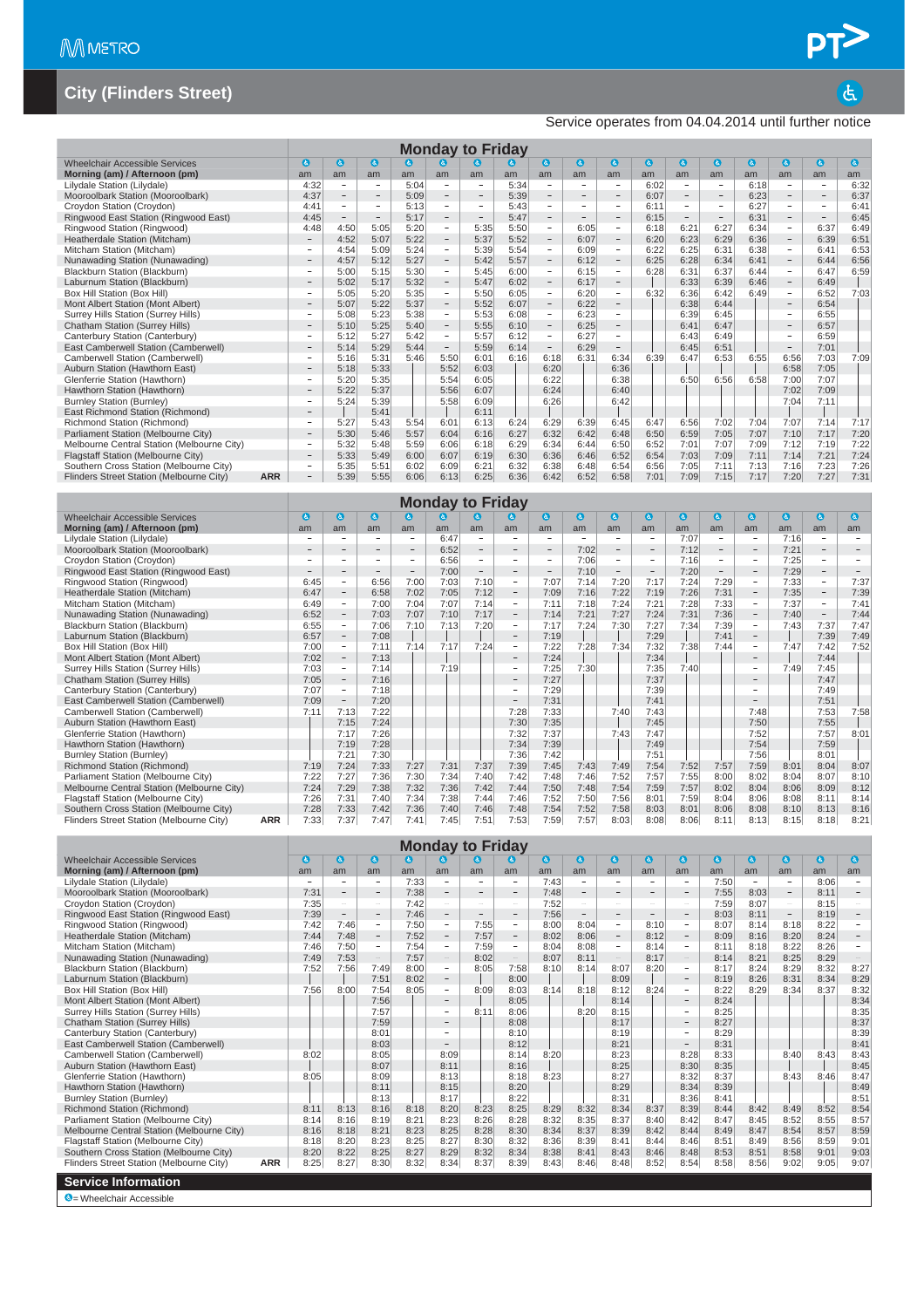|                                            |            |                          |                          |              |                          |                          | <b>Monday to Friday</b>  |      |                          |                          |                          |                          |           |                          |                          |                          |           |                          |
|--------------------------------------------|------------|--------------------------|--------------------------|--------------|--------------------------|--------------------------|--------------------------|------|--------------------------|--------------------------|--------------------------|--------------------------|-----------|--------------------------|--------------------------|--------------------------|-----------|--------------------------|
| Wheelchair Accessible Services             |            | $\mathbf{G}$             | $\mathbf{G}$             | $\mathbf{a}$ | $\boldsymbol{c}$         | $\bullet$                | G.                       | lė.  | $\bullet$                | $\mathbf{G}$             | $\mathbf{G}$             | $\mathbf{a}$             | $\bullet$ | $\bullet$                | $\bullet$                | $\bullet$                | $\bullet$ | $\epsilon$               |
| Morning (am) / Afternoon (pm)              |            | am                       | am                       | am           | am                       | am                       | am                       | am   | am                       | am                       | am                       | am                       | am        | am                       | am                       | am                       | am        | am                       |
| Lilydale Station (Lilydale)                |            |                          | $\overline{\phantom{a}}$ | 8:16         | ۰                        |                          |                          | 8:35 | ÷                        | $\overline{\phantom{0}}$ | ۰                        | ۰                        | 8:53      |                          |                          | $\overline{a}$           | 9:15      |                          |
| Mooroolbark Station (Mooroolbark)          |            |                          | $\qquad \qquad$          | 8:21         | $\overline{\phantom{a}}$ |                          |                          | 8:40 | $\overline{\phantom{a}}$ | $\sim$                   | $\overline{\phantom{0}}$ | $\overline{\phantom{a}}$ | 8:58      |                          | $\sim$                   | $\qquad \qquad$          | 9:20      |                          |
| Croydon Station (Croydon)                  |            |                          | $\overline{\phantom{a}}$ | 8:25         | ۰                        | $\sim$                   | $\overline{\phantom{a}}$ | 8:44 | $\sim$                   | $\overline{\phantom{a}}$ | ۰                        | $\overline{\phantom{a}}$ | 9:02      | -                        | $\overline{\phantom{a}}$ | $\overline{\phantom{0}}$ | 9:24      |                          |
| Ringwood East Station (Ringwood East)      |            | $\overline{\phantom{0}}$ | $\overline{\phantom{a}}$ | 8:29         | $\overline{\phantom{0}}$ |                          | $\overline{\phantom{a}}$ | 8:48 | $\overline{\phantom{a}}$ | $\overline{\phantom{a}}$ | $\overline{\phantom{a}}$ | $\overline{\phantom{a}}$ | 9:06      |                          | $\overline{\phantom{a}}$ | $\overline{\phantom{0}}$ | 9:28      |                          |
| Ringwood Station (Ringwood)                |            | 8:27                     | $\overline{\phantom{a}}$ | 8:32         | 8:40                     | $\overline{\phantom{a}}$ | $\overline{\phantom{a}}$ | 8:51 | 8:54                     | $\overline{\phantom{a}}$ | -                        | $\overline{\phantom{a}}$ | 9:09      | -                        | 9:19                     | $\overline{\phantom{a}}$ | 9:31      |                          |
| Heatherdale Station (Mitcham)              |            | 8:29                     | $\overline{\phantom{a}}$ | 8:34         | 8:42                     | $\overline{\phantom{0}}$ | $\overline{\phantom{m}}$ | 8:53 | 8:56                     | $-$                      | $\overline{\phantom{a}}$ | $\overline{\phantom{a}}$ | 9:11      | $\overline{\phantom{a}}$ | 9:21                     | $-$                      | 9:33      |                          |
| Mitcham Station (Mitcham)                  |            | 8:31                     | ٠.                       | 8:36         | 8:44                     | $\sim$                   | $\sim$                   | 8:55 | 8:58                     | $\sim$                   | ٠                        | $\overline{\phantom{a}}$ | 9:13      | -                        | 9:23                     | $\overline{\phantom{a}}$ | 9:35      |                          |
| Nunawading Station (Nunawading)            |            | 8:34                     | $\overline{\phantom{a}}$ | 8:39         | 8:47                     | $\overline{\phantom{m}}$ | $-$                      | 8:58 | 9:01                     | $\qquad \qquad -$        | $-$                      | $\overline{\phantom{a}}$ | 9:16      |                          | 9:26                     | $\overline{\phantom{a}}$ | 9:38      | $\overline{\phantom{a}}$ |
| Blackburn Station (Blackburn)              |            | 8:37                     | $\sim$                   | 8:42         | 8:50                     | 8:44                     | $\overline{\phantom{a}}$ | 9:01 | 9:04                     | 8:57                     | ۰.                       | 9:09                     | 9:19      | $\overline{\phantom{a}}$ | 9:29                     | 9:23                     | 9:41      | 9:35                     |
| Laburnum Station (Blackburn)               |            | 8:39                     | $\overline{\phantom{a}}$ | 8:44         |                          | 8:46                     |                          |      |                          | 8:59                     | $\qquad \qquad -$        | 9:11                     | 9:21      | $\overline{\phantom{0}}$ | 9:31                     | 9:25                     | 9:43      | 9:37                     |
| Box Hill Station (Box Hill)                |            | 8:42                     | $\overline{\phantom{0}}$ | 8:47         | 8:54                     | 8:49                     | $\overline{\phantom{a}}$ | 9:05 | 9:08                     | 9:02                     | $\overline{\phantom{a}}$ | 9:14                     | 9:24      | $\overline{\phantom{a}}$ | 9:34                     | 9:28                     | 9:46      | 9:40                     |
| Mont Albert Station (Mont Albert)          |            |                          | $\qquad \qquad -$        |              |                          | 8:51                     | $\overline{\phantom{a}}$ |      |                          | 9:04                     | $\overline{\phantom{a}}$ | 9:16                     |           | $\overline{\phantom{0}}$ |                          | 9:30                     |           | 9:42                     |
| Surrey Hills Station (Surrey Hills)        |            | 8:44                     | $\overline{\phantom{0}}$ |              |                          | 8:52                     |                          |      |                          | 9:05                     | $\sim$                   | 9:17                     |           |                          |                          | 9:31                     |           | 9:43                     |
| Chatham Station (Surrey Hills)             |            |                          | $\qquad \qquad =$        |              |                          | 8:54                     | $\overline{\phantom{a}}$ |      |                          | 9:07                     | $\overline{\phantom{a}}$ | 9:19                     |           | $\overline{\phantom{m}}$ |                          | 9:33                     |           | 9:45                     |
| Canterbury Station (Canterbury)            |            |                          |                          |              |                          | 8:56                     |                          |      |                          | 9:09                     | $\equiv$                 | 9:21                     |           |                          |                          | 9:35                     |           | 9:47                     |
| East Camberwell Station (Camberwell)       |            |                          | $\qquad \qquad =$        |              |                          | 8:58                     |                          |      |                          | 9:11                     | $\overline{\phantom{a}}$ | 9:23                     |           | $\overline{\phantom{a}}$ |                          | 9:37                     |           | 9:49                     |
| Camberwell Station (Camberwell)            |            |                          | 8:48                     | 8:53         | 9:00                     | 9:00                     | 9:04                     |      | 9:14                     | 9:13                     | 9:20                     | 9:25                     | 9:30      | 9:35                     | 9:40                     | 9:39                     | 9:52      | 9:5'                     |
| Auburn Station (Hawthorn East)             |            |                          | 8:50                     |              |                          | 9:02                     | 9:06                     |      |                          | 9:15                     | 9:22                     | 9:27                     |           | 9:37                     |                          | 9:41                     |           | 9:53                     |
| Glenferrie Station (Hawthorn)              |            |                          | 8:52                     | 8:56         | 9:03                     | 9:04                     | 9:08                     |      |                          | 9:17                     | 9:24                     | 9:29                     | 9:33      | 9:39                     | 9:43                     | 9:43                     | 9:55      | 9:55                     |
| Hawthorn Station (Hawthorn)                |            |                          | 8:54                     |              |                          | 9:06                     | 9:10                     |      |                          | 9:19                     | 9:26                     | 9:31                     |           | 9:41                     |                          | 9:45                     |           | 9:57                     |
| <b>Burnley Station (Burnley)</b>           |            |                          | 8:56                     |              |                          | 9:08                     | 9:12                     |      |                          | 9:21                     | 9:28                     | 9:33                     |           | 9:43                     |                          | 9:48                     |           | 10:00                    |
| Richmond Station (Richmond)                |            | 8:57                     | 8:59                     | 9:02         | 9:09                     | 9:11                     | 9:15                     | 9:18 | 9:22                     | 9:24                     | 9:31                     | 9:36                     | 9:39      | 9:46                     | 9:49                     | 9:51                     | 10:01     | 10:03                    |
| Parliament Station (Melbourne City)        |            | 9:00                     | 9:02                     | 9:05         | 9:12                     | 9:14                     | 9:18                     | 9:21 | 9:25                     | 9:27                     | 9:34                     | 9:39                     | 9:42      | 9:49                     | 9:52                     | 9:54                     | 10:04     | 10:06                    |
| Melbourne Central Station (Melbourne City) |            | 9:02                     | 9:04                     | 9:07         | 9:14                     | 9:16                     | 9:20                     | 9:23 | 9:27                     | 9:29                     | 9:36                     | 9:41                     | 9:44      | 9:51                     | 9:54                     | 9:56                     | 10:06     | 10:08                    |
| Flagstaff Station (Melbourne City)         |            | 9:04                     | 9:06                     | 9:09         | 9:16                     | 9:18                     | 9:21                     | 9:25 | 9:29                     | 9:31                     | 9:37                     | 9:42                     | 9:45      | 9:52                     | 9:55                     | 9:57                     | 10:07     | 10:09                    |
| Southern Cross Station (Melbourne City)    |            | 9:06                     | 9:08                     | 9:11         | 9:18                     | 9:20                     | 9:23                     | 9:27 | 9:31                     | 9:33                     | 9:39                     | 9:44                     | 9:47      | 9:54                     | 9:57                     | 9:59                     | 10:09     | 10:11                    |
| Flinders Street Station (Melbourne City)   | <b>ARR</b> | 9:10                     | 9:12                     | 9:15         | 9:22                     | 9:24                     | 9:28                     | 9:31 | 9:35                     | 9:37                     | 9:43                     | 9:48                     | 9:51      | 9:58                     | 10:01                    | 10:03                    | 10:13     | 10:15                    |

|                                            |            |              |              |                          |           | <b>Monday to Friday</b>  |                 |                          |       |                          |              |                          |           |           |                          |                          |       |            |
|--------------------------------------------|------------|--------------|--------------|--------------------------|-----------|--------------------------|-----------------|--------------------------|-------|--------------------------|--------------|--------------------------|-----------|-----------|--------------------------|--------------------------|-------|------------|
| Wheelchair Accessible Services             |            | $\mathbf{G}$ | $\mathbf{G}$ | $\mathbf a$              | $\bullet$ | G.                       | $\mathbf a$     | Œ                        | G     | $\bullet$                | $\mathbf{G}$ | $\mathbf{G}$             | $\bullet$ | $\bullet$ | $\bullet$                | $\bullet$                | ⊌     | $\epsilon$ |
| Morning (am) / Afternoon (pm)              |            | am           | am           | am                       | am        | am                       | am              | am                       | am    | am                       | am           | am                       | am        | am        | am                       | am                       | am    | am         |
| Lilvdale Station (Lilvdale)                |            |              |              | -                        | 9:42      | $\overline{\phantom{m}}$ |                 |                          | 10:09 | $\overline{\phantom{a}}$ |              | $\overline{\phantom{a}}$ | 10:39     |           |                          | $\overline{\phantom{m}}$ | 11:09 |            |
| Mooroolbark Station (Mooroolbark)          |            |              |              | $\overline{\phantom{0}}$ | 9:47      |                          | $\qquad \qquad$ |                          | 10:14 | $\overline{\phantom{a}}$ | $\sim$       | $\qquad \qquad -$        | 10:44     |           | $\overline{\phantom{a}}$ | $\overline{\phantom{m}}$ | 11:14 |            |
| Croydon Station (Croydon)                  |            |              |              | ÷                        | 9:51      | $\overline{\phantom{m}}$ | -               |                          | 10:18 | $\overline{\phantom{a}}$ | ۰            | $\overline{\phantom{a}}$ | 10:48     |           | $\overline{a}$           | $\overline{\phantom{a}}$ | 11:18 |            |
| Ringwood East Station (Ringwood East)      |            |              |              | $\overline{\phantom{0}}$ | 9:55      | $\overline{\phantom{a}}$ |                 |                          | 10:22 | $\overline{\phantom{a}}$ |              | $\overline{\phantom{a}}$ | 10:52     |           |                          | $\overline{\phantom{a}}$ | 11:22 |            |
| Ringwood Station (Ringwood)                |            |              | 9:45         | $\overline{\phantom{a}}$ | 9:58      | $\overline{\phantom{a}}$ | 10:10           | $\overline{\phantom{a}}$ | 10:25 | $\sim$                   | 10:40        | $\overline{\phantom{a}}$ | 10:55     | -         | 11:10                    | $\overline{\phantom{a}}$ | 11:25 |            |
| Heatherdale Station (Mitcham)              |            |              | 9:47         | $-$                      | 10:00     | $\overline{\phantom{a}}$ | 10:12           |                          | 10:27 | $\overline{\phantom{a}}$ | 10:42        | $\overline{\phantom{a}}$ | 10:57     |           | 11:12                    | $\overline{\phantom{a}}$ | 11:27 |            |
| Mitcham Station (Mitcham)                  |            | -            | 9:49         | $\overline{\phantom{a}}$ | 10:02     | $\overline{\phantom{a}}$ | 10:14           | $\sim$                   | 10:29 | $\overline{\phantom{a}}$ | 10:44        | $\overline{\phantom{a}}$ | 10:59     | $\sim$    | 11:14                    | $\sim$                   | 11:29 |            |
| Nunawading Station (Nunawading)            |            | $-$          | 9:52         | $\equiv$                 | 10:05     | $\qquad \qquad -$        | 10:17           | $\overline{\phantom{a}}$ | 10:32 | $\overline{\phantom{a}}$ | 10:47        | $\equiv$                 | 11:02     | $\equiv$  | 11:17                    | $\overline{\phantom{a}}$ | 11:32 |            |
| Blackburn Station (Blackburn)              |            | 9:45         | 9:55         | 9:57                     | 10:08     | 10:10                    | 10:20           | 10:22                    | 10:35 | 10:37                    | 10:50        | 10:52                    | 11:05     | 11:07     | 11:20                    | 11:22                    | 11:35 | 11:37      |
| Laburnum Station (Blackburn)               |            | 9:47         | 9:57         | 9:59                     | 10:10     | 10:12                    |                 | 10:24                    |       | 10:39                    |              | 10:54                    |           | 11:09     |                          | 11:24                    |       | 11:39      |
| Box Hill Station (Box Hill)                |            | 9:50         | 10:00        | 10:02                    | 10:13     | 10:15                    | 10:24           | 10:27                    | 10:39 | 10:42                    | 10:54        | 10:57                    | 11:09     | 11:12     | 11:24                    | 11:27                    | 11:39 | 11:42      |
| Mont Albert Station (Mont Albert)          |            | 9:52         |              | 10:04                    |           | 10:17                    |                 | 10:29                    |       | 10:44                    |              | 10:59                    |           | 11:14     |                          | 11:29                    |       | 11:44      |
| Surrey Hills Station (Surrey Hills)        |            | 9:53         |              | 10:05                    |           | 10:18                    |                 | 10:30                    |       | 10:45                    |              | 11:00                    |           | 11:15     |                          | 11:30                    |       | 11:45      |
| Chatham Station (Surrey Hills)             |            | 9:55         |              | 10:07                    |           | 10:20                    |                 | 10:32                    |       | 10:47                    |              | 11:02                    |           | 11:17     |                          | 11:32                    |       | 11:47      |
| Canterbury Station (Canterbury)            |            | 9:57         |              | 10:09                    |           | 10:22                    |                 | 10:34                    |       | 10:49                    |              | 11:04                    |           | 11:19     |                          | 11:34                    |       | 11:49      |
| East Camberwell Station (Camberwell)       |            | 9:59         |              | 10:11                    |           | 10:24                    |                 | 10:36                    |       | 10:51                    |              | 11:06                    |           | 11:21     |                          | 11:36                    |       | 11:51      |
| Camberwell Station (Camberwell)            |            | 10:01        | 10:06        | 10:13                    | 10:19     | 10:26                    | 10:30           | 10:38                    | 10:45 | 10:53                    | 11:00        | 11:08                    | 11:15     | 11:23     | 11:30                    | 11:38                    | 11:45 | 11:53      |
| Auburn Station (Hawthorn East)             |            | 10:03        |              | 10:15                    |           | 10:28                    |                 | 10:40                    |       | 10:55                    |              | 11:10                    |           | 11:25     |                          | 11:40                    |       | 11:55      |
| Glenferrie Station (Hawthorn)              |            | 10:05        | 10:09        | 10:17                    | 10:22     | 10:30                    | 10:33           | 10:42                    | 10:48 | 10:57                    | 11:03        | 11:12                    | 11:18     | 11:27     | 11:33                    | 11:42                    | 11:48 | 11:57      |
| Hawthorn Station (Hawthorn)                |            | 10:07        |              | 10:19                    |           | 10:32                    |                 | 10:44                    |       | 10:59                    |              | 11:14                    |           | 11:29     |                          | 11:44                    |       | 11:59      |
| <b>Burnley Station (Burnley)</b>           |            | 10:09        |              | 10:21                    |           | 10:34                    |                 | 10:46                    |       | 11:01                    |              | 11:16                    |           | 11:31     |                          | 11:46                    |       | 12:01      |
| Richmond Station (Richmond)                |            | 10:12        | 10:15        | 10:24                    | 10:28     | 10:37                    | 10:39           | 10:49                    | 10:54 | 11:04                    | 11:09        | 11:19                    | 11:24     | 11:34     | 11:39                    | 11:49                    | 11:54 | 12:04      |
| Parliament Station (Melbourne City)        |            | 10:15        | 10:18        | 10:27                    | 10:31     | 10:40                    | 10:42           | 10:52                    | 10:57 | 11:07                    | 11:12        | 11:22                    | 11:27     | 11:37     | 11:42                    | 11:52                    | 11:57 | 12:07      |
| Melbourne Central Station (Melbourne City) |            | 10:17        | 10:20        | 10:29                    | 10:33     | 10:42                    | 10:44           | 10:54                    | 10:59 | 11:09                    | 11:14        | 11:24                    | 11:29     | 11:39     | 11:44                    | 11:54                    | 11:59 | 12:09      |
| Flagstaff Station (Melbourne City)         |            | 10:18        | 10:21        | 10:30                    | 10:34     | 10:43                    | 10:45           | 10:55                    | 11:00 | 11:10                    | 11:15        | 11:25                    | 11:30     | 11:40     | 11:45                    | 11:55                    | 12:00 | 12:10      |
| Southern Cross Station (Melbourne City)    |            | 10:20        | 10:23        | 10:32                    | 10:36     | 10:45                    | 10:47           | 10:57                    | 11:02 | 11:12                    | 11:17        | 11:27                    | 11:32     | 11:42     | 11:47                    | 11:57                    | 12:02 | 12:12      |
| Flinders Street Station (Melbourne City)   | <b>ARR</b> | 10:24        | 10:28        | 10:36                    | 10:40     | 10:49                    | 10:51           | 11:01                    | 11:06 | 11:16                    | 11:21        | 11:31                    | 11:36     | 11:46     | 11:51                    | 12:01                    | 12:06 | 12:16      |

|                                            |            |                          |                          |                          |                          |                          | <b>Monday to Friday</b>  |                          |                          |           |                          |                                 |                          |                          |                          |                          |                          |                          |
|--------------------------------------------|------------|--------------------------|--------------------------|--------------------------|--------------------------|--------------------------|--------------------------|--------------------------|--------------------------|-----------|--------------------------|---------------------------------|--------------------------|--------------------------|--------------------------|--------------------------|--------------------------|--------------------------|
| <b>Wheelchair Accessible Services</b>      |            | $\bullet$                | $\bullet$                | $\bullet$                | $\mathbf{a}$             | $\mathbf{a}$             | a                        | $\bullet$                | $\bullet$                | $\bullet$ | $\bullet$                | $\bullet$                       | $\mathbf a$              | $\bullet$                | <b>G</b>                 | O                        | $\bullet$                | $\bullet$                |
| Morning (am) / Afternoon (pm)              |            | am                       | am                       | am                       | pm                       | pm                       | pm                       | pm                       | pm                       | pm        | pm                       | pm                              | pm                       | pm                       | pm                       | pm                       | pm                       | pm                       |
| Lilydale Station (Lilydale)                |            | -                        | $\overline{\phantom{a}}$ | 11:39                    | $\overline{\phantom{a}}$ | $\overline{\phantom{a}}$ | $\overline{\phantom{m}}$ | 12:09                    | $\overline{\phantom{a}}$ | 12:39     | $\overline{\phantom{a}}$ | 1:09                            | $\overline{\phantom{a}}$ | 1:39                     | $\equiv$                 | $\overline{\phantom{a}}$ | 2:09                     | $\overline{\phantom{a}}$ |
| Mooroolbark Station (Mooroolbark)          |            | $\overline{\phantom{0}}$ | $\overline{\phantom{a}}$ | 11:44                    | $\overline{a}$           | $\sim$                   |                          | 12:14                    | $\overline{\phantom{a}}$ | 12:44     | $\overline{\phantom{a}}$ | 1:14                            | $\overline{\phantom{a}}$ | 1:44                     | $\overline{\phantom{a}}$ | $\overline{\phantom{a}}$ | 2:14                     |                          |
| Croydon Station (Croydon)                  |            | $\overline{\phantom{0}}$ | $\overline{\phantom{a}}$ | 11:48                    | $\bar{ }$                | $\overline{\phantom{a}}$ | $\overline{\phantom{m}}$ | 12:18                    | $\overline{\phantom{a}}$ | 12:48     | $\overline{\phantom{a}}$ | 1:18                            | $\overline{\phantom{a}}$ | 1:48                     | $\overline{\phantom{a}}$ | $\overline{\phantom{a}}$ | 2:18                     |                          |
| Ringwood East Station (Ringwood East)      |            | $\overline{\phantom{0}}$ | $\overline{\phantom{a}}$ | 11:52                    | $\sim$                   | $\sim$                   |                          | 12:22                    | $\overline{\phantom{a}}$ | 12:52     | $\sim$                   | 1:22                            | $\overline{\phantom{a}}$ | 1:52                     | $\overline{\phantom{a}}$ | $\overline{\phantom{a}}$ | 2:22                     |                          |
| Ringwood Station (Ringwood)                |            | 11:40                    | $\overline{\phantom{a}}$ | 11:55                    | $\overline{\phantom{a}}$ | 12:10                    | $\overline{\phantom{a}}$ | 12:25                    | 12:40                    | 12:55     | 1:10                     | 1:25                            | 1:40                     | 1:55                     | 2:10                     | $\overline{\phantom{a}}$ | 2:25                     |                          |
| Heatherdale Station (Mitcham)              |            | 11:42                    | $\overline{\phantom{a}}$ | 11:57                    | $\overline{\phantom{a}}$ | 12:12                    | $\overline{\phantom{a}}$ | 12:27                    | 12:42                    | 12:57     | 1:12                     | 1:27                            | 1:42                     | 1:57                     | 2:12                     | $\overline{\phantom{a}}$ | 2:27                     | $\overline{\phantom{a}}$ |
| Mitcham Station (Mitcham)                  |            | 11:44                    | $\sim$                   | 11:59                    | $\overline{\phantom{a}}$ | 12:14                    | $\overline{\phantom{a}}$ | 12:29                    | 12:44                    | 12:59     | 1:14                     | 1:29                            | 1:44                     | 1:59                     | 2:14                     | -                        | 2:29                     |                          |
| Nunawading Station (Nunawading)            |            | 11:47                    | $\overline{\phantom{a}}$ | 12:02                    | $\overline{\phantom{a}}$ | 12:17                    | $\overline{\phantom{m}}$ | 12:32                    | 12:47                    | 1:02      | 1:17                     | 1:32                            | 1:47                     | 2:02                     | 2:17                     | $\overline{\phantom{a}}$ | 2:32                     | $\overline{\phantom{a}}$ |
| Blackburn Station (Blackburn)              |            | 11:50                    | 11:52                    | 12:05                    | 12:07                    | 12:20                    | 12:22                    | 12:35                    | 12:50                    | 1:05      | 1:20                     | 1:35                            | 1:50                     | 2:05                     | 2:20                     | $\overline{\phantom{0}}$ | 2:35                     | $\overline{\phantom{a}}$ |
| Laburnum Station (Blackburn)               |            |                          | 11:54                    |                          | 12:09                    |                          | 12:24                    | 12:37                    | 12:52                    | 1:07      | 1:22                     | 1:37                            | 1:52                     | 2:07                     | 2:22                     | $\overline{\phantom{a}}$ | 2:37                     | $\overline{\phantom{a}}$ |
| Box Hill Station (Box Hill)                |            | 11:54                    | 11:57                    | 12:09                    | 12:12                    | 12:24                    | 12:27                    | 12:40                    | 12:55                    | 1:10      | 1:25                     | 1:40                            | 1:55                     | 2:10                     | 2:25                     | $\overline{\phantom{a}}$ | 2:40                     | $\overline{\phantom{a}}$ |
| Mont Albert Station (Mont Albert)          |            |                          | 11:59                    |                          | 12:14                    |                          | 12:29                    | 12:42                    | 12:57                    | 1:12      | 1:27                     | 1:42                            | 1:57                     | 2:12                     | 2:27                     | $\overline{\phantom{a}}$ | 2:42                     | $\overline{\phantom{a}}$ |
| Surrey Hills Station (Surrey Hills)        |            |                          | 12:00                    |                          | 12:15                    |                          | 12:30                    | 12:43                    | 12:58                    | 1:13      | 1:28                     | 1:43                            | 1:58                     | 2:13                     | 2:28                     | $\overline{\phantom{a}}$ | 2:43                     | $\overline{\phantom{a}}$ |
| <b>Chatham Station (Surrey Hills)</b>      |            |                          | 12:02                    |                          | 12:17                    |                          | 12:32                    | 12:45                    | 1:00                     | 1:15      | 1:30                     | 1:45                            | 2:00                     | 2:15                     | 2:30                     | $\overline{\phantom{a}}$ | 2:45                     | $\overline{\phantom{a}}$ |
| Canterbury Station (Canterbury)            |            |                          | 12:04                    |                          | 12:19                    |                          | 12:34                    | 12:47                    | 1:02                     | 1:17      | 1:32                     | 1:47                            | 2:02                     | 2:17                     | 2:32                     | $\overline{\phantom{a}}$ | 2:47                     | $\overline{\phantom{a}}$ |
| East Camberwell Station (Camberwell)       |            |                          | 12:06                    |                          | 12:21                    |                          | 12:36                    | 12:49                    | 1:04                     | 1:19      | 1:34                     | 1:49                            | 2:04                     | 2:19                     | 2:34                     | $\overline{\phantom{a}}$ | 2:49                     | $\overline{\phantom{a}}$ |
| Camberwell Station (Camberwell)            |            | 12:00                    | 12:08                    | 12:15                    | 12:23                    | 12:30                    | 12:38                    | 12:51                    | 1:06                     | 1:21      | 1:36                     | 1:51                            | 2:06                     | 2:21                     | 2:36                     | 2:38                     | 2:51                     | 2:53                     |
| Auburn Station (Hawthorn East)             |            |                          | 12:10                    |                          | 12:25                    |                          | 12:40                    | 12:53                    | 1:08                     | 1:23      | 1:38                     | 1:53                            | 2:08                     | 2:23                     |                          | 2:40                     |                          | 2:55                     |
| Glenferrie Station (Hawthorn)              |            | 12:03                    | 12:12                    | 12:18                    | 12:27                    | 12:33                    | 12:42                    | 12:55                    | 1:10                     | 1:25      | 1:40                     | 1:55                            | 2:10                     | 2:25                     |                          | 2:42                     | 2:54                     | 2:57                     |
| Hawthorn Station (Hawthorn)                |            |                          | 12:14                    |                          | 12:29                    |                          | 12:44                    | 12:57                    | 1:12                     | 1:27      | 1:42                     | 1:57                            | 2:12                     | 2:27                     |                          | 2:44                     |                          | 2:59                     |
| <b>Burnley Station (Burnley)</b>           |            |                          | 12:16                    |                          | 12:31                    |                          | 12:46                    | 12:59                    | 1:14                     | 1:29      | 1:44                     | 1:59                            | 2:14                     | 2:29                     |                          | 2:46                     |                          | 3:01                     |
| East Richmond Station (Richmond)           |            |                          |                          |                          |                          |                          |                          |                          |                          |           |                          |                                 |                          |                          |                          | 2:48                     |                          | 3:03                     |
| Richmond Station (Richmond)                |            | 12:09                    | 12:19                    | 12:24                    | 12:34                    | 12:39                    | 12:49                    | 1:02                     | 1:17                     | 1:32      | 1:47                     | 2:02                            | 2:17                     | 2:32                     | 2:44                     | 2:50                     | 3:00                     | 3:05                     |
| Parliament Station (Melbourne City)        |            | 12:12                    | 12:22                    | 12:27                    | 12:37                    | 12:42                    |                          |                          |                          |           |                          |                                 |                          |                          |                          |                          |                          |                          |
| Melbourne Central Station (Melbourne City) |            | 12:14                    | 12:24                    | 12:29                    | 12:39                    | 12:44                    |                          |                          |                          |           |                          |                                 |                          |                          |                          |                          |                          |                          |
| Flagstaff Station (Melbourne City)         |            | 12:15                    | 12:25                    | 12:30                    | 12:40                    | 12:45                    |                          |                          |                          |           |                          |                                 |                          |                          |                          |                          |                          |                          |
| Southern Cross Station (Melbourne City)    |            | 12:17                    | 12:27                    | 12:32                    | 12:42                    | 12:47                    |                          |                          |                          |           |                          |                                 |                          |                          |                          |                          |                          |                          |
| Flinders Street Station (Melbourne City)   | <b>ARR</b> | 12:22                    | 12:31                    | 12:37                    | 12:46                    | 12:51                    | 12:53                    | 1:06                     | 1:21                     | 1:36      | 1:51                     | 2:06                            | 2:21                     | 2:36                     | 2:48                     | 2:55                     | 3:04                     | 3:09                     |
| Flinders Street Station (Melbourne City)   | <b>DEP</b> | ۰                        | ۰                        | $\overline{\phantom{a}}$ |                          |                          |                          | $\overline{\phantom{a}}$ | 1:27                     | 1:42      | 1:57                     | $\overline{\phantom{a}}$        |                          |                          | $\overline{\phantom{a}}$ | ۰                        | $\overline{\phantom{a}}$ |                          |
| Southern Cross Station (Melbourne City)    |            | $\overline{\phantom{0}}$ | $\overline{\phantom{a}}$ | $\overline{\phantom{a}}$ | $\overline{\phantom{a}}$ |                          |                          | $\overline{\phantom{a}}$ | 1:30                     | 1:45      | 2:00                     | $\overline{\phantom{a}}$        |                          |                          | $\sim$                   | $\overline{\phantom{a}}$ | $\sim$                   |                          |
| Flagstaff Station (Melbourne City)         |            | ÷                        | $\sim$                   | $\equiv$                 | Ξ.                       | $\overline{\phantom{a}}$ | $\overline{\phantom{a}}$ | $\sim$                   | 1:32                     | 1:47      | 2:02                     | $\overline{\phantom{a}}$        | $\overline{\phantom{0}}$ | $\overline{\phantom{0}}$ | $\overline{\phantom{a}}$ | $\overline{\phantom{a}}$ | $\sim$                   |                          |
| Melbourne Central Station (Melbourne City) |            | $\overline{a}$           | $\overline{\phantom{a}}$ | $\qquad \qquad =$        | $\overline{\phantom{a}}$ | $\overline{\phantom{a}}$ |                          | $\overline{\phantom{a}}$ | 1:33                     | 1:48      | 2:03                     | $\hspace{0.1mm}-\hspace{0.1mm}$ | $\qquad \qquad$          | $\overline{\phantom{a}}$ | $\overline{\phantom{a}}$ | $\frac{1}{2}$            | $\overline{\phantom{a}}$ |                          |
| Parliament Station (Melbourne City)        |            |                          |                          |                          | ۳                        |                          |                          |                          | 1:34                     | 1:49      | 2:04                     | $\overline{\phantom{a}}$        |                          |                          |                          |                          |                          |                          |
| <b>Service Information</b>                 |            |                          |                          |                          |                          |                          |                          |                          |                          |           |                          |                                 |                          |                          |                          |                          |                          |                          |
| G = Wheelchair Accessible                  |            |                          |                          |                          |                          |                          |                          |                          |                          |           |                          |                                 |                          |                          |                          |                          |                          |                          |

PT>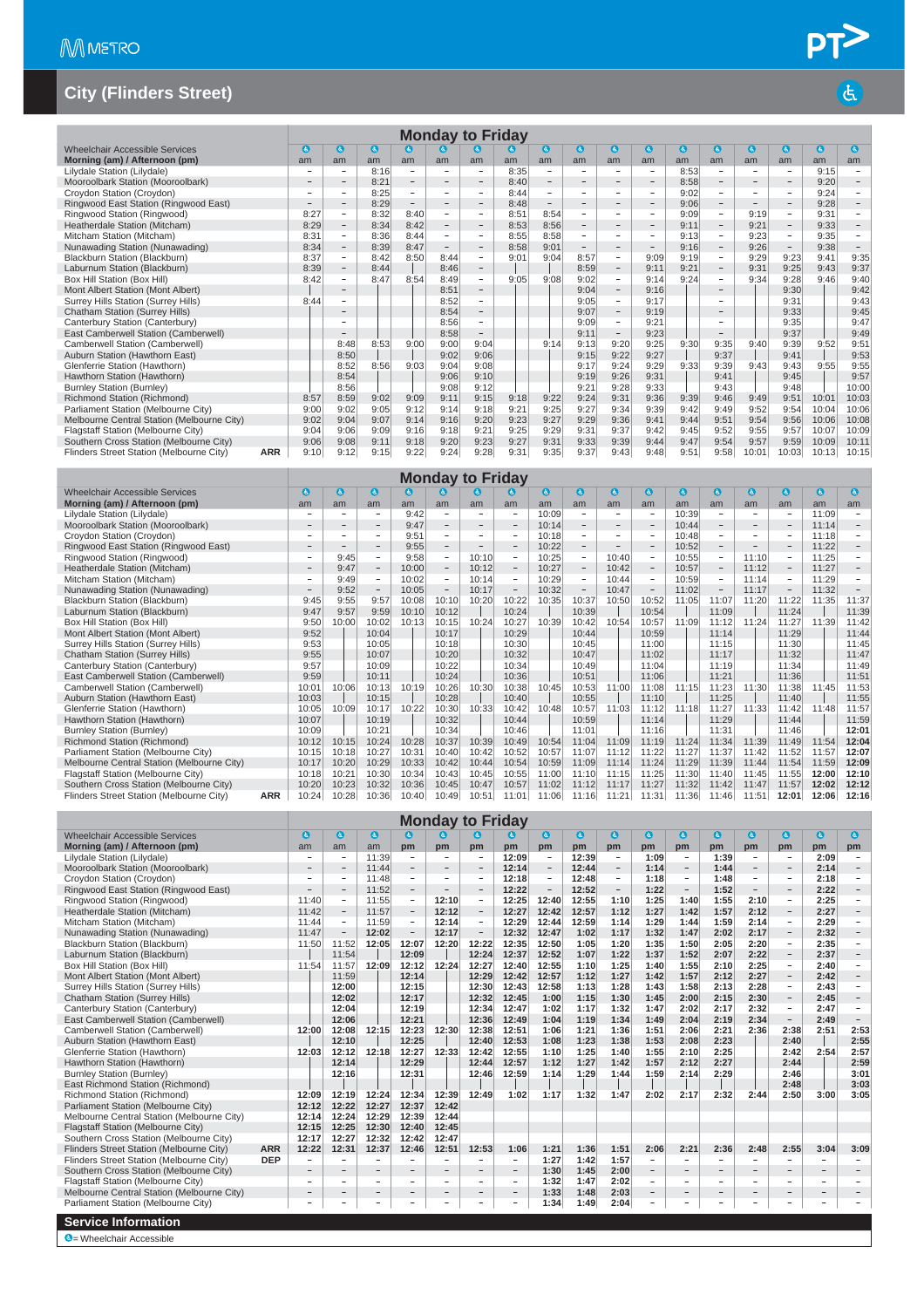|                                            |            |                          |                          |                          |                          |                          | <b>Monday to Friday</b>  |                          |                          |                          |                          |                          |                          |                          |                          |                          |                          |                          |
|--------------------------------------------|------------|--------------------------|--------------------------|--------------------------|--------------------------|--------------------------|--------------------------|--------------------------|--------------------------|--------------------------|--------------------------|--------------------------|--------------------------|--------------------------|--------------------------|--------------------------|--------------------------|--------------------------|
| <b>Wheelchair Accessible Services</b>      |            | $\bullet$                | $\bullet$                | $\bullet$                | $\bullet$                | $\mathbf{a}$             | $\bullet$                |                          | $\bullet$                | $\bullet$                | $\bullet$                | $\bullet$                | $\bullet$                | $\bullet$                | $\bullet$                | $\bullet$                | $\bullet$                | $\bullet$                |
| Morning (am) / Afternoon (pm)              |            | pm                       | pm                       | pm                       | pm                       | pm                       | pm                       | pm                       | pm                       | pm                       | pm                       | pm                       | pm                       | pm                       | pm                       | pm                       | pm                       | pm                       |
| Lilydale Station (Lilydale)                |            | -                        | $\overline{\phantom{a}}$ | 2:39                     | $\overline{\phantom{a}}$ | $\overline{\phantom{a}}$ | $\overline{\phantom{a}}$ | $\overline{\phantom{a}}$ | $\overline{\phantom{a}}$ | 3:09                     | $\overline{\phantom{a}}$ | $\overline{\phantom{a}}$ | $\qquad \qquad -$        | $\overline{\phantom{a}}$ | $\overline{\phantom{a}}$ | 3:39                     | $\overline{\phantom{a}}$ | $\overline{\phantom{a}}$ |
| Mooroolbark Station (Mooroolbark)          |            | $\overline{\phantom{a}}$ | $\overline{\phantom{a}}$ | 2:44                     | $\overline{a}$           |                          |                          | $\overline{a}$           | $\sim$                   | 3:14                     | $\overline{\phantom{a}}$ | ۰                        |                          | $\overline{a}$           | $\overline{\phantom{a}}$ | 3:44                     | $\overline{\phantom{a}}$ | $\overline{\phantom{a}}$ |
| Croydon Station (Croydon)                  |            | $\equiv$                 | $\overline{\phantom{a}}$ | 2:48                     | $\equiv$                 | $\overline{\phantom{a}}$ | $\sim$                   | $\equiv$                 | $\overline{\phantom{a}}$ | 3:18                     | $\overline{\phantom{a}}$ | $\sim$                   | $\sim$                   | $\overline{\phantom{a}}$ | $\sim$                   | 3:48                     | $\overline{\phantom{a}}$ | $\sim$                   |
| Ringwood East Station (Ringwood East)      |            | $\overline{\phantom{a}}$ | $\overline{\phantom{a}}$ | 2:52                     | $\overline{\phantom{m}}$ | $\overline{\phantom{a}}$ | $\overline{\phantom{a}}$ | $\overline{\phantom{0}}$ | $\overline{\phantom{a}}$ | 3:22                     | $\overline{\phantom{a}}$ | $\overline{\phantom{a}}$ | $\overline{\phantom{0}}$ |                          | $\overline{\phantom{a}}$ | 3:52                     | $\overline{\phantom{a}}$ | $\overline{\phantom{a}}$ |
| Ringwood Station (Ringwood)                |            | 2:40                     | $\overline{\phantom{a}}$ | 2:55                     | $\overline{\phantom{a}}$ | 3:02                     | 3:10                     | $\overline{\phantom{a}}$ | 3:17                     | 3:25                     | $\overline{\phantom{a}}$ | 3:31                     | 3:40                     | $\overline{\phantom{a}}$ | $\overline{\phantom{a}}$ | 3:55                     | $\overline{\phantom{a}}$ | $\overline{\phantom{a}}$ |
| Heatherdale Station (Mitcham)              |            | 2:42                     | $\equiv$                 | 2:57                     | $\overline{a}$           | 3:04                     | 3:12                     | $\equiv$                 | 3:19                     | 3:27                     | $\overline{\phantom{a}}$ | 3:33                     | 3:42                     | $\equiv$                 | $\equiv$                 | 3:57                     | $\equiv$                 |                          |
| Mitcham Station (Mitcham)                  |            | 2:44                     | $\overline{\phantom{a}}$ | 2:59                     | $\overline{\phantom{a}}$ | 3:06                     | 3:14                     | $\overline{\phantom{a}}$ | 3:21                     | 3:29                     | $\overline{\phantom{a}}$ | 3:35                     | 3:44                     | $\sim$                   | $\overline{\phantom{a}}$ | 3:59                     | $\overline{\phantom{a}}$ | $\overline{\phantom{a}}$ |
| Nunawading Station (Nunawading)            |            | 2:47                     | $\overline{\phantom{a}}$ | 3:02                     | $\overline{\phantom{a}}$ | 3:09                     | 3:17                     | $\overline{\phantom{a}}$ | 3:24                     | 3:32                     | $\overline{\phantom{a}}$ | 3:38                     | 3:47                     | $\equiv$                 | $\overline{\phantom{a}}$ | 4:02                     | $\sim$                   | $\overline{\phantom{a}}$ |
| Blackburn Station (Blackburn)              |            | 2:50                     | $\sim$                   | 3:05                     | $\overline{\phantom{a}}$ | 3:12                     | 3:20                     | $\sim$                   | 3:27                     | 3:35                     | $\sim$                   | 3:41                     | 3:50                     | 3:52                     | $\overline{\phantom{a}}$ | 4:05                     | 4:07                     | $\overline{\phantom{a}}$ |
| Laburnum Station (Blackburn)               |            | 2:52                     | $\overline{\phantom{a}}$ | 3:07                     | $\bar{ }$                | 3:14                     | 3:22                     | $\overline{\phantom{0}}$ | 3:29                     | 3:37                     | $\overline{\phantom{a}}$ | 3:43                     | 3:52                     | 3:54                     | $\overline{\phantom{a}}$ | 4:07                     | 4:09                     | $\overline{\phantom{a}}$ |
| Box Hill Station (Box Hill)                |            | 2:55                     | $\overline{\phantom{a}}$ | 3:10                     | $\overline{\phantom{a}}$ | 3:17                     | 3:25                     | $\overline{\phantom{a}}$ | 3:32                     | 3:40                     | $\overline{\phantom{a}}$ | 3:46                     | 3:55                     | 3:57                     | $\overline{\phantom{a}}$ | 4:10                     | 4:12                     | $\overline{\phantom{a}}$ |
| Mont Albert Station (Mont Albert)          |            | 2:57                     | $\overline{\phantom{a}}$ | 3:12                     | $\overline{\phantom{0}}$ | 3:19                     | 3:27                     | $\overline{\phantom{a}}$ | 3:34                     | 3:42                     | $\qquad \qquad -$        | 3:48                     |                          | 3:59                     | $\qquad \qquad -$        |                          | 4:14                     | $\overline{\phantom{0}}$ |
| Surrey Hills Station (Surrey Hills)        |            | 2:58                     | $\overline{\phantom{a}}$ | 3:13                     | $\overline{\phantom{a}}$ | 3:20                     | 3:28                     | $\overline{\phantom{a}}$ | 3:35                     | 3:43                     | $\overline{\phantom{a}}$ | 3:49                     |                          | 4:00                     | $\overline{\phantom{a}}$ |                          | 4:15                     | $\overline{\phantom{a}}$ |
| Chatham Station (Surrey Hills)             |            | 3:00                     | $\overline{\phantom{a}}$ | 3:15                     | $\overline{\phantom{0}}$ | 3:22                     | 3:30                     | $\overline{\phantom{a}}$ | 3:37                     | 3:45                     | $\overline{\phantom{a}}$ | 3:51                     |                          | 4:02                     | $\overline{\phantom{a}}$ |                          | 4:17                     | $\overline{\phantom{m}}$ |
| Canterbury Station (Canterbury)            |            | 3:02                     | $\equiv$                 | 3:17                     | $\equiv$                 | 3:24                     | 3:32                     | $\equiv$                 | 3:39                     | 3:47                     | $\equiv$                 | 3:53                     |                          | 4:04                     | $\equiv$                 |                          | 4:19                     | $\equiv$                 |
| East Camberwell Station (Camberwell)       |            | 3:04                     | $\overline{\phantom{a}}$ | 3:19                     | $\overline{\phantom{a}}$ | 3:26                     | 3:34                     | $\overline{\phantom{a}}$ | 3:41                     | 3:49                     | $\overline{\phantom{a}}$ | 3:55                     |                          | 4:06                     | $\overline{\phantom{a}}$ |                          | 4:21                     | $\overline{\phantom{a}}$ |
| Camberwell Station (Camberwell)            |            | 3:06                     | 3:08                     | 3:21                     | 3:23                     | 3:28                     | 3:36                     | 3:38                     | 3:43                     | 3:51                     | 3:53                     | 3:57                     | 4:02                     | 4:08                     | 4:11                     | 4:17                     | 4:23                     | 4:27                     |
| Auburn Station (Hawthorn East)             |            |                          | 3:10                     |                          | 3:25                     | 3:30                     |                          | 3:40                     | 3:45                     |                          | 3:55                     | 3:59                     |                          | 4:10                     | 4:13                     |                          | 4:25                     | 4:29                     |
| Glenferrie Station (Hawthorn)              |            | 3:09                     | 3:12                     | 3:24                     | 3:27                     | 3:32                     | 3:39                     | 3:42                     | 3:47                     | 3:54                     | 3:57                     | 4:01                     | 4:05                     | 4:12                     | 4:15                     | 4:20                     | 4:27                     | 4:31                     |
| Hawthorn Station (Hawthorn)                |            |                          | 3:14                     |                          | 3:29                     | 3:34                     |                          | 3:44                     | 3:49                     |                          | 3:59                     | 4:03                     |                          | 4:14                     | 4:17                     |                          | 4:29                     | 4:33                     |
| <b>Burnley Station (Burnley)</b>           |            |                          | 3:16                     |                          | 3:31                     | 3:36                     |                          | 3:46                     | 3:51                     |                          | 4:01                     | 4:05                     |                          | 4:16                     | 4:19                     |                          | 4:31                     | 4:35                     |
| East Richmond Station (Richmond)           |            |                          | 3:18                     |                          | 3:33                     | 3:38                     |                          | 3:48                     | 3:53                     |                          | 4:03                     | 4:07                     |                          | 4:18                     | 4:21                     |                          | 4:33                     | 4:37                     |
| Richmond Station (Richmond)                |            | 3:15                     | 3:20                     | 3:30                     | 3:35                     | 3:40                     | 3:45                     | 3:50                     | 3:55                     | 4:00                     | 4:05                     | 4:09                     | 4:11                     | 4:20                     | 4:23                     | 4:26                     | 4:35                     | 4:39                     |
| Flinders Street Station (Melbourne City)   | <b>ARR</b> | 3:21                     | 3:24                     | 3:34                     | 3:40                     | 3:44                     | 3:49                     | 3:55                     | 3:59                     | 4:04                     | 4:09                     | 4:13                     | 4:15                     | 4:24                     | 4:27                     | 4:30                     | 4:40                     | 4:43                     |
| Flinders Street Station (Melbourne City)   | <b>DEP</b> | $\overline{\phantom{a}}$ | $\sim$                   | 3:38                     | $\overline{\phantom{a}}$ | $\overline{\phantom{a}}$ | $\overline{\phantom{a}}$ | $\overline{\phantom{a}}$ | $\sim$                   | 4:07                     | $\sim$                   | $\overline{\phantom{a}}$ | 4:17                     | $\sim$                   | $\overline{\phantom{a}}$ | 4:38                     | $\sim$                   | 4:46                     |
| Southern Cross Station (Melbourne City)    |            | $\equiv$                 | $\overline{\phantom{a}}$ | 3:41                     | $\overline{\phantom{a}}$ | $\sim$                   |                          | $\equiv$                 | $\equiv$                 | 4:10                     | $\overline{\phantom{a}}$ | $\overline{\phantom{a}}$ | 4:20                     | $\equiv$                 | $\equiv$                 | 4:41                     | $\overline{\phantom{a}}$ | 4:49                     |
| Flagstaff Station (Melbourne City)         |            | $\overline{a}$           | $\overline{\phantom{a}}$ | 3:43                     | $\overline{\phantom{a}}$ | $\overline{\phantom{a}}$ | $\overline{a}$           | $\overline{\phantom{a}}$ | $\overline{\phantom{a}}$ | 4:12                     | $\overline{\phantom{a}}$ | $\overline{\phantom{a}}$ | 4:22                     | $\overline{\phantom{a}}$ | $\overline{\phantom{a}}$ | 4:43                     | $\overline{\phantom{a}}$ | 4:51                     |
| Melbourne Central Station (Melbourne City) |            |                          | $\bar{ }$                | 3:45                     | $\overline{\phantom{a}}$ |                          |                          |                          | $\overline{\phantom{a}}$ | 4:14                     | $\overline{\phantom{0}}$ | $\overline{\phantom{a}}$ | 4:24                     | $\overline{\phantom{0}}$ | $\overline{\phantom{a}}$ | 4:45                     | $\overline{\phantom{a}}$ | 4:53                     |
| Parliament Station (Melbourne City)        |            |                          | $\overline{\phantom{0}}$ | 3:46                     | $\qquad \qquad -$        |                          |                          |                          |                          | 4:15                     | $\qquad \qquad -$        | $\overline{\phantom{0}}$ | 4:25                     | $\overline{a}$           | $\overline{\phantom{a}}$ | 4:46                     | $\overline{\phantom{a}}$ | 4:54                     |
|                                            |            |                          |                          |                          |                          |                          | <b>Monday to Friday</b>  |                          |                          |                          |                          |                          |                          |                          |                          |                          |                          |                          |
| <b>Wheelchair Accessible Services</b>      |            | $\mathbf{G}$             | $\bullet$                | $\bullet$                | $\bf{c}$                 | $\mathbf{a}$             | $\bullet$                | $\bullet$                | $\bullet$                | $\bullet$                | $\bullet$                | $\bullet$                | $\bullet$                | $\bullet$                | $\bullet$                | $\bullet$                | $\bullet$                | $\bullet$                |
| Morning (am) / Afternoon (pm)              |            | pm                       | pm                       | pm                       | pm                       | pm                       | pm                       | pm                       | pm                       | pm                       | pm                       | pm                       | pm                       | pm                       | pm                       | pm                       | pm                       | pm                       |
| Lilydale Station (Lilydale)                |            | $\equiv$                 | $\overline{\phantom{a}}$ | $\overline{\phantom{a}}$ | 4:09                     | $\overline{\phantom{a}}$ | $\overline{\phantom{a}}$ | $\overline{\phantom{a}}$ | 4:24                     | $\overline{\phantom{a}}$ | $\overline{\phantom{a}}$ | $\overline{\phantom{a}}$ | 4:39                     | $\overline{\phantom{a}}$ | $\overline{\phantom{a}}$ | $\overline{\phantom{a}}$ | 4:54                     | $\overline{\phantom{a}}$ |
| Mooroolbark Station (Mooroolbark)          |            |                          | $\overline{\phantom{a}}$ | $\overline{a}$           | 4:14                     | $\overline{\phantom{a}}$ |                          | $\overline{\phantom{0}}$ | 4:29                     | $\overline{\phantom{0}}$ | $\overline{\phantom{0}}$ | $\overline{a}$           | 4:44                     | $\overline{a}$           | $\overline{\phantom{a}}$ | $\overline{a}$           | 4:59                     | $\qquad \qquad -$        |
| Croydon Station (Croydon)                  |            | $\overline{\phantom{a}}$ | $\overline{\phantom{a}}$ | $\overline{\phantom{a}}$ | 4:18                     | $\overline{\phantom{a}}$ | $\overline{\phantom{a}}$ | $\overline{\phantom{a}}$ | 4:33                     | $\overline{\phantom{a}}$ | $\overline{\phantom{a}}$ | $\overline{\phantom{a}}$ | 4:48                     | $\overline{\phantom{a}}$ | $\overline{\phantom{a}}$ | $\overline{\phantom{a}}$ | 5:03                     | $\overline{\phantom{a}}$ |
| Ringwood East Station (Ringwood East)      |            | $\overline{\phantom{0}}$ | $\overline{\phantom{a}}$ | $\overline{\phantom{a}}$ | 4:22                     | $\overline{\phantom{a}}$ | $\overline{\phantom{a}}$ | $\overline{\phantom{a}}$ | 4:37                     | $\overline{\phantom{a}}$ | $\overline{\phantom{m}}$ | $\overline{a}$           | 4:52                     | $\overline{\phantom{a}}$ | $\sim$                   | $\overline{\phantom{a}}$ | 5:07                     | $\overline{\phantom{a}}$ |
| Ringwood Station (Ringwood)                |            | 4:10                     | $\overline{\phantom{a}}$ | $\bar{ }$                | 4:25                     | $\overline{\phantom{a}}$ | $\overline{\phantom{a}}$ | 4:37                     | 4:40                     | $\overline{\phantom{a}}$ | $\overline{\phantom{a}}$ | 4:52                     | 4:55                     | $\overline{\phantom{a}}$ | $\overline{\phantom{a}}$ | 5:07                     | 5:10                     | $\overline{\phantom{a}}$ |
| Heatherdale Station (Mitcham)              |            | 4:12                     | $\equiv$                 | $\overline{a}$           | 4:27                     |                          |                          | 4:39                     | 4:42                     | $\bar{a}$                | $\overline{a}$           | 4:54                     | 4:57                     | $\overline{a}$           | $\overline{a}$           | 5:09                     | 5:12                     | $\overline{\phantom{a}}$ |
| Mitcham Station (Mitcham)                  |            | 4:14                     | $\overline{\phantom{a}}$ | $\overline{\phantom{a}}$ | 4:29                     | $\overline{\phantom{a}}$ | $\overline{\phantom{a}}$ | 4:41                     | 4:44                     | $\overline{\phantom{a}}$ | $\overline{\phantom{a}}$ | 4:56                     | 4:59                     | $\overline{\phantom{a}}$ | $\overline{\phantom{a}}$ | 5:11                     | 5:14                     | $\overline{\phantom{a}}$ |
| Nunawading Station (Nunawading)            |            | 4:17                     | $\overline{\phantom{a}}$ | $\overline{\phantom{a}}$ | 4:32                     | $\overline{\phantom{a}}$ | $\overline{\phantom{a}}$ | 4:44                     | 4:47                     | $\overline{\phantom{a}}$ | $\overline{\phantom{a}}$ | 4:59                     | 5:02                     | $\overline{\phantom{a}}$ | $\overline{\phantom{a}}$ | 5:14                     | 5:17                     | $\overline{\phantom{a}}$ |
| Blackburn Station (Blackburn)              |            | 4:20                     | 4:23                     | $\overline{\phantom{a}}$ | 4:35                     | 4:38                     | $\overline{\phantom{a}}$ | 4:47                     | 4:50                     | 4:52                     | $\overline{\phantom{a}}$ | 5:02                     | 5:05                     | $\overline{\phantom{a}}$ | 5:08                     | 5:17                     | 5:20                     | $\overline{\phantom{a}}$ |
| Laburnum Station (Blackburn)               |            | 4:22                     |                          | $\overline{\phantom{0}}$ | 4:37                     |                          |                          | 4:49                     | 4:52                     | 4:54                     | $\overline{\phantom{a}}$ | 5:04                     | 5:07                     |                          | 5:10                     | 5:19                     | 5:22                     | $\overline{\phantom{a}}$ |
| Box Hill Station (Box Hill)                |            | 4:25                     | 4:27                     | $\overline{\phantom{a}}$ | 4:40                     | 4:42                     | $\overline{\phantom{a}}$ | 4:52                     | 4:55                     | 4:57                     | $\overline{\phantom{a}}$ | 5:07                     | 5:10                     | $\overline{\phantom{a}}$ | 5:13                     | 5:22                     | 5:25                     | $\overline{\phantom{a}}$ |
| Mont Albert Station (Mont Albert)          |            |                          | 4:29                     | $\overline{\phantom{a}}$ |                          | 4:44                     | $\overline{\phantom{a}}$ |                          |                          | 4:59                     | $\overline{\phantom{a}}$ |                          |                          |                          | 5:15                     |                          |                          | $\overline{\phantom{a}}$ |
| Surrey Hills Station (Surrey Hills)        |            |                          | 4:30                     | $\equiv$                 |                          | 4:45                     | $\overline{\phantom{a}}$ |                          |                          | 5:00                     | $\equiv$                 |                          |                          | $\overline{\phantom{a}}$ | 5:16                     |                          |                          | $\overline{a}$           |
| Chatham Station (Surrey Hills)             |            |                          | 4:32                     | $\overline{\phantom{0}}$ |                          | 4:47                     |                          |                          |                          | 5:02                     | $\overline{\phantom{a}}$ |                          |                          | $\overline{a}$           | 5:18                     |                          |                          |                          |
| Canterbury Station (Canterbury)            |            |                          | 4:34                     | $\overline{\phantom{a}}$ |                          | 4:49                     | $\sim$                   |                          |                          | 5:04                     | $\equiv$                 |                          |                          | $\equiv$                 | 5:20                     |                          |                          | $\sim$                   |
| East Camberwell Station (Camberwell)       |            |                          | 4:36                     | $\overline{a}$           |                          | 4:51                     |                          |                          |                          | 5:06                     | $\qquad \qquad -$        |                          |                          | $\overline{a}$           | 5:22                     |                          |                          |                          |
| Camberwell Station (Camberwell)            |            | 4:32                     | 4:38                     | 4:43                     | 4:47                     | 4:53                     | 4:55                     | 4:59                     | 5:02                     | 5:08                     | 5:10                     | 5:14                     | 5:17                     | 5:22                     | 5:24                     | 5:29                     | 5:32                     | 5:36                     |
|                                            |            |                          |                          |                          |                          |                          |                          |                          |                          |                          |                          |                          |                          |                          |                          |                          |                          |                          |

| <b>Uditey I lills Utation (Uditey I lills)</b> |            |                          | $-1.99$ |      |                          | <b>T.TV</b>              |                          |      |      | v.vv                     |                          |      |      |      | <b></b>                  |                          |                          |      |
|------------------------------------------------|------------|--------------------------|---------|------|--------------------------|--------------------------|--------------------------|------|------|--------------------------|--------------------------|------|------|------|--------------------------|--------------------------|--------------------------|------|
| Chatham Station (Surrey Hills)                 |            |                          | 4:32    |      |                          | 4:47                     |                          |      |      | 5:02                     |                          |      |      |      | 5:18                     |                          |                          |      |
| Canterbury Station (Canterbury)                |            |                          | 4:34    |      |                          | 4:49                     |                          |      |      | 5:04                     |                          |      |      |      | 5:20                     |                          |                          |      |
| East Camberwell Station (Camberwell)           |            |                          | 4:36    |      |                          | 4:51                     |                          |      |      | 5:06                     |                          |      |      |      | 5:22                     |                          |                          |      |
| Camberwell Station (Camberwell)                |            | 4:32                     | 4:38    | 4:43 | 4:47                     | 4:53                     | 4:55                     | 4:59 | 5:02 | 5:08                     | 5:10                     | 5:14 | 5:17 | 5:22 | 5:24                     | 5:29                     | 5:32                     | 5:36 |
| Auburn Station (Hawthorn East)                 |            |                          | 4:40    | 4:45 |                          | 4:55                     | 4:57                     |      |      | 5:10                     | 5:12                     |      |      | 5:24 | 5:26                     |                          |                          |      |
| Glenferrie Station (Hawthorn)                  |            | 4:35                     | 4:42    | 4:47 | 4:50                     | 4:57                     | 4:59                     | 5:02 | 5:05 | 5:12                     | 5:14                     | 5:17 | 5:20 | 5:26 | 5:28                     |                          | 5:35                     | 5:39 |
| Hawthorn Station (Hawthorn)                    |            |                          | 4:44    | 4:49 |                          | 4:59                     | 5:01                     |      |      | 5:14                     | 5:16                     |      |      | 5:28 | 5:30                     |                          |                          |      |
| <b>Burnley Station (Burnley)</b>               |            |                          | 4:46    | 4:51 |                          | 5:01                     | 5:03                     |      |      | 5:16                     | 5:18                     |      |      | 5:30 | 5:32                     |                          |                          |      |
| East Richmond Station (Richmond)               |            |                          | 4:48    | 4:53 |                          | 5:03                     |                          |      |      | 5:18                     |                          |      |      | 5:32 |                          |                          |                          |      |
| Richmond Station (Richmond)                    |            | 4:41                     | 4:50    | 4:55 | 4:57                     | 5:05                     | 5:06                     | 5:08 | 5:11 | 5:20                     | 5:21                     | 5:23 | 5:26 | 5:34 | 5:35                     | 5:37                     | 5:41                     | 5:45 |
| Flinders Street Station (Melbourne City)       | <b>ARR</b> | 4:45                     | 4:55    | 4:59 | 5:01                     | 5:09                     | 5:10                     | 5:12 | 5:15 | 5:25                     | 5:25                     | 5:28 | 5:30 | 5:38 | 5:39                     | 5:41                     | 5:45                     | 5:49 |
| Flinders Street Station (Melbourne City)       | <b>DEP</b> |                          | 4:58    |      |                          |                          |                          | 5:15 |      |                          |                          | 5:31 |      |      |                          |                          |                          | 5:51 |
| Southern Cross Station (Melbourne City)        |            | $\overline{\phantom{a}}$ | 5:01    |      | -                        | $\overline{\phantom{a}}$ | $\overline{\phantom{a}}$ | 5:18 |      | $\overline{\phantom{a}}$ |                          | 5:34 |      |      |                          | $\overline{\phantom{a}}$ | $\qquad \qquad$          | 5:54 |
| Flagstaff Station (Melbourne City)             |            |                          | 5:03    |      | -                        |                          | $\overline{\phantom{a}}$ | 5:20 |      |                          |                          | 5:36 |      |      |                          |                          | $\sim$                   | 5:56 |
| Melbourne Central Station (Melbourne City)     |            | $\overline{\phantom{a}}$ | 5:05    |      | $\overline{\phantom{a}}$ | $\sim$                   | $\sim$                   | 5:22 |      | $\overline{\phantom{a}}$ | $\overline{\phantom{a}}$ | 5:38 |      |      | $\overline{\phantom{a}}$ | $\sim$                   | $\overline{\phantom{a}}$ | 5:58 |
| Parliament Station (Melbourne City)            |            |                          | 5:06    |      | -                        | -                        | <b>.</b>                 | 5:23 |      |                          | -                        | 5:39 |      |      |                          |                          | -                        | 5:59 |
|                                                |            |                          |         |      |                          |                          |                          |      |      |                          |                          |      |      |      |                          |                          |                          |      |

|                                            |            |                          |                          |           |                          | <b>Monday to Friday</b>  |                              |                              |                          |                          |                          |                          |                          |                          |                          |                          |                          |                          |
|--------------------------------------------|------------|--------------------------|--------------------------|-----------|--------------------------|--------------------------|------------------------------|------------------------------|--------------------------|--------------------------|--------------------------|--------------------------|--------------------------|--------------------------|--------------------------|--------------------------|--------------------------|--------------------------|
| Wheelchair Accessible Services             |            | $\bullet$                | $\mathbf{G}$             | $\bullet$ | $\bullet$                | K.                       | a                            | G)                           | $\bullet$                | $\mathbf{G}$             | G                        | $\bullet$                | $\bullet$                | $\bullet$                | $\bullet$                | $\bullet$                | $\bullet$                | $\bullet$                |
| Morning (am) / Afternoon (pm)              |            | pm                       | pm                       | pm        | pm                       | pm                       | pm                           | <b>pm</b>                    | pm                       | pm                       | pm                       | pm                       | pm                       | pm                       | pm                       | pm                       | pm                       | pm                       |
| Lilydale Station (Lilydale)                |            | ٠                        | ٠                        | 5:09      | $\overline{\phantom{a}}$ | $\overline{\phantom{a}}$ | $\overline{\phantom{a}}$     | 5:24                         | $\sim$                   | ۰                        | $\overline{\phantom{a}}$ | ۰                        | $\overline{\phantom{a}}$ | 5:47                     | $\overline{\phantom{a}}$ | $\overline{\phantom{a}}$ | $\overline{\phantom{a}}$ | $\overline{\phantom{a}}$ |
| Mooroolbark Station (Mooroolbark)          |            | -                        | $\qquad \qquad -$        | 5:14      | $\overline{\phantom{a}}$ | $\qquad \qquad -$        | $\overline{\phantom{a}}$     | 5:29                         | $-$                      | $\overline{\phantom{a}}$ | $\qquad \qquad -$        | $\overline{\phantom{a}}$ | $\overline{\phantom{m}}$ | 5:52                     | $\qquad \qquad -$        | $\qquad \qquad -$        | $\overline{\phantom{a}}$ | $\overline{\phantom{a}}$ |
| Croydon Station (Croydon)                  |            | -                        | $\overline{\phantom{a}}$ | 5:18      | $\sim$                   | $\overline{\phantom{a}}$ | $\overline{\phantom{a}}$     | 5:33                         | $\sim$                   | $\overline{\phantom{a}}$ | $\sim$                   | -                        | ÷                        | 5:56                     | $\sim$                   | $\overline{\phantom{a}}$ | ÷.                       | $\sim$                   |
| Ringwood East Station (Ringwood East)      |            | -                        | $\equiv$                 | 5:22      | $\overline{\phantom{a}}$ | $\overline{\phantom{m}}$ | $\sim$                       | 5:37                         | $\overline{\phantom{m}}$ | $\overline{\phantom{a}}$ | н.                       | $\overline{\phantom{0}}$ | $\overline{\phantom{a}}$ | 6:00                     | $-$                      | $\overline{\phantom{a}}$ | $\overline{\phantom{0}}$ | $\overline{\phantom{a}}$ |
| Ringwood Station (Ringwood)                |            | $\overline{\phantom{0}}$ | 5:22                     | 5:25      | Ξ.                       | $\overline{\phantom{a}}$ | 5:37                         | 5:40                         | $\overline{\phantom{a}}$ | $\sim$                   | 5:54                     | $\overline{\phantom{a}}$ | $\overline{\phantom{a}}$ | 6:03                     | 6:10                     | $\sim$                   | $\sim$                   | 6:22                     |
| Heatherdale Station (Mitcham)              |            | -                        | 5:24                     | 5:27      | $\overline{\phantom{a}}$ | $\overline{\phantom{a}}$ | 5:39                         | 5:42                         | $\overline{\phantom{m}}$ | $\overline{\phantom{a}}$ | 5:56                     | $\overline{\phantom{0}}$ | $\overline{\phantom{a}}$ | 6:05                     | 6:12                     | $-$                      | $\overline{\phantom{a}}$ | 6:24                     |
| Mitcham Station (Mitcham)                  |            | $\overline{\phantom{0}}$ | 5:26                     | 5:29      | $\overline{\phantom{a}}$ | $\overline{a}$           | 5:41                         | 5:44                         | $\overline{\phantom{a}}$ | $\sim$                   | 5:58                     | $\overline{\phantom{a}}$ | $\overline{\phantom{a}}$ | 6:07                     | 6:14                     | $\overline{\phantom{a}}$ | $\overline{\phantom{a}}$ | 6:26                     |
| Nunawading Station (Nunawading)            |            | $-$                      | 5:29                     | 5:32      | $\overline{\phantom{a}}$ | $\qquad \qquad -$        | 5:44                         | 5:47                         | $\overline{\phantom{a}}$ | $\overline{\phantom{a}}$ | 6:01                     | $\qquad \qquad -$        | $\overline{\phantom{a}}$ | 6:10                     | 6:17                     | $\overline{\phantom{a}}$ | $\overline{\phantom{a}}$ | 6:29                     |
| Blackburn Station (Blackburn)              |            | 5:22                     | 5:32                     | 5:35      | $\overline{\phantom{a}}$ | 5:37                     | 5:47                         | 5:50                         | $\overline{\phantom{a}}$ | 5:52                     | 6:04                     | $\overline{\phantom{0}}$ | 6:07                     | 6:13                     | 6:20                     | $\overline{\phantom{a}}$ | 6:22                     | 6:32                     |
| Laburnum Station (Blackburn)               |            | 5:24                     | 5:34                     | 5:37      | $\overline{\phantom{a}}$ | 5:39                     | 5:49                         | 5:52                         | $\overline{\phantom{a}}$ | 5:54                     | 6:06                     | $\overline{\phantom{0}}$ | 6:09                     | 6:15                     | 6:22                     | $\overline{\phantom{a}}$ | 6:24                     | 6:34                     |
| Box Hill Station (Box Hill)                |            | 5:27                     | 5:37                     | 5:40      | $\sim$                   | 5:42                     | 5:52                         | 5:55                         | $\overline{\phantom{a}}$ | 5:57                     | 6:09                     | -                        | 6:12                     | 6:18                     | 6:25                     | $\overline{\phantom{a}}$ | 6:27                     | 6:37                     |
| Mont Albert Station (Mont Albert)          |            | 5:29                     |                          |           | $\overline{\phantom{a}}$ | 5:44                     |                              |                              | $\overline{\phantom{a}}$ | 5:59                     |                          | $\qquad \qquad -$        | 6:14                     |                          |                          | $\overline{\phantom{a}}$ | 6:29                     |                          |
| Surrey Hills Station (Surrey Hills)        |            | 5:30                     |                          |           | $\overline{\phantom{a}}$ | 5:45                     |                              |                              | $\overline{\phantom{a}}$ | 6:00                     |                          | -                        | 6:15                     | 6:20                     |                          | $\overline{\phantom{a}}$ | 6:30                     |                          |
| Chatham Station (Surrey Hills)             |            | 5:32                     |                          |           | $\overline{\phantom{a}}$ | 5:47                     |                              |                              | $\sim$                   | 6:02                     |                          | $\overline{\phantom{0}}$ | 6:17                     |                          |                          | $\overline{\phantom{a}}$ | 6:32                     |                          |
| Canterbury Station (Canterbury)            |            | 5:34                     |                          |           | $\overline{\phantom{a}}$ | 5:49                     |                              |                              | $\overline{\phantom{a}}$ | 6:04                     |                          | ÷                        | 6:19                     |                          |                          | $\overline{\phantom{a}}$ | 6:34                     |                          |
| East Camberwell Station (Camberwell)       |            | 5:36                     |                          |           | $\overline{\phantom{a}}$ | 5:51                     |                              |                              | $\overline{\phantom{a}}$ | 6:06                     |                          | $\overline{\phantom{0}}$ | 6:21                     |                          |                          | $\overline{\phantom{a}}$ | 6:36                     |                          |
| Camberwell Station (Camberwell)            |            | 5:38                     | 5:44                     | 5:47      | 5:51                     | 5:53                     | 5:59                         | 6:02                         | 6:05                     | 6:08                     | 6:16                     | 6:19                     | 6:23                     | 6:26                     | 6:32                     | 6:34                     | 6:38                     | 6:44                     |
| Auburn Station (Hawthorn East)             |            | 5:40                     |                          |           | 5:53                     | 5:55                     |                              |                              | 6:07                     | 6:10                     |                          | 6:21                     | 6:25                     |                          |                          | 6:36                     | 6:40                     |                          |
| Glenferrie Station (Hawthorn)              |            | 5:42                     | 5:47                     | 5:50      | 5:55                     | 5:57                     | 6:02                         | 6:05                         | 6:09                     | 6:12                     |                          | 6:23                     | 6:27                     | 6:29                     |                          | 6:38                     | 6:42                     | 6:47                     |
| Hawthorn Station (Hawthorn)                |            | 5:44                     |                          |           | 5:57                     | 5:59                     |                              |                              | 6:11                     | 6:14                     |                          | 6:25                     | 6:29                     |                          |                          | 6:40                     | 6:44                     |                          |
| <b>Burnley Station (Burnley)</b>           |            | 5:46                     |                          |           | 5:59                     | 6:01                     |                              |                              | 6:13                     | 6:16                     |                          | 6:27                     | 6:31                     |                          |                          | 6:42                     | 6:46                     |                          |
| East Richmond Station (Richmond)           |            |                          |                          |           | 6:01                     |                          |                              |                              | 6:15                     | 6:18                     |                          | 6:29                     | 6:33                     |                          |                          | 6:44                     | 6:48                     |                          |
| Richmond Station (Richmond)                |            | 5:49                     | 5:53                     | 5:56      | 6:03                     | 6:04                     | 6:08                         | 6:11                         | 6:17                     | 6:20                     | 6:24                     | 6:31                     | 6:35                     | 6:36                     | 6:40                     | 6:46                     | 6:50                     | 6:53                     |
| Flinders Street Station (Melbourne City)   | <b>ARR</b> | 5:53                     | 5:58                     | 6:00      | 6:07                     | 6:08                     | 6:12                         | 6:16                         | 6:21                     | 6:24                     | 6:28                     | 6:35                     | 6:39                     | 6:40                     | 6:44                     | 6:51                     | 6:54                     | 6:57                     |
| Flinders Street Station (Melbourne City)   | <b>DEP</b> | Ξ.                       | $\sim$                   | 6:03      | $\sim$                   | $\sim$                   | $\overline{\phantom{0}}$     | $\equiv$                     | $\equiv$                 | $\overline{\phantom{0}}$ |                          | $=$                      | $\overline{\phantom{a}}$ |                          | $\overline{\phantom{0}}$ | 6:54                     | $\sim$                   | 7:01                     |
| Southern Cross Station (Melbourne City)    |            | -                        | $\overline{\phantom{a}}$ | 6:06      | $\overline{\phantom{a}}$ | $\overline{\phantom{a}}$ | $\qquad \qquad \blacksquare$ | $\qquad \qquad$              | $\overline{\phantom{a}}$ | $\overline{\phantom{a}}$ | $\qquad \qquad -$        | $\qquad \qquad -$        | $\overline{\phantom{a}}$ |                          | $\overline{\phantom{0}}$ | 6:57                     | $\overline{\phantom{a}}$ | 7:04                     |
| Flagstaff Station (Melbourne City)         |            | $\equiv$                 | $\equiv$                 | 6:08      | $\sim$                   | $\overline{\phantom{a}}$ | $\overline{\phantom{0}}$     | $\sim$                       | $\rightarrow$            | $\sim$                   | $\overline{\phantom{a}}$ | -                        | $\overline{\phantom{a}}$ | $\overline{\phantom{a}}$ | $\sim$                   | 6:59                     | $\equiv$                 | 7:06                     |
| Melbourne Central Station (Melbourne City) |            | $\overline{\phantom{0}}$ | $\overline{\phantom{a}}$ | 6:10      | $\qquad \qquad =$        | $\overline{\phantom{a}}$ | $\qquad \qquad \blacksquare$ | $\qquad \qquad \blacksquare$ | $\overline{\phantom{m}}$ | $\overline{\phantom{a}}$ | $\overline{\phantom{a}}$ | $\qquad \qquad -$        | $\overline{\phantom{a}}$ |                          | $\overline{\phantom{a}}$ | 7:00                     | $\overline{\phantom{a}}$ | 7:07                     |
| Parliament Station (Melbourne City)        |            | -                        | $\overline{\phantom{a}}$ | 6:11      | $\overline{\phantom{0}}$ | $\overline{\phantom{a}}$ | $\overline{\phantom{a}}$     | $\overline{\phantom{a}}$     |                          | $\overline{\phantom{a}}$ | $\equiv$                 | ÷                        | ۰                        |                          | $\overline{\phantom{a}}$ | 7:01                     | $\overline{\phantom{a}}$ | 7:08                     |
| <b>Service Information</b>                 |            |                          |                          |           |                          |                          |                              |                              |                          |                          |                          |                          |                          |                          |                          |                          |                          |                          |
| G= Wheelchair Accessible                   |            |                          |                          |           |                          |                          |                              |                              |                          |                          |                          |                          |                          |                          |                          |                          |                          |                          |

 $\mathbf{d}$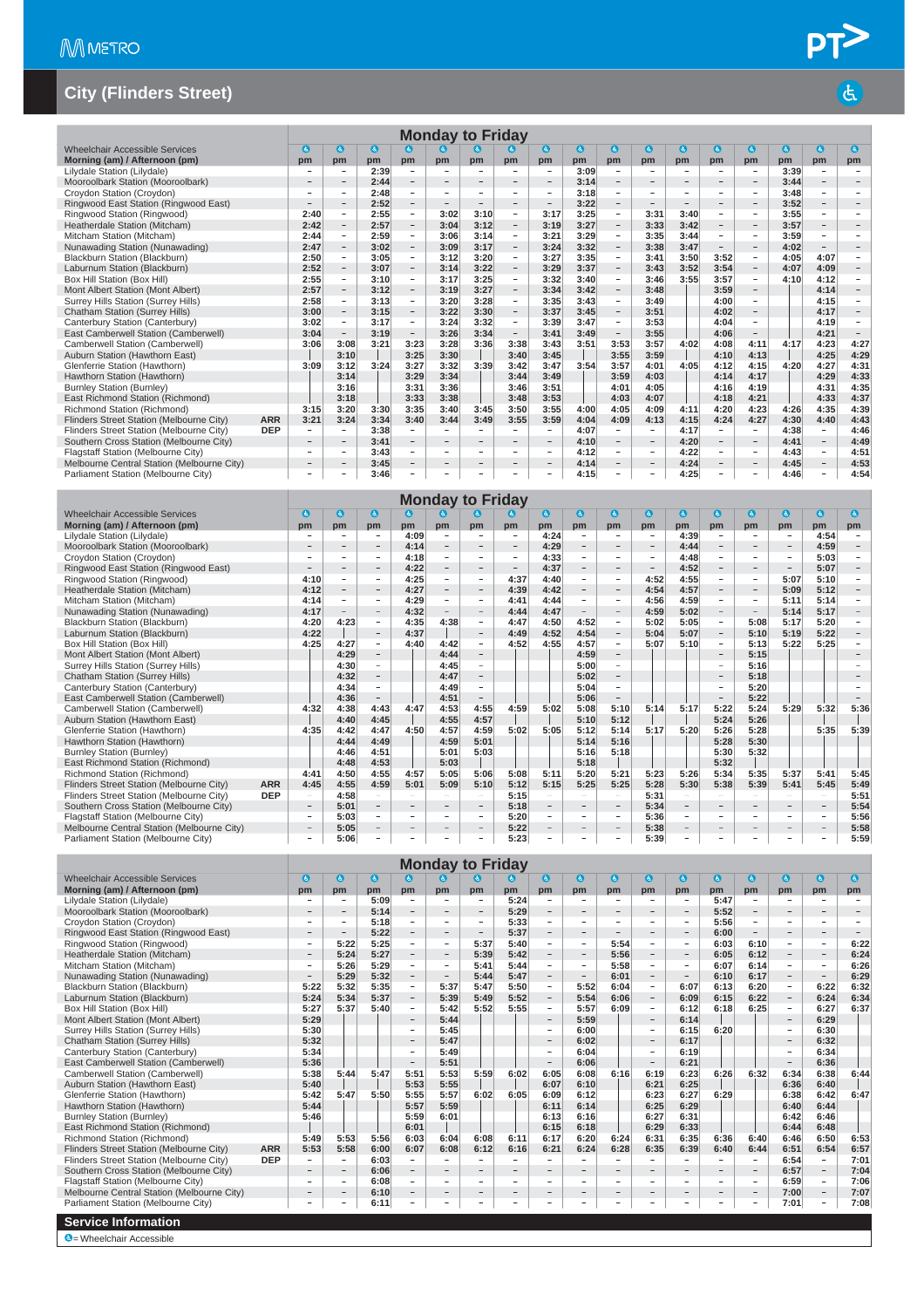|                                            |            |                          |                          |                          |                          |                          | <b>Monday to Friday</b>      |                          |                          |                          |                          |                          |                          |                          |                          |                          |                          |                 |
|--------------------------------------------|------------|--------------------------|--------------------------|--------------------------|--------------------------|--------------------------|------------------------------|--------------------------|--------------------------|--------------------------|--------------------------|--------------------------|--------------------------|--------------------------|--------------------------|--------------------------|--------------------------|-----------------|
| Wheelchair Accessible Services             |            | $\bullet$                | $\mathbf{G}$             | $\mathbf{a}$             | $\bullet$                | $\bullet$                | G                            | G                        | $\bullet$                | $\mathbf{G}$             | $\mathbf{G}$             | $\mathbf{a}$             | $\bullet$                | $\bullet$                | $\bullet$                | $\bullet$                | $\bullet$                | $\mathbf{a}$    |
| Morning (am) / Afternoon (pm)              |            | pm                       | pm                       | pm                       | $nm$                     | $nm$                     | pm                           | pm                       | pm                       | pm                       | pm                       | pm                       | pm                       | pm                       | pm                       | pm                       | pm                       | pm <sub>1</sub> |
| Lilydale Station (Lilydale)                |            | 6:09                     | ۰                        | $\qquad \qquad -$        | 6:38                     | $\overline{\phantom{a}}$ | $\overline{\phantom{m}}$     | 7:05                     | 7:23                     | 7:41                     | $\overline{\phantom{a}}$ | $\overline{\phantom{a}}$ | 8:02                     | $\overline{\phantom{a}}$ | 8:20                     | 8:48                     | $\overline{\phantom{a}}$ | 9:20            |
| Mooroolbark Station (Mooroolbark)          |            | 6:14                     | $\overline{\phantom{a}}$ | $\overline{\phantom{a}}$ | 6:43                     | $\sim$                   | $\overline{\phantom{a}}$     | 7:10                     | 7:28                     | 7:46                     | $\overline{\phantom{a}}$ | $\overline{\phantom{0}}$ | 8:07                     | $\sim$                   | 8:25                     | 8:53                     | $\overline{\phantom{a}}$ | 9:25            |
| Croydon Station (Croydon)                  |            | 6:18                     | $\overline{\phantom{0}}$ | $\overline{\phantom{a}}$ | 6:47                     | $\overline{\phantom{a}}$ | $\overline{\phantom{0}}$     | 7:14                     | 7:32                     | 7:50                     | $\overline{\phantom{a}}$ | ۰                        | 8:11                     | $\overline{\phantom{a}}$ | 8:29                     | 8:57                     | $\overline{\phantom{a}}$ | 9:29            |
| Ringwood East Station (Ringwood East)      |            | 6:22                     | $\overline{\phantom{a}}$ | $\overline{\phantom{a}}$ | 6:51                     | $\overline{\phantom{a}}$ | $\overline{\phantom{0}}$     | 7:18                     | 7:36                     | 7:54                     | $\overline{\phantom{a}}$ | $\overline{\phantom{0}}$ | 8:15                     | $\overline{\phantom{a}}$ | 8:33                     | 9:01                     | $-$                      | 9:33            |
| Ringwood Station (Ringwood)                |            | 6:25                     | $\sim$                   | 6:39                     | 6:54                     | 7:08                     | $\overline{\phantom{a}}$     | 7:21                     | 7:39                     | 7:57                     | 7:59                     | -                        | 8:18                     | 8:34                     | 8:36                     | 9:04                     | 9:06                     | 9:36            |
| Heatherdale Station (Mitcham)              |            | 6:27                     | $\overline{\phantom{a}}$ | 6:41                     | 6:56                     | 7:10                     | $-$                          | 7:23                     | 7:41                     | $\overline{\phantom{a}}$ | 8:01                     | $\overline{\phantom{0}}$ | 8:20                     |                          | 8:38                     | $\overline{\phantom{a}}$ | 9:08                     | 9:38            |
| Mitcham Station (Mitcham)                  |            | 6:29                     | $\sim$                   | 6:43                     | 6:58                     | 7:12                     | -                            | 7:25                     | 7:43                     | $\sim$                   | 8:03                     | -                        | 8:22                     |                          | 8:40                     | $\sim$                   | 9:10                     | 9:40            |
| Nunawading Station (Nunawading)            |            | 6:32                     | $\overline{\phantom{a}}$ | 6:46                     | 7:01                     | 7:15                     | $\qquad \qquad -$            | 7:28                     | 7:46                     | $\overline{\phantom{a}}$ | 8:06                     | $\overline{\phantom{a}}$ | 8:25                     |                          | 8:43                     | $\overline{\phantom{a}}$ | 9:13                     | 9:43            |
| Blackburn Station (Blackburn)              |            | 6:35                     | $\overline{\phantom{a}}$ | 6:49                     | 7:04                     | 7:18                     | $\sim$                       | 7:31                     | 7:49                     | $\overline{\phantom{a}}$ | 8:09                     | -                        | 8:28                     | 8:41                     | 8:46                     | $\sim$                   | 9:16                     | 9:46            |
| Laburnum Station (Blackburn)               |            | 6:37                     | $\overline{\phantom{a}}$ | 6:51                     | 7:06                     | 7:20                     | $\qquad \qquad -$            | 7:33                     | 7:51                     | -                        | 8:11                     | $\overline{\phantom{a}}$ | 8:30                     |                          | 8:48                     | $\overline{\phantom{a}}$ | 9:18                     | 9:48            |
| Box Hill Station (Box Hill)                |            | 6:40                     | $\sim$                   | 6:54                     | 7:09                     | 7:23                     | $\overline{\phantom{a}}$     | 7:36                     | 7:54                     | $\overline{\phantom{a}}$ | 8:14                     | $\overline{\phantom{a}}$ | 8:33                     | 8:45                     | 8:51                     | $\overline{\phantom{a}}$ | 9:21                     | 9:51            |
| Mont Albert Station (Mont Albert)          |            | 6:42                     | $\overline{\phantom{a}}$ | 6:56                     | 7:11                     | 7:25                     | $\overline{\phantom{a}}$     | 7:38                     | 7:56                     | $\overline{\phantom{a}}$ | 8:16                     | $\overline{\phantom{0}}$ | 8:35                     |                          | 8:53                     | $\overline{\phantom{a}}$ | 9:23                     | 9:53            |
| Surrey Hills Station (Surrey Hills)        |            | 6:43                     | $\overline{\phantom{a}}$ | 6:57                     | 7:12                     | 7:26                     | $\overline{\phantom{0}}$     | 7:39                     | 7:57                     | $-$                      | 8:17                     | $\overline{\phantom{0}}$ | 8:36                     |                          | 8:54                     | $\sim$                   | 9:24                     | 9:54            |
| <b>Chatham Station (Surrey Hills)</b>      |            | 6:45                     | $\overline{\phantom{a}}$ | 6:59                     | 7:14                     | 7:28                     | $\overline{\phantom{a}}$     | 7:41                     | 7:59                     | $\overline{\phantom{0}}$ | 8:19                     | $\overline{\phantom{a}}$ | 8:38                     |                          | 8:56                     | $\overline{\phantom{a}}$ | 9:26                     | 9:56            |
| Canterbury Station (Canterbury)            |            | 6:47                     | $\sim$                   | 7:01                     | 7:16                     | 7:30                     | $\overline{\phantom{a}}$     | 7:43                     | 8:01                     | $\equiv$                 | 8:21                     | $\equiv$                 | 8:40                     |                          | 8:58                     | $\sim$                   | 9:28                     | 9:58            |
| East Camberwell Station (Camberwell)       |            | 6:49                     | $\overline{\phantom{a}}$ | 7:03                     | 7:18                     | 7:32                     | $\overline{\phantom{a}}$     | 7:45                     | 8:03                     | $\overline{\phantom{a}}$ | 8:23                     | $\overline{\phantom{a}}$ | 8:42                     |                          | 9:00                     | $\overline{\phantom{a}}$ | 9:30                     | 10:00           |
| Camberwell Station (Camberwell)            |            | 6:51                     | 6:53                     | 7:05                     | 7:20                     | 7:34                     | 7:36                         | 7:47                     | 8:05                     | $\overline{\phantom{a}}$ | 8:25                     | 8:27                     | 8:44                     | 8:52                     | 9:02                     | $\overline{\phantom{a}}$ | 9:32                     | 10:02           |
| Auburn Station (Hawthorn East)             |            |                          | 6:55                     | 7:07                     | 7:22                     |                          | 7:38                         | 7:49                     | 8:07                     | $-$                      |                          | 8:29                     | 8:46                     | 8:54                     | 9:04                     | $\overline{\phantom{a}}$ | 9:34                     | 10:04           |
| Glenferrie Station (Hawthorn)              |            | 6:54                     | 6:57                     | 7:09                     | 7:24                     |                          | 7:40                         | 7:51                     | 8:09                     | $\overline{\phantom{a}}$ |                          | 8:31                     | 8:48                     | 8:56                     | 9:06                     | $\overline{\phantom{a}}$ | 9:36                     | 10:06           |
| Hawthorn Station (Hawthorn)                |            |                          | 6:59                     | 7:11                     | 7:26                     |                          | 7:42                         | 7:53                     | 8:11                     | $\overline{\phantom{a}}$ |                          | 8:33                     | 8:50                     | 8:58                     | 9:08                     | $\overline{\phantom{a}}$ | 9:38                     | 10:08           |
| <b>Burnley Station (Burnley)</b>           |            |                          | 7:01                     | 7:13                     | 7:28                     |                          | 7:44                         | 7:55                     | 8:13                     | $\overline{\phantom{a}}$ |                          | 8:35                     | 8:52                     | 9:00                     | 9:10                     | $\sim$                   | 9:40                     | 10:10           |
| East Richmond Station (Richmond)           |            |                          | 7:03                     |                          |                          |                          | 7:46                         |                          |                          | $\overline{\phantom{a}}$ |                          | 8:37                     |                          |                          |                          | $\overline{\phantom{a}}$ |                          |                 |
| Richmond Station (Richmond)                |            | 7:00                     | 7:05                     | 7:16                     | 7:31                     | 7:42                     | 7:48                         | 7:58                     | 8:16                     | $\sim$                   | 8:33                     | 8:39                     | 8:55                     | 9:03                     | 9:13                     | $\sim$                   | 9:43                     | 10:13           |
| Flinders Street Station (Melbourne City)   | <b>ARR</b> | 7:04                     | 7:09                     | 7:20                     | 7:35                     | 7:46                     | 7:52                         | 8:02                     | 8:20                     | $\overline{\phantom{a}}$ | 8:37                     | 8:43                     | 8:59                     | 9:07                     | 9:17                     | $\overline{\phantom{a}}$ | 9:47                     | 10:17           |
| Flinders Street Station (Melbourne City)   | <b>DEP</b> | -                        | 7:11                     | $\sim$                   | $\overline{\phantom{a}}$ |                          |                              | ۰.                       | $\sim$                   | $\sim$                   | $\sim$                   |                          |                          | $\sim$                   | $\sim$                   | $\sim$                   | $\overline{\phantom{a}}$ | 10:29           |
| Southern Cross Station (Melbourne City)    |            | $-$                      | 7:14                     | $\overline{\phantom{a}}$ | $\overline{\phantom{0}}$ | $\overline{\phantom{a}}$ |                              |                          | $\overline{\phantom{a}}$ | $\overline{\phantom{a}}$ | $\qquad \qquad -$        | $\qquad \qquad -$        |                          |                          | $\overline{\phantom{m}}$ | $\overline{\phantom{a}}$ | $\qquad \qquad -$        | 10:32           |
| Flagstaff Station (Melbourne City)         |            | ÷                        | 7:16                     | $\overline{\phantom{0}}$ | $\overline{\phantom{0}}$ | $\overline{\phantom{a}}$ | $\overline{\phantom{a}}$     | $\overline{\phantom{a}}$ | $\sim$                   | $\overline{\phantom{a}}$ | $\overline{\phantom{a}}$ | $\overline{\phantom{0}}$ | $\overline{\phantom{0}}$ | $\overline{\phantom{a}}$ | $\overline{\phantom{a}}$ | $\overline{\phantom{a}}$ | $\overline{\phantom{a}}$ | 10:34           |
| Melbourne Central Station (Melbourne City) |            | $\overline{\phantom{0}}$ | 7:17                     | $\qquad \qquad -$        | $\qquad \qquad =$        | $\overline{\phantom{a}}$ | $\qquad \qquad \blacksquare$ | $\overline{\phantom{a}}$ | $\overline{\phantom{a}}$ | $\overline{\phantom{a}}$ | $\overline{\phantom{a}}$ | $\qquad \qquad -$        | $\qquad \qquad -$        | $\overline{\phantom{a}}$ | $\overline{\phantom{a}}$ | $\overline{\phantom{a}}$ | $\overline{\phantom{a}}$ | 10:35           |
| Parliament Station (Melbourne City)        |            | ۰                        | 7:18                     | $\qquad \qquad -$        | ÷                        | $\overline{\phantom{a}}$ |                              |                          |                          | $\overline{\phantom{0}}$ | ۰                        | ۰                        | $\overline{\phantom{0}}$ | $\overline{\phantom{a}}$ | $\overline{\phantom{0}}$ | $\overline{\phantom{a}}$ | $\overline{\phantom{a}}$ | 10:36           |

|                                                        |                                 |                          |       |                          |                          | <b>Monday to Friday</b> |                          |                          |  |  |
|--------------------------------------------------------|---------------------------------|--------------------------|-------|--------------------------|--------------------------|-------------------------|--------------------------|--------------------------|--|--|
| <b>Wheelchair Accessible Services</b>                  | G                               | $\mathbf{G}$             | O     | ω                        | G.                       | a                       | G.                       | $\bullet$                |  |  |
| Morning (am) / Afternoon (pm)                          | pm                              | pm                       | pm    | pm                       | pm                       | pm                      | pm                       | am                       |  |  |
| Lilydale Station (Lilydale)                            | 9:48                            | $\overline{\phantom{a}}$ | 10:20 | 10:48                    | $\overline{\phantom{a}}$ | 11:20                   | 11:55                    | 12:25                    |  |  |
| Mooroolbark Station (Mooroolbark)                      | 9:53                            | $\overline{\phantom{a}}$ | 10:25 | 10:53                    | $\overline{\phantom{0}}$ | 11:25                   | 12:00                    | 12:30                    |  |  |
| Croydon Station (Croydon)                              | 9:57                            | $\qquad \qquad -$        | 10:29 | 10:57                    | $\overline{\phantom{a}}$ | 11:29                   | 12:04                    | 12:34                    |  |  |
| Ringwood East Station (Ringwood East)                  | 10:01                           | $\overline{\phantom{m}}$ | 10:33 | 11:01                    | $\overline{\phantom{m}}$ | 11:33                   | 12:08                    | 12:38                    |  |  |
| Ringwood Station (Ringwood)                            | 10:04                           | 10:06                    | 10:36 | 11:04                    | 11:06                    | 11:36                   | 12:11                    | 12:41                    |  |  |
| Heatherdale Station (Mitcham)                          |                                 | 10:08                    | 10:38 | $\overline{\phantom{a}}$ | 11:08                    | 11:38                   |                          |                          |  |  |
| Mitcham Station (Mitcham)                              |                                 | 10:10                    | 10:40 | $\overline{\phantom{a}}$ | 11:10                    | 11:40                   | $\sim$                   |                          |  |  |
| Nunawading Station (Nunawading)                        | $\qquad \qquad -$               | 10:13                    | 10:43 | $\overline{\phantom{a}}$ | 11:13                    | 11:43                   | $\overline{\phantom{a}}$ |                          |  |  |
| Blackburn Station (Blackburn)                          |                                 | 10:16                    | 10:46 | $\overline{\phantom{a}}$ | 11:16                    | 11:46                   |                          |                          |  |  |
| Laburnum Station (Blackburn)                           | $\overline{\phantom{a}}$        | 10:18                    | 10:48 | $\overline{\phantom{a}}$ | 11:18                    | 11:48                   | $\overline{\phantom{a}}$ | $\overline{\phantom{a}}$ |  |  |
| Box Hill Station (Box Hill)                            |                                 | 10:21                    | 10:51 | $\overline{\phantom{a}}$ | 11:21                    | 11:51                   |                          |                          |  |  |
| Mont Albert Station (Mont Albert)                      |                                 | 10:23                    | 10:53 | $\overline{\phantom{a}}$ | 11:23                    | 11:53                   |                          | $\overline{\phantom{a}}$ |  |  |
| Surrey Hills Station (Surrey Hills)                    |                                 | 10:24                    | 10:54 | $\equiv$                 | 11:24                    | 11:54                   |                          |                          |  |  |
| Chatham Station (Surrey Hills)                         |                                 | 10:26                    | 10:56 | $\overline{\phantom{a}}$ | 11:26                    | 11:56                   |                          |                          |  |  |
| Canterbury Station (Canterbury)                        |                                 | 10:28                    | 10:58 | $\equiv$                 | 11:28                    | 11:58                   | $\overline{\phantom{m}}$ |                          |  |  |
| East Camberwell Station (Camberwell)                   | $\hspace{0.1mm}-\hspace{0.1mm}$ | 10:30                    | 11:00 | $\overline{\phantom{a}}$ | 11:30                    | 12:00                   | $\overline{\phantom{m}}$ |                          |  |  |
| Camberwell Station (Camberwell)                        |                                 | 10:32                    | 11:02 | $\overline{\phantom{a}}$ | 11:32                    | 12:02                   |                          |                          |  |  |
| Auburn Station (Hawthorn East)                         | $\overline{\phantom{a}}$        | 10:34                    | 11:04 | $\overline{\phantom{a}}$ | 11:34                    | 12:04                   |                          |                          |  |  |
| Glenferrie Station (Hawthorn)                          |                                 | 10:36                    | 11:06 | $\overline{\phantom{a}}$ | 11:36                    | 12:06                   | $\overline{\phantom{a}}$ |                          |  |  |
| Hawthorn Station (Hawthorn)                            | $-$                             | 10:38                    | 11:08 | $\overline{\phantom{a}}$ | 11:38                    | 12:08                   | $\overline{\phantom{a}}$ | -                        |  |  |
| <b>Burnley Station (Burnley)</b>                       |                                 | 10:40                    | 11:10 | $\overline{\phantom{a}}$ | 11:40                    | 12:10                   |                          | $\sim$                   |  |  |
| Richmond Station (Richmond)                            | $\qquad \qquad -$               | 10:43                    | 11:13 | $\equiv$                 | 11:43                    | 12:13                   | $\qquad \qquad =$        | -                        |  |  |
| <b>ARR</b><br>Flinders Street Station (Melbourne City) |                                 | 10:47                    | 11:17 | $\qquad \qquad =$        | 11:47                    | 12:17                   |                          |                          |  |  |

|                                            |            |            |                                |                          |           |                          | <b>Saturday</b>          |                          |                          |                          |                          |                          |                          |           |                          |                          |           |                          |
|--------------------------------------------|------------|------------|--------------------------------|--------------------------|-----------|--------------------------|--------------------------|--------------------------|--------------------------|--------------------------|--------------------------|--------------------------|--------------------------|-----------|--------------------------|--------------------------|-----------|--------------------------|
| <b>Wheelchair Accessible Services</b>      |            | $\epsilon$ | $\left( \mathbf{d}_{i}\right)$ | $\mathbf{G}$             | $\bullet$ | $\mathbf{a}$             | a                        | $\bullet$                | $\bullet$                | $\bullet$                | $\bullet$                | $\bullet$                | $\mathbf a$              | $\bullet$ | $\bullet$                | O                        | $\bullet$ | $\bullet$                |
| Morning (am) / Afternoon (pm)              |            | am         | am                             | am                       | am        | am                       | am                       | am                       | am                       | am                       | am                       | am                       | am                       | am        | am                       | am                       | am        | am                       |
| Lilydale Station (Lilydale)                |            | 4:29       | 4:57                           | $\overline{\phantom{a}}$ | 5:29      | 5:57                     | $\overline{\phantom{a}}$ | 6:29                     | 6:57                     | $\overline{\phantom{a}}$ | 7:19                     | 7:37                     | ۰                        | 7:59      | 8:17                     | $\overline{\phantom{m}}$ | 8:39      | 8:57                     |
| Mooroolbark Station (Mooroolbark)          |            | 4:34       | 5:02                           | $\overline{\phantom{a}}$ | 5:34      | 6:02                     | $\overline{\phantom{a}}$ | 6:34                     | 7:02                     | $\overline{\phantom{a}}$ | 7:24                     | 7:42                     | $\overline{\phantom{a}}$ | 8:04      | 8:22                     | $\overline{\phantom{a}}$ | 8:44      | 9:02                     |
| Croydon Station (Croydon)                  |            | 4:38       | 5:06                           | $\equiv$                 | 5:38      | 6:06                     | $\sim$                   | 6:38                     | 7:06                     | $\overline{\phantom{a}}$ | 7:28                     | 7:46                     | -                        | 8:08      | 8:26                     | $\overline{\phantom{0}}$ | 8:48      | 9:06                     |
| Ringwood East Station (Ringwood East)      |            | 4:42       | 5:10                           | $\qquad \qquad -$        | 5:42      | 6:10                     | $\overline{\phantom{a}}$ | 6:42                     | 7:10                     | $\overline{\phantom{a}}$ | 7:32                     | 7:50                     | $\qquad \qquad =$        | 8:12      | 8:30                     | $\overline{\phantom{0}}$ | 8:52      | 9:10                     |
| Ringwood Station (Ringwood)                |            | 4:45       | 5:13                           | 5:15                     | 5:45      | 6:13                     | 6:15                     | 6:45                     | 7:13                     | 7:15                     | 7:35                     | 7:53                     | 7:55                     | 8:15      | 8:33                     | 8:35                     | 8:55      | 9:13                     |
| Heatherdale Station (Mitcham)              |            | 4:47       | $\overline{\phantom{a}}$       | 5:17                     | 5:47      | $\overline{\phantom{a}}$ | 6:17                     | 6:47                     | $\overline{\phantom{a}}$ | 7:18                     | 7:38                     | $\overline{\phantom{a}}$ | 7:58                     | 8:18      | $\overline{\phantom{a}}$ | 8:38                     | 8:58      | $\overline{\phantom{a}}$ |
| Mitcham Station (Mitcham)                  |            | 4:49       | $\overline{\phantom{0}}$       | 5:19                     | 5:49      | $\overline{\phantom{a}}$ | 6:19                     | 6:49                     | $\overline{\phantom{a}}$ | 7:20                     | 7:40                     | $\overline{\phantom{a}}$ | 8:00                     | 8:20      | $\overline{\phantom{a}}$ | 8:40                     | 9:00      | $\overline{\phantom{a}}$ |
| Nunawading Station (Nunawading)            |            | 4:51       | $-$                            | 5:21                     | 5:51      | $\overline{\phantom{a}}$ | 6:21                     | 6:51                     | $\overline{\phantom{a}}$ | 7:22                     | 7:42                     | $\overline{\phantom{a}}$ | 8:02                     | 8:22      | $\overline{\phantom{a}}$ | 8:42                     | 9:02      | $-$                      |
| Blackburn Station (Blackburn)              |            | 4:54       | Ξ.                             | 5:24                     | 5:54      | $\sim$                   | 6:24                     | 6:54                     | $\sim$                   | 7:25                     | 7:45                     | $\sim$                   | 8:05                     | 8:25      | $\sim$                   | 8:45                     | 9:05      | $\sim$                   |
| Laburnum Station (Blackburn)               |            | 4:56       | $\overline{\phantom{a}}$       | 5:26                     | 5:56      | $\sim$                   | 6:26                     | 6:56                     | $\overline{\phantom{a}}$ | 7:27                     | 7:47                     | $\overline{\phantom{a}}$ | 8:07                     | 8:27      | $\overline{\phantom{a}}$ | 8:47                     | 9:07      |                          |
| Box Hill Station (Box Hill)                |            | 4:59       | Ξ.                             | 5:29                     | 5:59      | $\sim$                   | 6:29                     | 6:59                     | $\sim$                   | 7:30                     | 7:50                     | $\overline{\phantom{a}}$ | 8:10                     | 8:30      | $\sim$                   | 8:50                     | 9:10      | $\sim$                   |
| Mont Albert Station (Mont Albert)          |            | 5:01       | $\overline{\phantom{a}}$       | 5:31                     | 6:01      | $\overline{\phantom{a}}$ | 6:31                     | 7:01                     | $\overline{\phantom{a}}$ | 7:32                     | 7:52                     | $\overline{\phantom{a}}$ | 8:12                     | 8:32      | $\overline{\phantom{a}}$ | 8:52                     | 9:12      | $\qquad \qquad -$        |
| Surrey Hills Station (Surrey Hills)        |            | 5:03       | $\overline{\phantom{a}}$       | 5:33                     | 6:03      | $\overline{\phantom{a}}$ | 6:33                     | 7:03                     | $\overline{\phantom{a}}$ | 7:34                     | 7:54                     | $\overline{\phantom{a}}$ | 8:14                     | 8:34      | $\overline{\phantom{a}}$ | 8:54                     | 9:14      |                          |
| <b>Chatham Station (Surrey Hills)</b>      |            | 5:05       | $\overline{\phantom{a}}$       | 5:35                     | 6:05      | $\qquad \qquad -$        | 6:35                     | 7:05                     | $\overline{\phantom{a}}$ | 7:36                     | 7:56                     | $\overline{\phantom{a}}$ | 8:16                     | 8:36      | $\overline{\phantom{a}}$ | 8:56                     | 9:16      |                          |
| Canterbury Station (Canterbury)            |            | 5:06       | $\overline{\phantom{a}}$       | 5:36                     | 6:06      | $\overline{\phantom{a}}$ | 6:36                     | 7:06                     | $\overline{\phantom{a}}$ | 7:37                     | 7:57                     | $\overline{\phantom{a}}$ | 8:17                     | 8:37      | $\overline{\phantom{a}}$ | 8:57                     | 9:17      | $\sim$                   |
| East Camberwell Station (Camberwell)       |            | 5:08       | $\overline{\phantom{a}}$       | 5:38                     | 6:08      | $\overline{\phantom{m}}$ | 6:38                     | 7:08                     | $\overline{\phantom{a}}$ | 7:39                     | 7:59                     | $\overline{\phantom{a}}$ | 8:19                     | 8:39      | $\overline{\phantom{a}}$ | 8:59                     | 9:19      |                          |
| Camberwell Station (Camberwell)            |            | 5:10       | $-$                            | 5:40                     | 6:10      | $\overline{\phantom{0}}$ | 6:40                     | 7:10                     | $\sim$                   | 7:41                     | 8:01                     | $\overline{\phantom{a}}$ | 8:21                     | 8:41      | $\overline{\phantom{a}}$ | 9:01                     | 9:21      | $\sim$                   |
| Auburn Station (Hawthorn East)             |            | 5:12       | $\overline{\phantom{a}}$       | 5:42                     | 6:12      | $\overline{\phantom{a}}$ | 6:42                     | 7:12                     | $\overline{\phantom{a}}$ | 7:43                     | 8:03                     | $\overline{\phantom{a}}$ | 8:23                     | 8:43      | $\overline{\phantom{a}}$ | 9:03                     | 9:23      | $\sim$                   |
| Glenferrie Station (Hawthorn)              |            | 5:14       | $\sim$                         | 5:44                     | 6:14      | $\overline{\phantom{a}}$ | 6:44                     | 7:14                     | $\equiv$                 | 7:45                     | 8:05                     | $\overline{\phantom{a}}$ | 8:25                     | 8:45      | $\overline{\phantom{a}}$ | 9:05                     | 9:25      |                          |
| Hawthorn Station (Hawthorn)                |            | 5:16       | $\overline{\phantom{a}}$       | 5:46                     | 6:16      | $\overline{\phantom{a}}$ | 6:46                     | 7:16                     | $\overline{\phantom{a}}$ | 7:47                     | 8:07                     | $\overline{\phantom{a}}$ | 8:27                     | 8:47      | $\overline{\phantom{a}}$ | 9:07                     | 9:27      |                          |
| <b>Burnley Station (Burnley)</b>           |            | 5:19       | $\overline{\phantom{a}}$       | 5:49                     | 6:19      | $\overline{\phantom{a}}$ | 6:49                     | 7:19                     | $\sim$                   | 7:50                     | 8:10                     | $\overline{\phantom{a}}$ | 8:30                     | 8:50      | $\overline{\phantom{a}}$ | 9:10                     | 9:30      |                          |
| Richmond Station (Richmond)                |            | 5:22       | $\overline{\phantom{a}}$       | 5:52                     | 6:22      | $\overline{\phantom{a}}$ | 6:52                     | 7:22                     | $\overline{\phantom{a}}$ | 7:53                     | 8:13                     | $\overline{\phantom{a}}$ | 8:33                     | 8:53      | $\overline{\phantom{a}}$ | 9:13                     | 9:33      | $\overline{\phantom{a}}$ |
| Flinders Street Station (Melbourne City)   | <b>ARR</b> | 5:26       | $\overline{\phantom{0}}$       | 5:56                     | 6:26      | $\overline{\phantom{a}}$ | 6:56                     | 7:26                     | $\overline{\phantom{a}}$ | 7:57                     | 8:17                     | $\overline{\phantom{a}}$ | 8:37                     | 8:57      | $\overline{\phantom{a}}$ | 9:17                     | 9:37      |                          |
| Flinders Street Station (Melbourne City)   | <b>DEP</b> | 5:29       | -                              | 6:14                     | 6:39      | $\overline{\phantom{a}}$ | $\overline{\phantom{a}}$ | $\overline{\phantom{a}}$ | $\overline{\phantom{a}}$ | $\overline{\phantom{a}}$ | $\overline{\phantom{a}}$ | $\overline{\phantom{0}}$ | 8:39                     | 8:59      | $\overline{\phantom{a}}$ | 9:19                     | 9:39      |                          |
| Southern Cross Station (Melbourne City)    |            | 5:32       | ÷                              | 6:17                     | 6:42      | $\sim$                   | $\sim$                   | ×.                       | $\sim$                   | $\sim$                   | ٠                        | $\sim$                   | 8:42                     | 9:02      | $\sim$                   | 9:22                     | 9:42      |                          |
| Melbourne Central Station (Melbourne City) |            | 5:35       | $\equiv$                       | 6:20                     | 6:45      | $\overline{\phantom{m}}$ | $\qquad \qquad -$        | $\overline{\phantom{0}}$ | $\overline{\phantom{a}}$ | $\qquad \qquad -$        | $\qquad \qquad =$        | $\overline{\phantom{a}}$ | 8:45                     | 9:05      | $\overline{\phantom{a}}$ | 9:25                     | 9:45      |                          |
| Parliament Station (Melbourne City)        |            | 5:37       | -                              | 6:22                     | 6:47      | $\overline{a}$           | $\sim$                   | $\sim$                   | ٠                        | $\sim$                   | -                        | $\overline{\phantom{a}}$ | 8:47                     | 9:07      | $\sim$                   | 9:27                     | 9:47      |                          |
| <b>Service Information</b>                 |            |            |                                |                          |           |                          |                          |                          |                          |                          |                          |                          |                          |           |                          |                          |           |                          |
| $\bigcirc$ = Wheelchair Accessible         |            |            |                                |                          |           |                          |                          |                          |                          |                          |                          |                          |                          |           |                          |                          |           |                          |

PT<sup>></sup>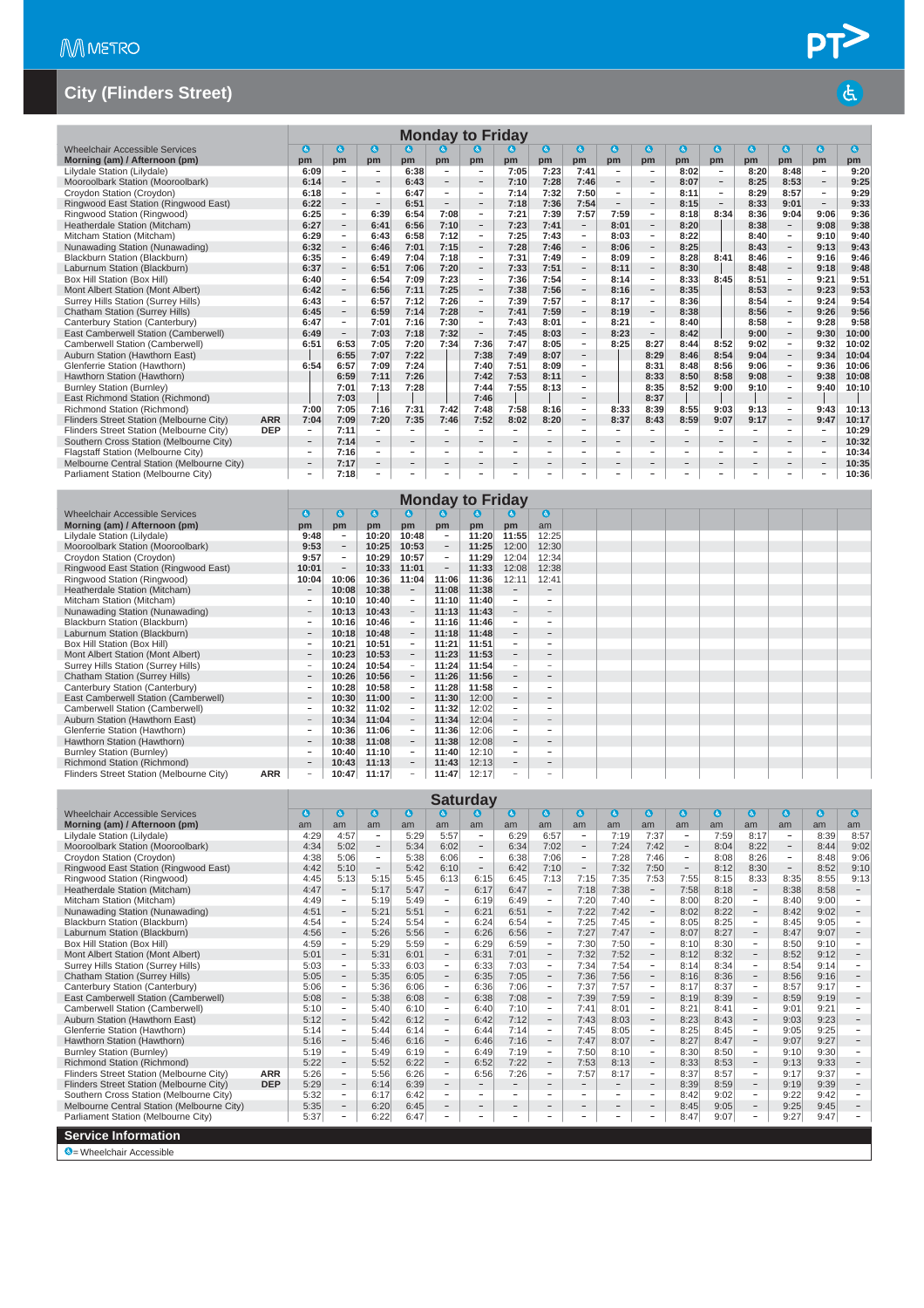|                                            |            |                                                                                                                                                                                                                                                                      |                          |                            |                          |                          | <b>Saturday</b>          |                          |                          |                          |                          |                                 |                          |                          |                          |                          |                          |                          |
|--------------------------------------------|------------|----------------------------------------------------------------------------------------------------------------------------------------------------------------------------------------------------------------------------------------------------------------------|--------------------------|----------------------------|--------------------------|--------------------------|--------------------------|--------------------------|--------------------------|--------------------------|--------------------------|---------------------------------|--------------------------|--------------------------|--------------------------|--------------------------|--------------------------|--------------------------|
| Wheelchair Accessible Services             |            | a                                                                                                                                                                                                                                                                    | $\mathbf{G}$             | $\left( \mathbf{d}\right)$ | $\mathbf{a}$             | $\mathbf{a}$             | a                        | G                        | $\bullet$                | $\mathbf{G}$             | $\bullet$                | $\bullet$                       | $\bullet$                | $\mathbf a$              | G.                       | $\bullet$                | 0                        | $\epsilon$               |
| Morning (am) / Afternoon (pm)              |            | am                                                                                                                                                                                                                                                                   | am                       | am                         | am                       | am                       | am                       | am                       | am                       | am                       | am                       | am                              | am                       | am                       | am                       | am                       | am                       | pm                       |
| Lilydale Station (Lilydale)                |            |                                                                                                                                                                                                                                                                      | 9:19                     | $\overline{\phantom{a}}$   | 9:39                     | $\overline{\phantom{a}}$ | 9:59                     | $\overline{\phantom{a}}$ | 10:19                    | $\overline{\phantom{0}}$ | 10:39                    | $\overline{\phantom{0}}$        | 10:59                    | $\overline{\phantom{a}}$ | 11:19                    | $\overline{\phantom{a}}$ | 11:39                    | $\overline{\phantom{a}}$ |
| Mooroolbark Station (Mooroolbark)          |            | $\qquad \qquad$                                                                                                                                                                                                                                                      | 9:24                     | $\overline{\phantom{a}}$   | 9:44                     | $\overline{\phantom{a}}$ | 10:04                    | $\overline{\phantom{a}}$ | 10:24                    | $\overline{\phantom{a}}$ | 10:44                    | $\hspace{0.1mm}-\hspace{0.1mm}$ | 11:04                    | $\overline{\phantom{a}}$ | 11:24                    | $\overline{\phantom{a}}$ | 11:44                    | $\overline{\phantom{a}}$ |
| Croydon Station (Croydon)                  |            | $\overline{\phantom{a}}$                                                                                                                                                                                                                                             | 9:28                     | $\overline{\phantom{a}}$   | 9:48                     | $\sim$                   | 10:08                    | $\overline{\phantom{a}}$ | 10:28                    | $\overline{\phantom{a}}$ | 10:48                    | $\overline{\phantom{a}}$        | 11:08                    | $\overline{\phantom{a}}$ | 11:28                    | $\overline{\phantom{a}}$ | 11:48                    | $\overline{\phantom{a}}$ |
| Ringwood East Station (Ringwood East)      |            | $\qquad \qquad -$                                                                                                                                                                                                                                                    | 9:32                     | $\overline{\phantom{a}}$   | 9:52                     | $\overline{\phantom{a}}$ | 10:12                    | $-$                      | 10:32                    | $\overline{\phantom{a}}$ | 10:52                    | $\hspace{0.1mm}-\hspace{0.1mm}$ | 11:12                    | $\overline{\phantom{a}}$ | 11:32                    | $\overline{\phantom{a}}$ | 11:52                    | $\overline{\phantom{a}}$ |
| Ringwood Station (Ringwood)                |            | 9:15                                                                                                                                                                                                                                                                 | 9:35                     | 9:45                       | 9:55                     | 10:05                    | 10:15                    | 10:25                    | 10:35                    | 10:45                    | 10:55                    | 11:05                           | 11:15                    | 11:25                    | 11:35                    | 11:45                    | 11:55                    | 12:05                    |
| Heatherdale Station (Mitcham)              |            | 9:18                                                                                                                                                                                                                                                                 | 9:38                     | 9:48                       | 9:58                     | 10:08                    | 10:18                    | 10:28                    | 10:38                    | 10:48                    | 10:58                    | 11:08                           | 11:18                    | 11:28                    | 11:38                    | 11:48                    | 11:58                    | 12:08                    |
| Mitcham Station (Mitcham)                  |            | 9:20                                                                                                                                                                                                                                                                 | 9:40                     | 9:50                       | 10:00                    | 10:10                    | 10:20                    | 10:30                    | 10:40                    | 10:50                    | 11:00                    | 11:10                           | 11:20                    | 11:30                    | 11:40                    | 11:50                    | 12:00                    | 12:10                    |
| Nunawading Station (Nunawading)            |            | 9:22                                                                                                                                                                                                                                                                 | 9:42                     | 9:52                       | 10:02                    | 10:12                    | 10:22                    | 10:32                    | 10:42                    | 10:52                    | 11:02                    | 11:12                           | 11:22                    | 11:32                    | 11:42                    | 11:52                    | 12:02                    | 12:12                    |
| Blackburn Station (Blackburn)              |            | 9:25<br>9:45<br>9:55<br>10:15<br>10:25<br>10:35<br>11:25<br>11:35<br>10:05<br>10:45<br>10:55<br>11:05<br>11:15<br>11:45<br>11:55<br>9:27<br>9:47<br>9:57<br>10:07<br>10:17<br>10:27<br>10:37<br>10:57<br>11:07<br>11:17<br>11:27<br>11:37<br>11:47<br>10:47<br>11:57 |                          |                            |                          |                          |                          |                          |                          |                          |                          |                                 |                          |                          |                          |                          | 12:05                    | 12:15                    |
| Laburnum Station (Blackburn)               |            |                                                                                                                                                                                                                                                                      |                          |                            |                          |                          |                          |                          |                          |                          |                          |                                 |                          |                          |                          |                          | 12:07                    | 12:17                    |
| Box Hill Station (Box Hill)                |            | 9:30                                                                                                                                                                                                                                                                 | 9:50                     | 10:00                      | 10:10                    | 10:20                    | 10:30                    | 10:40                    | 10:50                    | 11:00                    | 11:10                    | 11:20                           | 11:30                    | 11:40                    | 11:50                    | 12:00                    | 12:10                    | 12:20                    |
| Mont Albert Station (Mont Albert)          |            | 9:32                                                                                                                                                                                                                                                                 | 9:52                     | 10:02                      | 10:12                    | 10:22                    | 10:32                    | 10:42                    | 10:52                    | 11:02                    | 11:12                    | 11:22                           | 11:32                    | 11:42                    | 11:52                    | 12:02                    | 12:12                    | 12:22                    |
| Surrey Hills Station (Surrey Hills)        |            | 9:34                                                                                                                                                                                                                                                                 | 9:54                     | 10:04                      | 10:14                    | 10:24                    | 10:34                    | 10:44                    | 10:54                    | 11:04                    | 11:14                    | 11:24                           | 11:34                    | 11:44                    | 11:54                    | 12:04                    | 12:14                    | 12:24                    |
| <b>Chatham Station (Surrey Hills)</b>      |            | 9:36                                                                                                                                                                                                                                                                 | 9:56                     | 10:06                      | 10:16                    | 10:26                    | 10:36                    | 10:46                    | 10:56                    | 11:06                    | 11:16                    | 11:26                           | 11:36                    | 11:46                    | 11:56                    | 12:06                    | 12:16                    | 12:26                    |
| Canterbury Station (Canterbury)            |            | 9:37                                                                                                                                                                                                                                                                 | 9:57                     | 10:07                      | 10:17                    | 10:27                    | 10:37                    | 10:47                    | 10:57                    | 11:07                    | 11:17                    | 11:27                           | 11:37                    | 11:47                    | 11:57                    | 12:07                    | 12:17                    | 12:27                    |
| East Camberwell Station (Camberwell)       |            | 9:39                                                                                                                                                                                                                                                                 | 9:59                     | 10:09                      | 10:19                    | 10:29                    | 10:39                    | 10:49                    | 10:59                    | 11:09                    | 11:19                    | 11:29                           | 11:39                    | 11:49                    | 11:59                    | 12:09                    | 12:19                    | 12:29                    |
| Camberwell Station (Camberwell)            |            | 9:41                                                                                                                                                                                                                                                                 | 10:01                    | 10:11                      | 10:21                    | 10:31                    | 10:41                    | 10:5'                    | 11:01                    | 11:11                    | 11:21                    | 11:31                           | 11:41                    | 11:51                    | 12:01                    | 12:11                    | 12:21                    | 12:31                    |
| Auburn Station (Hawthorn East)             |            | 9:43                                                                                                                                                                                                                                                                 | 10:03                    | 10:13                      | 10:23                    | 10:33                    | 10:43                    | 10:53                    | 11:03                    | 11:13                    | 11:23                    | 11:33                           | 11:43                    | 11:53                    | 12:03                    | 12:13                    | 12:23                    | 12:33                    |
| Glenferrie Station (Hawthorn)              |            | 9:45                                                                                                                                                                                                                                                                 | 10:05                    | 10:15                      | 10:25                    | 10:35                    | 10:45                    | 10:55                    | 11:05                    | 11:15                    | 11:25                    | 11:35                           | 11:45                    | 11:55                    | 12:05                    | 12:15                    | 12:25                    | 12:35                    |
| Hawthorn Station (Hawthorn)                |            | 9:47                                                                                                                                                                                                                                                                 | 10:07                    | 10:17                      | 10:27                    | 10:37                    | 10:47                    | 10:57                    | 11:07                    | 11:17                    | 11:27                    | 11:37                           | 11:47                    | 11:57                    | 12:07                    | 12:17                    | 12:27                    | 12:37                    |
| <b>Burnley Station (Burnley)</b>           |            | 9:50                                                                                                                                                                                                                                                                 | 10:10                    | 10:20                      | 10:30                    | 10:40                    | 10:50                    | 11:00                    | 11:10                    | 11:20                    | 11:30                    | 11:40                           | 11:50                    | 12:00                    | 12:10                    | 12:20                    | 12:30                    | 12:40                    |
| Richmond Station (Richmond)                |            | 9:53                                                                                                                                                                                                                                                                 | 10:13                    | 10:23                      | 10:33                    | 10:43                    | 10:53                    | 11:03                    | 11:13                    | 11:23                    | 11:33                    | 11:43                           | 11:53                    | 12:03                    | 12:13                    | 12:23                    | 12:33                    | 12:43                    |
| Flinders Street Station (Melbourne City)   | <b>ARR</b> | 9:57                                                                                                                                                                                                                                                                 | 10:17                    | 10:27                      | 10:37                    | 10:47                    | 10:57                    | 11:07                    | 11:17                    | 11:27                    | 11:37                    | 11:47                           | 11:57                    | 12:07                    | 12:17                    | 12:27                    | 12:37                    | 12:47                    |
| Flinders Street Station (Melbourne City)   | <b>DEP</b> | $\qquad \qquad =$                                                                                                                                                                                                                                                    | $\equiv$                 | $-$                        | $\qquad \qquad -$        | 10:53                    |                          | ۰,                       | $\overline{\phantom{a}}$ | $\equiv$                 | $\overline{\phantom{a}}$ | $=$                             |                          | -                        | $\overline{\phantom{a}}$ | $=$                      | $\sim$                   |                          |
| Southern Cross Station (Melbourne City)    |            | $\equiv$                                                                                                                                                                                                                                                             | $\equiv$                 | $\overline{\phantom{a}}$   | $\overline{\phantom{a}}$ | 10:56                    | $\overline{\phantom{a}}$ | $\sim$                   | $\sim$                   | $\overline{\phantom{a}}$ | $\equiv$                 | $\overline{\phantom{a}}$        | $\sim$                   | $\sim$                   | $\sim$                   | $\sim$                   | $\sim$                   |                          |
| Melbourne Central Station (Melbourne City) |            | $\overline{\phantom{a}}$                                                                                                                                                                                                                                             | $\overline{\phantom{a}}$ | $\qquad \qquad -$          | $\qquad \qquad -$        | 10:59                    | $\overline{\phantom{a}}$ | $\overline{\phantom{a}}$ | $\overline{\phantom{a}}$ | $\qquad \qquad -$        | $\qquad \qquad -$        | $\overline{\phantom{a}}$        | $\overline{\phantom{0}}$ | $-$                      | $\overline{\phantom{a}}$ | $\overline{\phantom{a}}$ | $\overline{\phantom{a}}$ |                          |
| Parliament Station (Melbourne City)        |            | $\overline{\phantom{a}}$                                                                                                                                                                                                                                             | $\overline{\phantom{0}}$ | $\overline{\phantom{a}}$   | $\overline{\phantom{0}}$ | 11:01                    | $\overline{\phantom{a}}$ | -                        | $\overline{\phantom{a}}$ | $\overline{\phantom{a}}$ | -                        | $\overline{\phantom{a}}$        | $\overline{\phantom{0}}$ | -                        | $\overline{\phantom{a}}$ | $\overline{\phantom{0}}$ | $\overline{\phantom{a}}$ |                          |
|                                            |            |                                                                                                                                                                                                                                                                      |                          |                            |                          | $\sim$ $\sim$            |                          |                          |                          |                          |                          |                                 |                          |                          |                          |                          |                          |                          |

|                                            |            |           |                          |              |                          |                          | <b>Saturday</b>          |                          |                          |                          |                          |              |                                 |                          |                          |                          |                          |                          |
|--------------------------------------------|------------|-----------|--------------------------|--------------|--------------------------|--------------------------|--------------------------|--------------------------|--------------------------|--------------------------|--------------------------|--------------|---------------------------------|--------------------------|--------------------------|--------------------------|--------------------------|--------------------------|
| Wheelchair Accessible Services             |            | $\bullet$ | G                        | $\mathbf{a}$ | $\bullet$                | G.                       | a.                       | $\bullet$                | G                        | $\bullet$                | $\mathbf{G}$             | $\mathbf{G}$ | $\bullet$                       | $\bullet$                | $\bullet$                | $\bullet$                | $\bullet$                | $\bullet$                |
| Morning (am) / Afternoon (pm)              |            | am        | pm                       | pm           | pm                       | pm                       | pm                       | pm                       | pm                       | pm                       | pm                       | pm           | pm                              | pm                       | pm                       | pm                       | pm                       | pm                       |
| Lilydale Station (Lilydale)                |            | 11:59     | $\overline{\phantom{0}}$ | 12:19        | $\overline{\phantom{a}}$ | 12:39                    | $\overline{\phantom{a}}$ | 12:59                    | $\qquad \qquad -$        | 1:19                     | $\overline{\phantom{a}}$ | 1:39         | $\overline{\phantom{a}}$        | 1:59                     | $\overline{\phantom{a}}$ | 2:19                     | $\overline{\phantom{0}}$ | 2:39                     |
| Mooroolbark Station (Mooroolbark)          |            | 12:04     | $\overline{\phantom{a}}$ | 12:24        | $\overline{\phantom{a}}$ | 12:44                    | $\overline{\phantom{a}}$ | 1:04                     | $\overline{\phantom{a}}$ | 1:24                     | $\overline{\phantom{a}}$ | 1:44         | $\overline{\phantom{a}}$        | 2:04                     | $\overline{\phantom{0}}$ | 2:24                     | $\overline{\phantom{a}}$ | 2:44                     |
| Croydon Station (Croydon)                  |            | 12:08     | $\overline{\phantom{a}}$ | 12:28        | $\overline{\phantom{a}}$ | 12:48                    | $\overline{\phantom{a}}$ | 1:08                     | $\overline{\phantom{a}}$ | 1:28                     | $\overline{\phantom{a}}$ | 1:48         | $\overline{\phantom{a}}$        | 2:08                     | $\overline{\phantom{a}}$ | 2:28                     | $\overline{\phantom{a}}$ | 2:48                     |
| Ringwood East Station (Ringwood East)      |            | 12:12     | $\overline{\phantom{m}}$ | 12:32        | $\overline{\phantom{a}}$ | 12:52                    | $\overline{\phantom{a}}$ | 1:12                     | $\overline{\phantom{a}}$ | 1:32                     | $\overline{\phantom{a}}$ | 1:52         | $\hspace{0.1mm}-\hspace{0.1mm}$ | 2:12                     | $\overline{\phantom{a}}$ | 2:32                     | $\overline{\phantom{a}}$ | 2:52                     |
| Ringwood Station (Ringwood)                |            | 12:15     | 12:25                    | 12:35        | 12:45                    | 12:55                    | 1:05                     | 1:15                     | 1:25                     | 1:35                     | 1:45                     | 1:55         | 2:05                            | 2:15                     | 2:25                     | 2:35                     | 2:45                     | 2:55                     |
| Heatherdale Station (Mitcham)              |            | 12:18     | 12:28                    | 12:38        | 12:48                    | 12:58                    | 1:08                     | 1:18                     | 1:28                     | 1:38                     | 1:48                     | 1:58         | 2:08                            | 2:18                     | 2:28                     | 2:38                     | 2:48                     | 2:58                     |
| Mitcham Station (Mitcham)                  |            | 12:20     | 12:30                    | 12:40        | 12:50                    | 1:00                     | 1:10                     | 1:20                     | 1:30                     | 1:40                     | 1:50                     | 2:00         | 2:10                            | 2:20                     | 2:30                     | 2:40                     | 2:50                     | 3:00                     |
| Nunawading Station (Nunawading)            |            | 12:22     | 12:32                    | 12:42        | 12:52                    | 1:02                     | 1:12                     | 1:22                     | 1:32                     | 1:42                     | 1:52                     | 2:02         | 2:12                            | 2:22                     | 2:32                     | 2:42                     | 2:52                     | 3:02                     |
| Blackburn Station (Blackburn)              |            | 12:25     | 12:35                    | 12:45        | 12:55                    | 1:05                     | 1:15                     | 1:25                     | 1:35                     | 1:45                     | 1:55                     | 2:05         | 2:15                            | 2:25                     | 2:35                     | 2:45                     | 2:55                     | 3:05                     |
| Laburnum Station (Blackburn)               |            | 12:27     | 12:37                    | 12:47        | 12:57                    | 1:07                     | 1:17                     | 1:27                     | 1:37                     | 1:47                     | 1:57                     | 2:07         | 2:17                            | 2:27                     | 2:37                     | 2:47                     | 2:57                     | 3:07                     |
| Box Hill Station (Box Hill)                |            | 12:30     | 12:40                    | 12:50        | 1:00                     | 1:10                     | 1:20                     | 1:30                     | 1:40                     | 1:50                     | 2:00                     | 2:10         | 2:20                            | 2:30                     | 2:40                     | 2:50                     | 3:00                     | 3:10                     |
| Mont Albert Station (Mont Albert)          |            | 12:32     | 12:42                    | 12:52        | 1:02                     | 1:12                     | 1:22                     | 1:32                     | 1:42                     | 1:52                     | 2:02                     | 2:12         | 2:22                            | 2:32                     | 2:42                     | 2:52                     | 3:02                     | 3:12                     |
| Surrey Hills Station (Surrey Hills)        |            | 12:34     | 12:44                    | 12:54        | 1:04                     | 1:14                     | 1:24                     | 1:34                     | 1:44                     | 1:54                     | 2:04                     | 2:14         | 2:24                            | 2:34                     | 2:44                     | 2:54                     | 3:04                     | 3:14                     |
| Chatham Station (Surrey Hills)             |            | 12:36     | 12:46                    | 12:56        | 1:06                     | 1:16                     | 1:26                     | 1:36                     | 1:46                     | 1:56                     | 2:06                     | 2:16         | 2:26                            | 2:36                     | 2:46                     | 2:56                     | 3:06                     | 3:16                     |
| Canterbury Station (Canterbury)            |            | 12:37     | 12:47                    | 12:57        | 1:07                     | 1:17                     | 1:27                     | 1:37                     | 1:47                     | 1:57                     | 2:07                     | 2:17         | 2:27                            | 2:37                     | 2:47                     | 2:57                     | 3:07                     | 3:17                     |
| East Camberwell Station (Camberwell)       |            | 12:39     | 12:49                    | 12:59        | 1:09                     | 1:19                     | 1:29                     | 1:39                     | 1:49                     | 1:59                     | 2:09                     | 2:19         | 2:29                            | 2:39                     | 2:49                     | 2:59                     | 3:09                     | 3:19                     |
| Camberwell Station (Camberwell)            |            | 12:41     | 12:51                    | 1:01         | 1:11                     | 1:21                     | 1:31                     | 1:41                     | 1:51                     | 2:01                     | 2:11                     | 2:21         | 2:31                            | 2:41                     | 2:51                     | 3:01                     | 3:11                     | 3:21                     |
| Auburn Station (Hawthorn East)             |            | 12:43     | 12:53                    | 1:03         | 1:13                     | 1:23                     | 1:33                     | 1:43                     | 1:53                     | 2:03                     | 2:13                     | 2:23         | 2:33                            | 2:43                     | 2:53                     | 3:03                     | 3:13                     | 3:23                     |
| Glenferrie Station (Hawthorn)              |            | 12:45     | 12:55                    | 1:05         | 1:15                     | 1:25                     | 1:35                     | 1:45                     | 1:55                     | 2:05                     | 2:15                     | 2:25         | 2:35                            | 2:45                     | 2:55                     | 3:05                     | 3:15                     | 3:25                     |
| Hawthorn Station (Hawthorn)                |            | 12:47     | 12:57                    | 1:07         | 1:17                     | 1:27                     | 1:37                     | 1:47                     | 1:57                     | 2:07                     | 2:17                     | 2:27         | 2:37                            | 2:47                     | 2:57                     | 3:07                     | 3:17                     | 3:27                     |
| <b>Burnley Station (Burnley)</b>           |            | 12:50     | 1:00                     | 1:10         | 1:20                     | 1:30                     | 1:40                     | 1:50                     | 2:00                     | 2:10                     | 2:20                     | 2:30         | 2:40                            | 2:50                     | 3:00                     | 3:10                     | 3:20                     | 3:30                     |
| Richmond Station (Richmond)                |            | 12:53     | 1:03                     | 1:13         | 1:23                     | 1:33                     | 1:43                     | 1:53                     | 2:03                     | 2:13                     | 2:23                     | 2:33         | 2:43                            | 2:53                     | 3:03                     | 3:13                     | 3:23                     | 3:33                     |
| Flinders Street Station (Melbourne City)   | <b>ARR</b> | 12:57     | 1:07                     | 1:17         | 1:27                     | 1:37                     | 1:47                     | 1:57                     | 2:07                     | 2:17                     | 2:27                     | 2:37         | 2:47                            | 2:57                     | 3:07                     | 3:17                     | 3:27                     | 3:37                     |
| Flinders Street Station (Melbourne City)   | <b>DEP</b> | $-$       | $\overline{\phantom{a}}$ | 1:19         | 1:33                     | $\overline{\phantom{a}}$ | $\qquad \qquad -$        | $-$                      | $\equiv$                 | $\sim$                   | $\overline{\phantom{a}}$ | 2:39         | $\overline{\phantom{a}}$        |                          | $\overline{\phantom{a}}$ | $-$                      | $\overline{\phantom{a}}$ | $\sim$                   |
| Southern Cross Station (Melbourne City)    |            | -         | $\overline{\phantom{a}}$ | 1:22         | 1:36                     | $\overline{\phantom{a}}$ | $\sim$                   | $\sim$                   | $\sim$                   | $\sim$                   | $\overline{\phantom{a}}$ | 2:42         | $\sim$                          |                          | $\sim$                   | $\sim$                   | $\overline{\phantom{a}}$ | $\sim$                   |
| Melbourne Central Station (Melbourne City) |            | -         | $\overline{\phantom{a}}$ | 1:25         | 1:39                     | $\overline{\phantom{a}}$ | $\qquad \qquad -$        | $\overline{\phantom{m}}$ | $\qquad \qquad -$        | $\overline{\phantom{a}}$ | $\overline{\phantom{a}}$ | 2:45         | $\overline{\phantom{a}}$        | $\overline{\phantom{a}}$ | $\overline{\phantom{m}}$ | $\overline{\phantom{a}}$ | $\overline{\phantom{a}}$ | $\overline{\phantom{a}}$ |
| Parliament Station (Melbourne City)        |            |           | $\overline{a}$           | 1:27         | 1:41                     |                          | $\overline{\phantom{a}}$ |                          |                          | $\overline{\phantom{0}}$ | $\overline{\phantom{a}}$ | 2:47         |                                 |                          | $\overline{\phantom{0}}$ |                          | $\overline{\phantom{a}}$ |                          |

|                                            |            |                          |                          |                          |                          |                          | Saturday                 |                          |                          |                          |           |                          |                          |                          |                          |                          |                          |                          |
|--------------------------------------------|------------|--------------------------|--------------------------|--------------------------|--------------------------|--------------------------|--------------------------|--------------------------|--------------------------|--------------------------|-----------|--------------------------|--------------------------|--------------------------|--------------------------|--------------------------|--------------------------|--------------------------|
| Wheelchair Accessible Services             |            | $\epsilon$               | $\bullet$                | $\bullet$                | $\bullet$                | $\bullet$                | G.                       | $\bullet$                | $\bullet$                | $\bullet$                | $\bullet$ | $\bullet$                | $\bullet$                | $\bullet$                | $\bullet$                | $\bullet$                | $\bullet$                | $\bullet$                |
| Morning (am) / Afternoon (pm)              |            | pm                       | pm                       | pm                       | pm                       | pm                       | pm                       | pm                       | pm                       | pm                       | pm        | pm                       | pm                       | pm                       | pm                       | pm                       | pm                       | pm                       |
| Lilydale Station (Lilydale)                |            | $\overline{\phantom{a}}$ | 2:59                     | $\overline{\phantom{a}}$ | 3:19                     | $\overline{\phantom{a}}$ | 3:39                     | $\overline{\phantom{a}}$ | 3:59                     | $\qquad \qquad -$        | 4:19      | $\overline{\phantom{0}}$ | 4:39                     | $\qquad \qquad =$        | 4:59                     | $\overline{\phantom{a}}$ | 5:19                     | $\qquad \qquad -$        |
| Mooroolbark Station (Mooroolbark)          |            | $\overline{\phantom{a}}$ | 3:04                     | $\overline{\phantom{a}}$ | 3:24                     | $\overline{\phantom{a}}$ | 3:44                     | $\overline{\phantom{a}}$ | 4:04                     | -                        | 4:24      | $\overline{\phantom{a}}$ | 4:44                     | $\overline{\phantom{a}}$ | 5:04                     | $\overline{\phantom{a}}$ | 5:24                     |                          |
| Croydon Station (Croydon)                  |            | ٠                        | 3:08                     | $\overline{\phantom{a}}$ | 3:28                     | $\overline{\phantom{a}}$ | 3:48                     | $\overline{\phantom{a}}$ | 4:08                     | $\overline{\phantom{a}}$ | 4:28      | $\overline{\phantom{a}}$ | 4:48                     | $\overline{\phantom{a}}$ | 5:08                     | $\equiv$                 | 5:28                     | $\equiv$                 |
| Ringwood East Station (Ringwood East)      |            | $\overline{\phantom{a}}$ | 3:12                     | $\sim$                   | 3:32                     | $\overline{\phantom{a}}$ | 3:52                     | $\overline{\phantom{a}}$ | 4:12                     | $\overline{\phantom{a}}$ | 4:32      | $\overline{\phantom{a}}$ | 4:52                     | $\overline{\phantom{a}}$ | 5:12                     | $\overline{\phantom{a}}$ | 5:32                     | $\overline{\phantom{a}}$ |
| Ringwood Station (Ringwood)                |            | 3:05                     | 3:15                     | 3:25                     | 3:35                     | 3:45                     | 3:55                     | 4:05                     | 4:15                     | 4:25                     | 4:35      | 4:45                     | 4:55                     | 5:05                     | 5:15                     | 5:25                     | 5:35                     | 5:45                     |
| Heatherdale Station (Mitcham)              |            | 3:08                     | 3:18                     | 3:28                     | 3:38                     | 3:48                     | 3:58                     | 4:08                     | 4:18                     | 4:28                     | 4:38      | 4:48                     | 4:58                     | 5:08                     | 5:18                     | 5:28                     | 5:38                     | 5:48                     |
| Mitcham Station (Mitcham)                  |            | 3:10                     | 3:20                     | 3:30                     | 3:40                     | 3:50                     | 4:00                     | 4:10                     | 4:20                     | 4:30                     | 4:40      | 4:50                     | 5:00                     | 5:10                     | 5:20                     | 5:30                     | 5:40                     | 5:50                     |
| Nunawading Station (Nunawading)            |            | 3:12                     | 3:22                     | 3:32                     | 3:42                     | 3:52                     | 4:02                     | 4:12                     | 4:22                     | 4:32                     | 4:42      | 4:52                     | 5:02                     | 5:12                     | 5:22                     | 5:32                     | 5:42                     | 5:52                     |
| Blackburn Station (Blackburn)              |            | 3:15                     | 3:25                     | 3:35                     | 3:45                     | 3:55                     | 4:05                     | 4:15                     | 4:25                     | 4:35                     | 4:45      | 4:55                     | 5:05                     | 5:15                     | 5:25                     | 5:35                     | 5:45                     | 5:55                     |
| Laburnum Station (Blackburn)               |            | 3:17                     | 3:27                     | 3:37                     | 3:47                     | 3:57                     | 4:07                     | 4:17                     | 4:27                     | 4:37                     | 4:47      | 4:57                     | 5:07                     | 5:17                     | 5:27                     | 5:37                     | 5:47                     | 5:57                     |
| Box Hill Station (Box Hill)                |            | 3:20                     | 3:30                     | 3:40                     | 3:50                     | 4:00                     | 4:10                     | 4:20                     | 4:30                     | 4:40                     | 4:50      | 5:00                     | 5:10                     | 5:20                     | 5:30                     | 5:40                     | 5:50                     | 6:00                     |
| Mont Albert Station (Mont Albert)          |            | 3:22                     | 3:32                     | 3:42                     | 3:52                     | 4:02                     | 4:12                     | 4:22                     | 4:32                     | 4:42                     | 4:52      | 5:02                     | 5:12                     | 5:22                     | 5:32                     | 5:42                     | 5:52                     | 6:02                     |
| Surrey Hills Station (Surrey Hills)        |            | 3:24                     | 3:34                     | 3:44                     | 3:54                     | 4:04                     | 4:14                     | 4:24                     | 4:34                     | 4:44                     | 4:54      | 5:04                     | 5:14                     | 5:24                     | 5:34                     | 5:44                     | 5:54                     | 6:04                     |
| Chatham Station (Surrey Hills)             |            | 3:26                     | 3:36                     | 3:46                     | 3:56                     | 4:06                     | 4:16                     | 4:26                     | 4:36                     | 4:46                     | 4:56      | 5:06                     | 5:16                     | 5:26                     | 5:36                     | 5:46                     | 5:56                     | 6:06                     |
| Canterbury Station (Canterbury)            |            | 3:27                     | 3:37                     | 3:47                     | 3:57                     | 4:07                     | 4:17                     | 4:27                     | 4:37                     | 4:47                     | 4:57      | 5:07                     | 5:17                     | 5:27                     | 5:37                     | 5:47                     | 5:57                     | 6:07                     |
| East Camberwell Station (Camberwell)       |            | 3:29                     | 3:39                     | 3:49                     | 3:59                     | 4:09                     | 4:19                     | 4:29                     | 4:39                     | 4:49                     | 4:59      | 5:09                     | 5:19                     | 5:29                     | 5:39                     | 5:49                     | 5:59                     | 6:09                     |
| Camberwell Station (Camberwell)            |            | 3:31                     | 3:41                     | 3:51                     | 4:01                     | 4:11                     | 4:21                     | 4:31                     | 4:41                     | 4:51                     | 5:01      | 5:11                     | 5:21                     | 5:31                     | 5:41                     | 5:51                     | 6:01                     | 6:11                     |
| Auburn Station (Hawthorn East)             |            | 3:33                     | 3:43                     | 3:53                     | 4:03                     | 4:13                     | 4:23                     | 4:33                     | 4:43                     | 4:53                     | 5:03      | 5:13                     | 5:23                     | 5:33                     | 5:43                     | 5:53                     | 6:03                     | 6:13                     |
| Glenferrie Station (Hawthorn)              |            | 3:35                     | 3:45                     | 3:55                     | 4:05                     | 4:15                     | 4:25                     | 4:35                     | 4:45                     | 4:55                     | 5:05      | 5:15                     | 5:25                     | 5:35                     | 5:45                     | 5:55                     | 6:05                     | 6:15                     |
| Hawthorn Station (Hawthorn)                |            | 3:37                     | 3:47                     | 3:57                     | 4:07                     | 4:17                     | 4:27                     | 4:37                     | 4:47                     | 4:57                     | 5:07      | 5:17                     | 5:27                     | 5:37                     | 5:47                     | 5:57                     | 6:07                     | 6:17                     |
| <b>Burnley Station (Burnley)</b>           |            | 3:40                     | 3:50                     | 4:00                     | 4:10                     | 4:20                     | 4:30                     | 4:40                     | 4:50                     | 5:00                     | 5:10      | 5:20                     | 5:30                     | 5:40                     | 5:50                     | 6:00                     | 6:10                     | 6:20                     |
| Richmond Station (Richmond)                |            | 3:43                     | 3:53                     | 4:03                     | 4:13                     | 4:23                     | 4:33                     | 4:43                     | 4:53                     | 5:03                     | 5:13      | 5:23                     | 5:33                     | 5:43                     | 5:53                     | 6:03                     | 6:13                     | 6:23                     |
| Flinders Street Station (Melbourne City)   | <b>ARR</b> | 3:47                     | 3:57                     | 4:07                     | 4:17                     | 4:27                     | 4:37                     | 4:47                     | 4:57                     | 5:07                     | 5:17      | 5:27                     | 5:37                     | 5:47                     | 5:57                     | 6:07                     | 6:17                     | 6:27                     |
| Flinders Street Station (Melbourne City)   | <b>DEP</b> | $\qquad \qquad -$        | $\qquad \qquad -$        | 4:13                     | $\overline{\phantom{0}}$ |                          |                          | $\overline{\phantom{m}}$ | $\overline{\phantom{m}}$ | $\overline{\phantom{0}}$ | 5:19      | $\qquad \qquad -$        |                          |                          | $\qquad \qquad -$        | $\overline{\phantom{0}}$ | $\overline{\phantom{a}}$ |                          |
| Southern Cross Station (Melbourne City)    |            | $\overline{\phantom{a}}$ | $\sim$                   | 4:16                     | $\overline{\phantom{a}}$ | $\sim$                   | $\overline{\phantom{a}}$ | $\overline{\phantom{a}}$ | $\sim$                   | $\overline{\phantom{a}}$ | 5:22      | $\overline{\phantom{a}}$ | $\overline{\phantom{a}}$ | $\overline{\phantom{a}}$ | $\overline{\phantom{a}}$ | $\overline{\phantom{a}}$ | $\sim$                   | $\overline{\phantom{a}}$ |
| Melbourne Central Station (Melbourne City) |            | $\qquad \qquad -$        | $\overline{\phantom{a}}$ | 4:19                     | $\overline{\phantom{0}}$ | $\overline{\phantom{a}}$ | $\overline{\phantom{m}}$ | $\overline{\phantom{a}}$ | $\overline{\phantom{a}}$ | $\overline{\phantom{a}}$ | 5:25      | $\qquad \qquad -$        | $\qquad \qquad =$        | $\qquad \qquad -$        | $\overline{\phantom{a}}$ | $\overline{\phantom{a}}$ | $\overline{\phantom{a}}$ | $\overline{\phantom{a}}$ |
| Parliament Station (Melbourne City)        |            | $\overline{\phantom{a}}$ | $\overline{\phantom{a}}$ | 4:21                     | $\overline{\phantom{0}}$ | $\overline{\phantom{a}}$ | $\overline{\phantom{a}}$ | $\overline{\phantom{a}}$ | $\overline{\phantom{a}}$ | $\overline{\phantom{0}}$ | 5:27      | $\overline{\phantom{a}}$ | $\overline{\phantom{0}}$ | $\overline{\phantom{0}}$ | $\overline{\phantom{a}}$ | $\overline{\phantom{0}}$ | $\overline{\phantom{a}}$ |                          |
| <b>Service Information</b>                 |            |                          |                          |                          |                          |                          |                          |                          |                          |                          |           |                          |                          |                          |                          |                          |                          |                          |
| $\bigcirc$ = Wheelchair Accessible         |            |                          |                          |                          |                          |                          |                          |                          |                          |                          |           |                          |                          |                          |                          |                          |                          |                          |

= Wheelchair Accessible

 $\overline{d}$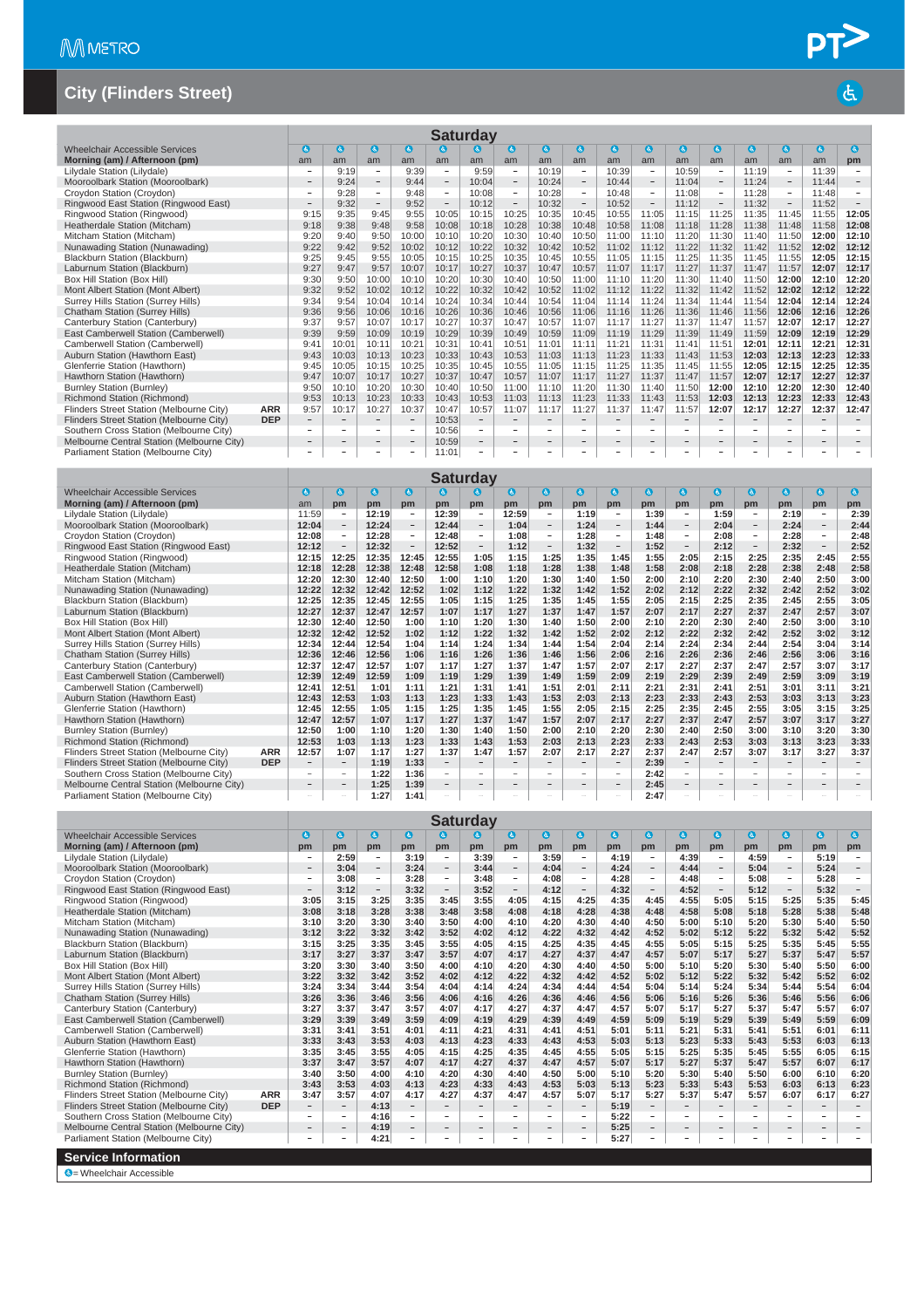|                                            | <b>Saturday</b> |              |                          |                          |                          |                          |                          |                          |                          |                          |                          |                          |                          |                          |                          |                          |                          |                          |
|--------------------------------------------|-----------------|--------------|--------------------------|--------------------------|--------------------------|--------------------------|--------------------------|--------------------------|--------------------------|--------------------------|--------------------------|--------------------------|--------------------------|--------------------------|--------------------------|--------------------------|--------------------------|--------------------------|
| Wheelchair Accessible Services             |                 | $\mathbf{a}$ | $\mathbf{G}$             | $\mathbf{G}$             | $\mathbf{a}$             | $\mathbf{a}$             | G                        | $\bullet$                | $\bullet$                | $\bullet$                | $\bullet$                | $\bullet$                | $\bullet$                | $\bullet$                | $\boldsymbol{a}$         | $\bullet$                | $\bullet$                | $\bullet$                |
| Morning (am) / Afternoon (pm)              |                 | pm           | pm                       | pm                       | pm                       | pm                       | pm                       | pm                       | pm                       | pm                       | pm                       | pm                       | pm                       | pm                       | pm                       | pm                       | pm                       | pm                       |
| Lilydale Station (Lilydale)                |                 | 5:39         | $\overline{\phantom{a}}$ | 5:59                     | $\overline{\phantom{a}}$ | 6:19                     | 6:39                     | 6:57                     | $\overline{\phantom{a}}$ | 7:23                     | 7:53                     | 8:23                     | 8:51                     | $\overline{\phantom{a}}$ | 9:23                     | 9:51                     | $\overline{\phantom{a}}$ | 10:23                    |
| Mooroolbark Station (Mooroolbark)          |                 | 5:44         | $\overline{\phantom{a}}$ | 6:04                     | $\overline{\phantom{a}}$ | 6:24                     | 6:44                     | 7:02                     | $\overline{\phantom{m}}$ | 7:28                     | 7:58                     | 8:28                     | 8:56                     | $\sim$                   | 9:28                     | 9:56                     | $\overline{\phantom{a}}$ | 10:28                    |
| Croydon Station (Croydon)                  |                 | 5:48         | $\overline{\phantom{a}}$ | 6:08                     | $\overline{\phantom{a}}$ | 6:28                     | 6:48                     | 7:06                     | $\overline{\phantom{a}}$ | 7:32                     | 8:02                     | 8:32                     | 9:00                     | $\overline{\phantom{a}}$ | 9:32                     | 10:00                    | $\overline{\phantom{a}}$ | 10:32                    |
| Ringwood East Station (Ringwood East)      |                 | 5:52         | $\overline{\phantom{a}}$ | 6:12                     | $\overline{\phantom{a}}$ | 6:32                     | 6:52                     | 7:10                     | $\overline{\phantom{a}}$ | 7:36                     | 8:06                     | 8:36                     | 9:04                     | $\sim$                   | 9:36                     | 10:04                    | $\overline{\phantom{a}}$ | 10:36                    |
| Ringwood Station (Ringwood)                |                 | 5:55         | 6:05                     | 6:15                     | 6:25                     | 6:35                     | 6:55                     | 7:13                     | 7:15                     | 7:39                     | 8:09                     | 8:39                     | 9:07                     | 9:09                     | 9:39                     | 10:07                    | 10:09                    | 10:39                    |
| Heatherdale Station (Mitcham)              |                 | 5:58         | 6:08                     | 6:18                     | 6:28                     | 6:38                     | 6:57                     | $ \,$                    | 7:17                     | 7:41                     | 8:11                     | 8:41                     | $\overline{\phantom{a}}$ | 9:11                     | 9:41                     | $\overline{\phantom{a}}$ | 10:11                    | 10:41                    |
| Mitcham Station (Mitcham)                  |                 | 6:00         | 6:10                     | 6:20                     | 6:30                     | 6:40                     | 6:59                     | $\overline{\phantom{a}}$ | 7:19                     | 7:43                     | 8:13                     | 8:43                     | $\sim$                   | 9:13                     | 9:43                     | $\sim$                   | 10:13                    | 10:43                    |
| Nunawading Station (Nunawading)            |                 | 6:02         | 6:12                     | 6:22                     | 6:32                     | 6:42                     | 7:01                     | $\overline{\phantom{a}}$ | 7:21                     | 7:45                     | 8:15                     | 8:45                     | $\overline{\phantom{a}}$ | 9:15                     | 9:45                     | $\overline{\phantom{a}}$ | 10:15                    | 10:45                    |
| Blackburn Station (Blackburn)              |                 | 6:05         | 6:15                     | 6:25                     | 6:35                     | 6:45                     | 7:04                     | $\sim$                   | 7:24                     | 7:48                     | 8:18                     | 8:48                     | $\sim$                   | 9:18                     | 9:48                     | $\overline{\phantom{a}}$ | 10:18                    | 10:48                    |
| Laburnum Station (Blackburn)               |                 | 6:07         | 6:17                     | 6:27                     | 6:37                     | 6:47                     | 7:06                     | $\overline{\phantom{a}}$ | 7:26                     | 7:50                     | 8:20                     | 8:50                     | $\overline{\phantom{a}}$ | 9:20                     | 9:50                     | $\overline{\phantom{a}}$ | 10:20                    | 10:50                    |
| Box Hill Station (Box Hill)                |                 | 6:10         | 6:20                     | 6:30                     | 6:40                     | 6:50                     | 7:09                     | $\overline{\phantom{a}}$ | 7:29                     | 7:53                     | 8:23                     | 8:53                     | $\overline{\phantom{a}}$ | 9:23                     | 9:53                     | $\overline{\phantom{a}}$ | 10:23                    | 10:53                    |
| Mont Albert Station (Mont Albert)          |                 | 6:12         | 6:22                     | 6:32                     | 6:42                     | 6:52                     | 7:11                     | $\overline{\phantom{a}}$ | 7:31                     | 7:55                     | 8:25                     | 8:55                     | $\overline{\phantom{a}}$ | 9:25                     | 9:55                     | $\overline{\phantom{a}}$ | 10:25                    | 10:55                    |
| Surrey Hills Station (Surrey Hills)        |                 | 6:14         | 6:24                     | 6:34                     | 6:44                     | 6:54                     | 7:13                     | $\sim$                   | 7:33                     | 7:57                     | 8:27                     | 8:57                     | $\sim$                   | 9:27                     | 9:57                     | $\sim$                   | 10:27                    | 10:57                    |
| <b>Chatham Station (Surrey Hills)</b>      |                 | 6:16         | 6:26                     | 6:36                     | 6:46                     | 6:56                     | 7:15                     | $\overline{\phantom{a}}$ | 7:35                     | 7:59                     | 8:29                     | 8:59                     | $\overline{\phantom{a}}$ | 9:29                     | 9:59                     | $\overline{\phantom{a}}$ | 10:29                    | 10:59                    |
| Canterbury Station (Canterbury)            |                 | 6:17         | 6:27                     | 6:37                     | 6:47                     | 6:57                     | 7:16                     | $\sim$                   | 7:36                     | 8:00                     | 8:30                     | 9:00                     | $\overline{\phantom{a}}$ | 9:30                     | 10:00                    | $\equiv$                 | 10:30                    | 11:00                    |
| East Camberwell Station (Camberwell)       |                 | 6:19         | 6:29                     | 6:39                     | 6:49                     | 6:59                     | 7:18                     | $\overline{\phantom{a}}$ | 7:38                     | 8:02                     | 8:32                     | 9:02                     | $\qquad \qquad -$        | 9:32                     | 10:02                    | $\overline{\phantom{a}}$ | 10:32                    | 11:02                    |
| Camberwell Station (Camberwell)            |                 | 6:21         | 6:31                     | 6:41                     | 6:51                     | 7:01                     | 7:20                     | $\overline{\phantom{a}}$ | 7:40                     | 8:04                     | 8:34                     | 9:04                     | $\overline{\phantom{a}}$ | 9:34                     | 10:04                    | $\overline{\phantom{a}}$ | 10:34                    | 11:04                    |
| Auburn Station (Hawthorn East)             |                 | 6:23         | 6:33                     | 6:43                     | 6:53                     | 7:03                     | 7:22                     | $\overline{\phantom{a}}$ | 7:42                     | 8:06                     | 8:36                     | 9:06                     | $\overline{\phantom{a}}$ | 9:36                     | 10:06                    | $\overline{\phantom{a}}$ | 10:36                    | 11:06                    |
| Glenferrie Station (Hawthorn)              |                 | 6:25         | 6:35                     | 6:45                     | 6:55                     | 7:05                     | 7:24                     | $\overline{\phantom{a}}$ | 7:44                     | 8:08                     | 8:38                     | 9:08                     | $\overline{\phantom{a}}$ | 9:38                     | 10:08                    | $\overline{\phantom{a}}$ | 10:38                    | 11:08                    |
| Hawthorn Station (Hawthorn)                |                 | 6:27         | 6:37                     | 6:47                     | 6:57                     | 7:07                     | 7:26                     | $\overline{\phantom{a}}$ | 7:46                     | 8:10                     | 8:40                     | 9:10                     | $\overline{\phantom{a}}$ | 9:40                     | 10:10                    | $\overline{\phantom{a}}$ | 10:40                    | 11:10                    |
| <b>Burnley Station (Burnley)</b>           |                 | 6:30         | 6:40                     | 6:50                     | 7:00                     | 7:10                     | 7:29                     | $\sim$                   | 7:49                     | 8:13                     | 8:43                     | 9:13                     | $\sim$                   | 9:43                     | 10:13                    | $\overline{\phantom{a}}$ | 10:43                    | 11:13                    |
| Richmond Station (Richmond)                |                 | 6:33         | 6:43                     | 6:53                     | 7:03                     | 7:13                     | 7:32                     | $\overline{\phantom{a}}$ | 7:52                     | 8:16                     | 8:46                     | 9:16                     | $\overline{\phantom{a}}$ | 9:46                     | 10:16                    | $\overline{\phantom{a}}$ | 10:46                    | 11:16                    |
| Flinders Street Station (Melbourne City)   | <b>ARR</b>      | 6:37         | 6:47                     | 6:57                     | 7:07                     | 7:17                     | 7:36                     | $\sim$                   | 7:56                     | 8:20                     | 8:50                     | 9:20                     | $\overline{\phantom{a}}$ | 9:50                     | 10:20                    | $\sim$                   | 10:50                    | 11:20                    |
| Flinders Street Station (Melbourne City)   | <b>DEP</b>      | 6:39         | 6:53                     | $\overline{\phantom{a}}$ | $\qquad \qquad -$        | $\overline{\phantom{a}}$ | $\qquad \qquad -$        | $\overline{\phantom{m}}$ | $\overline{\phantom{a}}$ | $-$                      | $\qquad \qquad -$        | $\qquad \qquad -$        | $\qquad \qquad$          |                          | $\qquad \qquad -$        | $\overline{\phantom{a}}$ | $\qquad \qquad$          | $\overline{\phantom{a}}$ |
| Southern Cross Station (Melbourne City)    |                 | 6:42         | 6:56                     | $\overline{\phantom{a}}$ | $\overline{\phantom{a}}$ | $\sim$                   | $\overline{\phantom{a}}$ | $\sim$                   | $\overline{\phantom{a}}$ | $\overline{\phantom{a}}$ | $\overline{\phantom{a}}$ | $\overline{\phantom{a}}$ | $\overline{\phantom{a}}$ | $\overline{\phantom{a}}$ | ۰                        | $\sim$                   | $\overline{\phantom{a}}$ | $\sim$                   |
| Melbourne Central Station (Melbourne City) |                 | 6:45         | 6:59                     | $\overline{\phantom{a}}$ | $\overline{\phantom{0}}$ | $\overline{\phantom{a}}$ | $\qquad \qquad -$        | $\overline{\phantom{m}}$ | $\overline{\phantom{a}}$ | $\qquad \qquad -$        | $\qquad \qquad -$        | $\qquad \qquad -$        | $\overline{\phantom{0}}$ | $-$                      | $\overline{\phantom{0}}$ | $\overline{\phantom{a}}$ | $\overline{\phantom{a}}$ | $\overline{\phantom{a}}$ |
| Parliament Station (Melbourne City)        |                 | 6:47         | 7:01                     | $\overline{\phantom{0}}$ | $\overline{\phantom{0}}$ |                          | $\overline{\phantom{0}}$ |                          |                          | $\overline{\phantom{0}}$ | $\overline{\phantom{a}}$ | $\overline{\phantom{0}}$ | $\overline{\phantom{0}}$ |                          | $\overline{\phantom{0}}$ |                          | $\overline{\phantom{a}}$ |                          |
|                                            |                 |              |                          |                          |                          |                          | Saturday                 |                          |                          |                          |                          |                          |                          |                          |                          |                          |                          |                          |

|                                                 |                                 |                          |          |                          | Vatul ua y |  |  |  |  |
|-------------------------------------------------|---------------------------------|--------------------------|----------|--------------------------|------------|--|--|--|--|
| <b>Wheelchair Accessible Services</b>           | $\bullet$                       | G                        | <b>G</b> | $\bullet$                |            |  |  |  |  |
| Morning (am) / Afternoon (pm)                   | pm                              | pm                       | pm       | pm                       |            |  |  |  |  |
| Lilydale Station (Lilydale)                     | 10:51                           | $\overline{\phantom{0}}$ | 11:23    | 11:56                    |            |  |  |  |  |
| Mooroolbark Station (Mooroolbark)               | 10:56                           | $\overline{\phantom{0}}$ | 11:28    | 12:01                    |            |  |  |  |  |
| Croydon Station (Croydon)                       | 11:00                           | $\overline{\phantom{0}}$ | 11:32    | 12:05                    |            |  |  |  |  |
| Ringwood East Station (Ringwood East)           | 11:04                           | $\overline{\phantom{0}}$ | 11:36    | 12:09                    |            |  |  |  |  |
| Ringwood Station (Ringwood)                     | 11:07                           | 11:09                    | 11:39    | 12:12                    |            |  |  |  |  |
| Heatherdale Station (Mitcham)                   | $\qquad \qquad =$               | 11:11                    | 11:41    | $\overline{\phantom{a}}$ |            |  |  |  |  |
| Mitcham Station (Mitcham)                       | $\overline{\phantom{a}}$        | 11:13                    | 11:43    | $\overline{\phantom{a}}$ |            |  |  |  |  |
| Nunawading Station (Nunawading)                 | $\overline{\phantom{a}}$        | 11:15                    | 11:45    | $\overline{\phantom{a}}$ |            |  |  |  |  |
| Blackburn Station (Blackburn)                   | $\overline{\phantom{a}}$        | 11:18                    | 11:48    | $\sim$                   |            |  |  |  |  |
| Laburnum Station (Blackburn)                    | $\hspace{0.1mm}-\hspace{0.1mm}$ | 11:20                    | 11:50    | $\overline{\phantom{a}}$ |            |  |  |  |  |
| Box Hill Station (Box Hill)                     |                                 | 11:23                    | 11:53    | $\overline{\phantom{a}}$ |            |  |  |  |  |
| Mont Albert Station (Mont Albert)               |                                 | 11:25                    | 11:55    | -                        |            |  |  |  |  |
| Surrey Hills Station (Surrey Hills)             |                                 | 11:27                    | 11:57    | $\overline{\phantom{a}}$ |            |  |  |  |  |
| <b>Chatham Station (Surrey Hills)</b>           | $\overline{\phantom{a}}$        | 11:29                    | 11:59    | $\overline{\phantom{a}}$ |            |  |  |  |  |
| Canterbury Station (Canterbury)                 |                                 | 11:30                    | 12:00    | $\equiv$                 |            |  |  |  |  |
| East Camberwell Station (Camberwell)            | $\overline{\phantom{a}}$        | 11:32                    | 12:02    | $\overline{\phantom{a}}$ |            |  |  |  |  |
| Camberwell Station (Camberwell)                 |                                 | 11:34                    | 12:04    | $\overline{\phantom{a}}$ |            |  |  |  |  |
| Auburn Station (Hawthorn East)                  | $\sim$                          | 11:36                    | 12:06    | $\sim$                   |            |  |  |  |  |
| Glenferrie Station (Hawthorn)                   |                                 | 11:38                    | 12:08    | $\overline{\phantom{a}}$ |            |  |  |  |  |
| Hawthorn Station (Hawthorn)                     | $\sim$                          | 11:40                    | 12:10    | $\overline{\phantom{a}}$ |            |  |  |  |  |
| <b>Burnley Station (Burnley)</b>                |                                 | 11:43                    | 12:13    | $\qquad \qquad =$        |            |  |  |  |  |
| Richmond Station (Richmond)                     |                                 | 11:46                    | 12:16    | $\overline{\phantom{a}}$ |            |  |  |  |  |
| Flinders Street Station (Melbourne City)<br>ARR |                                 | 11:50                    | 12:20    | -                        |            |  |  |  |  |

|                                            |            |                          |                          |                          |                          |                          | <b>Sunday</b>            |                          |                          |                          |                          |                          |                          |                          |                          |                          |                          |           |
|--------------------------------------------|------------|--------------------------|--------------------------|--------------------------|--------------------------|--------------------------|--------------------------|--------------------------|--------------------------|--------------------------|--------------------------|--------------------------|--------------------------|--------------------------|--------------------------|--------------------------|--------------------------|-----------|
| Wheelchair Accessible Services             |            | $\mathbf{G}$             | $\mathbf{G}$             | $\bullet$                | $\mathbf{a}$             | $\mathbf{c}$             | G.                       | Q                        | $\bullet$                | $\bullet$                | $\mathbf{a}$             | $\bullet$                | $\mathbf a$              | $\mathbf{c}$             | a                        | G                        | 0                        | $\bullet$ |
| Morning (am) / Afternoon (pm)              |            | am                       | am                       | am                       | am                       | am                       | am                       | am                       | am                       | am                       | am                       | am                       | am                       | am                       | am                       | am                       | am                       | am        |
| Lilydale Station (Lilydale)                |            | 6:57                     | $\overline{\phantom{a}}$ | 7:27                     | $\overline{\phantom{a}}$ | 7:57                     | $\overline{\phantom{a}}$ | 8:27                     | $\overline{\phantom{a}}$ | 8:57                     | $\overline{\phantom{a}}$ | 9:19                     | $\overline{\phantom{a}}$ | 9:39                     | $\overline{\phantom{a}}$ | 9:59                     | $\overline{\phantom{a}}$ | 10:19     |
| Mooroolbark Station (Mooroolbark)          |            | 7:02                     | $\overline{\phantom{a}}$ | 7:32                     | $\overline{\phantom{a}}$ | 8:02                     | $\overline{\phantom{a}}$ | 8:32                     | $\overline{\phantom{a}}$ | 9:02                     | $\overline{\phantom{a}}$ | 9:24                     | $\qquad \qquad -$        | 9:44                     | $\overline{\phantom{a}}$ | 10:04                    | $\overline{\phantom{a}}$ | 10:24     |
| Croydon Station (Croydon)                  |            | 7:06                     | $\overline{\phantom{a}}$ | 7:36                     | $\overline{\phantom{a}}$ | 8:06                     | $\overline{\phantom{m}}$ | 8:36                     | $\sim$                   | 9:06                     | $\overline{\phantom{a}}$ | 9:28                     | $\overline{\phantom{m}}$ | 9:48                     | $\overline{\phantom{a}}$ | 10:08                    | $\overline{\phantom{a}}$ | 10:28     |
| Ringwood East Station (Ringwood East)      |            | 7:10                     | $\overline{\phantom{a}}$ | 7:40                     | $\overline{\phantom{a}}$ | 8:10                     | $\overline{\phantom{m}}$ | 8:40                     | $\overline{\phantom{a}}$ | 9:10                     | $\overline{\phantom{a}}$ | 9:32                     | $\qquad \qquad -$        | 9:52                     | $\overline{\phantom{a}}$ | 10:12                    | $\overline{\phantom{a}}$ | 10:32     |
| Ringwood Station (Ringwood)                |            | 7:13                     | 7:15                     | 7:43                     | 7:45                     | 8:13                     | 8:15                     | 8:43                     | 8:45                     | 9:13                     | 9:15                     | 9:35                     | 9:45                     | 9:55                     | 10:05                    | 10:15                    | 10:25                    | 10:35     |
| Heatherdale Station (Mitcham)              |            | $-$                      | 7:18                     | $\overline{\phantom{a}}$ | 7:48                     | $\overline{\phantom{a}}$ | 8:18                     | $\overline{\phantom{a}}$ | 8:48                     | $\overline{\phantom{a}}$ | 9:18                     | 9:38                     | 9:48                     | 9:58                     | 10:08                    | 10:18                    | 10:28                    | 10:38     |
| Mitcham Station (Mitcham)                  |            | $\overline{\phantom{a}}$ | 7:20                     | $\overline{\phantom{a}}$ | 7:50                     | $\overline{\phantom{a}}$ | 8:20                     | $\overline{\phantom{a}}$ | 8:50                     | $\overline{\phantom{a}}$ | 9:20                     | 9:40                     | 9:50                     | 10:00                    | 10:10                    | 10:20                    | 10:30                    | 10:40     |
| Nunawading Station (Nunawading)            |            | $\overline{\phantom{a}}$ | 7:22                     | $\overline{\phantom{a}}$ | 7:52                     | $\overline{\phantom{a}}$ | 8:22                     | $\overline{\phantom{a}}$ | 8:52                     | $\overline{\phantom{a}}$ | 9:22                     | 9:42                     | 9:52                     | 10:02                    | 10:12                    | 10:22                    | 10:32                    | 10:42     |
| Blackburn Station (Blackburn)              |            | $\overline{\phantom{a}}$ | 7:25                     | $\sim$                   | 7:55                     | $\overline{\phantom{a}}$ | 8:25                     | $\overline{\phantom{a}}$ | 8:55                     | $\overline{\phantom{a}}$ | 9:25                     | 9:45                     | 9:55                     | 10:05                    | 10:15                    | 10:25                    | 10:35                    | 10:45     |
| Laburnum Station (Blackburn)               |            | $\overline{\phantom{a}}$ | 7:27                     | $\qquad \qquad -$        | 7:57                     | $\overline{\phantom{a}}$ | 8:27                     | $\overline{\phantom{0}}$ | 8:57                     | $ \,$                    | 9:27                     | 9:47                     | 9:57                     | 10:07                    | 10:17                    | 10:27                    | 10:37                    | 10:47     |
| Box Hill Station (Box Hill)                |            | $\overline{\phantom{a}}$ | 7:30                     | $\overline{\phantom{a}}$ | 8:00                     | $\sim$                   | 8:30                     | $\sim$                   | 9:00                     | $\sim$                   | 9:30                     | 9:50                     | 10:00                    | 10:10                    | 10:20                    | 10:30                    | 10:40                    | 10:50     |
| Mont Albert Station (Mont Albert)          |            | $\qquad \qquad =$        | 7:32                     | $\qquad \qquad =$        | 8:02                     | $\overline{\phantom{a}}$ | 8:32                     | $\overline{\phantom{0}}$ | 9:02                     | -                        | 9:32                     | 9:52                     | 10:02                    | 10:12                    | 10:22                    | 10:32                    | 10:42                    | 10:52     |
| Surrey Hills Station (Surrey Hills)        |            | $\sim$                   | 7:34                     | $\overline{\phantom{a}}$ | 8:04                     | $\sim$                   | 8:34                     | $\sim$                   | 9:04                     | $\sim$                   | 9:34                     | 9:54                     | 10:04                    | 10:14                    | 10:24                    | 10:34                    | 10:44                    | 10:54     |
| <b>Chatham Station (Surrey Hills)</b>      |            | $\qquad \qquad =$        | 7:36                     | $\qquad \qquad =$        | 8:06                     | $\overline{\phantom{a}}$ | 8:36                     | $-$                      | 9:06                     | $\overline{\phantom{a}}$ | 9:36                     | 9:56                     | 10:06                    | 10:16                    | 10:26                    | 10:36                    | 10:46                    | 10:56     |
| Canterbury Station (Canterbury)            |            | $\overline{\phantom{a}}$ | 7:37                     | $\sim$                   | 8:07                     | $\overline{\phantom{a}}$ | 8:37                     | $\overline{\phantom{a}}$ | 9:07                     | $\sim$                   | 9:37                     | 9:57                     | 10:07                    | 10:17                    | 10:27                    | 10:37                    | 10:47                    | 10:57     |
| East Camberwell Station (Camberwell)       |            | $\overline{\phantom{a}}$ | 7:39                     | $\overline{\phantom{a}}$ | 8:09                     | $\overline{\phantom{a}}$ | 8:39                     | $\overline{\phantom{a}}$ | 9:09                     | Ξ.                       | 9:39                     | 9:59                     | 10:09                    | 10:19                    | 10:29                    | 10:39                    | 10:49                    | 10:59     |
| Camberwell Station (Camberwell)            |            | $\overline{\phantom{a}}$ | 7:41                     | $\overline{\phantom{a}}$ | 8:11                     | $\overline{\phantom{a}}$ | 8:41                     | $\overline{\phantom{a}}$ | 9:11                     | $\overline{\phantom{a}}$ | 9:41                     | 10:01                    | 10:11                    | 10:21                    | 10:31                    | 10:41                    | 10:51                    | 11:01     |
| Auburn Station (Hawthorn East)             |            | $\qquad \qquad -$        | 7:43                     | $\overline{\phantom{0}}$ | 8:13                     | $\overline{\phantom{a}}$ | 8:43                     | $\overline{\phantom{a}}$ | 9:13                     | $\overline{\phantom{a}}$ | 9:43                     | 10:03                    | 10:13                    | 10:23                    | 10:33                    | 10:43                    | 10:53                    | 11:03     |
| Glenferrie Station (Hawthorn)              |            | $\overline{\phantom{a}}$ | 7:45                     | $\overline{\phantom{a}}$ | 8:15                     | $\sim$                   | 8:45                     | $\overline{\phantom{a}}$ | 9:15                     | $\overline{\phantom{a}}$ | 9:45                     | 10:05                    | 10:15                    | 10:25                    | 10:35                    | 10:45                    | 10:55                    | 11:05     |
| Hawthorn Station (Hawthorn)                |            |                          | 7:47                     | $\qquad \qquad -$        | 8:17                     | $\overline{\phantom{m}}$ | 8:47                     | $\overline{\phantom{a}}$ | 9:17                     | $\overline{\phantom{a}}$ | 9:47                     | 10:07                    | 10:17                    | 10:27                    | 10:37                    | 10:47                    | 10:57                    | 11:07     |
| <b>Burnley Station (Burnley)</b>           |            | $\overline{\phantom{a}}$ | 7:50                     | $\sim$                   | 8:20                     | $\overline{\phantom{a}}$ | 8:50                     | $\overline{\phantom{a}}$ | 9:20                     | $\sim$                   | 9:50                     | 10:10                    | 10:20                    | 10:30                    | 10:40                    | 10:50                    | 11:00                    | 11:10     |
| Richmond Station (Richmond)                |            |                          | 7:53                     | $\overline{\phantom{a}}$ | 8:23                     | $\overline{\phantom{m}}$ | 8:53                     | $\overline{\phantom{a}}$ | 9:23                     | $\overline{\phantom{a}}$ | 9:53                     | 10:13                    | 10:23                    | 10:33                    | 10:43                    | 10:53                    | 11:03                    | 11:13     |
| Flinders Street Station (Melbourne City)   | <b>ARR</b> | $\equiv$                 | 7:57                     | $\equiv$                 | 8:27                     | $\overline{\phantom{a}}$ | 8:57                     | $\overline{\phantom{a}}$ | 9:27                     | $\overline{\phantom{a}}$ | 9:57                     | 10:17                    | 10:27                    | 10:37                    | 10:47                    | 10:57                    | 11:07                    | 11:17     |
| Flinders Street Station (Melbourne City)   | <b>DEP</b> | $\overline{\phantom{0}}$ | 7:59                     | $\overline{\phantom{a}}$ | 8:29                     |                          |                          | $\overline{\phantom{0}}$ | $\sim$                   | $\overline{\phantom{a}}$ | $\overline{\phantom{0}}$ |                          |                          |                          | $\overline{\phantom{a}}$ |                          |                          |           |
| Southern Cross Station (Melbourne City)    |            | $\overline{\phantom{a}}$ | 8:02                     | $\sim$                   | 8:32                     | $\overline{\phantom{a}}$ | $\overline{\phantom{a}}$ | $\overline{\phantom{a}}$ | $\sim$                   | $\overline{\phantom{a}}$ | $\equiv$                 | $\overline{\phantom{a}}$ |                          | $=$                      | $\sim$                   | $\overline{\phantom{a}}$ | $\overline{\phantom{a}}$ |           |
| Melbourne Central Station (Melbourne City) |            | $\qquad \qquad -$        | 8:05                     | $\overline{\phantom{a}}$ | 8:35                     | $\overline{\phantom{a}}$ | $\overline{\phantom{0}}$ | $\qquad \qquad -$        | $\overline{\phantom{m}}$ | $\qquad \qquad -$        | $\overline{\phantom{a}}$ | $\qquad \qquad -$        | $\overline{\phantom{0}}$ | $\overline{\phantom{0}}$ | $\overline{\phantom{m}}$ | $\overline{\phantom{0}}$ | $\overline{\phantom{a}}$ |           |
| Parliament Station (Melbourne City)        |            | $\overline{\phantom{a}}$ | 8:07                     | $\overline{\phantom{a}}$ | 8:37                     |                          |                          | $\sim$                   | $\sim$                   | $\overline{\phantom{a}}$ | $\overline{\phantom{a}}$ | $\overline{\phantom{a}}$ |                          | ÷                        | ×.                       | $\overline{\phantom{a}}$ | a.                       |           |
| <b>Service Information</b>                 |            |                          |                          |                          |                          |                          |                          |                          |                          |                          |                          |                          |                          |                          |                          |                          |                          |           |
| $\bullet$ = Wheelchair Accessible          |            |                          |                          |                          |                          |                          |                          |                          |                          |                          |                          |                          |                          |                          |                          |                          |                          |           |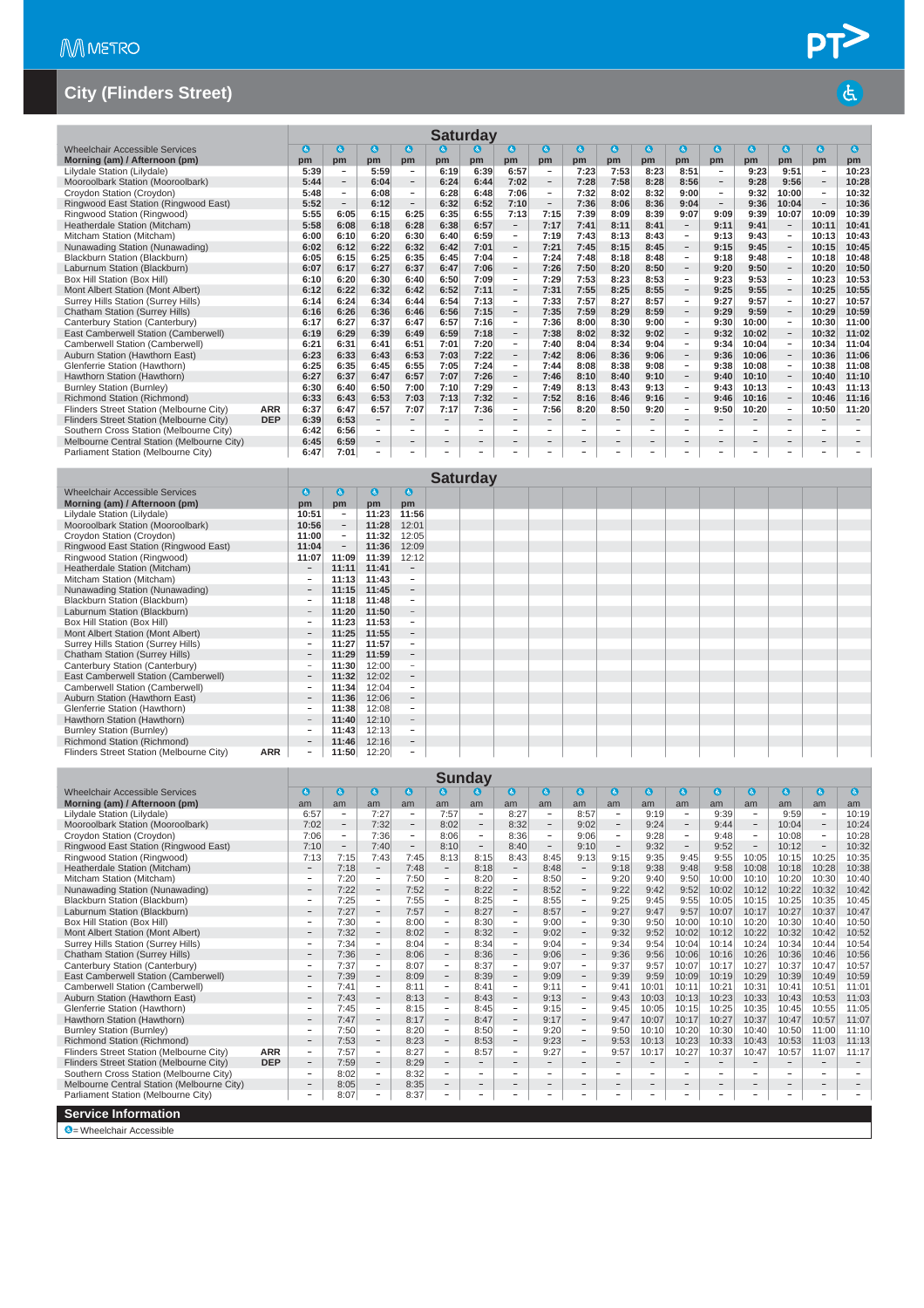| <b>Sunday</b>                              |            |                          |                          |                          |                          |                          |           |                          |                          |                          |                          |                                 |                          |                          |                          |                          |                          |                          |
|--------------------------------------------|------------|--------------------------|--------------------------|--------------------------|--------------------------|--------------------------|-----------|--------------------------|--------------------------|--------------------------|--------------------------|---------------------------------|--------------------------|--------------------------|--------------------------|--------------------------|--------------------------|--------------------------|
| Wheelchair Accessible Services             |            | a                        | $\mathbf{d}$             | $\bullet$                | $\boldsymbol{a}$         | $\mathbf a$              | $\bullet$ | $\bullet$                | $\bullet$                | $\bullet$                | $\bullet$                | $\bullet$                       | G                        | <sup>3</sup>             | $\bullet$                | O                        | $\bullet$                | $\bullet$                |
| Morning (am) / Afternoon (pm)              |            | am                       | am                       | am                       | am                       | am                       | am        | am                       | am                       | pm                       | am                       | pm                              | pm                       | pm                       | pm                       | pm                       | pm                       | pm                       |
| Lilydale Station (Lilydale)                |            | -                        | 10:39                    | $\overline{\phantom{a}}$ | 10:59                    | $\overline{\phantom{a}}$ | 11:19     | $\overline{\phantom{a}}$ | 11:39                    | $\overline{\phantom{a}}$ | 11:59                    | $\overline{\phantom{a}}$        | 12:19                    | $\qquad \qquad -$        | 12:39                    | $\overline{\phantom{0}}$ | 12:59                    | $\overline{\phantom{a}}$ |
| Mooroolbark Station (Mooroolbark)          |            | $\qquad \qquad$          | 10:44                    | $\overline{\phantom{a}}$ | 11:04                    | $\overline{\phantom{m}}$ | 11:24     | $\overline{\phantom{a}}$ | 11:44                    | $\overline{\phantom{a}}$ | 12:04                    | $\hspace{0.1mm}-\hspace{0.1mm}$ | 12:24                    | $\overline{\phantom{a}}$ | 12:44                    | $\overline{\phantom{a}}$ | 1:04                     | $\overline{\phantom{a}}$ |
| Croydon Station (Croydon)                  |            | ٠                        | 10:48                    | $\overline{\phantom{a}}$ | 11:08                    | $\overline{\phantom{a}}$ | 11:28     | $\overline{\phantom{a}}$ | 11:48                    | $\overline{\phantom{a}}$ | 12:08                    | $\overline{\phantom{a}}$        | 12:28                    | $\overline{\phantom{a}}$ | 12:48                    | $\overline{\phantom{a}}$ | 1:08                     | $\overline{\phantom{a}}$ |
| Ringwood East Station (Ringwood East)      |            | $\overline{\phantom{a}}$ | 10:52                    | $\overline{\phantom{a}}$ | 11:12                    | $\overline{\phantom{a}}$ | 11:32     | $\overline{\phantom{a}}$ | 11:52                    | $\overline{\phantom{a}}$ | 12:12                    | $\hspace{0.1mm}-\hspace{0.1mm}$ | 12:32                    | $\overline{\phantom{a}}$ | 12:52                    | $\overline{\phantom{a}}$ | 1:12                     | $\overline{\phantom{a}}$ |
| Ringwood Station (Ringwood)                |            | 10:45                    | 10:55                    | 11:05                    | 11:15                    | 11:25                    | 11:35     | 11:45                    | 11:55                    | 12:05                    | 12:15                    | 12:25                           | 12:35                    | 12:45                    | 12:55                    | 1:05                     | 1:15                     | 1:25                     |
| Heatherdale Station (Mitcham)              |            | 10:48                    | 10:58                    | 11:08                    | 11:18                    | 11:28                    | 11:38     | 11:48                    | 11:58                    | 12:08                    | 12:18                    | 12:28                           | 12:38                    | 12:48                    | 12:58                    | 1:08                     | 1:18                     | 1:28                     |
| Mitcham Station (Mitcham)                  |            | 10:50                    | 11:00                    | 11:10                    | 11:20                    | 11:30                    | 11:40     | 11:50                    | 12:00                    | 12:10                    | 12:20                    | 12:30                           | 12:40                    | 12:50                    | 1:00                     | 1:10                     | 1:20                     | 1:30                     |
| Nunawading Station (Nunawading)            |            | 10:52                    | 11:02                    | 11:12                    | 11:22                    | 11:32                    | 11:42     | 11:52                    | 12:02                    | 12:12                    | 12:22                    | 12:32                           | 12:42                    | 12:52                    | 1:02                     | 1:12                     | 1:22                     | 1:32                     |
| Blackburn Station (Blackburn)              |            | 10:55                    | 11:05                    | 11:15                    | 11:25                    | 11:35                    | 11:45     | 11:55                    | 12:05                    | 12:15                    | 12:25                    | 12:35                           | 12:45                    | 12:55                    | 1:05                     | 1:15                     | 1:25                     | 1:35                     |
| Laburnum Station (Blackburn)               |            | 10:57                    | 11:07                    | 11:17                    | 11:27                    | 11:37                    | 11:47     | 11:57                    | 12:07                    | 12:17                    | 12:27                    | 12:37                           | 12:47                    | 12:57                    | 1:07                     | 1:17                     | 1:27                     | 1:37                     |
| Box Hill Station (Box Hill)                |            | 11:00                    | 11:10                    | 11:20                    | 11:30                    | 11:40                    | 11:50     | 12:00                    | 12:10                    | 12:20                    | 12:30                    | 12:40                           | 12:50                    | 1:00                     | 1:10                     | 1:20                     | 1:30                     | 1:40                     |
| Mont Albert Station (Mont Albert)          |            | 11:02                    | 11:12                    | 11:22                    | 11:32                    | 11:42                    | 11:52     | 12:02                    | 12:12                    | 12:22                    | 12:32                    | 12:42                           | 12:52                    | 1:02                     | 1:12                     | 1:22                     | 1:32                     | 1:42                     |
| Surrey Hills Station (Surrey Hills)        |            | 11:04                    | 11:14                    | 11:24                    | 11:34                    | 11:44                    | 11:54     | 12:04                    | 12:14                    | 12:24                    | 12:34                    | 12:44                           | 12:54                    | 1:04                     | 1:14                     | 1:24                     | 1:34                     | 1:44                     |
| <b>Chatham Station (Surrey Hills)</b>      |            | 11:06                    | 11:16                    | 11:26                    | 11:36                    | 11:46                    | 11:56     | 12:06                    | 12:16                    | 12:26                    | 12:36                    | 12:46                           | 12:56                    | 1:06                     | 1:16                     | 1:26                     | 1:36                     | 1:46                     |
| Canterbury Station (Canterbury)            |            | 11:07                    | 11:17                    | 11:27                    | 11:37                    | 11:47                    | 11:57     | 12:07                    | 12:17                    | 12:27                    | 12:37                    | 12:47                           | 12:57                    | 1:07                     | 1:17                     | 1:27                     | 1:37                     | 1:47                     |
| East Camberwell Station (Camberwell)       |            | 11:09                    | 11:19                    | 11:29                    | 11:39                    | 11:49                    | 11:59     | 12:09                    | 12:19                    | 12:29                    | 12:39                    | 12:49                           | 12:59                    | 1:09                     | 1:19                     | 1:29                     | 1:39                     | 1:49                     |
| Camberwell Station (Camberwell)            |            | 11:11                    | 11:21                    | 11:31                    | 11:41                    | 11:51                    | 12:01     | 12:11                    | 12:21                    | 12:31                    | 12:41                    | 12:51                           | 1:01                     | 1:11                     | 1:21                     | 1:31                     | 1:41                     | 1:51                     |
| Auburn Station (Hawthorn East)             |            | 11:13                    | 11:23                    | 11:33                    | 11:43                    | 11:53                    | 12:03     | 12:13                    | 12:23                    | 12:33                    | 12:43                    | 12:53                           | 1:03                     | 1:13                     | 1:23                     | 1:33                     | 1:43                     | 1:53                     |
| Glenferrie Station (Hawthorn)              |            | 11:15                    | 11:25                    | 11:35                    | 11:45                    | 11:55                    | 12:05     | 12:15                    | 12:25                    | 12:35                    | 12:45                    | 12:55                           | 1:05                     | 1:15                     | 1:25                     | 1:35                     | 1:45                     | 1:55                     |
| Hawthorn Station (Hawthorn)                |            | 11:17                    | 11:27                    | 11:37                    | 11:47                    | 11:57                    | 12:07     | 12:17                    | 12:27                    | 12:37                    | 12:47                    | 12:57                           | 1:07                     | 1:17                     | 1:27                     | 1:37                     | 1:47                     | 1:57                     |
| <b>Burnley Station (Burnley)</b>           |            | 11:20                    | 11:30                    | 11:40                    | 11:50                    | 12:00                    | 12:10     | 12:20                    | 12:30                    | 12:40                    | 12:50                    | 1:00                            | 1:10                     | 1:20                     | 1:30                     | 1:40                     | 1:50                     | 2:00                     |
| Richmond Station (Richmond)                |            | 11:23                    | 11:33                    | 11:43                    | 11:53                    | 12:03                    | 12:13     | 12:23                    | 12:33                    | 12:43                    | 12:53                    | 1:03                            | 1:13                     | 1:23                     | 1:33                     | 1:43                     | 1:53                     | 2:03                     |
| Flinders Street Station (Melbourne City)   | <b>ARR</b> | 11:27                    | 11:37                    | 11:47                    | 11:57                    | 12:07                    | 12:17     | 12:27                    | 12:37                    | 12:47                    | 12:57                    | 1:07                            | 1:17                     | 1:27                     | 1:37                     | 1:47                     | 1:57                     | 2:07                     |
| Flinders Street Station (Melbourne City)   | <b>DEP</b> | 11:33                    | $\overline{\phantom{a}}$ | $\overline{\phantom{a}}$ | $\qquad \qquad -$        | 12:13                    | 12:19     | $\overline{\phantom{0}}$ | $\overline{\phantom{a}}$ | 12:53                    | $\equiv$                 | $=$                             | $-$                      | -                        | $\equiv$                 | $\overline{\phantom{a}}$ | $\overline{\phantom{a}}$ | 2:13                     |
| Southern Cross Station (Melbourne City)    |            | 11:36                    | $\overline{\phantom{a}}$ | $\sim$                   | $\overline{\phantom{a}}$ | 12:16                    | 12:22     | -                        | $\sim$                   | 12:56                    | $\overline{\phantom{a}}$ | $\overline{\phantom{a}}$        | $\overline{\phantom{a}}$ | ÷.                       | $\sim$                   | $\sim$                   | $\sim$                   | 2:16                     |
| Melbourne Central Station (Melbourne City) |            | 11:39                    | $\overline{\phantom{a}}$ | $\overline{\phantom{a}}$ | $\overline{\phantom{a}}$ | 12:19                    | 12:25     | $\overline{\phantom{a}}$ | $\overline{\phantom{a}}$ | 12:59                    | $\overline{\phantom{a}}$ | $\overline{\phantom{m}}$        | $\overline{\phantom{a}}$ | -                        |                          | $\overline{\phantom{a}}$ | $\overline{\phantom{a}}$ | 2:19                     |
| Parliament Station (Melbourne City)        |            | 11:41                    | $\overline{\phantom{0}}$ | -                        | $\overline{a}$           | 12:21                    | 12:27     | $\overline{\phantom{0}}$ | $\overline{\phantom{a}}$ | 1:01                     | $\overline{\phantom{0}}$ | $\overline{\phantom{0}}$        |                          | $\overline{a}$           | $\overline{\phantom{a}}$ | $\sim$                   | $\overline{\phantom{a}}$ | 2:21                     |
|                                            |            |                          |                          |                          |                          |                          | Sunday    |                          |                          |                          |                          |                                 |                          |                          |                          |                          |                          |                          |

| vunuay                                     |            |              |                          |                          |                          |                          |                          |                          |                          |                          |                            |                          |                          |           |                          |                          |                          |            |
|--------------------------------------------|------------|--------------|--------------------------|--------------------------|--------------------------|--------------------------|--------------------------|--------------------------|--------------------------|--------------------------|----------------------------|--------------------------|--------------------------|-----------|--------------------------|--------------------------|--------------------------|------------|
| <b>Wheelchair Accessible Services</b>      |            | $\mathbf{G}$ | G.                       | $\mathbf{a}$             | $\bullet$                | $\mathbf{a}$             | $\bullet$                | $\bullet$                | $\mathbf{G}$             | $\bullet$                | $\left( \mathbf{d}\right)$ | $\mathbf{G}$             | $\mathbf a$              | $\bullet$ | O                        | $\bullet$                | ◎                        | $\epsilon$ |
| Morning (am) / Afternoon (pm)              |            | pm           | pm                       | pm                       | pm                       | pm                       | pm                       | pm                       | pm                       | pm                       | pm                         | pm                       | pm                       | pm        | pm                       | pm                       | pm                       | pm         |
| Lilydale Station (Lilydale)                |            | 1:19         | ۰                        | 1:39                     | $\qquad \qquad =$        | 1:59                     | $\overline{\phantom{a}}$ | 2:19                     | $\sim$                   | 2:39                     | $\overline{\phantom{a}}$   | 2:59                     | $\qquad \qquad =$        | 3:19      | $\overline{\phantom{a}}$ | 3:39                     | $\overline{\phantom{a}}$ | 3:59       |
| Mooroolbark Station (Mooroolbark)          |            | 1:24         | $\overline{\phantom{a}}$ | 1:44                     | $\overline{\phantom{0}}$ | 2:04                     | $\overline{\phantom{a}}$ | 2:24                     | $\overline{\phantom{a}}$ | 2:44                     | $\overline{\phantom{a}}$   | 3:04                     | $\overline{\phantom{a}}$ | 3:24      | $\overline{\phantom{a}}$ | 3:44                     | $\overline{\phantom{a}}$ | 4:04       |
| Croydon Station (Croydon)                  |            | 1:28         | $\overline{\phantom{m}}$ | 1:48                     | $\overline{\phantom{0}}$ | 2:08                     | $\overline{\phantom{0}}$ | 2:28                     | $\overline{\phantom{a}}$ | 2:48                     | $\overline{\phantom{a}}$   | 3:08                     | $\overline{\phantom{a}}$ | 3:28      | $\overline{\phantom{m}}$ | 3:48                     | $\overline{\phantom{a}}$ | 4:08       |
| Ringwood East Station (Ringwood East)      |            | 1:32         | $\overline{\phantom{a}}$ | 1:52                     | $\overline{\phantom{0}}$ | 2:12                     | $\overline{\phantom{a}}$ | 2:32                     | $\sim$                   | 2:52                     | $\overline{\phantom{a}}$   | 3:12                     | $\overline{\phantom{a}}$ | 3:32      | $\overline{\phantom{a}}$ | 3:52                     | $\overline{\phantom{a}}$ | 4:12       |
| Ringwood Station (Ringwood)                |            | 1:35         | 1:45                     | 1:55                     | 2:05                     | 2:15                     | 2:25                     | 2:35                     | 2:45                     | 2:55                     | 3:05                       | 3:15                     | 3:25                     | 3:35      | 3:45                     | 3:55                     | 4:05                     | 4:15       |
| Heatherdale Station (Mitcham)              |            | 1:38         | 1:48                     | 1:58                     | 2:08                     | 2:18                     | 2:28                     | 2:38                     | 2:48                     | 2:58                     | 3:08                       | 3:18                     | 3:28                     | 3:38      | 3:48                     | 3:58                     | 4:08                     | 4:18       |
| Mitcham Station (Mitcham)                  |            | 1:40         | 1:50                     | 2:00                     | 2:10                     | 2:20                     | 2:30                     | 2:40                     | 2:50                     | 3:00                     | 3:10                       | 3:20                     | 3:30                     | 3:40      | 3:50                     | 4:00                     | 4:10                     | 4:20       |
| Nunawading Station (Nunawading)            |            | 1:42         | 1:52                     | 2:02                     | 2:12                     | 2:22                     | 2:32                     | 2:42                     | 2:52                     | 3:02                     | 3:12                       | 3:22                     | 3:32                     | 3:42      | 3:52                     | 4:02                     | 4:12                     | 4:22       |
| Blackburn Station (Blackburn)              |            | 1:45         | 1:55                     | 2:05                     | 2:15                     | 2:25                     | 2:35                     | 2:45                     | 2:55                     | 3:05                     | 3:15                       | 3:25                     | 3:35                     | 3:45      | 3:55                     | 4:05                     | 4:15                     | 4:25       |
| Laburnum Station (Blackburn)               |            | 1:47         | 1:57                     | 2:07                     | 2:17                     | 2:27                     | 2:37                     | 2:47                     | 2:57                     | 3:07                     | 3:17                       | 3:27                     | 3:37                     | 3:47      | 3:57                     | 4:07                     | 4:17                     | 4:27       |
| Box Hill Station (Box Hill)                |            | 1:50         | 2:00                     | 2:10                     | 2:20                     | 2:30                     | 2:40                     | 2:50                     | 3:00                     | 3:10                     | 3:20                       | 3:30                     | 3:40                     | 3:50      | 4:00                     | 4:10                     | 4:20                     | 4:30       |
| Mont Albert Station (Mont Albert)          |            | 1:52         | 2:02                     | 2:12                     | 2:22                     | 2:32                     | 2:42                     | 2:52                     | 3:02                     | 3:12                     | 3:22                       | 3:32                     | 3:42                     | 3:52      | 4:02                     | 4:12                     | 4:22                     | 4:32       |
| Surrey Hills Station (Surrey Hills)        |            | 1:54         | 2:04                     | 2:14                     | 2:24                     | 2:34                     | 2:44                     | 2:54                     | 3:04                     | 3:14                     | 3:24                       | 3:34                     | 3:44                     | 3:54      | 4:04                     | 4:14                     | 4:24                     | 4:34       |
| Chatham Station (Surrey Hills)             |            | 1:56         | 2:06                     | 2:16                     | 2:26                     | 2:36                     | 2:46                     | 2:56                     | 3:06                     | 3:16                     | 3:26                       | 3:36                     | 3:46                     | 3:56      | 4:06                     | 4:16                     | 4:26                     | 4:36       |
| Canterbury Station (Canterbury)            |            | 1:57         | 2:07                     | 2:17                     | 2:27                     | 2:37                     | 2:47                     | 2:57                     | 3:07                     | 3:17                     | 3:27                       | 3:37                     | 3:47                     | 3:57      | 4:07                     | 4:17                     | 4:27                     | 4:37       |
| East Camberwell Station (Camberwell)       |            | 1:59         | 2:09                     | 2:19                     | 2:29                     | 2:39                     | 2:49                     | 2:59                     | 3:09                     | 3:19                     | 3:29                       | 3:39                     | 3:49                     | 3:59      | 4:09                     | 4:19                     | 4:29                     | 4:39       |
| Camberwell Station (Camberwell)            |            | 2:01         | 2:11                     | 2:21                     | 2:31                     | 2:41                     | 2:51                     | 3:01                     | 3:11                     | 3:21                     | 3:31                       | 3:41                     | 3:51                     | 4:01      | 4:11                     | 4:21                     | 4:31                     | 4:41       |
| Auburn Station (Hawthorn East)             |            | 2:03         | 2:13                     | 2:23                     | 2:33                     | 2:43                     | 2:53                     | 3:03                     | 3:13                     | 3:23                     | 3:33                       | 3:43                     | 3:53                     | 4:03      | 4:13                     | 4:23                     | 4:33                     | 4:43       |
| Glenferrie Station (Hawthorn)              |            | 2:05         | 2:15                     | 2:25                     | 2:35                     | 2:45                     | 2:55                     | 3:05                     | 3:15                     | 3:25                     | 3:35                       | 3:45                     | 3:55                     | 4:05      | 4:15                     | 4:25                     | 4:35                     | 4:45       |
| Hawthorn Station (Hawthorn)                |            | 2:07         | 2:17                     | 2:27                     | 2:37                     | 2:47                     | 2:57                     | 3:07                     | 3:17                     | 3:27                     | 3:37                       | 3:47                     | 3:57                     | 4:07      | 4:17                     | 4:27                     | 4:37                     | 4:47       |
| <b>Burnley Station (Burnley)</b>           |            | 2:10         | 2:20                     | 2:30                     | 2:40                     | 2:50                     | 3:00                     | 3:10                     | 3:20                     | 3:30                     | 3:40                       | 3:50                     | 4:00                     | 4:10      | 4:20                     | 4:30                     | 4:40                     | 4:50       |
| Richmond Station (Richmond)                |            | 2:13         | 2:23                     | 2:33                     | 2:43                     | 2:53                     | 3:03                     | 3:13                     | 3:23                     | 3:33                     | 3:43                       | 3:53                     | 4:03                     | 4:13      | 4:23                     | 4:33                     | 4:43                     | 4:53       |
| Flinders Street Station (Melbourne City)   | <b>ARR</b> | 2:17         | 2:27                     | 2:37                     | 2:47                     | 2:57                     | 3:07                     | 3:17                     | 3:27                     | 3:37                     | 3:47                       | 3:57                     | 4:07                     | 4:17      | 4:27                     | 4:37                     | 4:47                     | 4:57       |
| Flinders Street Station (Melbourne City)   | <b>DEP</b> | Ξ.           | $\overline{\phantom{a}}$ | -                        | 2:53                     | $\overline{\phantom{m}}$ | $\overline{\phantom{0}}$ | $\overline{\phantom{m}}$ | 3:33                     | $\overline{\phantom{m}}$ | $\overline{\phantom{a}}$   | $\qquad \qquad -$        | $-$                      | 4:19      | $\overline{\phantom{m}}$ | $\overline{\phantom{m}}$ | 4:53                     |            |
| Southern Cross Station (Melbourne City)    |            |              | $\equiv$                 | $\overline{\phantom{a}}$ | 2:56                     | $\sim$                   | $\sim$                   | $\overline{\phantom{a}}$ | 3:36                     | -                        | $\overline{\phantom{a}}$   | $\overline{\phantom{a}}$ | $\overline{\phantom{a}}$ | 4:22      | $\overline{\phantom{a}}$ | $\overline{\phantom{a}}$ | 4:56                     | $\sim$     |
| Melbourne Central Station (Melbourne City) |            |              | $\overline{\phantom{a}}$ | $\qquad \qquad -$        | 2:59                     | $\overline{\phantom{a}}$ | $\qquad \qquad$          | $\overline{\phantom{a}}$ | 3:39                     | -                        | $\qquad \qquad -$          | $\qquad \qquad$          | $\qquad \qquad$          | 4:25      | $\overline{\phantom{a}}$ | $\overline{\phantom{m}}$ | 4:59                     |            |
| Parliament Station (Melbourne City)        |            |              | $\overline{\phantom{a}}$ | $\overline{\phantom{0}}$ | 3:01                     |                          |                          |                          | 3:41                     |                          |                            |                          |                          | 4:27      |                          | $\overline{\phantom{a}}$ | 5:01                     |            |

|                                            |            |                          |                          |                          |                          |                          | <b>Sunday</b>            |                          |                          |                          |                          |                          |                          |                          |                          |                          |                          |                          |
|--------------------------------------------|------------|--------------------------|--------------------------|--------------------------|--------------------------|--------------------------|--------------------------|--------------------------|--------------------------|--------------------------|--------------------------|--------------------------|--------------------------|--------------------------|--------------------------|--------------------------|--------------------------|--------------------------|
| <b>Wheelchair Accessible Services</b>      |            | $\epsilon$               | $\bullet$                | $\bullet$                | $\bullet$                | $\bullet$                | $\bullet$                | $\bullet$                | $\bullet$                | $\mathbf{G}$             | 0                        | $\bullet$                | $\mathbf a$              | $\bullet$                | $\bullet$                | O                        | $\bullet$                | $\bullet$                |
| Morning (am) / Afternoon (pm)              |            | pm                       | pm                       | pm                       | pm                       | pm                       | pm                       | pm                       | pm                       | pm                       | pm                       | pm                       | pm                       | pm                       | pm                       | pm                       | pm                       | pm                       |
| Lilydale Station (Lilydale)                |            | $\overline{\phantom{a}}$ | 4:19                     | $\overline{\phantom{a}}$ | 4:39                     | $\overline{\phantom{a}}$ | 4:59                     | $\overline{\phantom{m}}$ | 5:19                     | $\overline{\phantom{a}}$ | 5:39                     | $\overline{\phantom{a}}$ | 5:59                     | $\overline{\phantom{a}}$ | 6:19                     | 6:39                     | 6:57                     | $\overline{\phantom{a}}$ |
| Mooroolbark Station (Mooroolbark)          |            | $\qquad \qquad$          | 4:24                     | $\overline{\phantom{a}}$ | 4:44                     | $\qquad \qquad -$        | 5:04                     | $\overline{\phantom{a}}$ | 5:24                     | $\overline{\phantom{a}}$ | 5:44                     | $\overline{\phantom{a}}$ | 6:04                     | $\overline{\phantom{0}}$ | 6:24                     | 6:44                     | 7:02                     |                          |
| Croydon Station (Croydon)                  |            | $\overline{\phantom{a}}$ | 4:28                     | $\overline{\phantom{a}}$ | 4:48                     | $\overline{\phantom{a}}$ | 5:08                     | $\overline{\phantom{a}}$ | 5:28                     | $\overline{\phantom{a}}$ | 5:48                     | $\overline{\phantom{a}}$ | 6:08                     | $\overline{\phantom{a}}$ | 6:28                     | 6:48                     | 7:06                     |                          |
| Ringwood East Station (Ringwood East)      |            | $\sim$                   | 4:32                     | $\overline{\phantom{a}}$ | 4:52                     | $\sim$                   | 5:12                     | $\overline{\phantom{a}}$ | 5:32                     | $\overline{\phantom{a}}$ | 5:52                     | $\overline{\phantom{a}}$ | 6:12                     | $\overline{\phantom{0}}$ | 6:32                     | 6:52                     | 7:10                     | $\overline{\phantom{a}}$ |
| Ringwood Station (Ringwood)                |            | 4:25                     | 4:35                     | 4:45                     | 4:55                     | 5:05                     | 5:15                     | 5:25                     | 5:35                     | 5:45                     | 5:55                     | 6:05                     | 6:15                     | 6:25                     | 6:35                     | 6:55                     | 7:13                     | 7:15                     |
| Heatherdale Station (Mitcham)              |            | 4:28                     | 4:38                     | 4:48                     | 4:58                     | 5:08                     | 5:18                     | 5:28                     | 5:38                     | 5:48                     | 5:58                     | 6:08                     | 6:18                     | 6:28                     | 6:38                     | 6:57                     | $\overline{\phantom{a}}$ | 7:17                     |
| Mitcham Station (Mitcham)                  |            | 4:30                     | 4:40                     | 4:50                     | 5:00                     | 5:10                     | 5:20                     | 5:30                     | 5:40                     | 5:50                     | 6:00                     | 6:10                     | 6:20                     | 6:30                     | 6:40                     | 6:59                     | $\overline{\phantom{a}}$ | 7:19                     |
| Nunawading Station (Nunawading)            |            | 4:32                     | 4:42                     | 4:52                     | 5:02                     | 5:12                     | 5:22                     | 5:32                     | 5:42                     | 5:52                     | 6:02                     | 6:12                     | 6:22                     | 6:32                     | 6:42                     | 7:01                     | $\overline{\phantom{a}}$ | 7:21                     |
| Blackburn Station (Blackburn)              |            | 4:35                     | 4:45                     | 4:55                     | 5:05                     | 5:15                     | 5:25                     | 5:35                     | 5:45                     | 5:55                     | 6:05                     | 6:15                     | 6:25                     | 6:35                     | 6:45                     | 7:04                     | $\sim$                   | 7:24                     |
| Laburnum Station (Blackburn)               |            | 4:37                     | 4:47                     | 4:57                     | 5:07                     | 5:17                     | 5:27                     | 5:37                     | 5:47                     | 5:57                     | 6:07                     | 6:17                     | 6:27                     | 6:37                     | 6:47                     | 7:06                     | $\overline{\phantom{a}}$ | 7:26                     |
| Box Hill Station (Box Hill)                |            | 4:40                     | 4:50                     | 5:00                     | 5:10                     | 5:20                     | 5:30                     | 5:40                     | 5:50                     | 6:00                     | 6:10                     | 6:20                     | 6:30                     | 6:40                     | 6:50                     | 7:09                     | $\overline{\phantom{a}}$ | 7:29                     |
| Mont Albert Station (Mont Albert)          |            | 4:42                     | 4:52                     | 5:02                     | 5:12                     | 5:22                     | 5:32                     | 5:42                     | 5:52                     | 6:02                     | 6:12                     | 6:22                     | 6:32                     | 6:42                     | 6:52                     | 7:11                     | $\overline{\phantom{a}}$ | 7:31                     |
| Surrey Hills Station (Surrey Hills)        |            | 4:44                     | 4:54                     | 5:04                     | 5:14                     | 5:24                     | 5:34                     | 5:44                     | 5:54                     | 6:04                     | 6:14                     | 6:24                     | 6:34                     | 6:44                     | 6:54                     | 7:13                     | $\overline{\phantom{a}}$ | 7:33                     |
| <b>Chatham Station (Surrey Hills)</b>      |            | 4:46                     | 4:56                     | 5:06                     | 5:16                     | 5:26                     | 5:36                     | 5:46                     | 5:56                     | 6:06                     | 6:16                     | 6:26                     | 6:36                     | 6:46                     | 6:56                     | 7:15                     | $\overline{\phantom{a}}$ | 7:35                     |
| Canterbury Station (Canterbury)            |            | 4:47                     | 4:57                     | 5:07                     | 5:17                     | 5:27                     | 5:37                     | 5:47                     | 5:57                     | 6:07                     | 6:17                     | 6:27                     | 6:37                     | 6:47                     | 6:57                     | 7:16                     | $\sim$                   | 7:36                     |
| East Camberwell Station (Camberwell)       |            | 4:49                     | 4:59                     | 5:09                     | 5:19                     | 5:29                     | 5:39                     | 5:49                     | 5:59                     | 6:09                     | 6:19                     | 6:29                     | 6:39                     | 6:49                     | 6:59                     | 7:18                     | $\overline{\phantom{a}}$ | 7:38                     |
| Camberwell Station (Camberwell)            |            | 4:51                     | 5:01                     | 5:11                     | 5:21                     | 5:31                     | 5:41                     | 5:51                     | 6:01                     | 6:11                     | 6:21                     | 6:31                     | 6:41                     | 6:51                     | 7:01                     | 7:20                     | $\overline{\phantom{a}}$ | 7:40                     |
| Auburn Station (Hawthorn East)             |            | 4:53                     | 5:03                     | 5:13                     | 5:23                     | 5:33                     | 5:43                     | 5:53                     | 6:03                     | 6:13                     | 6:23                     | 6:33                     | 6:43                     | 6:53                     | 7:03                     | 7:22                     | $\overline{\phantom{a}}$ | 7:42                     |
| Glenferrie Station (Hawthorn)              |            | 4:55                     | 5:05                     | 5:15                     | 5:25                     | 5:35                     | 5:45                     | 5:55                     | 6:05                     | 6:15                     | 6:25                     | 6:35                     | 6:45                     | 6:55                     | 7:05                     | 7:24                     | $\overline{\phantom{a}}$ | 7:44                     |
| Hawthorn Station (Hawthorn)                |            | 4:57                     | 5:07                     | 5:17                     | 5:27                     | 5:37                     | 5:47                     | 5:57                     | 6:07                     | 6:17                     | 6:27                     | 6:37                     | 6:47                     | 6:57                     | 7:07                     | 7:26                     | $\overline{\phantom{a}}$ | 7:46                     |
| <b>Burnley Station (Burnley)</b>           |            | 5:00                     | 5:10                     | 5:20                     | 5:30                     | 5:40                     | 5:50                     | 6:00                     | 6:10                     | 6:20                     | 6:30                     | 6:40                     | 6:50                     | 7:00                     | 7:10                     | 7:29                     | $\sim$                   | 7:49                     |
| Richmond Station (Richmond)                |            | 5:03                     | 5:13                     | 5:23                     | 5:33                     | 5:43                     | 5:53                     | 6:03                     | 6:13                     | 6:23                     | 6:33                     | 6:43                     | 6:53                     | 7:03                     | 7:13                     | 7:32                     | $\overline{\phantom{a}}$ | 7:52                     |
| Flinders Street Station (Melbourne City)   | <b>ARR</b> | 5:07                     | 5:17                     | 5:27                     | 5:37                     | 5:47                     | 5:57                     | 6:07                     | 6:17                     | 6:27                     | 6:37                     | 6:47                     | 6:57                     | 7:07                     | 7:17                     | 7:36                     | $\sim$                   | 7:56                     |
| Flinders Street Station (Melbourne City)   | <b>DEP</b> | $\overline{\phantom{a}}$ | $-$                      | 5:33                     | Ξ.                       | $=$                      | $\equiv$                 | 6:13                     | $\overline{\phantom{a}}$ | $\sim$                   | Ξ.                       | $=$                      | $=$                      | Ξ.                       | $\sim$                   | $\overline{\phantom{a}}$ | $\overline{\phantom{a}}$ |                          |
| Southern Cross Station (Melbourne City)    |            | $\sim$                   | $\overline{\phantom{a}}$ | 5:36                     | $\overline{\phantom{a}}$ | $\sim$                   | $\sim$                   | 6:16                     | $\sim$                   | $\sim$                   | $\overline{\phantom{a}}$ | $\overline{\phantom{a}}$ | $\overline{\phantom{a}}$ | ÷.                       | $\sim$                   | $\overline{\phantom{a}}$ | $\sim$                   |                          |
| Melbourne Central Station (Melbourne City) |            | $\qquad \qquad -$        | $\overline{\phantom{0}}$ | 5:39                     | $\overline{\phantom{0}}$ | $\overline{\phantom{m}}$ | $\overline{\phantom{m}}$ | 6:19                     | $\overline{\phantom{a}}$ | $\overline{\phantom{a}}$ | $\overline{\phantom{0}}$ | $\overline{\phantom{m}}$ |                          | -                        | $\overline{\phantom{a}}$ | $\overline{\phantom{0}}$ | $\overline{\phantom{a}}$ |                          |
| Parliament Station (Melbourne City)        |            | $\sim$                   | $\overline{\phantom{0}}$ | 5:41                     | $\overline{\phantom{a}}$ | $\overline{a}$           | $\overline{\phantom{a}}$ | 6:21                     | -                        | $\sim$                   | $\overline{\phantom{0}}$ | $\overline{\phantom{a}}$ |                          | $\overline{\phantom{a}}$ | $\overline{\phantom{a}}$ | $\overline{\phantom{0}}$ | -                        |                          |
| <b>Service Information</b>                 |            |                          |                          |                          |                          |                          |                          |                          |                          |                          |                          |                          |                          |                          |                          |                          |                          |                          |
| $\bigcirc$ = Wheelchair Accessible         |            |                          |                          |                          |                          |                          |                          |                          |                          |                          |                          |                          |                          |                          |                          |                          |                          |                          |